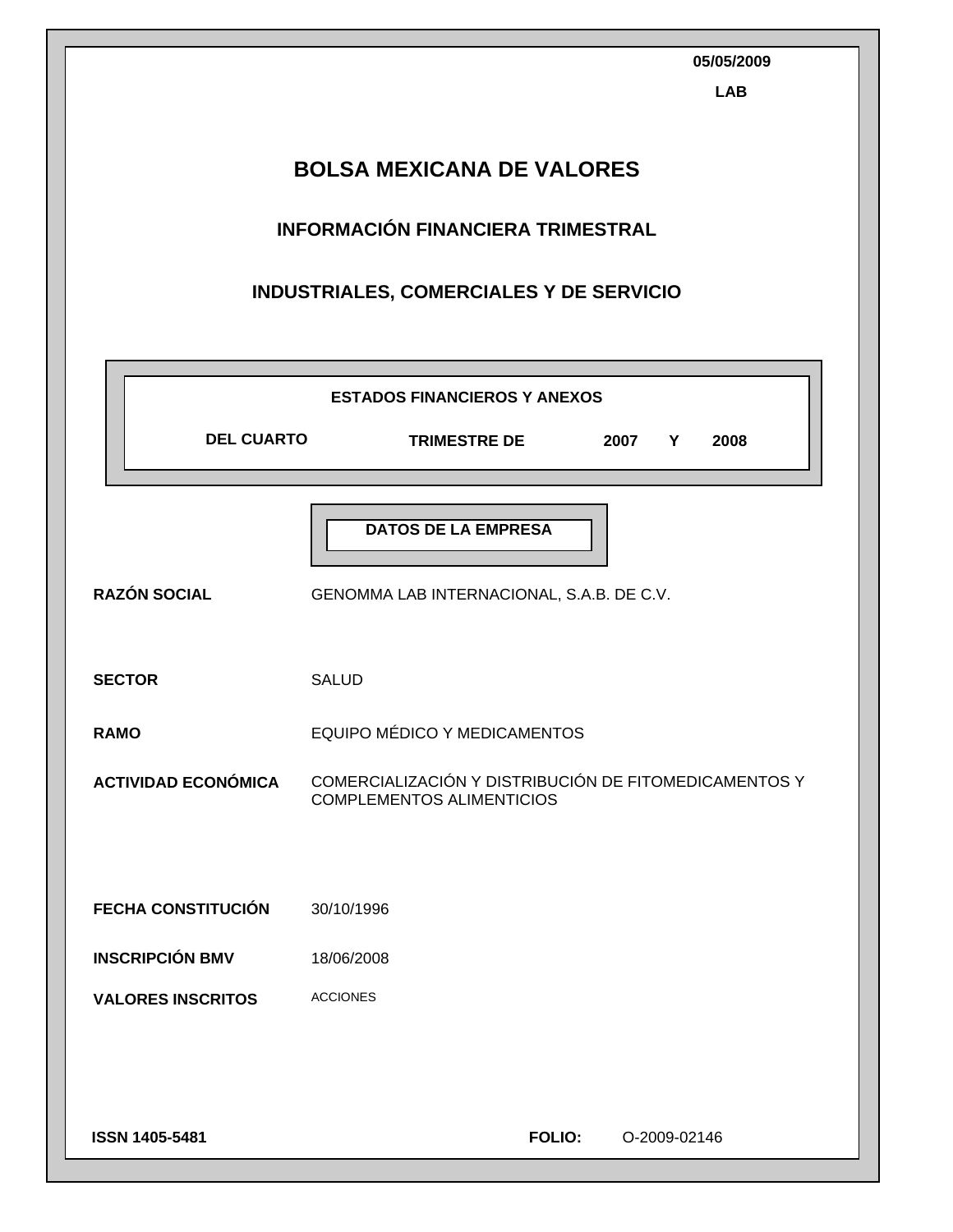CLAVE DE COTIZACIÓN: **LAB**

# **GENOMMA LAB INTERNACIONAL, S.A.B. DE C.V. BALANCE GENERAL**

AL 31 DE DICIEMBRE DE 2008 Y 2007

TRIMESTRE: **04** AÑO: **2008**

**CONSOLIDADO**

```
INFORMACIÓN DICTAMINADA
```
### (MILES DE PESOS)

| <b>REFS</b>             | <b>CONCEPTOS</b>                                            | TRIMESTRE AÑO ACTUAL |                            | <b>TRIMESTRE AÑO ANTERIOR</b> |                  |
|-------------------------|-------------------------------------------------------------|----------------------|----------------------------|-------------------------------|------------------|
|                         |                                                             | <b>IMPORTE</b>       | $\%$                       | <b>IMPORTE</b>                | $\%$             |
| s01                     | <b>ACTIVO TOTAL</b>                                         | 2,839,928            | 100                        | 1,194,030                     | 100              |
| s02                     | <b>ACTIVO CIRCULANTE</b>                                    | 2,617,231            | 92                         | 1,075,634                     | 90               |
| s <sub>03</sub>         | EFECTIVO E INVERSIONES TEMPORALES                           | 1,315,132            | 46                         | 61,351                        | 5                |
| s04                     | CUENTAS Y DOCUMENTOS POR COBRAR A CLIENTES<br>(NETO)        | 688,922              | 24                         | 504,831                       | 42               |
| s05                     | OTRAS CUENTAS Y DOCUMENTOS POR COBRAR(NETO)                 | 78.073               | 3                          | 164,174                       | 14               |
| \$06                    | <b>INVENTARIOS</b>                                          | 407,710              | 14                         | 221,208                       | 19               |
| s07                     | OTROS ACTIVOS CIRCULANTES                                   | 127,394              | 4                          | 124,070                       | 10               |
| s08                     | <b>ACTIVO A LARGO PLAZO</b>                                 |                      | 0                          | 0                             | 0                |
| s09                     | CUENTAS Y DOCUMENTOS POR COBRAR (NETO)                      |                      | $\Omega$                   | $\Omega$                      | $\mathbf 0$      |
| s10                     | INVERSIONES EN ACCIONES DE SUBS. NO CONSOLIDADAS<br>Y ASOC. | O                    | 0                          | $\Omega$                      | 0                |
| s11                     | <b>OTRAS INVERSIONES</b>                                    |                      | 0                          | 0                             | 0                |
| s12                     | <b>INMUEBLES, PLANTA Y EQUIPO (NETO)</b>                    | 112,453              | 4                          | 44,298                        | 4                |
| s13                     | <b>INMUEBLES</b>                                            | 4,735                | $\Omega$                   | 0                             | 0                |
| s14                     | MAQUINARIA Y EQUIPO INDUSTRIAL                              | $\Omega$             | $\Omega$                   | 0                             | 0                |
| s15                     | <b>OTROS EQUIPOS</b>                                        | 156,554              | 6                          | 89.036                        | $\overline{7}$   |
| s16<br>s17              | DEPRECIACIÓN ACUMULADA<br>CONSTRUCCIONES EN PROCESO         | 48,836<br>O          | $\overline{c}$<br>$\Omega$ | 44,738<br>0                   | 4<br>$\mathbf 0$ |
| s18                     | <b>ACTIVOS INTANGIBLES Y CARGOS DIFERIDOS (NETO)</b>        | 81,123               | 3                          | 68,210                        | 6                |
| s19                     | <b>OTROS ACTIVOS</b>                                        | 29,121               | 1                          | 5,888                         | 0                |
|                         |                                                             |                      |                            |                               |                  |
| s20                     | <b>PASIVO TOTAL</b>                                         | 527,789              | 100                        | 606,590                       | 100              |
| s21                     | <b>PASIVO CIRCULANTE</b>                                    | 523,024              | 99                         | 579,183                       | 95               |
| s22                     | <b>PROVEEDORES</b>                                          | 377,179              | 71                         | 77,364                        | 13               |
| s23                     | <b>CRÉDITOS BANCARIOS</b><br>CRÉDITOS BURSÁTILES            |                      | 0                          | 256,750                       | 42<br>0          |
| s24<br>s <sub>103</sub> | OTROS CRÉDITOS CON COSTO                                    |                      | 0<br>0                     | 0<br>0                        | 0                |
| s25                     | <b>IMPUESTOS POR PAGAR</b>                                  | 19,879               | 4                          | 101,358                       | 17               |
| s26                     | OTROS PASIVOS CIRCULANTES SIN COSTO                         | 125,966              | 24                         | 143,711                       | 24               |
| s27                     | PASIVO A LARGO PLAZO                                        |                      | 0                          | 0                             | 0                |
| s28                     | <b>CRÉDITOS BANCARIOS</b>                                   |                      | 0                          | 0                             | 0                |
| s29                     | <b>CREDITOS BURSATILES</b>                                  |                      | 0                          | 0                             | 0                |
| s30                     | OTROS CRÉDITOS CON COSTO                                    |                      | 0                          | 0                             | 0                |
| s31                     | <b>CRÉDITOS DIFERIDOS</b>                                   |                      | 0                          | 0                             | 0                |
| s32                     | OTROS PASIVOS LARGO PLAZO SIN COSTO                         | 4,765                | 1                          | 27,407                        | 5                |
| s33                     | <b>CAPITAL CONTABLE</b>                                     | 2,312,139            | 100                        | 587,440                       | 100              |
| s34                     | <b>CAPITAL CONTABLE MINORITARIO</b>                         | 776                  | 0                          | 2,860                         | $\mathbf 0$      |
| s35                     | <b>CAPITAL CONTABLE MAYORITARIO</b>                         | 2,311,363            | 100                        | 584,580                       | 100              |
| s36                     | <b>CAPITAL CONTRIBUIDO</b>                                  | 1,828,862            | 79                         | 266,316                       | 45               |
| s79                     | CAPITAL SOCIAL PAGADO                                       | 274,924              | 12                         | 266,316                       | 45               |
| s39                     | PRIMA EN VENTA DE ACCIONES                                  | 1,553,938            | 67                         | 0                             | 0                |
| s40                     | APORTACIONES PARA FUTUROS AUMENTOS DE CAPITAL               |                      | 0                          | 0                             | 0                |
| s41                     | <b>CAPITAL GANADO (PERDIDO)</b>                             | 482,501              | 21                         | 318,264                       | 54               |
| s42                     | RESULTADOS ACUMULADOS Y RESERVAS DE CAPITAL                 | 519,638              | 22                         | 396,356                       | 67               |
| s44                     | OTRO RESULTADO INTEGRAL ACUMULADO                           | 4,020                | 0                          | $-78,092$                     | -13              |
| s80                     | RECOMPRA DE ACCIONES                                        | $-41,157$            | $-2$                       | 0                             | 0                |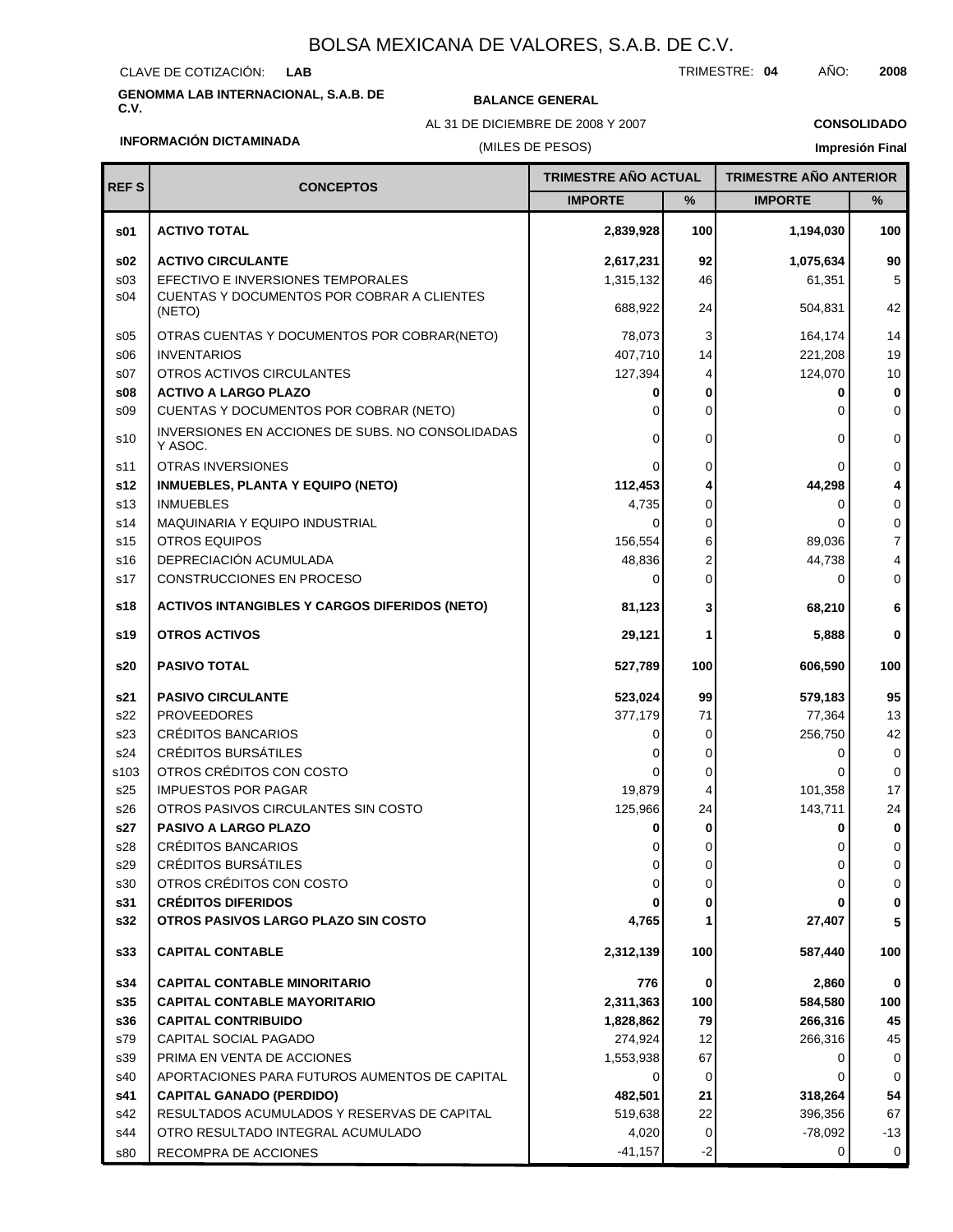# **GENOMMA LAB INTERNACIONAL, S.A.B. DE C.V. BALANCE GENERAL** CLAVE DE COTIZACIÓN: **LAB**

TRIMESTRE: **04** AÑO: **2008**

**CONSOLIDADO**

#### **INFORMACIÓN DICTAMINADA**

### (MILES DE PESOS) DESGLOSE DE PRINCIPALES CONCEPTOS

| <b>REFS</b>       | <b>TRIMESTRE AÑO ACTUAL</b><br><b>CONCEPTOS</b>                               |                    |              | <b>TRIMESTRE AÑO ANTERIOR</b> |                         |
|-------------------|-------------------------------------------------------------------------------|--------------------|--------------|-------------------------------|-------------------------|
|                   |                                                                               | <b>IMPORTE</b>     | %            | <b>IMPORTE</b>                | %                       |
| \$03              | <b>EFECTIVO E INVERSIONES TEMPORALES</b>                                      | 1,315,132          | 100          | 61,351                        | 100                     |
| s46               | <b>EFECTIVO</b>                                                               | 188,990            | 14           | 61,351                        | 100                     |
| s47               | <b>INVERSIONES TEMPORALES</b>                                                 | 1,126,142          | 86           | 0                             | $\mathbf 0$             |
| s07               | <b>OTROS ACTIVOS CIRCULANTES</b>                                              | 127,394            | 100          | 124,070                       | 100                     |
| s81               | INSTRUMENTOS FINANCIEROS DERIVADOS                                            | 0                  | 0            | 0                             | 0                       |
| s82               | OPERACIONES DISCONTINUADAS                                                    | 22,917             | 18           | 14,091                        | 11                      |
| s83               | <b>OTROS</b>                                                                  | 104.477            | 82           | 109,979                       | 89                      |
| s18               | <b>ACTIVOS INTANGIBLES Y CARGOS DIFERIDOS (NETO)</b>                          | 81,123             | 100          | 68,210                        | 100                     |
| s48<br>s49<br>s51 | <b>GASTOS AMORTIZABLES (NETO)</b><br><b>CRÉDITO MERCANTIL</b><br><b>OTROS</b> | 600<br>0<br>80,523 | 1<br>0<br>99 | 0<br>68,210                   | 0<br>0<br>100           |
| s19               | <b>OTROS ACTIVOS</b>                                                          | 29,121             | 100          | 5,888                         | 100                     |
| s85               | INSTRUMENTOS FINANCIEROS DERIVADOS                                            | 0                  | 0            | $\Omega$                      | 0                       |
| s50               | <b>IMPUESTOS DIFERIDOS</b>                                                    | 1,108              | 4            | 0                             | 0                       |
| s104              | BENEFICIOS A LOS EMPLEADOS                                                    | 0                  | 0            | 0                             | 0                       |
| s86               | OPERACIONES DISCONTINUADAS                                                    | 425                | 1            | 3,335                         | 57                      |
| s87               | <b>OTROS</b>                                                                  | 27,588             | 95           | 2,553                         | 43                      |
| s21               | <b>PASIVO CIRCULANTE</b>                                                      | 523,024            | 100          | 579,183                       | 100                     |
| s52               | PASIVO EN MONEDA EXTRANJERA                                                   | 65,970             | 13           | 34,489                        | 6                       |
| s <sub>53</sub>   | PASIVO EN MONEDA NACIONAL                                                     | 457,054            | 87           | 544,694                       | 94                      |
| s26               | OTROS PASIVOS CIRCULANTES SIN COSTO                                           | 125,966            | 100          | 143,711                       | 100                     |
| s88               | INSTRUMENTOS FINANCIEROS DERIVADOS                                            | 0                  | 0            | 0                             | 0                       |
| s89               | <b>INTERESES POR PAGAR</b>                                                    | $\Omega$           | 0            | 0                             | 0                       |
| s68               | <b>PROVISIONES</b>                                                            | 36,158             | 29           | 38,769                        | 27                      |
| s90               | OPERACIONES DISCONTINUADAS                                                    | 9,870              | 8            | 9,893                         | $\overline{7}$          |
| s58               | OTROS PASIVOS CIRCULANTES                                                     | 78,100             | 62           | 94,603                        | 66                      |
| s105              | BENEFICIOS A LOS EMPLEADOS                                                    | 1,838              | 1            | 446                           | 0                       |
| s27               | <b>PASIVO A LARGO PLAZO</b>                                                   | 0                  | 100          | 0                             | 100                     |
| s59               | PASIVO EN MONEDA EXTRANJERA                                                   | 0                  | 0            | 0                             | 0                       |
| s60               | PASIVO EN MONEDA NACIONAL                                                     | 0                  | 0            | 0                             | $\mathbf 0$             |
| s31<br>s65<br>s67 | <b>CRÉDITOS DIFERIDOS</b><br>CRÉDITO MERCANTIL<br><b>OTROS</b>                | 0<br>0             | 100<br>0     | 0<br>0                        | 100<br>0<br>$\mathbf 0$ |
| s32               | OTROS PASIVOS LARGO PLAZO SIN COSTO                                           | 4,765              | 100          | 27,407                        | 100                     |
| s66               | <b>IMPUESTOS DIFERIDOS</b>                                                    | 0                  | 0            | 20,042                        | 73                      |
| s91               | BENEFICIOS A LOS EMPLEADOS                                                    | 0                  | 0            | 0                             | 0                       |
| s92               | OPERACIONES DISCONTINUADAS                                                    | 0                  | 0            | 0                             | 0                       |
| s69               | <b>OTROS PASIVOS</b>                                                          | 4,765              | 100          | 7,365                         | 27                      |
| s79               | <b>CAPITAL SOCIAL PAGADO</b>                                                  | 274,924            | 100          | 266,316                       | 100                     |
| s37               | <b>NOMINAL</b>                                                                | 265,361            | 97           | 211,439                       | 79                      |
| s38               | ACTUALIZACIÓN                                                                 | 9,563              | 3            | 54,877                        | 21                      |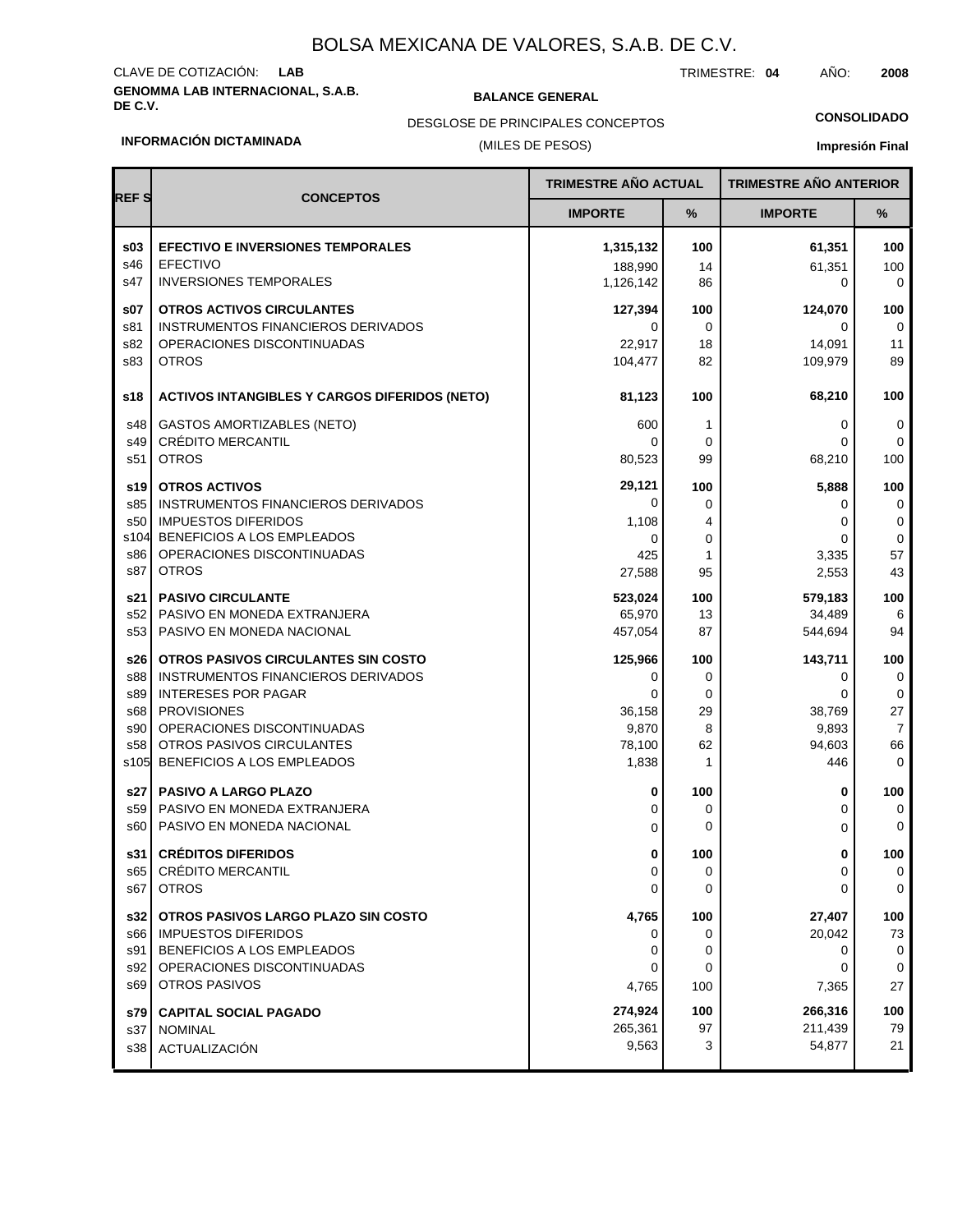# **GENOMMA LAB INTERNACIONAL, S.A.B. DE C.V. BALANCE GENERAL** CLAVE DE COTIZACIÓN: **LAB**

TRIMESTRE: **04** AÑO: **2008**

### **CONSOLIDADO**

#### **INFORMACIÓN DICTAMINADA**

### (MILES DE PESOS) DESGLOSE DE PRINCIPALES CONCEPTOS

| <b>REFS</b> | <b>CONCEPTOS</b>                                                 | <b>TRIMESTRE AÑO ACTUAL</b> |               | <b>TRIMESTRE AÑO ANTERIOR</b> |                |
|-------------|------------------------------------------------------------------|-----------------------------|---------------|-------------------------------|----------------|
|             |                                                                  | <b>IMPORTE</b>              | $\frac{9}{6}$ | <b>IMPORTE</b>                | $\frac{9}{6}$  |
| s42         | <b>RESULTADOS ACUMULADOS Y RESERVAS DE CAPITAL</b>               | 519,638                     | 100           | 396,356                       | 100            |
| s93         | <b>RESERVA LEGAL</b>                                             |                             | 0             |                               | $\mathbf 0$    |
| s43         | RESERVA PARA RECOMPRA DE ACCIONES                                |                             | 0             |                               | $\mathbf 0$    |
| s94         | <b>OTRAS RESERVAS</b>                                            |                             | 0             |                               | $\mathbf 0$    |
| s95         | RESULTADO DE EJERCICIOS ANTERIORES                               | 3,862                       |               | 91,957                        | 23             |
| s45         | RESULTADO DEL EJERCICIO                                          | 515,776                     | 99            | 304,399                       | 77             |
| s44         | OTRO RESULTADO INTEGRAL ACUMULADO                                | 4,020                       | 100           | -78,092                       | 100            |
| s70         | RESULTADO ACUMULADO POR POSICIÓN MONETARIA                       |                             | 0             |                               | $\mathbf 0$    |
| s71         | RESULTADO POR TENENCIA DE ACTIVOS NO MONETARIOS                  |                             | 0             |                               | $\mathbf 0$    |
| s96         | EFECTO ACUMULADO POR CONVERSIÓN                                  | 4,020                       | 100           | $-2,633$                      | 3 <sup>1</sup> |
| s97         | EFECTO ACUMULADO POR VALUACIÓN DE INST. FIN.<br><b>DERIVADOS</b> | <sup>0</sup>                | 0             |                               | $\mathbf 0$    |
| s98         | RESULTADO POR IMPUESTOS DIFERIDOS                                | 0                           | 0             |                               | $\mathbf 0$    |
| s100        | <b>OTROS</b>                                                     |                             | 0             | -75,459                       | 97             |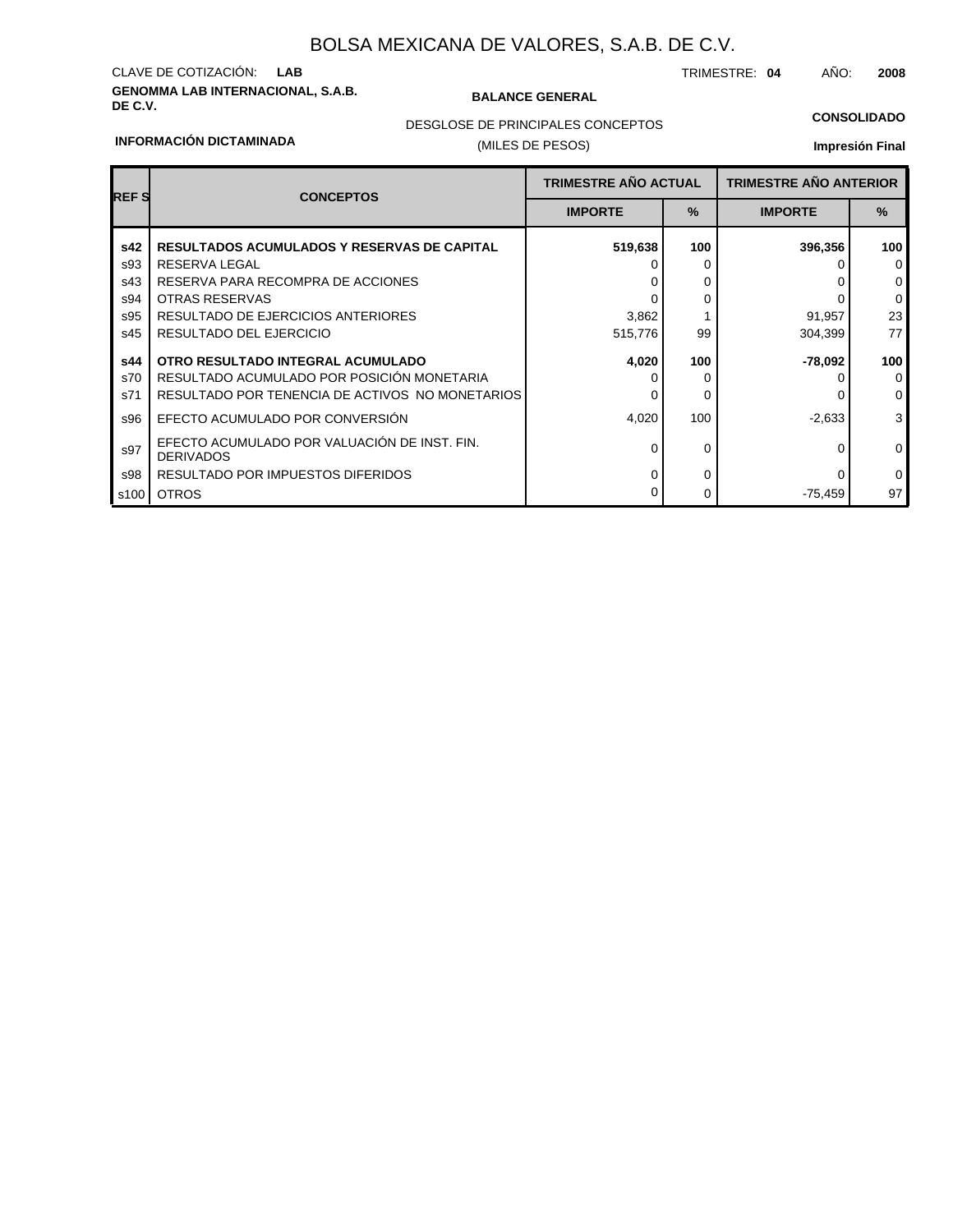# **GENOMMA LAB INTERNACIONAL, S.A.B. DE C.V. BALANCE GENERAL** CLAVE DE COTIZACIÓN: **LAB**

**INFORMACIÓN DICTAMINADA**

TRIMESTRE: **04** AÑO: **2008**

(MILES DE PESOS) DATOS INFORMATIVOS

### **CONSOLIDADO**

**Impresión Final**

|             | <b>CONCEPTOS</b>                             | <b>TRIMESTRE AÑO ACTUAL</b> | <b>TRIMESTRE AÑO ANTERIOR</b> |
|-------------|----------------------------------------------|-----------------------------|-------------------------------|
| <b>REFS</b> |                                              | <b>IMPORTE</b>              | <b>IMPORTE</b>                |
| s72         | CAPITAL DE TRABAJO                           | 2,094,207                   | 496,451                       |
| s73         | FONDO PARA PENSIONES Y PRIMA DE ANTIGÜEDAD   |                             | $\mathbf{0}$                  |
| s74         | NUMERO DE FUNCIONARIOS (*)                   | 15                          | 10                            |
| s75         | NUMERO DE EMPLEADOS (*)                      | 386                         | 384                           |
| s76         | NUMERO DE OBREROS (*)                        |                             | $\Omega$                      |
| s77         | NUMERO DE ACCIONES EN CIRCULACIÓN (*)        | 529,240,713                 | 421.698.000                   |
| s78         | NUMERO DE ACCIONES RECOMPRADAS (*)           |                             | $\mathbf{0}$                  |
| s101        | <b>EFECTIVO RESTRINGIDO</b>                  | 24.084                      | 0                             |
| s102        | DEUDA CON COSTO DE ASOCIADAS NO CONSOLIDADAS |                             | 0                             |

(\*) DATOS EN UNIDADES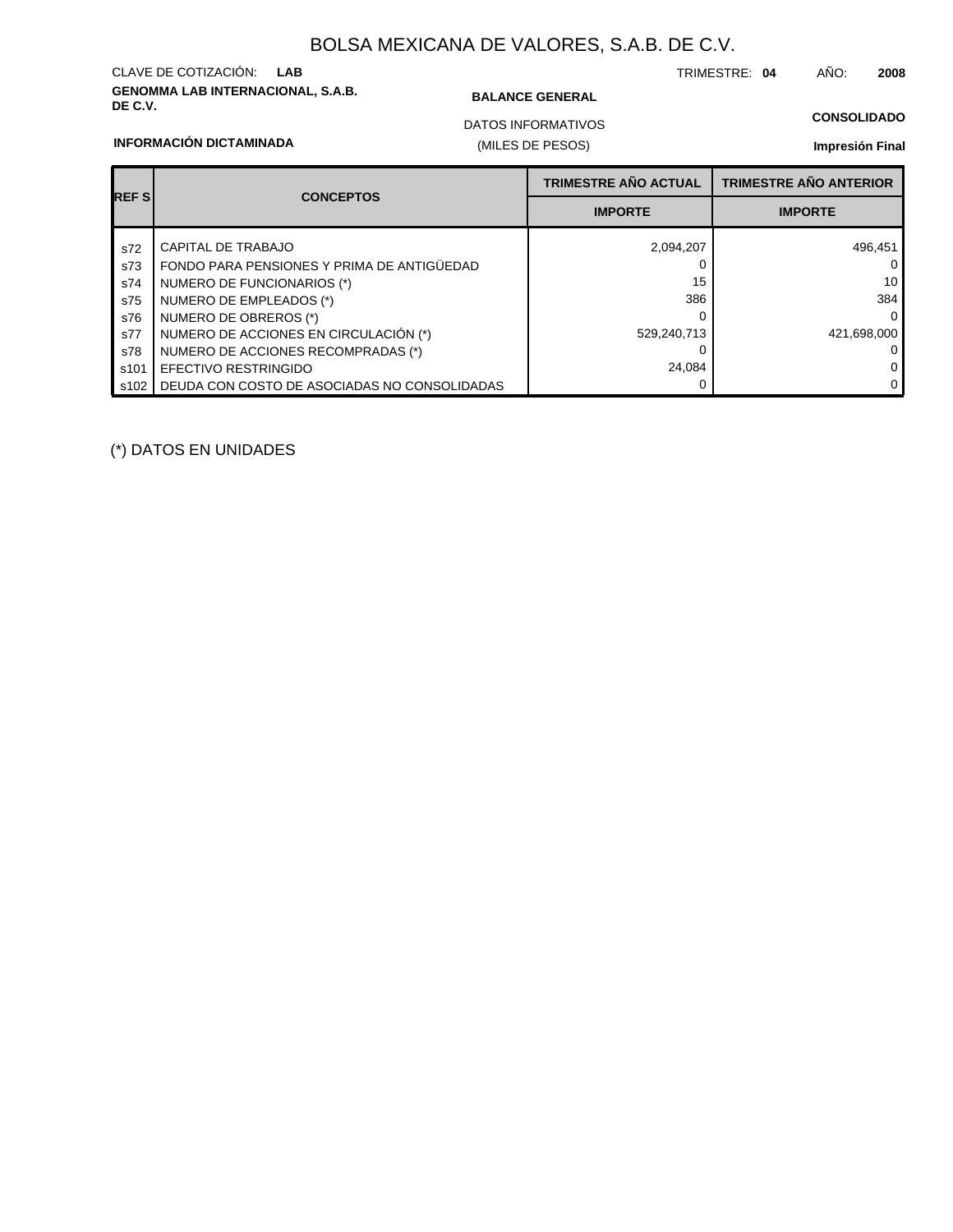# **GENOMMA LAB INTERNACIONAL, S.A.B.** CLAVE DE COTIZACIÓN:

**DE C.V. ESTADO DE RESULTADOS**

TRIMESTRE: AÑO: **LAB 04 2008**

DEL 1 DE ENERO AL 31 DE DICIEMBRE DE 2008 Y 2007 **CONSOLIDADO**

**INFORMACIÓN DICTAMINADA**

# (MILES DE PESOS)

| <b>REFR</b> | <b>CONCEPTOS</b>                                                               | <b>TRIMESTRE AÑO ACTUAL</b> |                | <b>TRIMESTRE AÑO ANTERIOR</b> |                |
|-------------|--------------------------------------------------------------------------------|-----------------------------|----------------|-------------------------------|----------------|
|             |                                                                                | <b>IMPORTE</b>              | $\%$           | <b>IMPORTE</b>                | $\%$           |
| r01         | <b>VENTAS NETAS</b>                                                            | 2,629,430                   | 100            | 1,854,775                     | 100            |
| r02         | <b>COSTO DE VENTAS</b>                                                         | 662,246                     | 25             | 483,633                       | 26             |
| r03         | UTILIDAD (PÉRDIDA) BRUTA                                                       | 1,967,184                   | 75             | 1,371,142                     | 74             |
| r04         | <b>GASTOS GENERALES</b>                                                        | 1,294,526                   | 49             | 888,508                       | 48             |
| r05         | UTILIDAD (PÉRDIDA) DESPUÉS DE GTOS. GRALES.                                    | 672,658                     | 26             | 482,634                       | 26             |
| r08         | OTROS INGRESOS Y (GASTOS), NETO.                                               | $-3,275$                    | $\Omega$       | $-3,055$                      | $\mathbf 0$    |
| r06         | RESULTADO INTEGRAL DE FINANCIAMIENTO                                           | 61,889                      | $\overline{2}$ | $-23,381$                     | $-1$           |
| r12         | PARTICIPACIÓN EN LOS RESULTADOS DE SUBS. NO<br>CONSOLIDADAS Y ASOC.            | 0                           | $\Omega$       | O                             | $\mathbf 0$    |
| r48         | PARTIDAS NO ORDINARIAS                                                         | O                           | $\Omega$       | $\Omega$                      | $\mathbf 0$    |
| r09         | UTILIDAD (PÉRDIDA) ANTES DE IMPUESTOS A LA UTILIDAD                            | 731,272                     | 28             | 456,198                       | 25             |
| r10         | <b>IMPUESTOS A LA UTILIDAD</b>                                                 | 192,419                     | 7              | 120,612                       | $\overline{7}$ |
| r11         | UTILIDAD (PÉRDIDA) ANTES DE LAS OPERACIONES<br><b>DISCONTINUADAS</b>           | 538,853                     | 20             | 335,586                       | 18             |
| r14         | OPERACIONES DISCONTINUADAS                                                     | $-26,017$                   | $\Omega$       | $-30,601$                     | $-2$           |
| r18         | UTILIDAD (PÉRDIDA) NETA CONSOLIDADA                                            | 512,836                     | 20             | 304,985                       | 16             |
| r19         | PARTICIPACIÓN DE LOS ACCIONISTAS MINORITARIOS EN LA<br>UTILIDAD (PÉRDIDA) NETA | $-2,940$                    | $\Omega$       | 586                           | $\mathbf 0$    |
| r20         | PARTICIPACIÓN DE LOS ACCIONISTAS MAYORITARIOS EN<br>LA UTILIDAD (PÉRDIDA) NETA | 515,776                     | 20             | 304,399                       | 16             |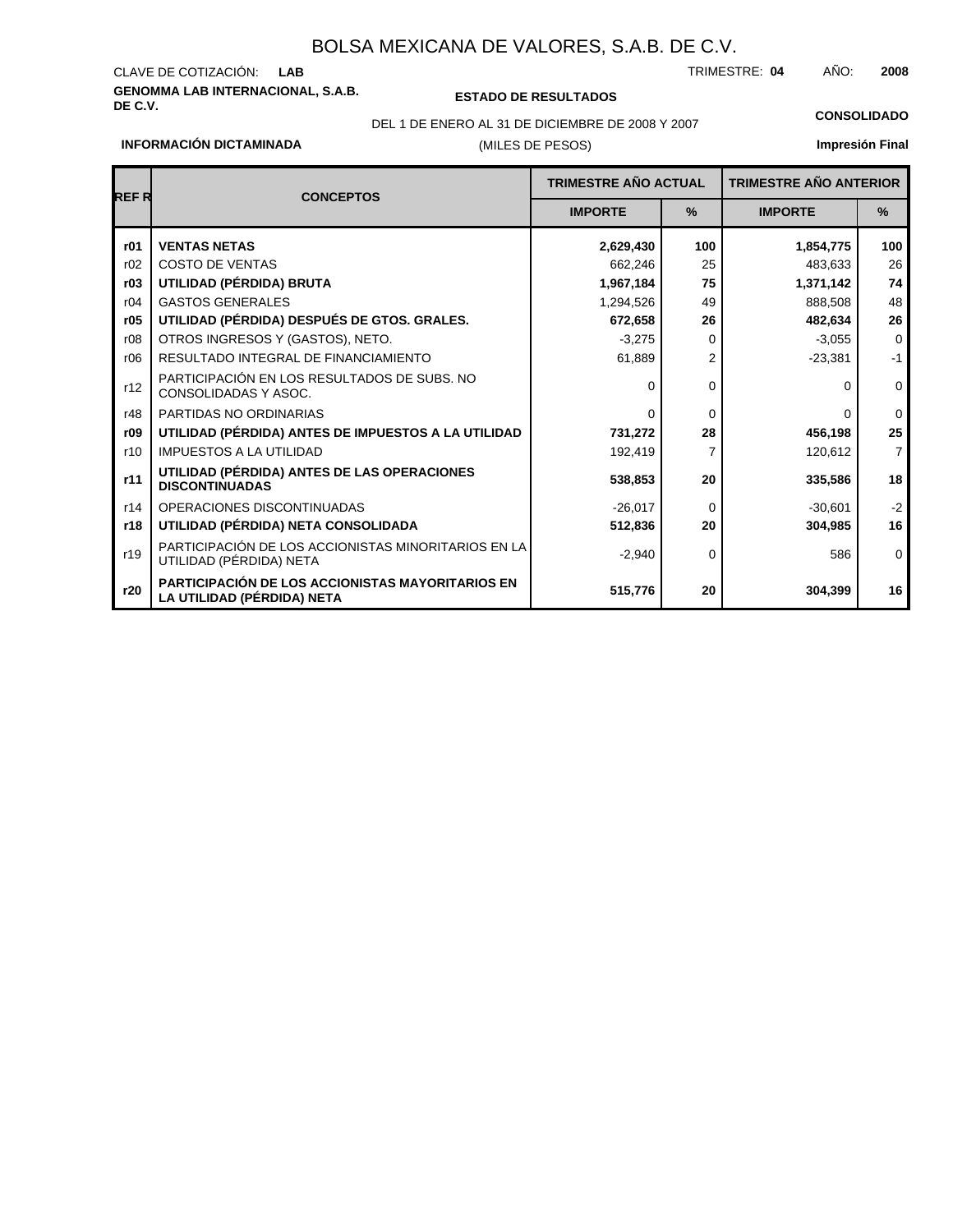# **GENOMMA LAB INTERNACIONAL, S.A.B. DE C.V. ESTADO DE RESULTADOS** CLAVE DE COTIZACIÓN:

TRIMESTRE: AÑO: **LAB 04 2008**

#### **CONSOLIDADO**

#### **INFORMACIÓN DICTAMINADA**

# (MILES DE PESOS) DESGLOSE DE PRINCIPALES CONCEPTOS

### **Impresión Final**

| <b>REFR</b> | <b>CONCEPTOS</b>                            | <b>TRIMESTRE AÑO ACTUAL</b> |          | <b>TRIMESTRE AÑO ANTERIOR</b> |                |
|-------------|---------------------------------------------|-----------------------------|----------|-------------------------------|----------------|
|             |                                             | <b>IMPORTE</b>              | %        | <b>IMPORTE</b>                | %              |
| r01         | <b>VENTAS NETAS</b>                         | 2,629,430                   | 100      | 1,854,775                     | 100            |
| r21         | <b>NACIONALES</b>                           | 2,407,260                   | 92       | 1,801,313                     | 97             |
| r22         | <b>EXTRANJERAS</b>                          | 222,170                     | 8        | 53,462                        | 3              |
| r23         | CONVERSIÓN EN DÓLARES (***)                 | 16,130                      |          | 3,881                         | $\mathbf 0$    |
| r08         | OTROS INGRESOS Y (GASTOS), NETO.            | $-3,275$                    | 100      | $-3,055$                      | 100            |
| r49         | OTROS INGRESOS Y (GASTOS), NETO.            | $-1,484$                    | 45       | $-2,609$                      | 85             |
| r34         | P.T.U. CAUSADA                              | 1,791                       | $-55$    | 446                           | $-15$          |
| r35         | P.T.U. DIFERIDA                             | ∩                           | $\Omega$ | O                             | $\Omega$       |
| r06         | <b>RESULTADO INTEGRAL DE FINANCIAMIENTO</b> | 61,889                      | 100      | $-23,381$                     | 100            |
| r24         | <b>INTERESES PAGADOS</b>                    | 21,096                      | 34       | 15,487                        | $-66$          |
| r42         | UTILIDAD (PÉRDIDA) EN ACTUALIZACIÓN DE UDIS | 0                           | $\Omega$ |                               | $\Omega$       |
| r45         | <b>OTROS GASTOS FINANCIEROS</b>             | 788                         |          |                               | $\Omega$       |
| r26         | <b>INTERESES GANADOS</b>                    | 42,877                      | 69       | 6,197                         | $-27$          |
| r46         | OTROS PRODUCTOS FINANCIEROS                 | 0                           | 0        | 1,159                         | $-5$           |
| r25         | UTILIDAD (PÉRDIDA) EN CAMBIOS NETO          | 44,207                      | 71       | $-1,611$                      | $\overline{7}$ |
| r28         | RESULTADO POR POSICIÓN MONETARIA            | $-3,311$                    | $-5$     | $-13,639$                     | 58             |
| r10         | <b>IMPUESTOS A LA UTILIDAD</b>              | 192,419                     | 100      | 120,612                       | 100            |
| r32         | <b>IMPUESTO CAUSADO</b>                     | 172,369                     | 90       | 116,575                       | 97             |
| r33         | <b>IMPUESTO DIFERIDO</b>                    | 20,050                      | 10       | 4,037                         | 3              |

(\*\*\*) DATOS EN MILES DE DOLARES AL TIPO DE CAMBIO DE CIERRE DEL TRIMESTRE QUE SE REPORTA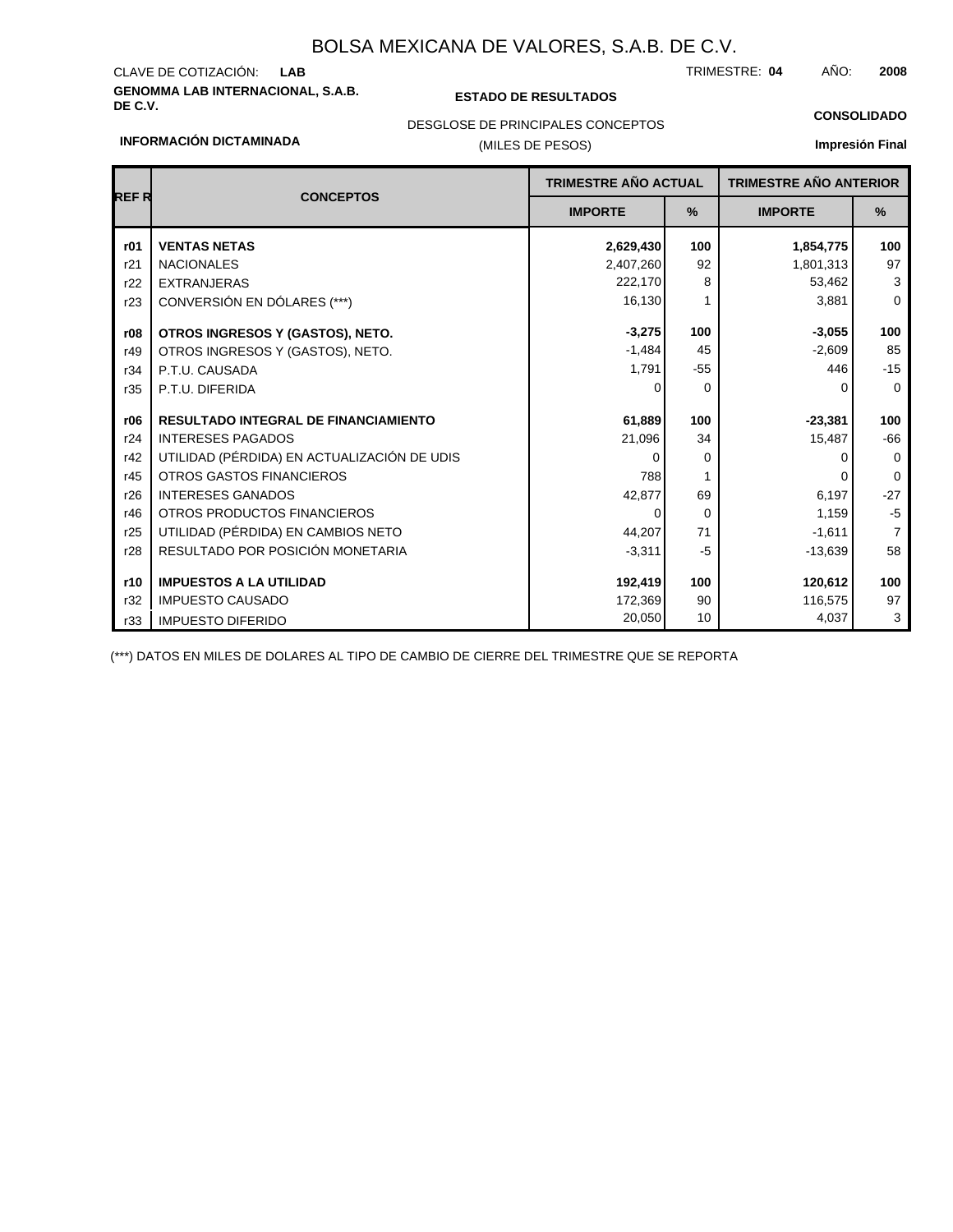# **GENOMMA LAB INTERNACIONAL, S.A.B.** CLAVE DE COTIZACIÓN:

### **DE C.V. ESTADO DE RESULTADOS**

TRIMESTRE: AÑO: **LAB 04 2008**

### **CONSOLIDADO**

#### **INFORMACIÓN DICTAMINADA**

## OTROS CONCEPTOS DE RESULTADOS

### (MILES DE PESOS)

### **Impresión Final**

| <b>REFR</b> |                                                                                     | <b>TRIMESTRE AÑO ACTUAL</b> | <b>TRIMESTRE AÑO ANTERIOR</b> |
|-------------|-------------------------------------------------------------------------------------|-----------------------------|-------------------------------|
|             | <b>CONCEPTOS</b>                                                                    | <b>IMPORTE</b>              | <b>IMPORTE</b>                |
| r36         | <b>VENTAS TOTALES</b>                                                               | 3,268,733                   | 2,107,507                     |
| r37         | RESULTADO FISCAL DEL EJERCICIO                                                      | 556,785                     | 416,397                       |
| r38         | VENTAS NETAS (**)                                                                   | 2,629,430                   | 1,854,775                     |
| r39         | RESULTADO DE OPERACIÓN (**)                                                         | 672,658                     | 482,634                       |
| r40         | PARTICIPACIÓN DE LOS ACCIONISTAS MAYORITARIOS EN<br>LA UTILIDAD (PÉRDIDA) NETA (**) | 515,776                     | 304,399                       |
| r41         | UTILIDAD (PÉRDIDA) NETA CONSOLIDADA (**)                                            | 512,836                     | 304,985                       |
| r47         | DEPRECIACIÓN Y AMORTIZACIÓN OPERATIVA                                               | 18,404                      | 7.185                         |

(\*\*) INFORMACIÓN ÚLTIMOS DOCE MESES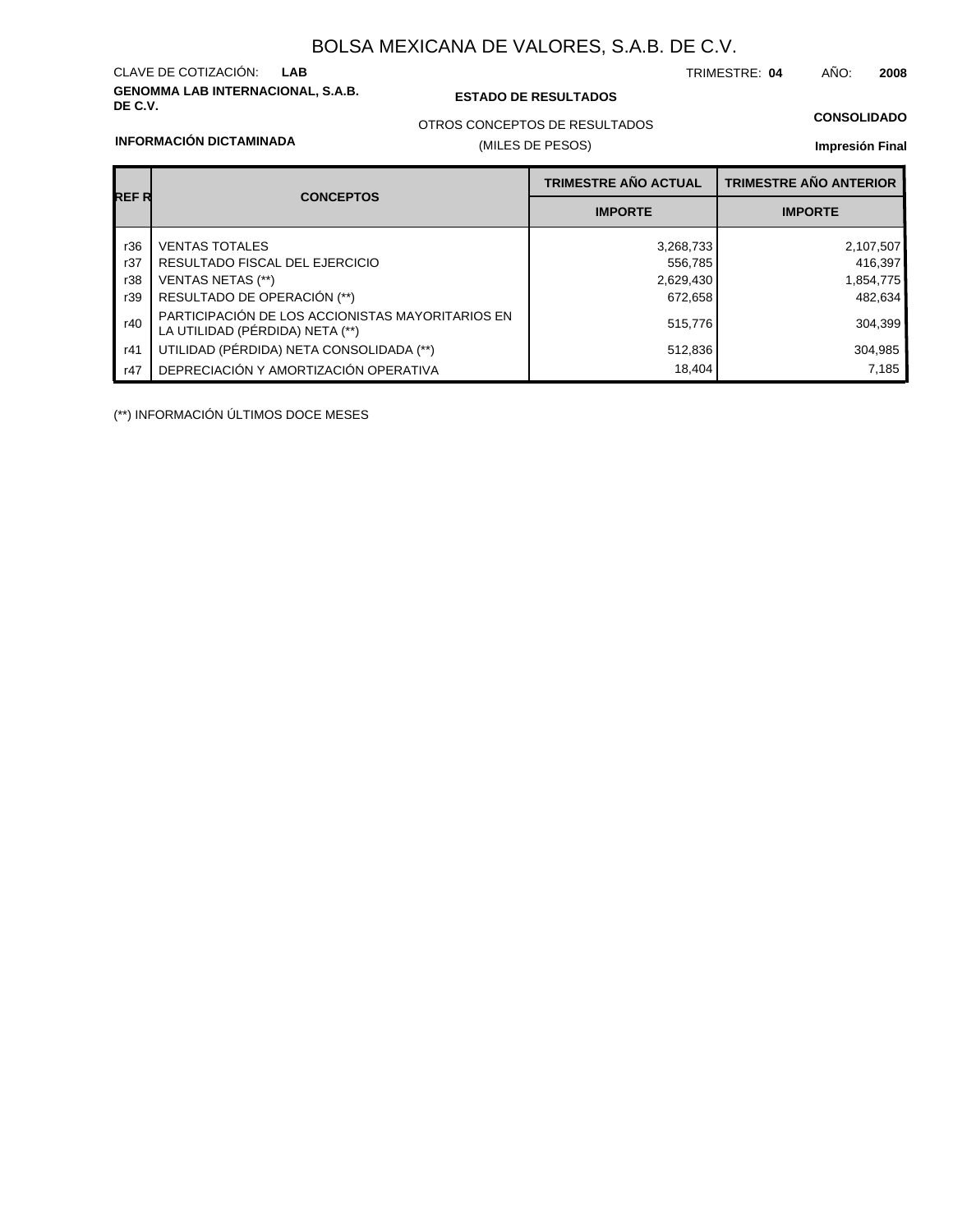### **GENOMMA LAB INTERNACIONAL, S.A.B.** CLAVE DE COTIZACIÓN: TRIMESTRE: AÑO: **LAB 04 2008**

**INFORMACIÓN DICTAMINADA**

### **ESTADO DE RESULTADOS TRIMESTRAL**

(MILES DE PESOS) DEL 1 DE OCTUBRE AL 31 DE DICIEMBRE DE 2008 **CONSOLIDADO**

| <b>REF</b>       |                                                                                | <b>TRIMESTRE AÑO ACTUAL</b> |          | <b>TRIMESTRE AÑO ANTERIOR</b> |               |
|------------------|--------------------------------------------------------------------------------|-----------------------------|----------|-------------------------------|---------------|
| <b>RT</b>        | <b>CONCEPTOS</b>                                                               | <b>IMPORTE</b>              | $\%$     | <b>IMPORTE</b>                | $\frac{9}{6}$ |
| rt <sub>01</sub> | <b>IVENTAS NETAS</b>                                                           | 738,062                     | 100      | 537,342                       | 100           |
| rt02             | <b>ICOSTO DE VENTAS</b>                                                        | 197,489                     | 27       | 159,456                       | 30            |
| rt <sub>03</sub> | UTILIDAD (PÉRDIDA) BRUTA                                                       | 540,573                     | 73       | 377,886                       | 70            |
| rt04             | <b>GASTOS GENERALES</b>                                                        | 324,896                     | 44       | 207,104                       | 39            |
| rt <sub>05</sub> | UTILIDAD (PÉRDIDA) DESPUÉS DE GTOS. GRALES.                                    | 215,677                     | 29       | 170,782                       | 32            |
| rt08             | OTROS INGRESOS Y (GASTOS), NETO.                                               | 8,792                       |          | $-8,984$                      | $-2$          |
| rt06             | <b>IRESULTADO INTEGRAL DE FINANCIAMIENTO</b>                                   | 50,609                      | 7        | $-8,894$                      | $-2$          |
| rt12             | PARTICIPACIÓN EN LOS RESULTADOS DE SUBS. NO<br>CONSOLIDADAS Y ASOC.            | 0                           | $\Omega$ | 0                             | $\Omega$      |
| rt48             | <b>PARTIDAS NO ORDINARIAS</b>                                                  | $\Omega$                    | $\Omega$ | <sup>0</sup>                  | $\Omega$      |
| rt <sub>09</sub> | UTILIDAD (PÉRDIDA) ANTES DE IMPUESTOS A LA UTILIDAD                            | 275,078                     | 37       | 152,904                       | 28            |
| rt10             | <b>IMPUESTOS A LA UTILIDAD</b>                                                 | 56,337                      | 8        | 22,364                        | 4             |
| rt11             | UTILIDAD (PÉRDIDA) ANTES DE LAS OPERACIONES<br><b>DISCONTINUADAS</b>           | 218.741                     | 30       | 130,540                       | 24            |
| rt14             | <b>IOPERACIONES DISCONTINUADAS</b>                                             | $-26.017$                   | $-4$     | $-30,601$                     | $-6$          |
| rt18             | UTILIDAD (PÉRDIDA) NETA CONSOLIDADA                                            | 192,724                     | 26       | 99,939                        | 19            |
| rt19             | PARTICIPACIÓN DE LOS ACCIONISTAS MINORITARIOS EN LA<br>UTILIDAD (PÉRDIDA) NETA | $-1,511$                    | $\Omega$ | $-660$                        | $\Omega$      |
| rt20             | PARTICIPACIÓN DE LOS ACCIONISTAS MAYORITARIOS EN<br>LA UTILIDAD (PÉRDIDA) NETA | 194,235                     | 26       | 100,599                       | 19            |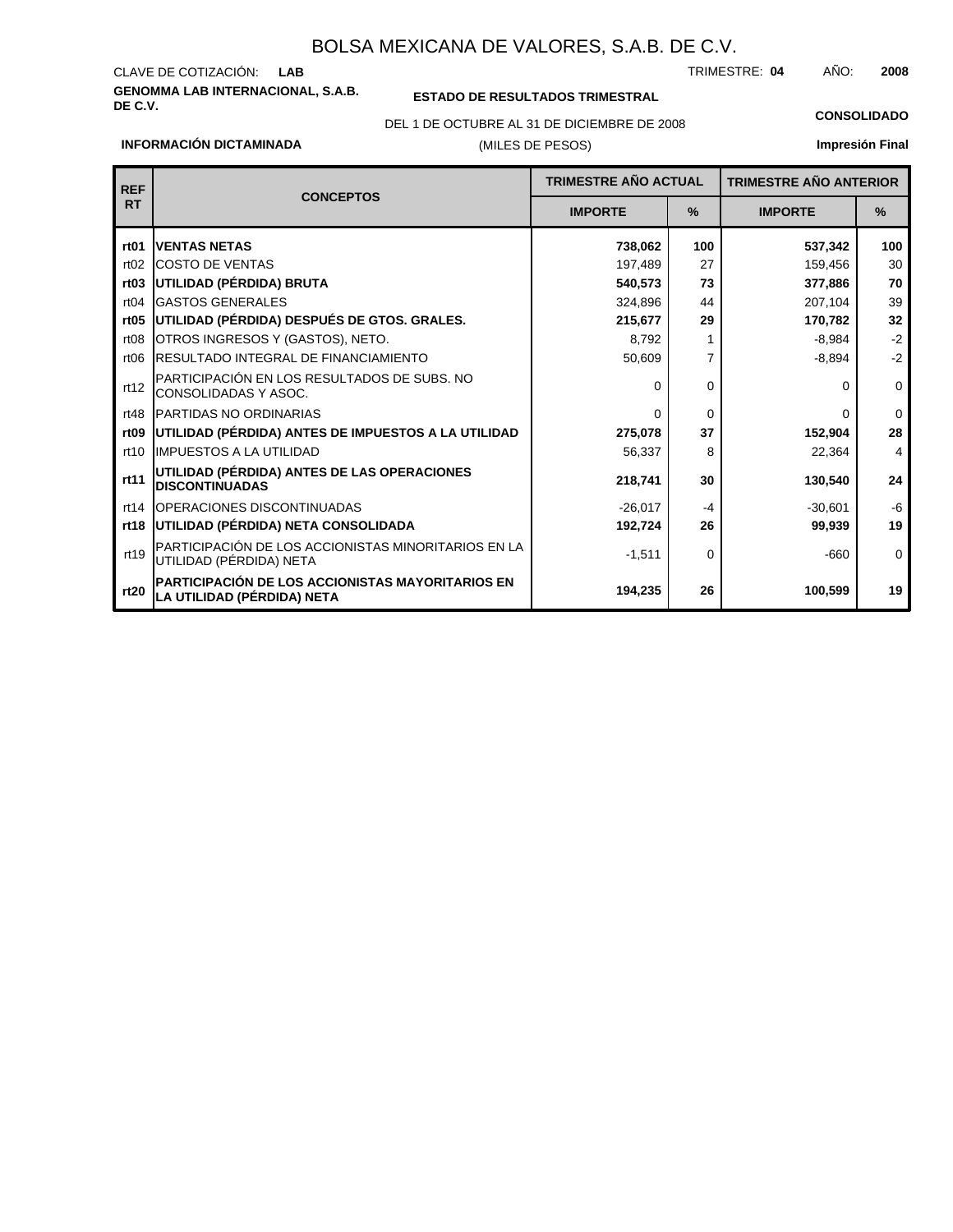# **GENOMMA LAB INTERNACIONAL, S.A.B.** CLAVE DE COTIZACIÓN:

**INFORMACIÓN DICTAMINADA**

### **ESTADO DE RESULTADOS TRIMESTRAL**

TRIMESTRE: AÑO: **LAB 04 2008**

### DESGLOSE DE PRINCIPALES CONCEPTOS

### (MILES DE PESOS)

### **CONSOLIDADO**

**Impresión Final**

| <b>REF</b>       |                                             | <b>TRIMESTRE AÑO ACTUAL</b><br><b>CONCEPTOS</b> |          | <b>TRIMESTRE AÑO ANTERIOR</b> |          |
|------------------|---------------------------------------------|-------------------------------------------------|----------|-------------------------------|----------|
| <b>RT</b>        |                                             | <b>IMPORTE</b>                                  | $\%$     | <b>IMPORTE</b>                | %        |
| rt <sub>01</sub> | <b>VENTAS NETAS</b>                         | 738,062                                         | 100      | 537,342                       | 100      |
| rt21             | <b>NACIONALES</b>                           | 645,416                                         | 87       | 550,022                       | 102      |
| rt22             | <b>EXTRANJERAS</b>                          | 92,646                                          | 13       | $-12,680$                     | $-2$     |
| rt23             | CONVERSIÓN EN DÓLARES (***)                 | 6,726                                           |          | $-921$                        | 0        |
| rt <sub>08</sub> | OTROS INGRESOS Y (GASTOS), NETO.            | 8,792                                           | 100      | $-8,984$                      | 100      |
| rt49             | OTROS INGRESOS Y (GASTOS), NETO.            | 9,894                                           | 113      | $-8,538$                      | 95       |
| rt34             | P.T.U. CAUSADA                              | 1,102                                           | 13       | 446                           | $-5$     |
| rt35             | P.T.U. DIFERIDA                             | 0                                               | 0        | <sup>0</sup>                  | $\Omega$ |
|                  |                                             |                                                 |          |                               |          |
| rt <sub>06</sub> | <b>RESULTADO INTEGRAL DE FINANCIAMIENTO</b> | 50,609                                          | 100      | $-8,894$                      | 100      |
| rt24             | <b>INTERESES PAGADOS</b>                    | 7,056                                           | 14       | 5,840                         | $-66$    |
| rt42             | UTILIDAD (PÉRDIDA) EN ACTUALIZACIÓN DE UDIS | 0                                               | 0        | 0                             | $\Omega$ |
| rt45             | <b>OTROS GASTOS FINANCIEROS</b>             | $-322$                                          | $\Omega$ | $-2,558$                      | 29       |
| rt26             | <b>INTERESES GANADOS</b>                    | 18,115                                          | 36       | 3,899                         | $-44$    |
| rt46             | OTROS PRODUCTOS FINANCIEROS                 | $-276$                                          | $\Omega$ | 1,159                         | $-13$    |
| rt25             | UTILIDAD (PÉRDIDA) EN CAMBIOS NETO          | 41,008                                          | 81       | $-3,724$                      | 42       |
| rt28             | RESULTADO POR POSICIÓN MONETARIA            | $-1,504$                                        | -3       | $-6,946$                      | 78       |
| rt10             | <b>IMPUESTOS A LA UTILIDAD</b>              | 56,337                                          | 100      | 22,364                        | 100      |
| rt32             | <b>IMPUESTO CAUSADO</b>                     |                                                 | $-42$    |                               |          |
|                  |                                             | $-23,660$                                       | 142      | 23,027<br>$-663$              | 103      |
| rt33             | <b>IMPUESTO DIFERIDO</b>                    | 79,997                                          |          |                               | $-3$     |

(\*\*\*) DATOS EN MILES DE DOLARES AL TIPO DE CAMBIO DE CIERRE DEL TRIMESTRE QUE SE REPORTA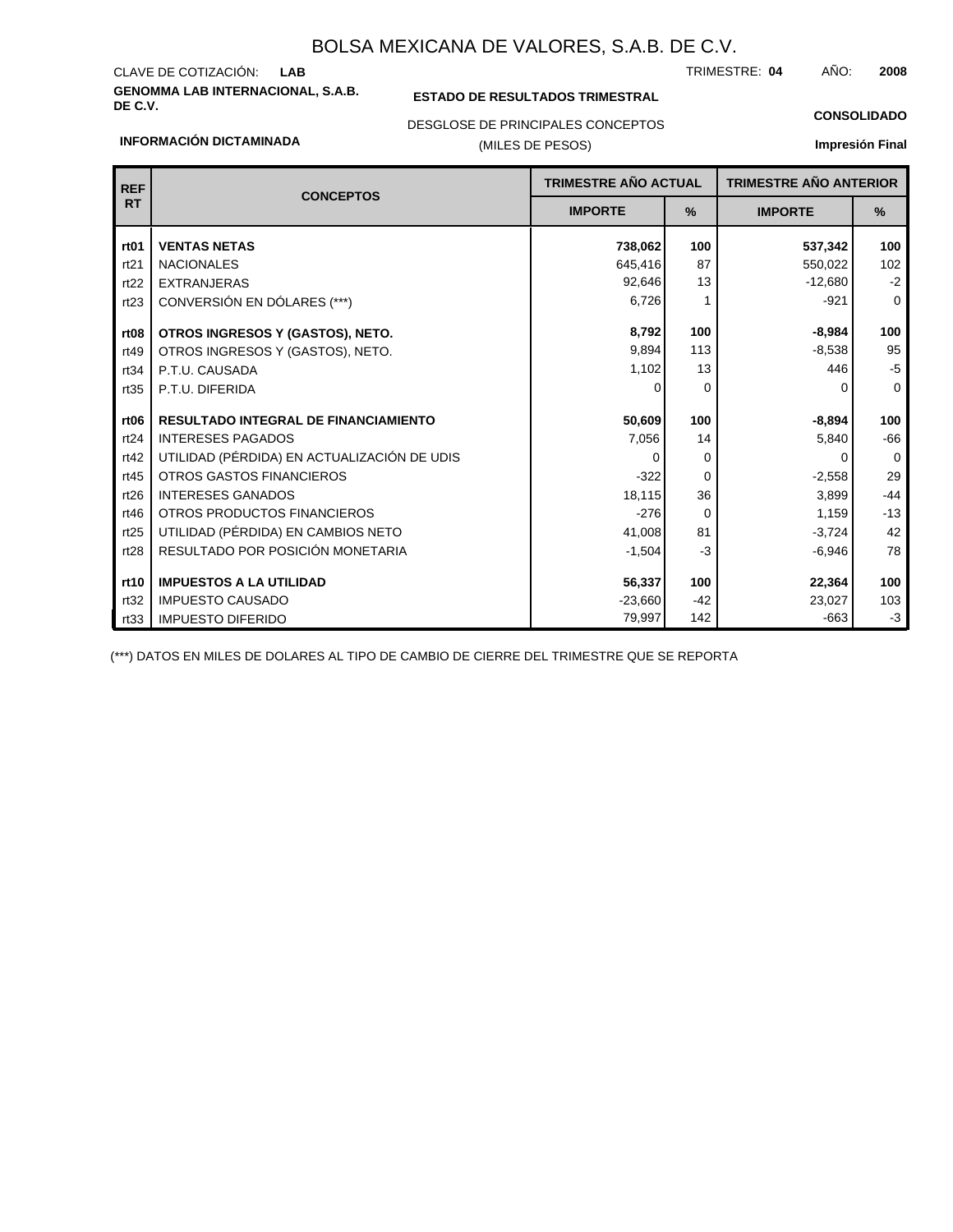# **GENOMMA LAB INTERNACIONAL, S.A.B.** CLAVE DE COTIZACIÓN: **LAB**

### **ESTADO DE RESULTADOS TRIMESTRAL**

TRIMESTRE: **04** AÑO: **2008**

(MILES DE PESOS) OTROS CONCEPTOS DE RESULTADOS

### **CONSOLIDADO**

**Impresión Final**

### **INFORMACIÓN DICTAMINADA**

| REF             | <b>CONCEPTOS</b>                      | <b>TRIMESTRE AÑO ACTUAL</b> | <b>TRIMESTRE AÑO ANTERIOR</b> |  |
|-----------------|---------------------------------------|-----------------------------|-------------------------------|--|
| <b>RT</b>       |                                       | <b>IMPORTE</b>              | <b>IMPORTE</b>                |  |
| $\sqrt{1 + 47}$ | DEPRECIACIÓN Y AMORTIZACIÓN OPERATIVA | 5.455                       | 1.824                         |  |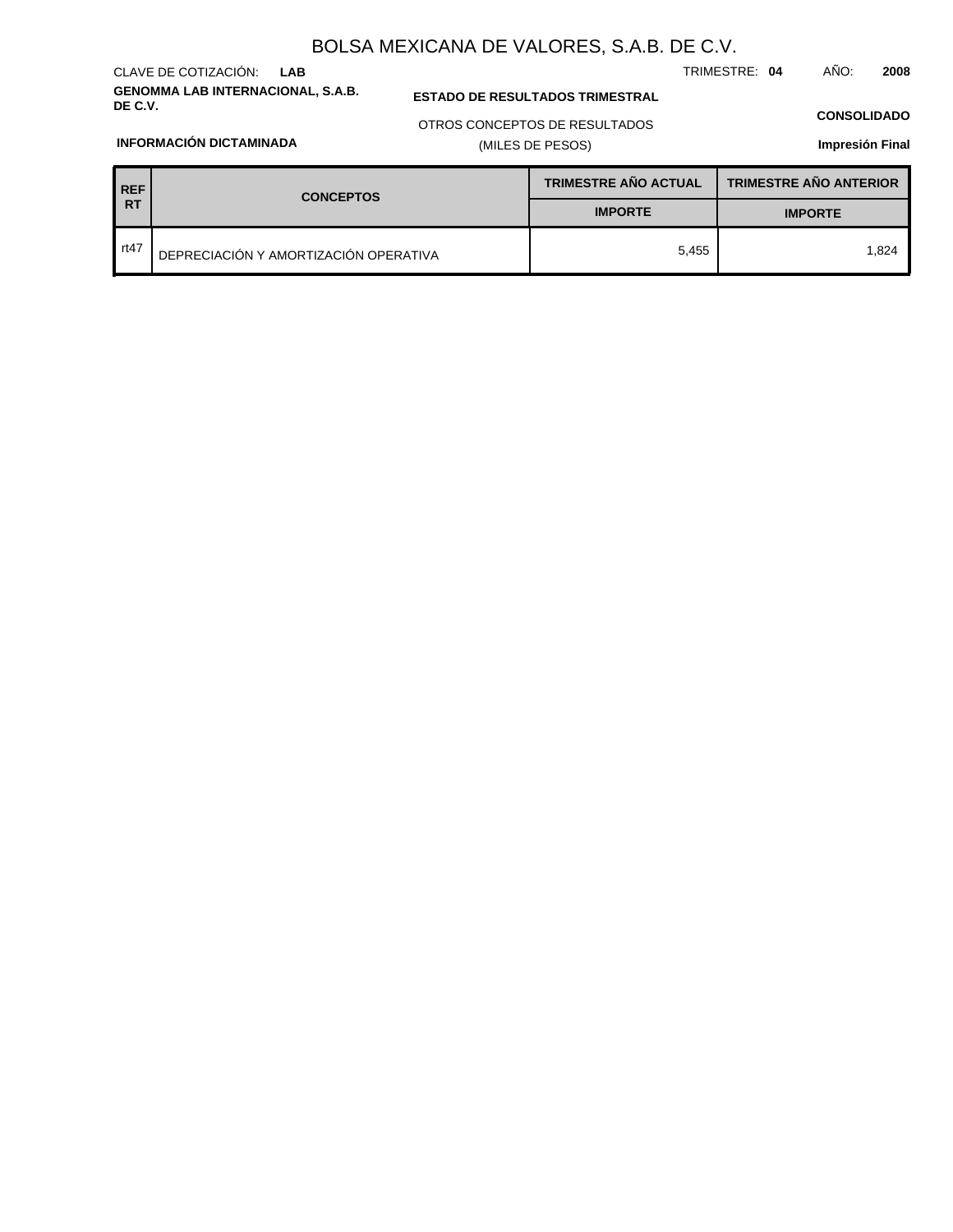CLAVE DE COTIZACIÓN: **LAB**

**GENOMMA LAB INTERNACIONAL, S.A.B. DE C.V.**

**ESTADO DE CAMBIOS EN LA SITUACIÓN FINANCIERA**

TRIMESTRE: **04** AÑO: **2008**

**CONSOLIDADO**

**INFORMACIÓN DICTAMINADA**

(MILES DE PESOS) DEL 1 DE ENERO AL 31 DE DICIEMBRE DE 2008 Y 2007

| <b>REF C</b>    | <b>CONCEPTOS</b>                                                                 | <b>TRIMESTRE AÑO ACTUAL</b> | <b>TRIMESTRE AÑO ANTERIOR</b> |
|-----------------|----------------------------------------------------------------------------------|-----------------------------|-------------------------------|
|                 |                                                                                  | <b>IMPORTE</b>              | <b>IMPORTE</b>                |
| c <sub>01</sub> | UTILIDAD (PÉRDIDA) NETA CONSOLIDADA                                              | 0                           | 304,985                       |
| c02             | +(-) PARTIDAS APLICADAS A RESULTADOS QUE NO<br>REQUIEREN UTILIZACIÓN DE RECURSOS | 0                           | 11,588                        |
| c03             | <b>FLUJO DERIVADO DEL RESULTADO NETO DEL EJERCICIO</b>                           | 0                           | 316,573                       |
| c04             | RECURSOS GENERADOS O UTILIZADOS EN LA OPERACIÓN                                  | 0                           | $-213,241$                    |
| c05             | <b>RECURSOS GENERADOS POR (UTILIZADOS EN)</b><br><b>ACTIVIDADES DE OPERACIÓN</b> | 0                           | 103,332                       |
| C <sub>06</sub> | RECURSOS GENERADOS O UTILIZADOS POR<br><b>FINANCIAMIENTO AJENO</b>               | 0                           | 144,563                       |
| c07             | RECURSOS GENERADOS O UTILIZADOS POR<br><b>FINANCIAMIENTO PROPIO</b>              | $\Omega$                    | $-61,660$                     |
| c08             | RECURSOS GENERADOS (UTILIZADOS) MEDIANTE<br><b>FINANCIAMIENTO</b>                | 0                           | 82,903                        |
| c09             | <b>RECURSOS GEN. (UTIL.) EN ACTIVIDADES DE INVERSIÓN</b>                         | 0                           | $-169,613$                    |
| c10             | INCREMENTO (DECREMENTO) NETO EN EFECTIVO E<br><b>INVERSIONES TEMPORALES</b>      | 0                           | 16,622                        |
| c11             | EFECTIVO E INVERSIONES TEMPORALES AL INICIO DEL<br><b>PERIODO</b>                | 0                           | 44,729                        |
| c12             | EFECTIVO E INVERSIONES TEMPORALES AL FINAL DEL<br><b>PERIODO</b>                 | 0                           | 61,351                        |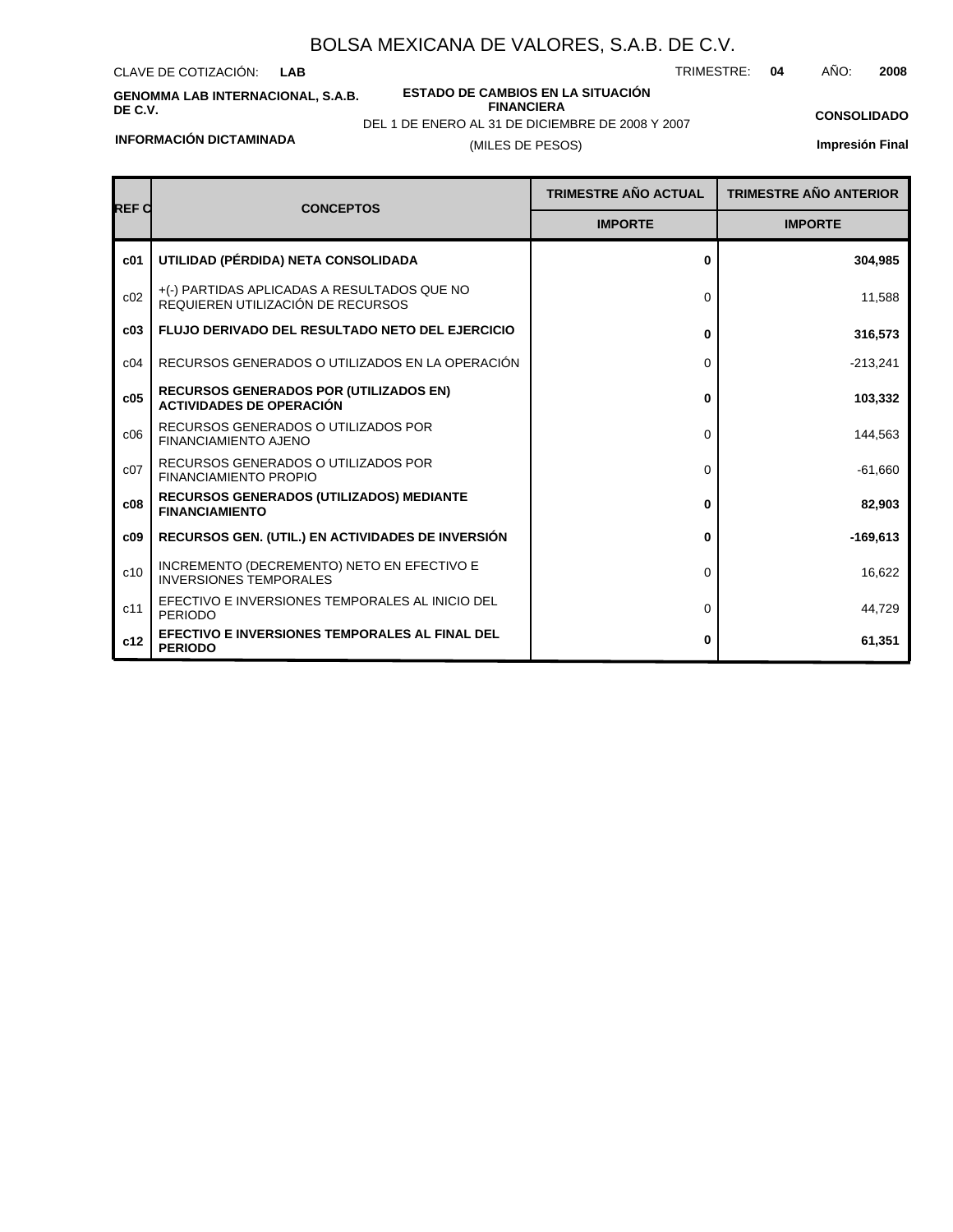CLAVE DE COTIZACIÓN: **LAB**

**GENOMMA LAB INTERNACIONAL, S.A.B. DE C.V.**

#### **ESTADO DE CAMBIOS EN LA SITUACIÓN FINANCIERA**

TRIMESTRE: **04** AÑO: **2008**

**CONSOLIDADO**

**INFORMACIÓN DICTAMINADA**

### (MILES DE PESOS) DESGLOSE DE PRINCIPALES CONCEPTOS

|                   |                                                                                                                                                         | <b>TRIMESTRE AÑO ACTUAL</b> | <b>TRIMESTRE AÑO ANTERIOR</b> |
|-------------------|---------------------------------------------------------------------------------------------------------------------------------------------------------|-----------------------------|-------------------------------|
| REF C             | <b>CONCEPTOS</b>                                                                                                                                        | <b>IMPORTE</b>              | <b>IMPORTE</b>                |
| c02<br>c13<br>c41 | +(-) PARTIDAS APLICADAS A RESULTADOS QUE NO<br>REQUIEREN UTILIZACIÓN DE RECURSOS<br>+ DEPRECIACIÓN Y AMORTIZACIÓN DEL EJERCICIO<br>+ (-) OTRAS PARTIDAS | 0<br>0<br>$\Omega$          | 11,588<br>7,185<br>4,403      |
| c04               | RECURSOS GENERADOS O UTILIZADOS EN LA OPERACIÓN                                                                                                         | 0                           | $-213,241$                    |
| c18               | + (-) DECREMENTO (INCREMENTO) EN CUENTAS POR<br><b>COBRAR</b>                                                                                           | $\mathbf 0$                 | $-116,743$                    |
| c19               | + (-) DECREMENTO (INCREMENTO) EN INVENTARIOS                                                                                                            | $\mathbf 0$                 | $-80,944$                     |
| c20               | + (-) DECREMENTO (INCREMENTO) EN OTRAS CUENTAS POR<br><b>COBRAR Y OTROS ACTIVOS</b>                                                                     | $\mathbf 0$                 | $-91,408$                     |
| c21               | + (-) INCREMENTO (DECREMENTO) EN PROVEEDORES                                                                                                            | $\mathbf 0$                 | $-22,540$                     |
| c22               | + (-) INCREMENTO (DECREMENTO) EN OTROS PASIVOS                                                                                                          | $\mathbf 0$                 | 98,394                        |
| c06               | <b>RECURSOS GENERADOS O UTILIZADOS POR</b><br><b>FINANCIAMIENTO AJENO</b>                                                                               | 0                           | 144,563                       |
| c23               | + FINANCIAMIENTOS BANCARIOS                                                                                                                             | 0                           | 145,293                       |
| c24               | + FINANCIAMIENTOS BURSÁTILES<br>+ DIVIDENDOS COBRADOS                                                                                                   | 0<br>0                      | 0<br>$\Omega$                 |
| c25<br>c26        | + OTROS FINANCIAMIENTOS                                                                                                                                 | 0                           | $\mathbf 0$                   |
| c27               | (-) AMORTIZACIÓN DE FINANCIAMIENTOS BANCARIOS                                                                                                           | 0                           | 0                             |
| c28               | (-) AMORTIZACIÓN DE FINANCIAMIENTOS BURSÁTILES                                                                                                          | 0                           | 0                             |
| c29<br>c42        | (-) AMORTIZACIÓN DE OTROS FINANCIAMIENTOS<br>+ (-) OTRAS PARTIDAS                                                                                       | 0<br>$\Omega$               | $\Omega$<br>$-730$            |
| c07               | <b>RECURSOS GENERADOS O UTILIZADOS POR</b><br><b>FINANCIAMIENTO PROPIO</b>                                                                              | 0                           | $-61,660$                     |
| c30               | + (-) INCREMENTO (DECREMENTO) EN EL CAPITAL SOCIAL                                                                                                      | $\mathbf 0$                 | 0                             |
| c31               | (-) DIVIDENDOS PAGADOS                                                                                                                                  | 0                           | $-61,660$                     |
| c32               | + PRIMA EN VENTA DE ACCIONES                                                                                                                            | $\Omega$                    | 0                             |
| c33               | + APORTACIONES PARA FUTUROS AUMENTOS DE CAPITAL                                                                                                         | 0                           | 0                             |
| c43               | + (-) OTRAS PARTIDAS                                                                                                                                    | 0                           | 0                             |
| c09               | RECURSOS GEN. (UTIL.) EN ACTIVIDADES DE INVERSIÓN                                                                                                       | 0                           | $-169,613$                    |
| c34               | + (-) DECREMENTO (INCREMENTO) EN INVERSIONES DE<br>ACCS. CON CARACTER PERMANENTE                                                                        | 0                           | 0                             |
| c35<br>c36        | (-) ADQUISICIÓN DE INMUEBLES, PLANTA Y EQUIPO<br>(-) INCREMENTO EN CONSTRUCCIONES EN PROCESO                                                            | 0<br>$\mathbf 0$            | $-30,433$<br>0                |
| c37               | + VENTAS DE OTRAS INVERSIONES CON CARÁCTER<br>PERMANENTE                                                                                                | 0                           | 0                             |
| c38               | + VENTAS DE ACTIVOS FIJOS TANGIBLES                                                                                                                     | 0                           | 0                             |
| c39               | + (-) OTRAS PARTIDAS                                                                                                                                    | 0                           | $-139.180$                    |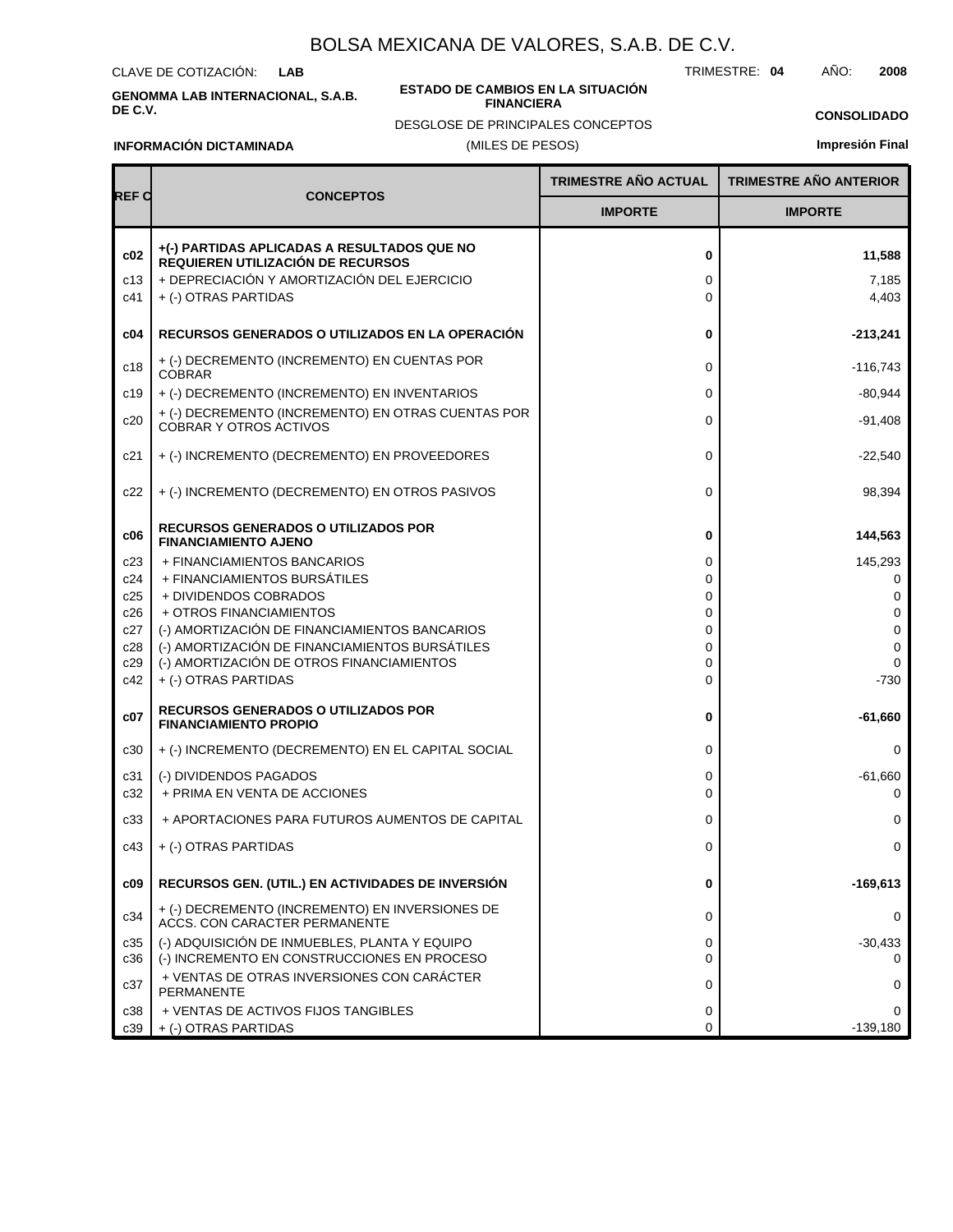CLAVE DE COTIZACIÓN: **LAB**

**GENOMMA LAB INTERNACIONAL, S.A.B. DE C.V.**

#### **ESTADO DE FLUJO DE EFECTIVO (MÉTODO INDIRECTO)**

PRINCIPALES CONCEPTOS

**Impresión Final**

### **INFORMACIÓN DICTAMINADA**

### (MILES DE PESOS)

**CONSOLIDADO**

TRIMESTRE: **04** AÑO: **2008**

| REF EI          | <b>CONCEPTOS</b>                                                                       | <b>TRIMESTRE AÑO</b><br><b>ACTUAL</b> | <b>TRIMESTRE ANO</b><br><b>ANTERIOR</b> |
|-----------------|----------------------------------------------------------------------------------------|---------------------------------------|-----------------------------------------|
|                 |                                                                                        | <b>IMPORTE</b>                        | <b>IMPORTE</b>                          |
|                 | <b>ACTIVIDADES DE OPERACIÓN</b>                                                        |                                       |                                         |
| e01             | UTILIDAD (PÉRDIDA) ANTES DE IMPUESTOS A LA UTILIDAD                                    | 731,272                               | $\Omega$                                |
| e02             | +(-) PARTIDAS SIN IMPACTO EN EL EFECTIVO                                               |                                       | 0                                       |
| e03             | +(-) PARTIDAS RELACIONADAS CON ACTIVIDADES DE INVERSIÓN                                | $-187,327$                            | 0                                       |
| e04             | +(-) PARTIDAS RELACIONADAS CON ACTIVIDADES DE FINANCIAMIENTO                           |                                       | 0                                       |
| e05             | <b>FLUJO DERIVADO DEL RESULTADO ANTES DE IMPUESTOS A LA UTILIDAD</b>                   | 543,945                               | $\mathbf 0$                             |
| e06             | FLUJOS GENERADOS O UTILIZADOS EN LA OPERACIÓN                                          | $-356,254$                            | 0                                       |
| e07             | <b>FLUJOS NETOS DE EFECTIVO DE ACTIVIDADES DE OPERACIÓN</b>                            | 187,691                               | $\mathbf 0$                             |
|                 | <b>ACTIVIDADES DE INVERSIÓN</b>                                                        |                                       |                                         |
| e08             | FLUJOS NETOS DE EFECTIVO DE ACTIVIDADES DE INVERSIÓN                                   | $-124,061$                            | $\mathbf 0$                             |
| e09             | EFECTIVO EXCEDENTE (REQUERIDO) PARA APLICAR EN ACTIVIDADES DE<br><b>FINANCIAMIENTO</b> | 63,630                                | $\mathbf 0$                             |
|                 | <b>ACTIVIDADES DE FINANCIAMIENTO</b>                                                   |                                       |                                         |
| e10             | FLUJOS NETOS DE EFECTIVO DE ACTIVIDADES DE FINANCIAMIENTO                              | 1,184,974                             | $\Omega$                                |
| e11             | INCREMENTO (DISMINUCIÓN) NETO DE EFECTIVO Y DEMÁS EQUIVALENTES DE<br><b>EFECTIVO</b>   | 1,248,604                             | $\Omega$                                |
| e <sub>12</sub> | DIFERENCIA EN CAMBIOS EN EL EFECTIVO Y EQUIVALENTES DE EFECTIVO                        | 5,177                                 | $\mathbf 0$                             |
| e13             | EFECTIVO Y EQUIVALENTES DE EFECTIVO AL PRINCIPIO DEL PERIODO                           | 61,351                                | $\mathbf 0$                             |
| e14             | EFECTIVO Y EQUIVALENTES DE EFECTIVO AL FINAL DEL PERIODO                               | 1,315,132                             | 0                                       |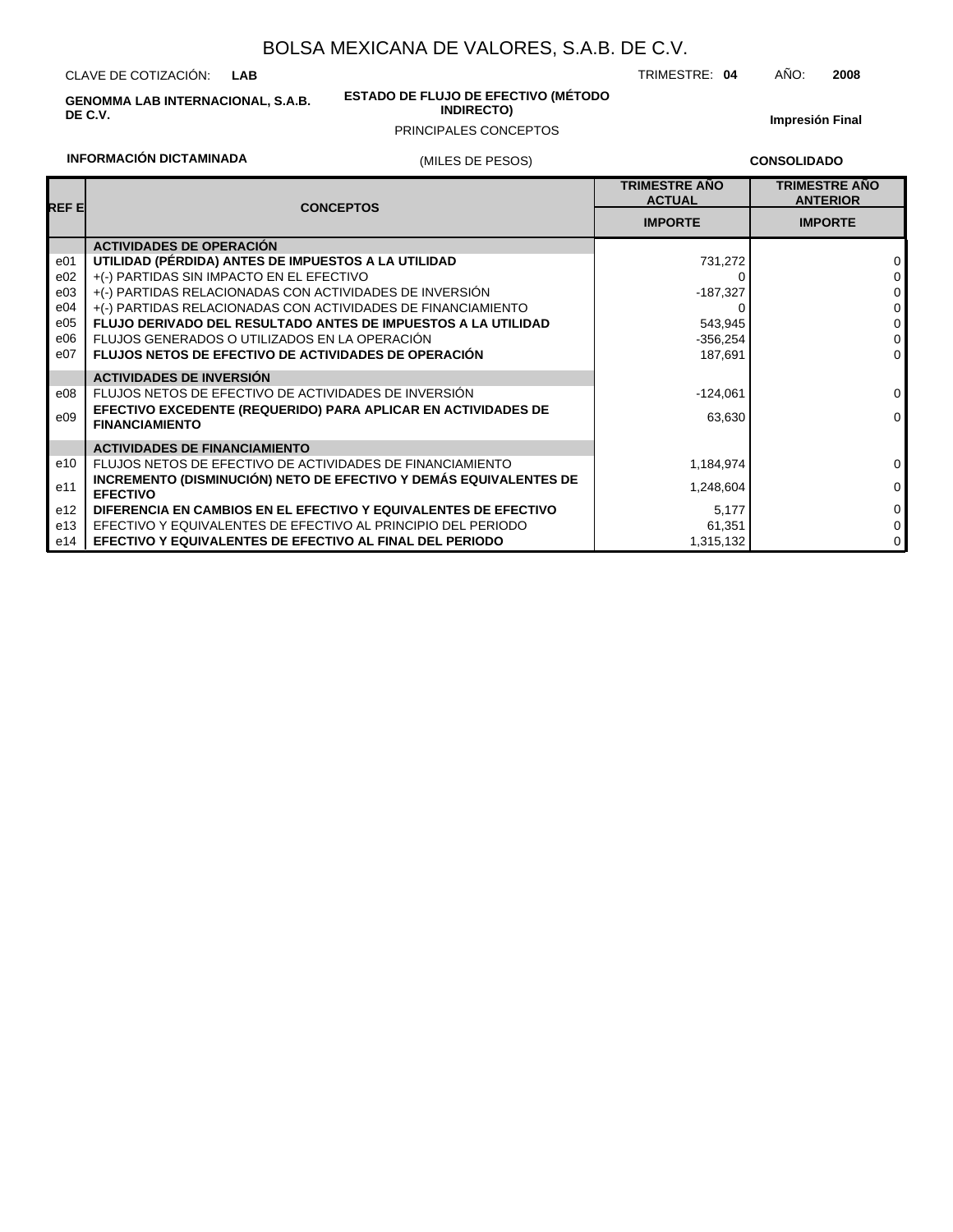CLAVE DE COTIZACIÓN: **LAB**

**GENOMMA LAB INTERNACIONAL, S.A.B. DE C.V.**

#### **ESTADO DE FLUJO DE EFECTIVO (MÉTODO INDIRECTO)**

DESGLOSE DE PRINCIPALES CONCEPTOS

**Impresión Final**

### **INFORMACIÓN DICTAMINADA**

### (MILES DE PESOS)

**CONSOLIDADO**

|                                               |                                                                                                                                                                                                                                                                                                                                                                                                          | <b>TRIMESTRE AÑO</b><br><b>ACTUAL</b>                                                     | <b>TRIMESTRE AÑO</b><br><b>ANTERIOR</b>   |
|-----------------------------------------------|----------------------------------------------------------------------------------------------------------------------------------------------------------------------------------------------------------------------------------------------------------------------------------------------------------------------------------------------------------------------------------------------------------|-------------------------------------------------------------------------------------------|-------------------------------------------|
| REF E                                         | <b>CONCEPTOS</b>                                                                                                                                                                                                                                                                                                                                                                                         | <b>IMPORTE</b>                                                                            | <b>IMPORTE</b>                            |
| e02                                           | +(-) PARTIDAS SIN IMPACTO EN EL EFECTIVO                                                                                                                                                                                                                                                                                                                                                                 | $\mathbf 0$                                                                               | 0                                         |
| e15                                           | +ESTIMACIÓN DEL EJERCICIO                                                                                                                                                                                                                                                                                                                                                                                | 0                                                                                         | 0                                         |
| e16                                           | +PROVISIÓN DEL EJERCICIO                                                                                                                                                                                                                                                                                                                                                                                 | 0                                                                                         | 0                                         |
| e17                                           | + (-) OTRAS PARTIDAS NO REALIZADAS                                                                                                                                                                                                                                                                                                                                                                       | $\Omega$                                                                                  | $\mathbf 0$                               |
| e03                                           | +(-) PARTIDAS RELACIONADAS CON ACTIVIDADES DE INVERSIÓN                                                                                                                                                                                                                                                                                                                                                  | $-187,327$                                                                                | 0                                         |
| e18                                           | + DEPRECIACIÓN Y AMORTIZACIÓN DEL EJERCICIO *                                                                                                                                                                                                                                                                                                                                                            | 18,404                                                                                    | 0                                         |
| e19                                           | (-) + UTILIDAD O PÉRDIDA EN VENTA DE INMUEBLES, MAQUINARIA Y EQUIPO                                                                                                                                                                                                                                                                                                                                      | -40                                                                                       | 0                                         |
| e20                                           | + PÉRDIDA POR DETERIORO                                                                                                                                                                                                                                                                                                                                                                                  | 4,053                                                                                     | 0                                         |
| e21                                           | (-)+PARTICIPACIÓN EN ASOCIADAS Y NEGOCIOS CONJUNTOS                                                                                                                                                                                                                                                                                                                                                      | 0                                                                                         | 0                                         |
| e22                                           | (-)DIVIDENDOS COBRADOS                                                                                                                                                                                                                                                                                                                                                                                   | 0                                                                                         | 0                                         |
| e23                                           | (-)INTERESES A FAVOR                                                                                                                                                                                                                                                                                                                                                                                     | 0                                                                                         | 0                                         |
| e24                                           | (-) +OTRAS PARTIDAS                                                                                                                                                                                                                                                                                                                                                                                      | $-209,744$                                                                                | 0                                         |
| e04                                           | +(-) PARTIDAS RELACIONADAS CON ACTIVIDADES DE FINANCIAMIENTO                                                                                                                                                                                                                                                                                                                                             | 0                                                                                         | 0                                         |
| e25                                           | +INTERESES DEVENGADOS                                                                                                                                                                                                                                                                                                                                                                                    | 0                                                                                         | 0                                         |
| e26                                           | + (-) OTRAS PARTIDAS                                                                                                                                                                                                                                                                                                                                                                                     | $\Omega$                                                                                  | $\mathbf 0$                               |
| e06<br>e27<br>e28<br>e29<br>e30<br>e31<br>e32 | <b>FLUJOS GENERADOS O UTILIZADOS EN LA OPERACIÓN</b><br>+ (-) DECREMENTO (INCREMENTO) EN CUENTAS POR COBRAR<br>+ (-) DECREMENTO (INCREMENTO) EN INVENTARIOS<br>+ (-) DECREMENTO (INCREMENTO) EN OTRAS CUENTAS POR COBRAR Y OTROS<br><b>ACTIVOS</b><br>+ (-) INCREMENTO (DECREMENTO) EN PROVEEDORES<br>+ (-) INCREMENTO (DECREMENTO) EN OTROS PASIVOS<br>+ (-)IMPUESTOS A LA UTILIDAD PAGADOS O DEVUELTOS | $-356.254$<br>$-161,410$<br>$-185,221$<br>$-10,259$<br>299,216<br>$-32,945$<br>$-265,635$ | 0<br>0<br>0<br>$\mathbf 0$<br>0<br>0<br>0 |
| e08                                           | FLUJOS NETOS DE EFECTIVO DE ACTIVIDADES DE INVERSIÓN                                                                                                                                                                                                                                                                                                                                                     | $-124,061$                                                                                | 0                                         |
| e33                                           | - INVERSIÓN DE ACCS. CON CARÁCTER PERMANENTE                                                                                                                                                                                                                                                                                                                                                             | 0                                                                                         | 0                                         |
| e34                                           | +DISPOSICIÓN DE ACCIONES CON CARÁCTER PERMANENTE                                                                                                                                                                                                                                                                                                                                                         | $\Omega$                                                                                  | 0                                         |
| e35                                           | -INVERSIÓN EN INMUEBLES, PLANTA Y EQUIPO                                                                                                                                                                                                                                                                                                                                                                 | $-86,161$                                                                                 | 0                                         |
| e36                                           | +VENTA DE INMUEBLES, PLANTA Y EQUIPO                                                                                                                                                                                                                                                                                                                                                                     | 14                                                                                        | 0                                         |
| e37                                           | -INVERSIÓN EN ACTIVOS INTANGIBLES                                                                                                                                                                                                                                                                                                                                                                        | 0                                                                                         | 0                                         |
| e38                                           | +DISPOSICIÓN DE ACTIVOS INTANGIBLES                                                                                                                                                                                                                                                                                                                                                                      | 0                                                                                         | 0                                         |
| e39                                           | -OTRAS INVERSIONES CON CARÁCTER PERMANENTE                                                                                                                                                                                                                                                                                                                                                               | 0                                                                                         | 0                                         |
| e40                                           | +DISPOSICIÓN DE OTRAS INVERSIONES CON CARÁCTER PERMANENTE                                                                                                                                                                                                                                                                                                                                                | 0                                                                                         | 0                                         |
| e41                                           | +DIVIDENDOS COBRADOS                                                                                                                                                                                                                                                                                                                                                                                     | 0                                                                                         | 0                                         |
| e42                                           | <b>+INTERESES COBRADOS</b>                                                                                                                                                                                                                                                                                                                                                                               | 0                                                                                         | 0                                         |
| e43                                           | +(-) DECREMENTO (INCREMENTO) ANTICIPOS Y PRESTAMOS A TERCEROS                                                                                                                                                                                                                                                                                                                                            | $\Omega$                                                                                  | 0                                         |
| e44                                           | + (-) OTRAS PARTIDAS                                                                                                                                                                                                                                                                                                                                                                                     | $-37,914$                                                                                 | 0                                         |
| e10                                           | <b>FLUJOS NETOS DE EFECTIVO DE ACTIVIDADES DE FINANCIAMIENTO</b>                                                                                                                                                                                                                                                                                                                                         | 1,184,974                                                                                 | 0                                         |
| e45                                           | + FINANCIAMIENTOS BANCARIOS                                                                                                                                                                                                                                                                                                                                                                              | 580,426                                                                                   | 0                                         |
| e46                                           | + FINANCIAMIENTOS BURSATILES                                                                                                                                                                                                                                                                                                                                                                             | 0                                                                                         | 0                                         |
| e47                                           | + OTROS FINANCIAMIENTOS                                                                                                                                                                                                                                                                                                                                                                                  | 0                                                                                         | 0                                         |
| e48                                           | (-) AMORTIZACIÓN DE FINANCIAMIENTOS BANCARIOS                                                                                                                                                                                                                                                                                                                                                            | $-837,176$                                                                                | 0                                         |
| e49                                           | (-) AMORTIZACIÓN DE FINANCIAMIENTOS BURSÁTILES                                                                                                                                                                                                                                                                                                                                                           | 0                                                                                         | 0                                         |
| e50                                           | (-) AMORTIZACIÓN DE OTROS FINANCIAMIENTOS                                                                                                                                                                                                                                                                                                                                                                | $\Omega$                                                                                  | 0                                         |
| e51                                           | + (-) INCREMENTO (DECREMENTO) EN EL CAPITAL SOCIAL                                                                                                                                                                                                                                                                                                                                                       | 53,922                                                                                    | 0                                         |
| e52                                           | (-) DIVIDENDOS PAGADOS                                                                                                                                                                                                                                                                                                                                                                                   | $-95,796$                                                                                 | 0                                         |
| e <sub>53</sub>                               | + PRIMA EN VENTA DE ACCIONES                                                                                                                                                                                                                                                                                                                                                                             | 1,553,938                                                                                 | 0                                         |
| e54                                           | + APORTACIONES PARA FUTUROS AUMENTOS DE CAPITAL                                                                                                                                                                                                                                                                                                                                                          | 0                                                                                         | 0                                         |
| e55                                           | <b>INTERESES PAGADOS</b>                                                                                                                                                                                                                                                                                                                                                                                 | $-19,915$                                                                                 | 0                                         |
| e56                                           | -RECOMPRA DE ACCIONES                                                                                                                                                                                                                                                                                                                                                                                    | $-51,281$                                                                                 | 0                                         |
| e57                                           | + (-) OTRAS PARTIDAS                                                                                                                                                                                                                                                                                                                                                                                     | 856                                                                                       | 0                                         |

\* EN CASO DE QUE DICHO IMPORTE SEA DIFERENTE A LA CUENTA R47 DEBERÁ EXPLICAR EN NOTAS.

TRIMESTRE: **04** AÑO: **2008**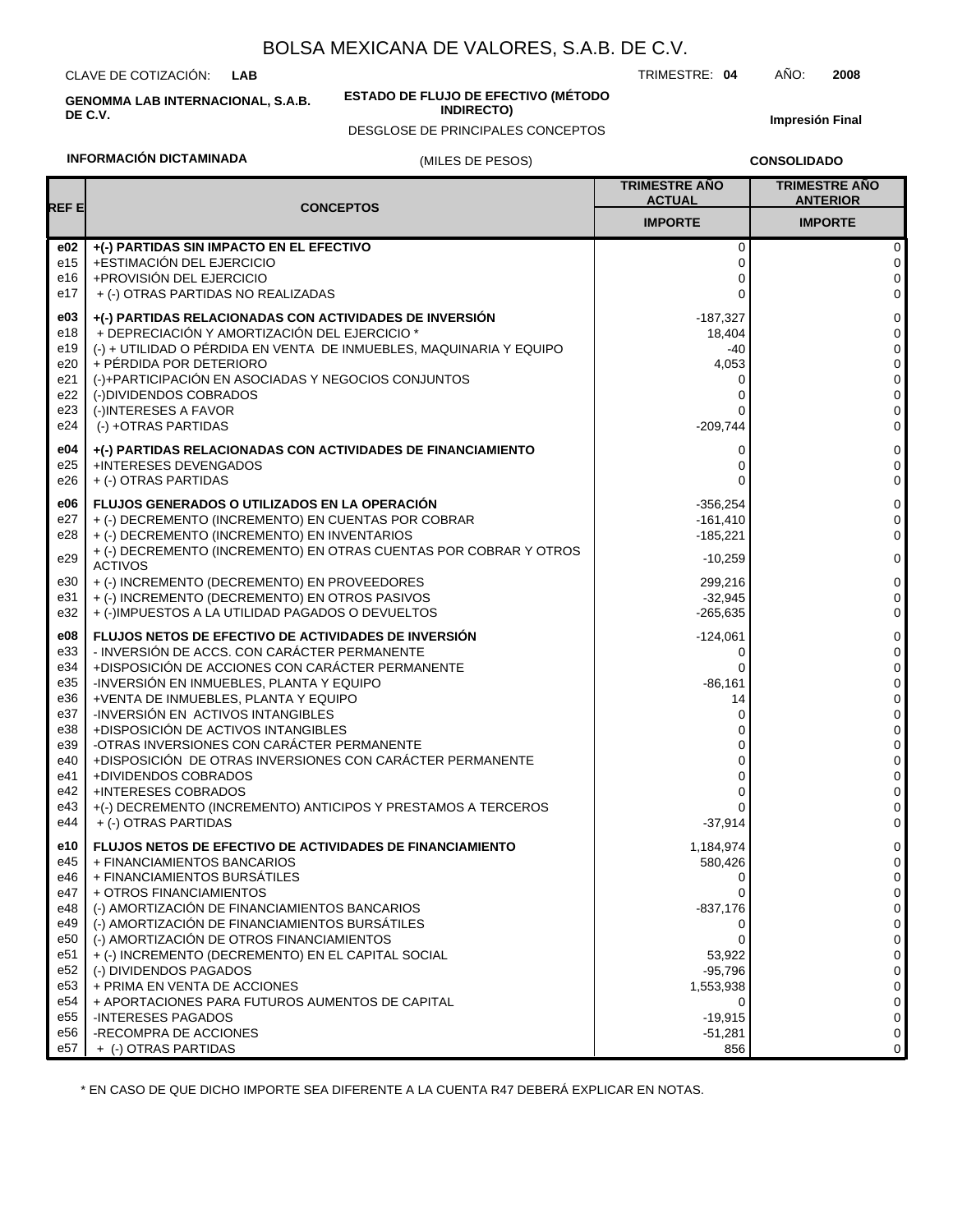CLAVE DE COTIZACIÓN: TRIMESTRE: **04** AÑO: **2008 LAB**

**GENOMMA LAB INTERNACIONAL, S.A.B.**

#### **ESTADO DE VARIACIONES EN EL CAPITAL CONTABLE**

### **INFORMACIÓN DICTAMINADA**

|                                                                   | <b>CAPITAL CONTRIBUIDO</b>      |                                    |                                  |                                                    | <b>CAPITAL GANADO</b>                 |                                          |                                       |                    |                                   |
|-------------------------------------------------------------------|---------------------------------|------------------------------------|----------------------------------|----------------------------------------------------|---------------------------------------|------------------------------------------|---------------------------------------|--------------------|-----------------------------------|
| <b>CONCEPTOS</b>                                                  |                                 | <b>PRIMA EN</b>                    | UTILIDADES O PERDIDAS ACUMULADAS |                                                    | RESULTADO INTEGRAL ACUMULADO          |                                          | <b>CAPITAL</b>                        | <b>INVERSIÓN</b>   | <b>TOTAL DE</b><br><b>CAPITAL</b> |
|                                                                   | <b>CAPITAL</b><br><b>SOCIAL</b> | <b>VENTA DE</b><br><b>ACCIONES</b> | <b>RESERVAS</b>                  | <b>UTILIDADES (PERDIDAS)</b><br><b>POR APLICAR</b> | <b>RETAM E ISR</b><br><b>DIFERIDO</b> | <b>OTRO RESULTADO</b><br><b>INTEGRAL</b> | <b>CONTABLE</b><br><b>MAYORITARIO</b> | <b>MINORITARIA</b> | <b>CONTABLE</b>                   |
| SALDO AL 31 DE DICIEMBRE DE 2006                                  | - 0                             | $\mathbf 0$                        | ŋ                                | n                                                  |                                       | $\Omega$                                 | $\mathbf{0}$                          | $\mathbf 0$        |                                   |
| APLICACIÓN DEL RESULTADO DEL<br>EJERCICIO A RESULTADOS ACUMULADOS |                                 |                                    |                                  |                                                    |                                       |                                          |                                       |                    |                                   |
| CONSTITUCIÓN DE RESERVAS                                          |                                 |                                    |                                  |                                                    |                                       |                                          |                                       |                    |                                   |
| DIVIDENDOS DECRETADOS                                             |                                 |                                    |                                  |                                                    |                                       |                                          |                                       |                    |                                   |
| (DISMINUCIÓN) AUMENTOS DE CAPITAL                                 |                                 |                                    |                                  |                                                    |                                       |                                          |                                       |                    |                                   |
| RECOMPRA DE ACCIONES                                              |                                 |                                    |                                  |                                                    |                                       |                                          |                                       |                    |                                   |
| RESERVA PARA LA ADQUISICIÓN DE<br><b>ACCIONES</b>                 |                                 |                                    |                                  |                                                    |                                       |                                          |                                       |                    |                                   |
| (DISMINUCIÓN) AUMENTO EN PRIMA EN<br>VENTA DE ACCIONES            |                                 |                                    |                                  |                                                    |                                       |                                          |                                       |                    |                                   |
| (DISMINUCIÓN) AUMENTO EN INVERSIÓN<br><b>MINORITARIA</b>          |                                 |                                    |                                  |                                                    |                                       |                                          |                                       |                    |                                   |
| RESULTADO INTEGRAL (*)                                            |                                 |                                    |                                  |                                                    |                                       |                                          |                                       |                    |                                   |
| SALDO AL 31 DE DICIEMBRE DE 2007                                  | $\bf{0}$                        | $\Omega$                           | O                                |                                                    | $\Omega$                              | $\Omega$                                 | $\mathbf 0$                           | $\mathbf{0}$       |                                   |
| RECLASIFICACIÓN SALDOS INICIALES RETAM<br>E ISR DIFERIDO          |                                 |                                    |                                  |                                                    |                                       |                                          |                                       |                    |                                   |
| APLICACIÓN DEL RESULTADO DEL<br>EJERCICIO A RESULTADOS ACUMULADOS |                                 |                                    |                                  |                                                    |                                       |                                          |                                       |                    |                                   |
| CONSTITUCIÓN DE RESERVAS                                          |                                 |                                    |                                  |                                                    |                                       |                                          |                                       |                    |                                   |
| DIVIDENDOS DECRETADOS                                             |                                 |                                    |                                  |                                                    |                                       |                                          |                                       |                    |                                   |
| (DISMINUCIÓN) AUMENTOS DE CAPITAL                                 |                                 |                                    |                                  |                                                    |                                       |                                          |                                       |                    |                                   |
| RECOMPRA DE ACCIONES                                              |                                 |                                    |                                  |                                                    |                                       |                                          |                                       |                    |                                   |
| RESERVA PARA LA ADQUISICIÓN DE<br><b>ACCIONES</b>                 |                                 |                                    |                                  |                                                    |                                       |                                          |                                       |                    |                                   |
| (DISMINUCIÓN) AUMENTO EN PRIMA EN<br><b>JENTA DE ACCIONIES</b>    | $\Omega$                        |                                    |                                  |                                                    |                                       |                                          |                                       |                    |                                   |

**CONSOLIDADO**

 

**Impresión Final**

(\*) INCLUYE DEVENGADO Y RECICLADO

**SALDO AL 31 DE DICIEMBRE DE 2008 0**

  $\Omega$   $\Omega$ 

**0**

  $\Omega$ 

 $\overline{0}$ 

**0**

  $\Omega$    $\Omega$ 

**0**

  $\Omega$    $\Omega$ 

**0**

  $\Omega$ 

(DISMINUCIÓN) AUMENTO EN INVERSIÓN

VENTA DE ACCIONES

RESULTADO INTEGRAL (\*)

**MINORITARIA**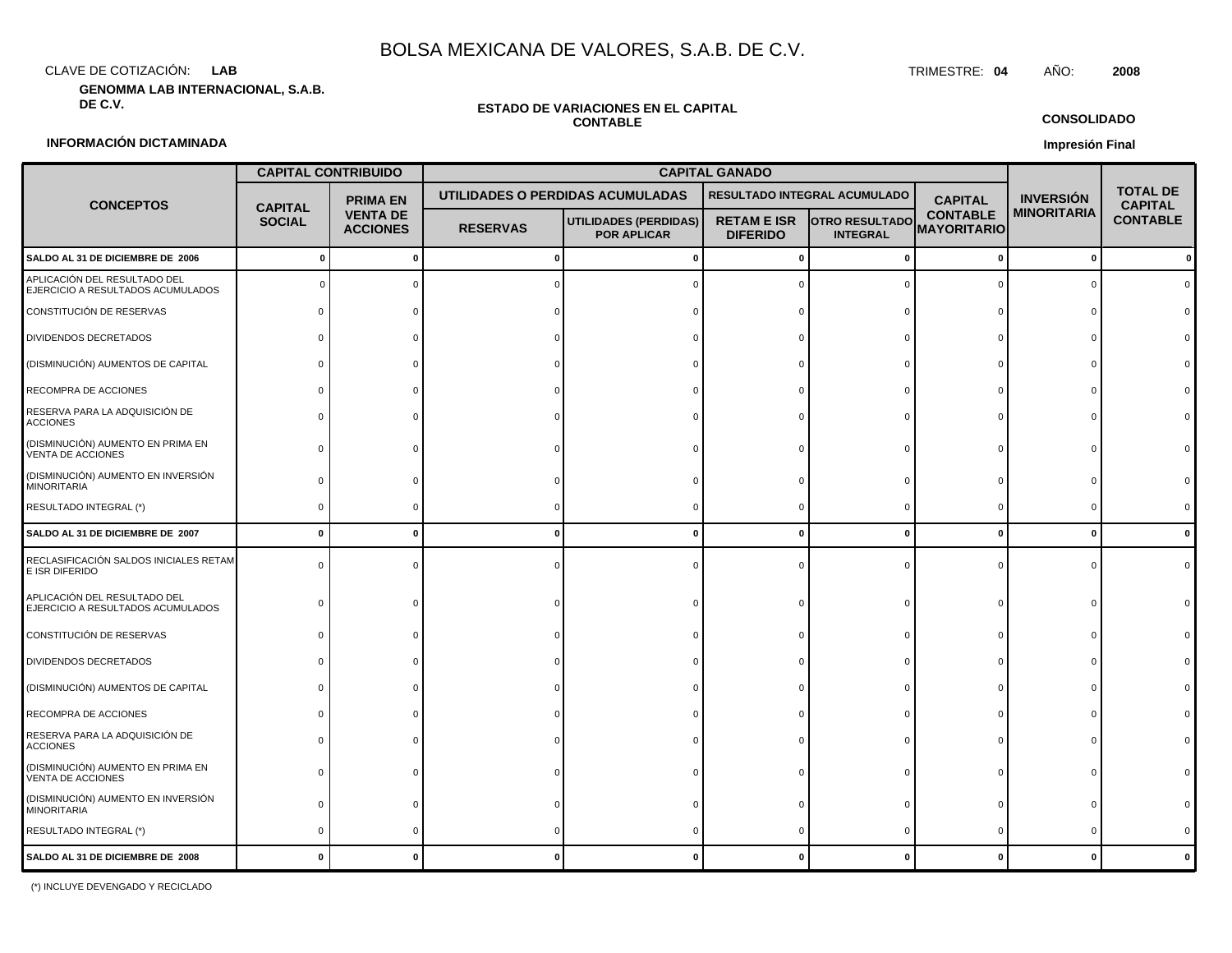**GENOMMA LAB INTERNACIONAL, S.A.B.** CLAVE DE COTIZACIÓN: TRIMESTRE: **04** AÑO: **2008 LAB**

**DE C.V. DATOS POR ACCIÓN**

### **CONSOLIDADO**

### **INFORMACIÓN DICTAMINADA**

### **Impresión Final**

|                 |                                                                                     |    | <b>TRIMESTRE AÑO ACTUAL</b> | <b>TRIMESTRE AÑO ANTERIOR</b> |                   |  |
|-----------------|-------------------------------------------------------------------------------------|----|-----------------------------|-------------------------------|-------------------|--|
| <b>REF D</b>    | <b>CONCEPTOS</b>                                                                    |    | <b>IMPORTE</b>              |                               | <b>IMPORTE</b>    |  |
| d <sub>01</sub> | UTILIDAD BÁSICA POR ACCIÓN ORDINARIA (**)                                           | \$ | 1.08                        | \$                            | 0.72              |  |
| d02             | UTILIDAD BÁSICA POR ACCIÓN PREFERENTE (**)                                          | \$ | 0.00                        | \$                            | 0                 |  |
| d03             | UTILIDAD DILUIDA POR ACCIÓN (**)                                                    | \$ | 0.00                        | \$                            | $\Omega$          |  |
| d04             | UTILIDAD (PÉRDIDA) ANTES DE OPERACIONES<br>DISCONTINUADAS POR ACCIÓN ORDINARIA (**) | \$ | 1.13                        | \$                            | 0.80              |  |
| d05             | EFECTO DE OPERACIONES DISCONTINUADAS SOBRE LA<br>UTILIDAD (PÉRDIDA) POR ACCIÓN (**) | \$ | $-.05$                      | \$                            | $-0.08$           |  |
| d08             | VALOR EN LIBROS POR ACCIÓN                                                          | \$ | 4.37                        | \$                            | 1.39              |  |
| d09             | DIVIDENDO EN EFECTIVO ACUMULADO POR ACCIÓN                                          | \$ | 0.23                        | \$                            | 0.15              |  |
| d10             | DIVIDENDO EN ACCIONES POR ACCIÓN                                                    |    | 0.00 acciones               |                               | $\alpha$ acciones |  |
| d11             | PRECIO DE MERCADO (ULTIMO HECHO) A VALOR EN<br>LIBROS.                              |    | 2.22<br>veces               |                               | veces<br>0        |  |
| d12             | PRECIO DE MERCADO (ULTIMO HECHO) A UTILIDAD<br>BÁSICA POR ACCIÓN ORDINARIA (**)     |    | 9.00<br>veces               |                               | 0<br>veces        |  |
| d13             | PRECIO DE MERCADO (ULTIMO HECHO) A UTILIDAD<br>BÁSICA POR ACCIÓN PREFERENTE (**)    |    | 0.00<br>veces               |                               | $\Omega$<br>veces |  |

(\*\*) INFORMACIÓN ULTIMOS DOCE MESES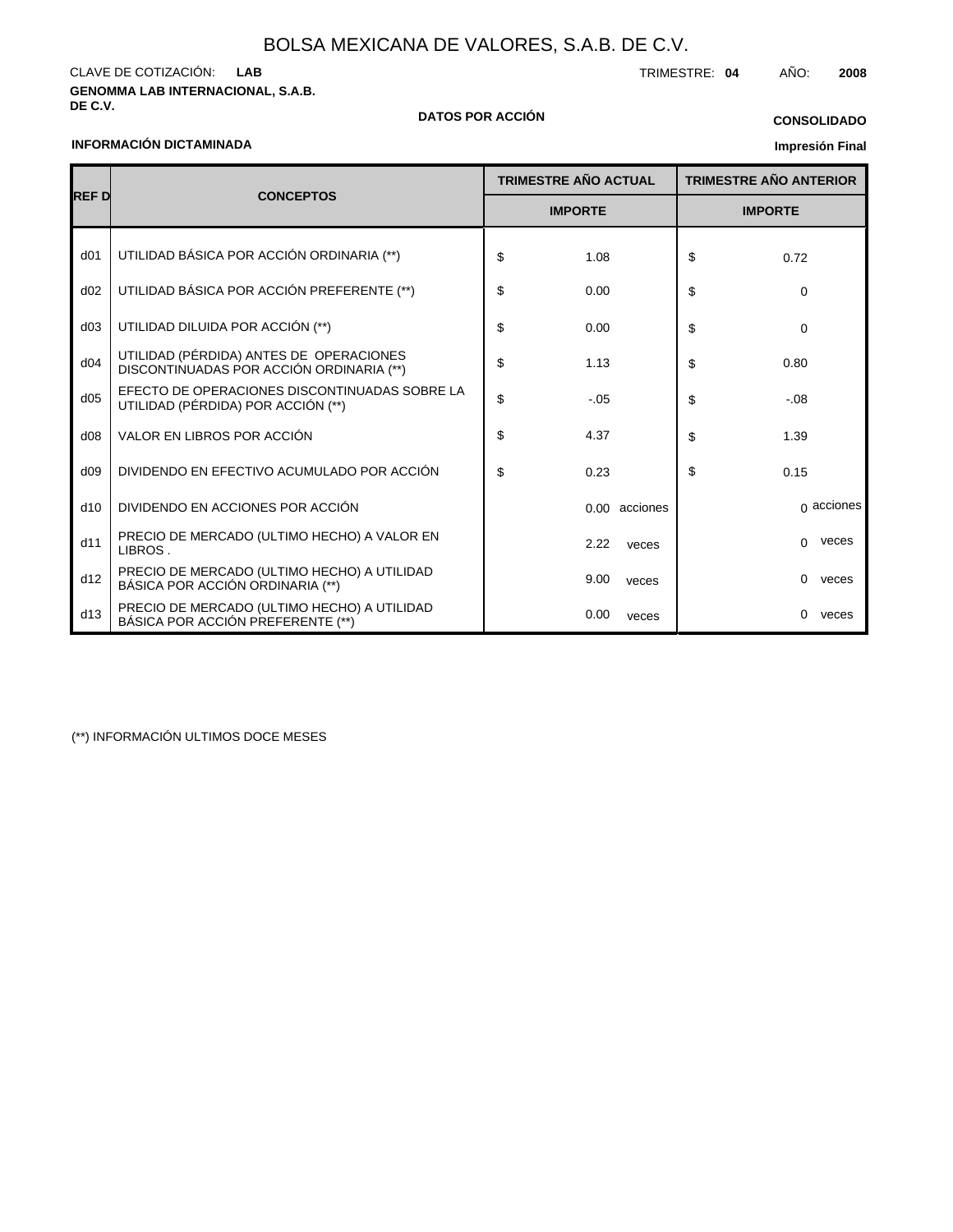#### **GENOMMA LAB INTERNACIONAL, S.A.B. DE C.V.** CLAVE DE COTIZACIÓN: TRIMESTRE: **04** AÑO: **2008 LAB**

### **RAZONES Y PROPORCIONES**

# **CONSOLIDADO**

### **INFORMACIÓN DICTAMINADA**

ă

# **Impresión Final**

1.48 veces

1.77 10.59 veces %

| REF P | <b>CONCEPTOS</b>                                                          | TRIMESTRE AÑO ACTUAL |               | <b>TRIMESTRE AÑO ANTERIOR</b> |               |
|-------|---------------------------------------------------------------------------|----------------------|---------------|-------------------------------|---------------|
|       | <b>RENDIMIENTO</b>                                                        |                      |               |                               |               |
| p01   | UTILIDAD (PÉRDIDA) NETA CONSOLIDADA A VENTAS NETAS                        | 19.50                | $\frac{0}{0}$ | 16.44                         | %             |
| p02   | UTILIDAD (PÉRDIDA) NETA CONSOLIDADA A CAPITAL<br>CONTABLE (**)            | 22.18                | $\%$          | 51.92                         | $\%$          |
| p03   | UTILIDAD (PÉRDIDA) NETA CONSOLIDADA A ACTIVO TOTAL (**)                   | 18.06                | $\%$          | 25.54                         | %             |
| p04   | DIVIDENDOS EN EFECTIVO A RESULTADO NETO DEL<br><b>EJERCICIO ANTERIOR</b>  | 31.41                | $\frac{0}{0}$ | 33.75                         | $\frac{0}{0}$ |
| p05   | RESULTADO POR POSICIÓN MONETARIA A UTILIDAD<br>(PÉRDIDA) NETA CONSOLIDADA | $-0.65$              | $\frac{9}{6}$ | $-4.47$                       | $\%$          |
|       | <b>ACTIVIDAD</b>                                                          |                      |               |                               |               |
| p06   | VENTAS NETAS A ACTIVO TOTAL (**)                                          | 0.93                 | veces         | 1.55                          | veces         |
| p07   | VENTAS NETAS A INMUEBLES, PLANTA Y EQUIPO (NETO) (**)                     | 23.38                | veces         | 41.87                         | veces         |
| p08   | ROTACIÓN DE INVENTARIOS(**)                                               | 1.62                 | veces         | 2.19                          | veces         |
| p09   | DÍAS DE VENTAS POR COBRAR                                                 | 82                   | dias          | 85                            | dias          |
| p10   | INTERESES PAGADOS A PASIVO TOTAL CON COSTO (**)                           | 0.00                 | $\%$          | 6.03                          | $\frac{0}{0}$ |
|       | <b>APALACAMIENTO</b>                                                      |                      |               |                               |               |
| p11   | PASIVO TOTAL A ACTIVO TOTAL                                               | 18.58                | $\%$          | 50.80                         | $\%$          |
| p12   | PASIVO TOTAL A CAPITAL CONTABLE                                           | 0.23                 | veces         | 1.03                          | veces         |
| p13   | PASIVO EN MONEDA EXTRANJERA A PASIVO TOTAL                                | 12.50                | $\%$          | 5.69                          | %             |
| p14   | PASIVO A LARGO PLAZO A INMUEBLES, PLANTA Y EQUIPO<br>(NETO)               | 0.00                 | %             | 0.00                          | $\%$          |
| p15   | UTILIDAD (PÉRDIDA) DESPUÉS DE GTOS. GRALES. A<br><b>INTERESES PAGADOS</b> | 31.89                | veces         | 31.16                         | veces         |
| p16   | VENTAS NETAS A PASIVO TOTAL (**)                                          | 4.98                 | veces         | 3.06                          | veces         |
|       | <b>LIQUIDEZ</b>                                                           |                      |               |                               |               |
| p17   | ACTIVO CIRCULANTE A PASIVO CIRCULANTE                                     | 5.00                 | veces         | 1.86                          | veces         |

veces veces %

4.22 4.96 251.45

(\*\*) INFORMACIÓN ULTIMOS DOCE MESES

CIRCULANTE

CIRCULANTE

ACTIVO CIRCULANTE MENOS INVENTARIOS A PASIVO

EFECTIVO E INVERSIONES TEMPORALES A PASIVO

ACTIVO CIRCULANTE A PASIVO TOTAL

p18 p19 p20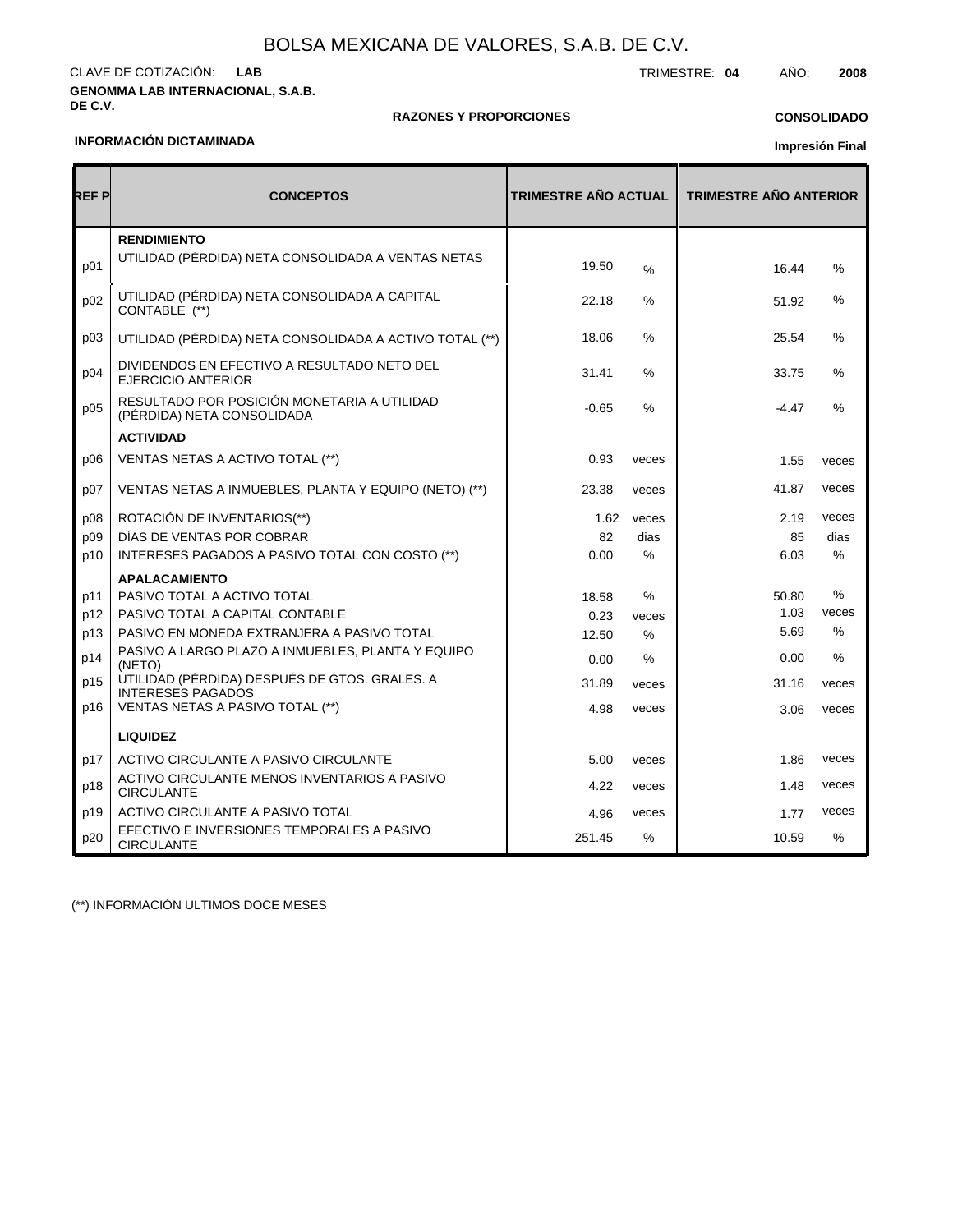CLAVE DE COTIZACIÓN: **LAB**

**GENOMMA LAB INTERNACIONAL, S.A.B. DE C.V.**

**COMENTARIOS Y ANALISIS DE LA ADMINISTRACIÓN SOBRE LOS RESULTADOS DE OPERACIÓN Y SITUACIÓN FINANCIERA DE LA COMPAÑÍA**

 $1/6$ **CONSOLIDADO Impresión Final PAGINA** 

#### **INFORMACIÓN DICTAMINADA**

GENOMMA LAB INTERNACIONAL REPORTA RESULTADOS DEL CUARTO TRIMESTRE Y EL AÑO TERMINADO 2008

MÉXICO, D.F. A 17 DE FEBRERO DE 2009

EL DÍA DE HOY GENOMMA LAB INTERNACIONAL, S.A.B. DE C.V. (BMV: LAB) (GENOMMA LAB O LA COMPAÑÍA), DIO A CONOCER LOS RESULTADOS CORRESPONDIENTES DEL CUARTO TRIMESTRE Y AÑO TERMINADOS EL 31 DE DICIEMBRE DE 2008. TODAS LAS CIFRAS INCLUIDAS EN ESTE REPORTE SON CIFRAS AUDITADAS Y SE ENCUENTRAN PRESENTADAS DE ACUERDO A LAS NORMAS DE INFORMACIÓN FINANCIERA EN MÉXICO (NIF). LAS CIFRAS DEL PERÍODO 2008 ESTÁN EXPRESADAS EN PESOS MEXICANOS EN TÉRMINOS NOMINALES Y LAS CORRESPONDIENTES AL AÑO 2007 HAN SIDO AJUSTADAS A PESOS MEXICANOS CON PODER ADQUISITIVO DEL 31 DE DICIEMBRE DE 2007. ASIMISMO, LAS SIGUIENTES CIFRAS CONSOLIDADAS MUESTRAN LAS OPERACIONES DE LA COMPAÑÍA EN ESPAÑA RECLASIFICADAS COMO OPERACIONES DESCONTINUADAS DE ACUERDO A LAS NIF.

RESULTADOS Y HECHOS RELEVANTES DEL CUARTO TRIMESTRE 2008

Ø LAS VENTAS NETAS ALCANZARON PS. 749.2 MILLONES, UN INCREMENTO DE 33.6%. Ø LA UTILIDAD BRUTA ALCANZÓ PS. 545.5 MILLONES, UN INCREMENTO DE 37.6%. Ø EBITDA DE PS. 212.1 MILLONES, UN INCREMENTO DE 27.3%. Ø UTILIDAD NETA CONSOLIDADA DE PS. 192.7 MILLONES, UN INCREMENTO DE 92.8%. Ø LA UTILIDAD POR ACCIÓN FUE DE PS. 0.97, UN INCREMENTO DE 34.0%. Ø LAS VENTAS NETAS INTERNACIONALES ALCANZARON PS. 113.4 MILLONES, UN INCREMENTO DE 662.9%. Ø DURANTE EL CUARTO TRIMESTRE, GENOMMA LANZÓ EXITOSAMENTE OCHO PRODUCTOS NUEVOS BAJO SEIS MARCAS EXISTENTES (LÍNEA BASE O LANZAMIENTOS DEL AÑO ANTERIOR ) COMO PARTE DE LA ESTRATEGIA DE EXTENSIÓN DE LÍNEAS. Ø ADEMÁS, DURANTE EL CUARTO TRIMESTRE LA COMPAÑÍA LANZÓ CINCO PRODUCTOS BAJO CUATRO MARCAS NUEVAS , DE ACUERDO AL PLAN DE LANZAMIENTO DE NUEVOS PRODUCTOS. Ø AL 31 DE DICIEMBRE DE 2008, LA COMPAÑÍA TUVO UNA POSICIÓN DE EFECTIVO NETA DE PS. 1,291.0 MILLONES.

RESULTADOS Y HECHOS RELEVANTES DEL AÑO TERMINADO 2008

Ø LAS VENTAS NETAS ALCANZARON PS. 2,629.4 MILLONES, UN INCREMENTO DE 41.8%. Ø LA UTILIDAD BRUTA ALCANZÓ PS. 1,967.2 MILLONES, UN INCREMENTO DE 43.5%. Ø EBITDA DE PS. 691.1 MILLONES, UN INCREMENTO DE 41.1%. Ø UTILIDAD NETA CONSOLIDADA DE PS. 512.8 MILLONES, UN INCREMENTO DE 68.2%. Ø LA UTILIDAD POR ACCIÓN FUE DE PS. 1.07 DURANTE EL AÑO 2008, UN INCREMENTO DE 48.1%. Ø LAS VENTAS NETAS INTERNACIONALES SE INCREMENTARON 310.7% Y REPRESENTARON EL 8.9% DE LAS VENTAS NETAS CONSOLIDADAS. Ø DURANTE EL AÑO 2008, GENOMMA LANZÓ EXITOSAMENTE 35 PRODUCTOS BAJO 13 MARCAS EXISTENTES (LÍNEA BASE O LANZAMIENTOS DEL AÑO ANTERIOR ) COMO PARTE DE LA ESTRATEGIA DE EXTENSIÓN DE LÍNEAS. Ø ASIMISMO DURANTE EL AÑO, LA COMPAÑÍA LANZÓ 15 PRODUCTOS BAJO 11 MARCAS NUEVAS , COMO PARTE DEL PLAN DE LANZAMIENTO DE NUEVOS PRODUCTOS.

### COMENTARIOS DEL PRESIDENTE Y DIRECTOR GENERAL:

EL SR. RODRIGO HERRERA, PRESIDENTE DEL CONSEJO DE ADMINISTRACIÓN Y DIRECTOR GENERAL DE LA COMPAÑÍA, MENCIONÓ: NOS COMPLACE REPORTAR LOS RESULTADOS AUDITADOS DEL AÑO 2008, LOS CUALES DEMUESTRA UN SÓLIDO CRECIMIENTO Y RENTABILIDAD EN NUESTRO PRIMER AÑO COMO EMPRESA PÚBLICA. LA UTILIDAD NETA CRECIÓ 68.2% Y EL EBITDA SE INCREMENTÓ 41.1% DURANTE EL AÑO, LO CUAL REFLEJA EL ESFUERZO Y EL ÉXITO QUE HEMOS EXPERIMENTADO DURANTE EL AÑO

TRIMESTRE: **04** AÑO: **2008**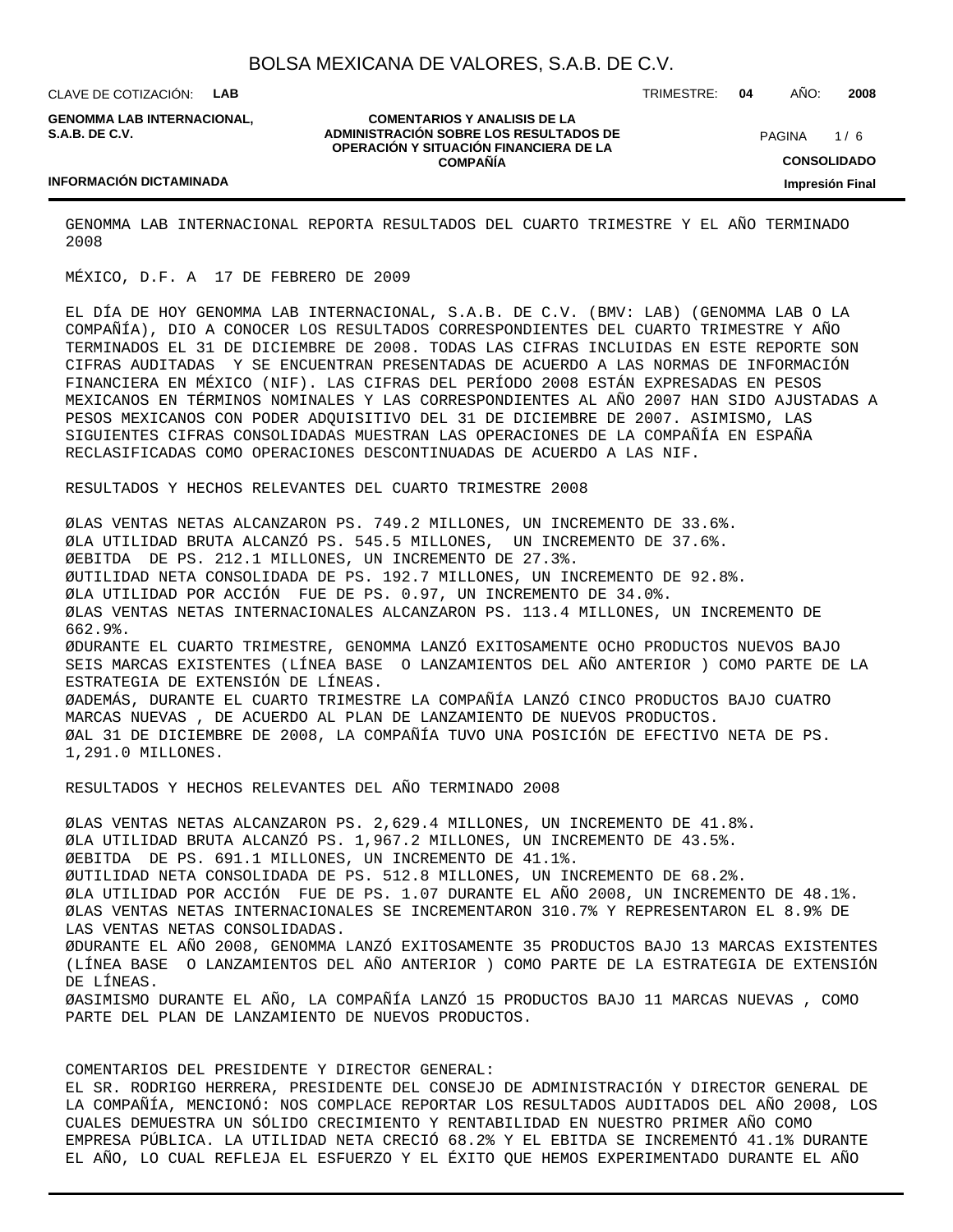CLAVE DE COTIZACIÓN: **LAB**

**INFORMACIÓN DICTAMINADA**

**GENOMMA LAB INTERNACIONAL, S.A.B. DE C.V.**

**COMENTARIOS Y ANALISIS DE LA ADMINISTRACIÓN SOBRE LOS RESULTADOS DE OPERACIÓN Y SITUACIÓN FINANCIERA DE LA COMPAÑÍA**

 $2/6$ **PAGINA** 

TRIMESTRE: **04** AÑO: **2008**

**CONSOLIDADO**

#### **Impresión Final**

DE NUESTRA OFERTA PÚBLICA INICIAL. ASIMISMO, CREEMOS QUE EL EFECTIVO GENERADO EN EL CUARTO TRIMESTRE NOS PONE EN UNA POSICIÓN PRIVILEGIADA PARA ENFRENTAR CONDICIONES DIFÍCILES, CON UNA SÓLIDA POSICIÓN DE EFECTIVO NETO DE PS. 1,291.0 MILLONES.

HEMOS ESTADO CONSTANTEMENTE MIDIENDO LOS EFECTOS DE LA CRISIS GLOBAL EN LA DEMANDA DE NUESTROS CONSUMIDORES Y HASTA EL CIERRE DEL AÑO NO HEMOS EXPERIMENTADO UN IMPACTO EN LA DEMANDA DE NUESTROS PRODUCTOS. SIN EMBARGO, DEBIDO A LAS CONDICIONES INCIERTAS DEL MERCADO Y A LA FALTA DE PREDICTIBILIDAD DE LOS EFECTOS DE LA RECESIÓN ACTUAL, ESTAMOS CAMBIANDO NUESTRA GUÍA DE RESULTADOS PARA EL AÑO 2009. ESPERAMOS UN CRECIMIENTO DE LAS VENTAS NETAS EN EL RANGO DE 15% - 18%, (DESDE NUESTRA GUÍA DE CRECIMIENTO ORIGINAL DE 21%-22%) Y UN MARGEN EBITDA EN LÍNEA CON EL REGISTRADO DURANTE 2008 (COMPARADO CON LA GUÍA DE CRECIMIENTO ORIGINAL DE 27%-28%).

CREEMOS QUE COMPETIMOS EN INDUSTRIAS DEFENSIVAS, LAS CUALES SERÁN MENOS AFECTADAS POR LA CRISIS ECONÓMICA GLOBAL; POR ESO NOS SENTIMOS CÓMODOS CON LA GUÍA REVISADA DE RESULTADOS PARA 2009. CONTINUAREMOS DESARROLLANDO Y LANZANDO PRODUCTOS INNOVADORES BAJO MARCAS ESTRATÉGICAS, APOYADOS POR NUESTRA CONTINUA ESTRATEGIA DE PUBLICIDAD, PARA QUE DE ESTA MANERA PODAMOS INCREMENTAR LOS INGRESOS, GANANCIAS Y LA GENERACIÓN DE EFECTIVO. ADICIONALMENTE DURANTE EL AÑO 2009, CONTINUAREMOS BUSCANDO ADQUISICIONES DE MARCAS EN EL MERCADO MEXICANO LO CUAL PODRÍA SER INCREMENTAL PARA NUESTRO NEGOCIO.

RESULTADOS CONSOLIDADOS DEL CUARTO TRIMESTRE Y AÑO TERMINADO 2008

LAS VENTAS NETAS PARA EL CUARTO TRIMESTRE AUMENTARON 33.6%, ALCANZANDO PS. 749.2 MILLONES EN EL CUARTO TRIMESTRE DE 2008 EN COMPARACIÓN CON PS. 560.6 MILLONES EN EL MISMO TRIMESTRE DEL AÑO ANTERIOR. ESTE INCREMENTO ES RESULTADO DEL CRECIMIENTO EN MÉXICO DE: I)10.5% (PS. 45.8 MILLONES) DE LA LÍNEA BASE ALCANZANDO PS. 482.1 MILLONES, INCLUYENDO LAS EXTENSIONES DE LÍNEA DE ESTAS MARCAS, II) 5.3% (PS. 5.8 MILLONES) DEBIDO AL EFECTO DE LOS LANZAMIENTOS DEL AÑO ANTERIOR, INCLUYENDO LAS RECIENTES EXTENSIONES EN DICHAS MARCAS LANZADAS DURANTE EL 2007 QUE ALCANZARON PS. 115.3 MILLONES, III) PS. 38.5 MILLONES EN EL CUARTO TRIMESTRE DE 2008 DE MARCAS NUEVAS DEBIDO AL LANZAMIENTO DE 15 NUEVOS PRODUCTOS BAJO 11 MARCAS NUEVAS A TRAVÉS DEL AÑO, Y, IV) UN CRECIMIENTO DE 662.9% (PS. 98.5 MILLONES) DE LAS OPERACIONES INTERNACIONALES PARA ALCANZAR PS. 113.4 MILLONES.

LA COMPAÑÍA CLASIFICA LA VENTA DE LAS MARCAS DE LA SIGUIENTE MANERA:

1) LÍNEA BASE = MARCAS LANZADAS AL MENOS 2 AÑOS ANTES DEL AÑO FISCAL (2006, 2005, ETC.). 2) LANZAMIENTOS DEL AÑO ANTERIOR = MARCAS LANZADAS DURANTE EL AÑO FISCAL ANTERIOR (2007).

3) MARCAS NUEVAS = MARCAS LANZADAS DURANTE EL AÑO FISCAL EN CURSO (2008), Y

4) INTERNACIONAL = VENTAS DE LAS OPERACIONES INTERNACIONALES DURANTE EL AÑO FISCAL EN CURSO (2008).

A PESAR DE LA FAVORABLE ACEPTACIÓN EN EL PUNTO DE VENTAS DURANTE EL CUARTO TRIMESTRE DEL 2008, ALGUNOS DE NUESTROS CLIENTES DECIDIERON DISMINUIR MARGINALMENTE SUS NIVELES DE INVENTARIO DURANTE LAS DOS ÚLTIMAS SEMANAS DE DICIEMBRE DEBIDO A LA ACTUAL CRISIS ECONÓMICA; DANDO COMO CONSECUENCIA UNA REDUCCIÓN EN LA VENTA NETA ESTIMADA.

LAS VENTAS NETAS DEL AÑO AUMENTARON 41.8% ALCANZANDO 2,629.4 MILLONES DE PESOS EN EL AÑO 2008, COMPARADO CON PS. 1,854.8 MILLONES DURANTE EL 2007. ESTE INCREMENTO ES RESULTADO DEL CRECIMIENTO EN MEXICO DE: I) 14.6% (PS. 220.5 MILLONES) DE LA LÍNEA BASE, ALCANZANDO PS. 1,729.0 MILLONES, INCLUYENDO LAS EXTENSIONES DE LÍNEA DE ESTAS MARCAS, II) 90.8% (PS. 262.3 MILLONES) DEBIDO AL EFECTO DEL LOS LANZAMIENTOS DEL AÑO ANTERIOR, INCLUYENDO LAS RECIENTES EXTENSIONES DE LÍNEA SOBRE AQUELLAS MARCAS LANZADAS DURANTE EL 2007 QUE ALCANZARON PS. 551.3 MILLONES, III) PS. 114.1 MILLONES EN EL AÑO 2008 DE MARCAS NUEVAS DEBIDO AL LANZAMIENTO DE 15 NUEVOS PRODUCTOS BAJO 11 MARCAS NUEVAS A TRAVÉS DEL AÑO, Y, IV) UN CRECIMIENTO DE 310.7% (PS. 177.9 MILLONES) DE LAS OPERACIONES INTERNACIONALES ALCANZANDO PS. 235.1 MILLONES.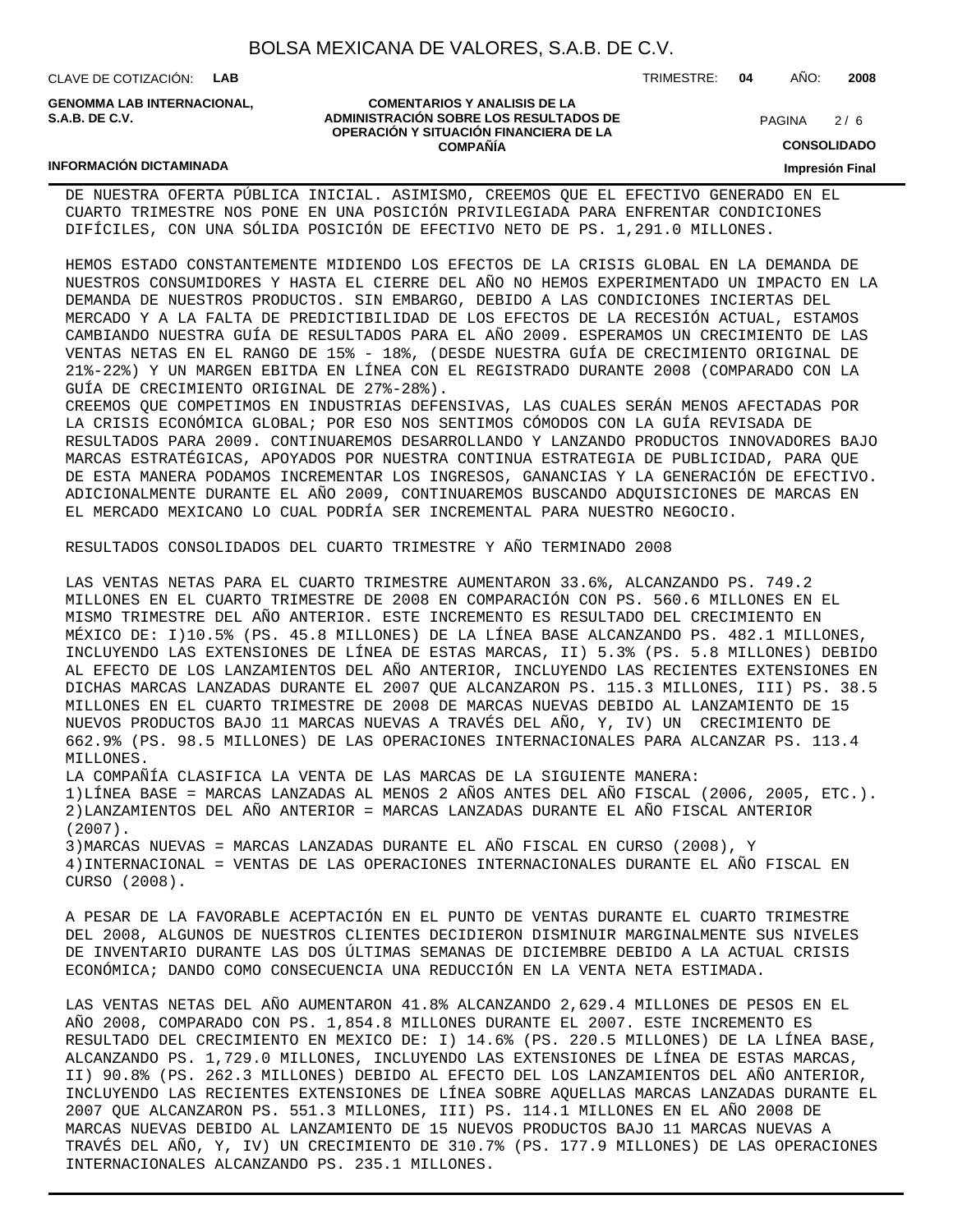CLAVE DE COTIZACIÓN: **LAB**

**INFORMACIÓN DICTAMINADA**

**GENOMMA LAB INTERNACIONAL, S.A.B. DE C.V.**

#### **COMENTARIOS Y ANALISIS DE LA ADMINISTRACIÓN SOBRE LOS RESULTADOS DE OPERACIÓN Y SITUACIÓN FINANCIERA DE LA COMPAÑÍA**

TRIMESTRE: **04** AÑO: **2008**

 $3/6$ **PAGINA** 

**CONSOLIDADO**

**Impresión Final**

### LA UTILIDAD BRUTA PARA EL CUARTO TRIMESTRE AUMENTÓ 37.6% PARA LLEGAR A PS. 545.5 MILLONES EN EL CUARTO TRIMESTRE DE 2008 EN COMPARACIÓN CON PS. 396.5 MILLONES EN EL CUARTO TRIMESTRE DE 2007. EL MARGEN BRUTO SE INCREMENTÓ 2.1 PUNTOS PORCENTUALES PARA LLEGAR A 72.8% EN EL CUARTO TRIMESTRE DE 2008 DE 70.7% EN EL MISMO PERÍODO DE 2007. ESTE INCREMENTO SE DEBE PRINCIPALMENTE A: I) UN DECREMENTO EN EL COSTO COMO PORCENTAJE DE VENTAS EN NUESTRA LÍNEA BASE DEBIDO A UNA MAYOR EFICIENCIA DE COMPRA AUNADO A UN MAYOR MARGEN EN LA MEZCLA DE VENTAS; Y II) UN COSTO MENOR EN LOS PRODUCTOS DE LOS LANZAMIENTOS DEL AÑO ANTERIOR COMPARADO CON EL 2007. LA UTILIDAD BRUTA DEL AÑO AUMENTÓ 43.5% PARA LLEGAR A PS. 1,967.2 MILLONES EN EL 2008 EN COMPARACIÓN CON PS. 1,371.1 MILLONES EN EL 2007.

LOS GASTOS GENERALES, DE VENTA Y ADMINISTRACIÓN PARA EL CUARTO TRIMESTRE, COMO PORCENTAJE DE VENTAS, SE INCREMENTARON 3.9 PUNTOS PORCENTUALES A 45.3% EN EL CUARTO TRIMESTRE DE 2008 DE 41.4% EN EL CUARTO TRIMESTRE DE 2007. ESTE INCREMENTO SE DEBIÓ PRINCIPALMENTE A UN AUMENTO EN LOS GASTOS DE PUBLICIDAD COMO PORCENTAJE DE LAS VENTAS, YA QUE ALGUNOS DE NUESTROS CLIENTES CANCELARON ÓRDENES DE COMPRA DURANTE LAS ÚLTIMAS SEMANAS DEL AÑO, CUANDO EL GASTO DE PUBLICIDAD YA ESTABA COMPROMETIDO. SIN EMBARGO, ESTA PUBLICIDAD CAUSÓ EL EFECTO ESPERADO EN EL PUNTO DE VENTAS. ESTE INCREMENTO SE VIO PARCIALMENTE CONTRARRESTADO POR LA REDUCCIÓN EN LOS GASTOS ADMINISTRATIVOS, DEBIDO PRINCIPALMENTE A LAS ECONOMÍAS DE ESCALA; Y AL DECREMENTO EN LAS RESERVAS DE CUENTAS INCOBRABLES DEBIDO A POLÍTICAS DE COBRANZAS MÁS ESTRICTAS DURANTE EL CUARTO TRIMESTRE. LOS GASTOS GENERALES, DE VENTA Y ADMINISTRACIÓN DEL AÑO, COMO PORCENTAJE DE VENTAS, INCREMENTARON 1.3 PUNTOS PORCENTUALES A 49.2% EN EL AÑO 2008 DESDE 47.9% EN EL AÑO 2007.

EL EBITDA DEL CUARTO TRIMESTRE AUMENTÓ 27.3%, ALCANZANDO PS. 212.1 MILLONES DURANTE EL CUARTO TRIMESTRE 2008, COMPARADO CON PS. 166.6 MILLONES EN EL MISMO PERIODO DEL 2007. EL MARGEN EBITDA DECRECIÓ 1.4 PUNTOS PORCENTUALES, PARA LLEGAR A 28.3% EN EL CUARTO TRIMESTRE DE 2008 DESDE 29.7% EN EL CUARTO TRIMESTRE DE 2007. EL DECREMENTO EN EL MARGEN EBITDA SE DEBE A MAYORES GASTOS GENERALES DE VENTA Y ADMINISTRACIÓN, COMO PORCENTAJE DE LAS VENTAS, EL CUAL NO FUE COMPLETAMENTE COMPENSADO POR EL AUMENTO EN UTILIDAD BRUTA, COMO PORCENTAJE DE VENTAS, DEBIDO A LAS RAZONES PREVIAMENTE MENCIONADAS.

EL EBITDA DEL AÑO INCREMENTÓ 41.1%, ALCANZANDO PS. 691.1 MILLONES DURANTE EL 2008, COMPARADO CON PS. 489.8 MILLONES EN EL 2007.

LA UTILIDAD OPERATIVA DEL CUARTO TRIMESTRE AUMENTÓ 25.5%, ALCANZANDO PS. 206.2 MILLONES EN EL CUARTO TRIMESTRE DE 2008, COMPARADO CON PS. 164.3 MILLONES EN EL CUARTO TRIMESTRE DE 2007. EL MARGEN OPERATIVO DECRECIÓ 1.8 PUNTOS PORCENTUALES, PARA LLEGAR A 27.5% EN EL CUARTO TRIMESTRE DE 2008, COMPARADO CON 29.3% DURANTE EL MISMO PERIODO DE 2007. ESTE DECREMENTO SE DEBE PRINCIPALMENTE A UN INCREMENTO EN LA DEPRECIACIÓN Y AMORTIZACIÓN DERIVADO DE LA ADQUISICIÓN DE ACTIVOS FIJOS DURANTE EL 2008, TALES COMO EQUIPO DE OFICINA, EQUIPO DE CÓMPUTO, Y MEJORAS EN EL ARRENDAMIENTO, PRINCIPALMENTE DEL NUEVO CENTRO DE DISTRIBUCIÓN DE LA COMPAÑÍA. LA UTILIDAD OPERATIVA DEL AÑO AUMENTÓ 39.4%, ALCANZANDO PS. 672.7 MILLONES EN EL 2008, COMPARADO CON PS. 482.6 MILLONES EN EL 2007.

EL RESULTADO INTEGRAL DE FINANCIAMIENTO DEL CUARTO TRIMESTRE FUE DE PS. 50.6 MILLONES EN EL CUARTO TRIMESTRE DE 2008, EL CUAL REPRESENTA UN INCREMENTO DE PS. 59.5 MILLONES, COMPARADO CON LOS PS. 9.0 MILLONES DEL COSTO FINANCIERO REPORTADO DURANTE EL MISMO PERIODO DE 2007. EL INCREMENTO EN EL INGRESO ES DERIVADO PRINCIPALMENTE DE I) UN AUMENTO EN LOS INGRESOS FINANCIEROS PARA LLEGAR A DE PS. 18.1 MILLONES DURANTE EL CUARTO TRIMESTRE DEL 2008, DESDE PS. 3.9 MILLONES DURANTE EL MISMO PERIODO DE 2007, DEBIDO A UN MAYOR SALDO PROMEDIO DE EFECTIVO Y EQUIVALENTES DURANTE EL PERIODO DE 2008; II) UN INCREMENTO EN LA POSICIÓN CAMBIARIA AL PASAR A UNA GANANCIA DE PS. 41.1 MILLONES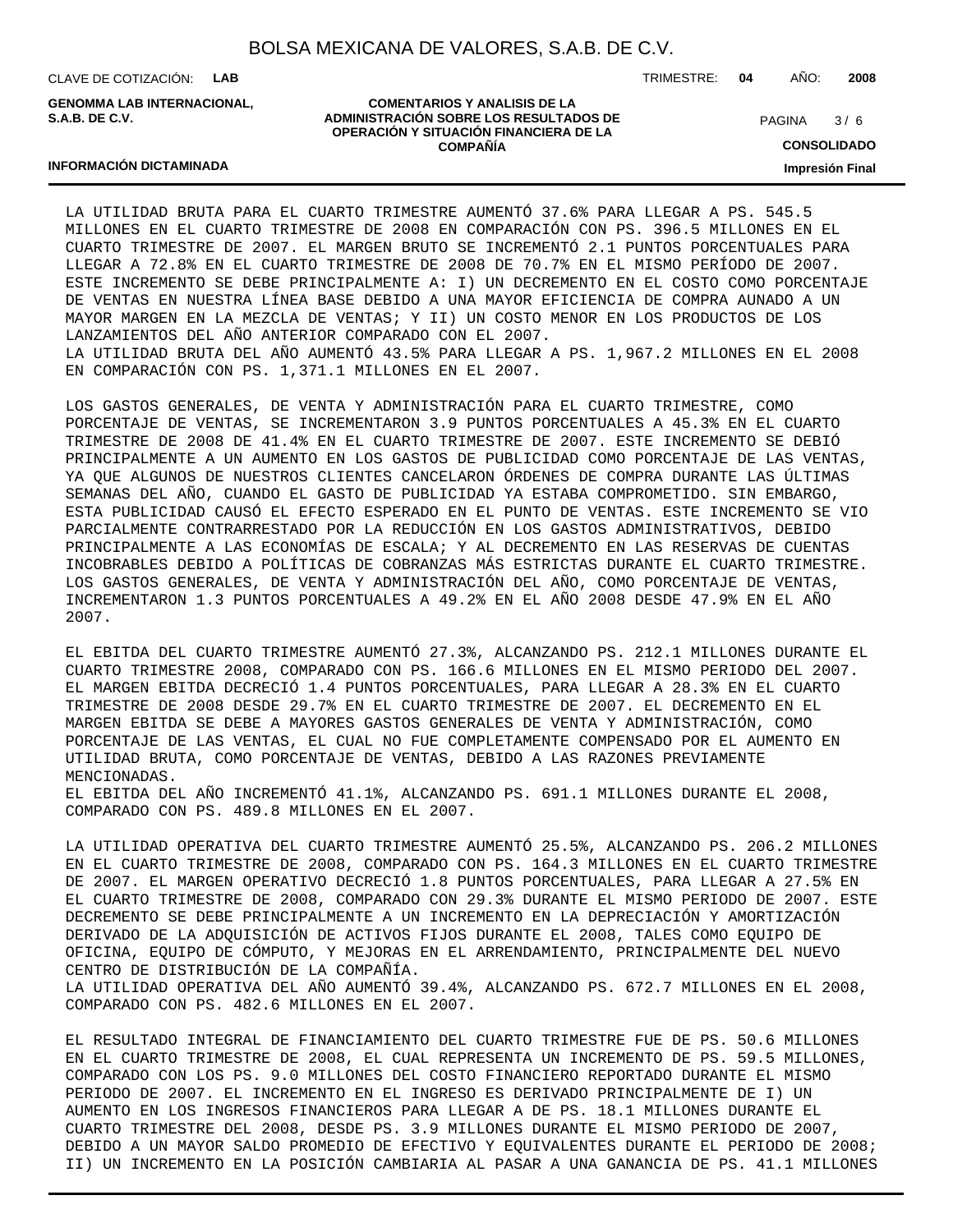CLAVE DE COTIZACIÓN: **LAB**

**INFORMACIÓN DICTAMINADA**

**GENOMMA LAB INTERNACIONAL, S.A.B. DE C.V.**

#### **COMENTARIOS Y ANALISIS DE LA ADMINISTRACIÓN SOBRE LOS RESULTADOS DE OPERACIÓN Y SITUACIÓN FINANCIERA DE LA COMPAÑÍA**

 $4/6$ **PAGINA** 

TRIMESTRE: **04** AÑO: **2008**

**CONSOLIDADO**

#### **Impresión Final**

DURANTE EL CUARTO TRIMESTRE DE 2008, DESDE UNA PÉRDIDA DE PS. 3.7 MILLONES DURANTE EL MISMO PERIODO DE 2007, DERIVADO DE UNA COMPRA DE PROTECCIÓN DE DÓLARES AMERICANOS REALIZADA EN OCTUBRE DEL 2008; Y III) UN DECREMENTO EN LA PÉRDIDA POR POSICIÓN MONETARIA PARA LLEGAR A UNA PÉRDIDA DE PS. 1.5 MILLONES DURANTE EL CUARTO TRIMESTRE DE 2008 DESDE UNA PÉRDIDA DE PS. 6.9 MILLONES EN EL MISMO PERIODO DE 2007. ESTE EFECTO ES EL RESULTADO DE UN CAMBIO EN EL REGISTRO DE LA INFLACIÓN BAJO LAS NORMAS DE INFORMACIÓN FINANCIERA MEXICANAS, NIF, EN DONDE EL CÁLCULO DE LA POSICIÓN MONETARIA EN EL 2008 FUE SOLO AFECTADA POR LAS OPERACIONES EN ARGENTINA Y COSTA RICA, MIENTRAS QUE EN EL 2007, EL CÁLCULO INCLUÍA LA CONSOLIDACIÓN DE TODOS LOS PAÍSES. POR LO QUE LAS CIFRAS NO SON DIRECTAMENTE COMPARABLES.

EL RESULTADO INTEGRAL DE FINANCIAMIENTO DEL AÑO FUE DE PS. 61.9 MILLONES EN EL 2008, EL CUAL REPRESENTA UN INCREMENTO DE PS. 85.3 MILLONES, COMPARADO CON LOS PS. 23.4 MILLONES DEL COSTO FINANCIERO REPORTADO DURANTE EL MISMO PERIODO DE 2007.

AL 31 DE DICIEMBRE DEL 2008, GENOMMA TENÍA UN SALDO EN EFECTIVO Y EQUIVALENTES DE PS. 1,291.0 MILLONES.

LA UTILIDAD NETA CONSOLIDADA DEL CUARTO TRIMESTRE AUMENTÓ 92.8%, ALCANZANDO PS. 192.7 MILLONES DURANTE EL CUARTO TRIMESTRE DEL 2008, COMPARADOS CON PS. 99.9 MILLONES DURANTE EL MISMO PERIODO DEL 2007. LA UTILIDAD NETA CONSOLIDADA DEL AÑO AUMENTÓ 68.2%, ALCANZANDO PS. 512.8 MILLONES EN EL 2008, COMPARADO CON PS. 305.0 MILLONES EN EL 2007.

BALANCE GENERAL

LA CARTERA DE CLIENTES AUMENTÓ 36.5% (PS. 184.1 MILLONES) ALCANZANDO PS. 688.9 MILLONES AL 31 DE DICIEMBRE DEL 2008, COMPARADO CON PS. 504.8 MILLONES AL 31 DE DICIEMBRE DEL 2007. LOS DÍAS DE LAS CUENTAS POR COBRAR DISMINUYERON 4 DÍAS, AL LLEGAR A 94 DÍAS AL 31 DE DICIEMBRE DEL 2008 DE 98 DÍAS AL 31 DE DICIEMBRE DEL 2007. EL CICLO DE COBRANZA DURANTE EL CUARTO TRIMESTRE FUE LOGRADO TAL COMO SE ESPERABA BAJO LOS TÉRMINOS ACORDADOS CON NUESTROS CLIENTES.

NUESTROS INVENTARIOS AUMENTARON 84.3% (PS. 186.5 MILLONES), ALCANZANDO PS. 407.7 MILLONES AL 31 DE DICIEMBRE DEL 2008, COMPARADO CON PS. 221.2 MILLONES AL 31 DE DICIEMBRE DEL 2007. LOS DÍAS DE INVENTARIO SE INCREMENTARON 57 DÍAS, PARA LLEGAR A 222 DÍAS AL 31 DE DICIEMBRE DEL 2008 DE 165 DÍAS AL 31 DE DICIEMBRE DEL 2007. ESTE INCREMENTO SE DERIVA DE DOS FACTORES PRINCIPALMENTE: I) INVENTARIO ADICIONAL DERIVADO DE LA CANCELACIÓN DE ÓRDENES POR PARTE DE NUESTROS CLIENTES, QUE ESTABAN ORIGINALMENTE PROGRAMADAS PARA SER ENTREGADAS DURANTE LAS ÚLTIMAS DOS SEMANAS DEL AÑO, Y II) UNA COMPRA EXTRAORDINARIA AL CIERRE DEL AÑO QUE NO INCLUYE EL INCREMENTO DE PRECIOS NEGOCIADOS PARA 2009.

LAS CUENTAS POR PAGAR A PROVEEDORES AUMENTARON 387.5% (PS. 299.8 MILLONES) ALCANZANDO PS. 377.2 MILLONES AL 31 DE DICIEMBRE DEL 2008, COMPARADO CON PS. 77.4 MILLONES AL 31 DE DICIEMBRE DEL 2007. LOS DÍAS DE PROVEEDORES SE INCREMENTARON 147 DÍAS, PARA LLEGAR A 205 DÍAS AL 31 DE DICIEMBRE DEL 2008 DE 58 DÍAS AL 31 DE DICIEMBRE DEL 2007. ESTE INCREMENTO SE ATRIBUYE PRINCIPALMENTE A LA MEJORA EN LAS CONDICIONES DE CRÉDITO CON NUESTROS PROVEEDORES, MEJORANDO NUESTRAS NEGOCIACIONES AL UTILIZAR EL PROGRAMA DE FACTORAJE CADENAS PRODUCTIVAS, EN ADICIÓN A UN MANEJO MÁS ESTRICTO DE PAGOS ANTICIPADOS. ADEMÁS, LOS DÍAS DE PROVEEDORES SE VIERON AFECTADOS POR LAS VENTAS PROGRAMADAS PARA LAS ÚLTIMAS SEMANAS DEL AÑO, LAS CUALES FUERON CANCELADAS DE ÚLTIMO MOMENTO, Y QUE POR LO TANTO REDUJERON EL COSTO ESTIMADO DE CIERRE, CON EL CUAL DICHO INDICADOR ES CALCULADO.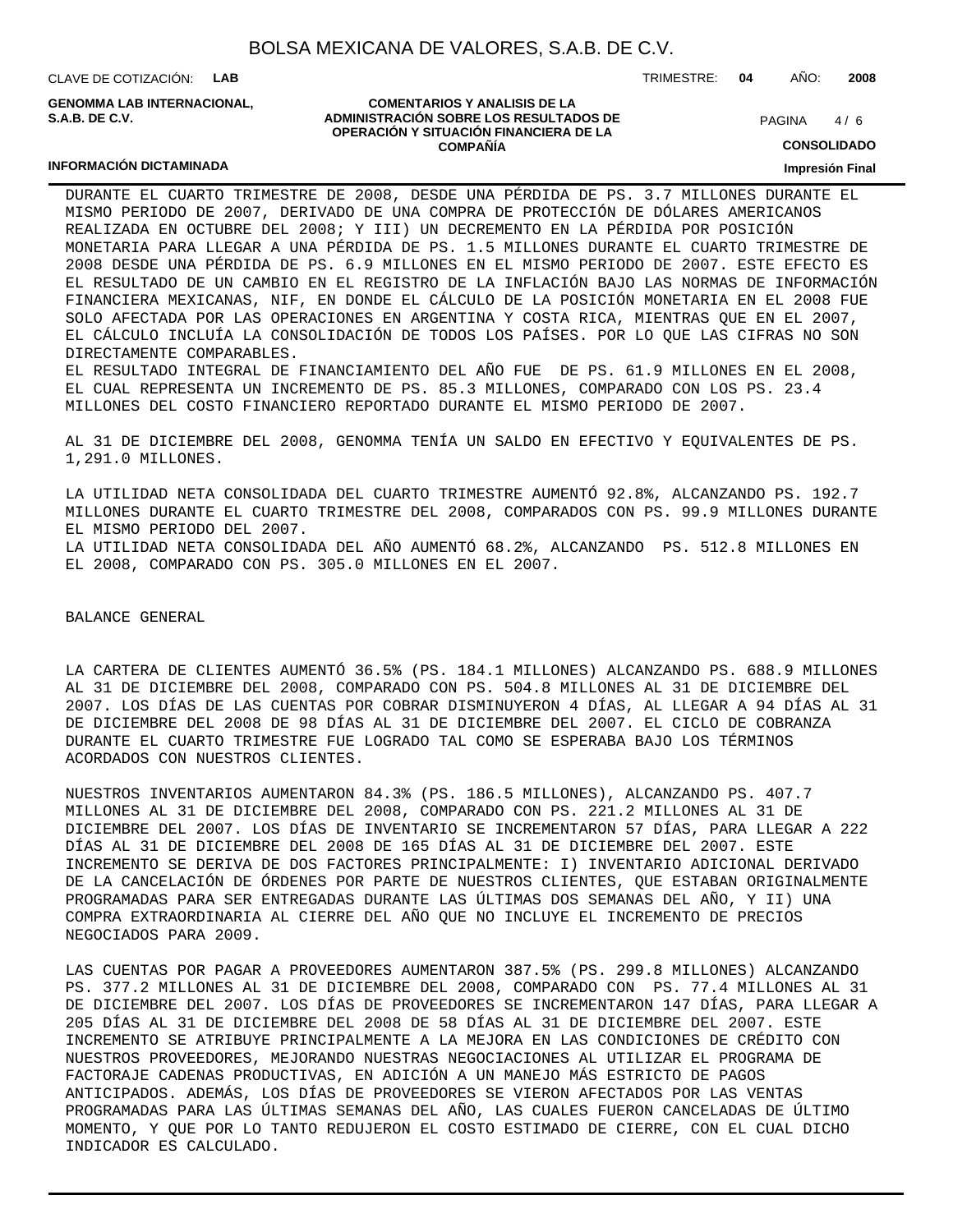CLAVE DE COTIZACIÓN: **LAB**

**INFORMACIÓN DICTAMINADA**

**GENOMMA LAB INTERNACIONAL, S.A.B. DE C.V.**

#### **COMENTARIOS Y ANALISIS DE LA ADMINISTRACIÓN SOBRE LOS RESULTADOS DE OPERACIÓN Y SITUACIÓN FINANCIERA DE LA COMPAÑÍA**

 $5/6$ **PAGINA** 

**CONSOLIDADO**

**Impresión Final**

OTROS ACTIVOS CIRCULANTES DISMINUYERON 33.4% (PS. 91.6 MILLONES), ALCANZANDO PS. 182.6 MILLONES AL 31 DE DICIEMBRE DEL 2008, COMPARADOS CON PS. 274.2 MILLONES AL 31 DE DICIEMBRE DEL 2007. ESTE CAMBIO SE ATRIBUYE PRINCIPALMENTE A UNA DISMINUCIÓN EN CUENTAS POR COBRAR DE PARTES RELACIONADAS E IMPUESTOS POR COBRAR, PARCIALMENTE CONTRARRESTADOS POR EL INCREMENTO EN PUBLICIDAD PAGADA POR ADELANTADO. DURANTE EL CUARTO TRIMESTRE DE 2008, EL FLUJO DE OPERACIÓN Y EL SALDO EN CAJA FUE SUFICIENTE PARA FINANCIAR LOS REQUERIMIENTOS DE LIQUIDEZ DE LA COMPAÑÍA.

#### RESUMEN OPERATIVO

VENTAS DEL CUARTO TRIMESTRE

EN EL CUARTO TRIMESTRE DE 2008, LAS VENTAS DE MEDICAMENTOS DE LIBRE VENTA (OTC) AUMENTARON 6.8% CONTRA EL MISMO PERIODO DEL 2007. ESTO FUE EL RESULTADO DEL LANZAMIENTO DE 13 PRODUCTOS DURANTE 2008 (NUEVE EN LA PRIMERA MITAD Y 4 EN LA SEGUNDA MITAD DEL 2008), ACOMPAÑADOS POR EL IMPACTO EN EL CRECIMIENTO DE MEDICAMENTOS DE LIBRE VENTA LANZADOS EN EL 2007. DURANTE EL AÑO 2008, LAS VENTAS DE NUESTROS PRODUCTOS OTC AUMENTARON 44.1% COMPARADO CON EL 2007. LAS VENTAS DE PRODUCTOS DE CUIDADO PERSONAL AUMENTARON 42.3% EN EL CUARTO TRIMESTRE DE 2008, COMPARADO CON EL CUARTO TRIMESTRE DEL 2007. EL PRINCIPAL DETONADOR DE CRECIMIENTO FUE EL LANZAMIENTO DE 37 PRODUCTOS DURANTE 2008 (16 EN LA PRIMERA MITAD Y 21 EN LA SEGUNDA MITAD DEL 2008), ACOMPAÑADO POR EL EFECTO EN EL CRECIMIENTO DE LAS VENTAS DE PRODUCTOS DE CUIDADO PERSONAL LANZADOS DURANTE 2007. LAS VENTAS DE PRODUCTOS DE CUIDADO PERSONAL AUMENTARON 18.8% EN EL 2008, COMPARADOS CON EL 2007. LAS VENTAS DE NUESTRAS OPERACIONES INTERNACIONALES AUMENTARON 662.9%, ALCANZANDO PS. 113.4 MILLONES EN EL CUARTO TRIMESTRE DE 2008, EN COMPARACIÓN CON PS. 14.9 MILLONES DE PESOS EN EL MISMO TRIMESTRE DE 2007. ESTE CRECIMIENTO ES DERIVADO DE LA OBTENCIÓN DE NUEVOS REGISTROS PARA COMERCIALIZAR PRODUCTOS EN NUESTRAS OPERACIONES EXISTENTES EN LATINOAMÉRICA Y ARGENTINA. LAS VENTAS DE NUESTRAS OPERACIONES INTERNACIONALES AUMENTARON 310.7% PARA EL AÑO 2008, ALCANZANDO PS. 235.1 MILLONES, COMPARADOS CON PS. 57.2 MILLONES DURANTE EL MISMO PERIODO DEL 2007. LANZAMIENTO DE NUEVOS PRODUCTOS Y EXTENSIONES DE LÍNEA DURANTE EL CUARTO TRIMESTRE DEL 2008, SE LANZARON 10 PRODUCTOS COMO EXTENSIONES DE LÍNEA DE PRODUCTOS BASE Y TRES NUEVOS PRODUCTOS BAJO TRES NUEVAS MARCAS, ENTRE LOS QUE SE ENCUENTRAN: MA EVANS 2 EN 1 Y MA EVANS COLOR INFINITO, AMBOS PRODUCTOS COMO EXTENSIONES DE LÍNEA DE LA MARCA DE SHAMPOO MA EVANS, LA CUAL SE LANZÓ AL MERCADO ESTE AÑO PARA COMPETIR EN

LA CATEGORÍA DE PRODUCTOS CONTRA LA CAÍDA DEL CABELLO. MA EVANS 2 EN 1 COMBINA LA FÓRMULA DEL SHAMPOO ORIGINAL CON UN NUEVO ACONDICIONADOR PARA EL CABELLO. MA EVANS COLOR INFINITO TIENE UN INGREDIENTE ACTIVO ESPECIAL QUE AYUDA A RESALTAR EL COLOR NATURAL DEL CABELLO. AMBAS EXTENSIONES DE LÍNEA SE VERÁN SOPORTADAS POR LA PRESENCIA DE MARCA Y POSICIONAMIENTO DE LA MARCA PRINCIPAL;

LÍNEA M ANILLO VIBRADOR, ESTE PRODUCTO ES UNA EXTENSIÓN DE LÍNEA DE NUESTRA MARCA DE VIGOR SEXUAL, LÍNEA M, LA CUAL FUNCIONA COMO UN MECANISMO DE VIBRACIÓN PARA MEJORAR EL PLACER SEXUAL DURANTE EL ACTO;

SUEROX, UNA NUEVA MARCA, LA CUAL PARTICIPARÁ EN LA CATEGORÍA DE SOLUCIONES CONTRA LA DESHIDRATACIÓN. EL LANZAMIENTO DE LA MARCA INCLUYE SEIS SABORES INNOVADORES Y ESTÁ DIRIGIDO TANTO A NIÑOS COMO ADULTOS; Y

PARCHE CICATRICURE, ESTE PRODUCTO ES UNA EXTENSIÓN DE LÍNEA DE NUESTRA MARCA DE CICATRICURE. EL PARCHE CUENTA CON UNA TECNOLOGÍA INNOVADORA, LA CUAL ACELERA LA REGENERACIÓN DEL TEJIDO MUSCULAR Y DE LA PIEL, CON LA FINALIDAD DE REMOVER EN SOLO ALGUNOS DÍAS LAS MARCAS MÁS VISIBLES.

TRIMESTRE: **04** AÑO: **2008**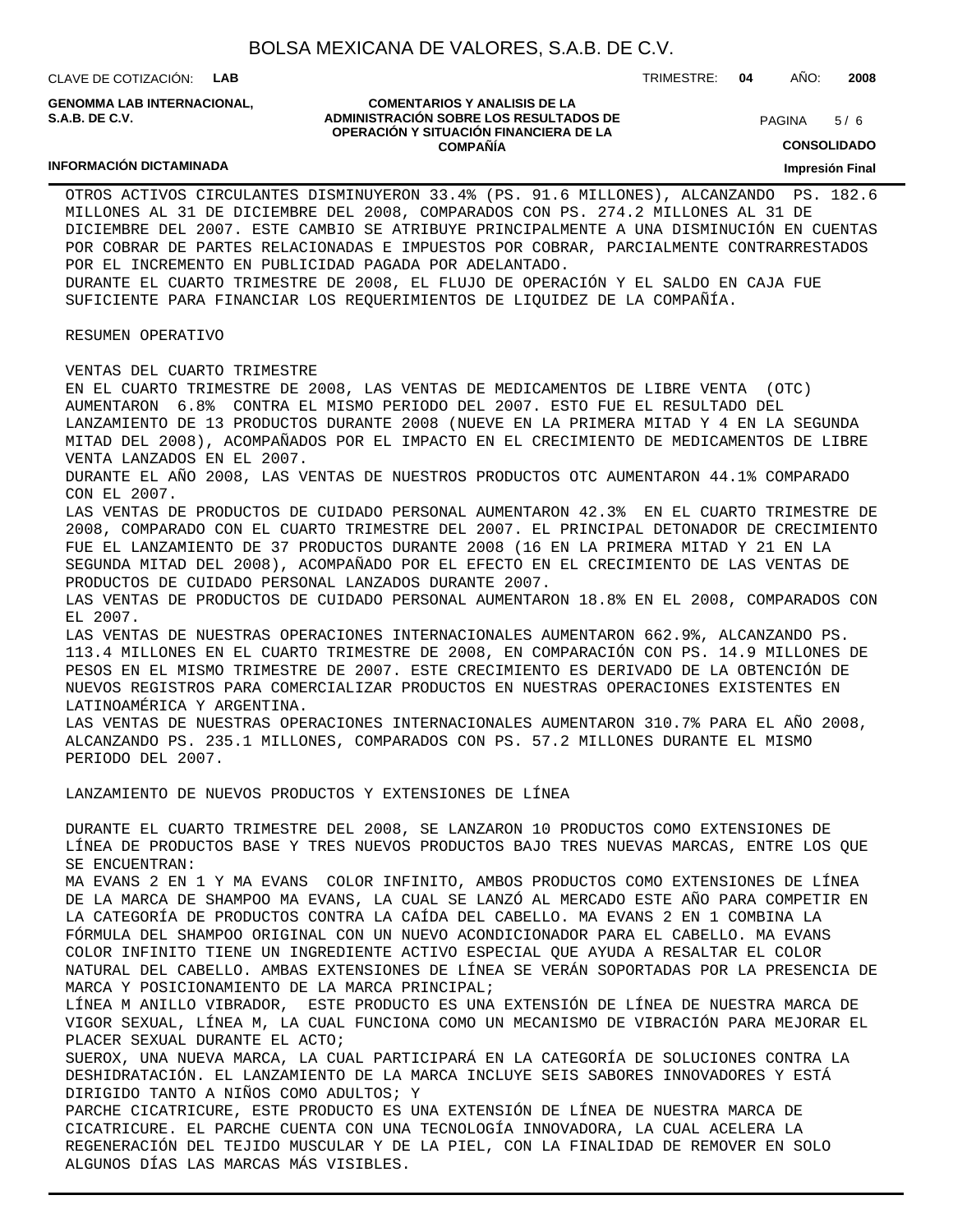CLAVE DE COTIZACIÓN: **LAB**

**GENOMMA LAB INTERNACIONAL, S.A.B. DE C.V.**

TRIMESTRE: **04** AÑO: **2008**

 $6/6$ **PAGINA** 

**INFORMACIÓN DICTAMINADA**

#### **COMENTARIOS Y ANALISIS DE LA ADMINISTRACIÓN SOBRE LOS RESULTADOS DE OPERACIÓN Y SITUACIÓN FINANCIERA DE LA COMPAÑÍA**

**CONSOLIDADO Impresión Final**

#### EVENTOS RECIENTES

Ø DURANTE EL TERCER TRIMESTRE, EL CONSEJO DE ADMINISTRACIÓN APROBÓ EL CIERRE DE LAS OPERACIONES DE LA COMPAÑÍA EN ESPAÑA DEBIDO A LOS POBRES RESULTADOS DE ESTA OPERACIÓN AL SER COMPARADA CON LA OPERACIÓN DOMÉSTICA Y LAS DEMÁS OPERACIONES INTERNACIONALES. NO OBSTANTE, TODA LA INFORMACIÓN FINANCIERA FUE RECLASIFICADA COMO OPERACIONES DESCONTINUADAS.

#### DESCRIPCIÓN DE LA COMPAÑÍA

GENOMMA LAB ES UNA DE LAS EMPRESAS DE MAYOR CRECIMIENTO EN LA INDUSTRIA DE PRODUCTOS FARMACÉUTICOS OTC Y PRODUCTOS PARA EL CUIDADO PERSONAL EN MÉXICO. GENOMMA LAB SE DEDICA AL DESARROLLO, VENTA Y PROMOCIÓN DE UNA GRAN VARIEDAD DE PRODUCTOS DE MARCA PREMIUM, MUCHOS DE LOS CUALES SON LÍDERES DE LA CATEGORÍA EN LA CUAL COMPITEN EN TÉRMINOS DE VENTAS Y PARTICIPACIÓN DE MERCADO. A TRAVÉS DE UNA COMBINACIÓN DEL DESARROLLO DE NUEVOS Y EXITOSOS PRODUCTOS, MERCADOTECNIA DIRIGIDA AL CLIENTE, Y UNA AMPLIA RED DE DISTRIBUCIÓN DE PRODUCTOS Y UN MODELO DE OPERACIÓN ALTAMENTE FLEXIBLE Y DE BAJO COSTO. LA COMPAÑÍA OBTUVO VENTAS NETAS DE PS. 2,629.4 MILLONES Y UN EBITDA DE PS. 691.1 MILLONES EN EL AÑO 2008. LAS ACCIONES DE GENOMMA COTIZAN EN LA BOLSA MEXICANA DE VALORES BAJO EL SÍMBOLO DE COTIZACIÓN LAB.B (BLOOMBERG: LABB.MX). INFORMACIÓN SOBRE ESTIMACIONES Y RIESGOS ASOCIADOS.

EL PRESENTE REPORTE PUEDE CONTENER CIERTAS DECLARACIONES ACERCA DEL FUTURO ASÍ COMO INFORMACIÓN RELACIONADA CON LA COMPAÑÍA QUE REFLEJAN LA VISIÓN ACTUAL Y/O EXPECTATIVAS DE LA COMPAÑÍA Y SU ADMINISTRACIÓN CON RESPECTO A SU DESEMPEÑO, NEGOCIOS Y EVENTOS FUTUROS. LAS DECLARACIONES ACERCA DEL FUTURO INCLUYEN, SIN LIMITACIÓN, CUALQUIER DECLARACIÓN QUE PUEDA PREDECIR, ESTIMAR O IMPLICAR RESULTADOS FUTUROS, DESEMPEÑO O LOGROS, Y PUEDE CONTENER LAS PALABRAS CREE, ANTICIPADA, ESTIMA, PLANEA, Y OTRAS EXPRESIONES Y FRASES CON SIGNIFICADOS SIMILARES. DICHAS DECLARACIONES ESTÁN SUJETAS A DIVERSOS RIESGOS, INCERTIDUMBRES Y CONJETURAS. LE ADVERTIMOS QUE UN NÚMERO IMPORTANTE DE FACTORES PUEDEN CAUSAR QUE LOS RESULTADOS ACTUALES PUEDAN DIFERIR MATERIALMENTE DE LOS PLANES, OBJETIVOS, EXPECTATIVAS, ESTIMACIONES E INTENCIONES EXPRESADAS EN ESTA PRESENTACIÓN Y AFIRMACIONES ORALES HECHAS POR LA DIRECTIVOS AUTORIZADOS DE LA COMPAÑÍA. SE LES ADVIERTE A LOS LECTORES NO DAR POR SENTADO LAS DECLARACIONES ACERCA DEL FUTURO EN ESTA PRESENTACIÓN. LA COMPAÑÍA NO SE HACE RESPONSABLE DE ACTUALIZAR O REVISAR LAS DECLARACIÓN HECHAS DEL FUTURO, YA SEA COMO RESULTADO DE NUEVA INFORMACIÓN, FUTUROS EVENTOS O COMO FUERA.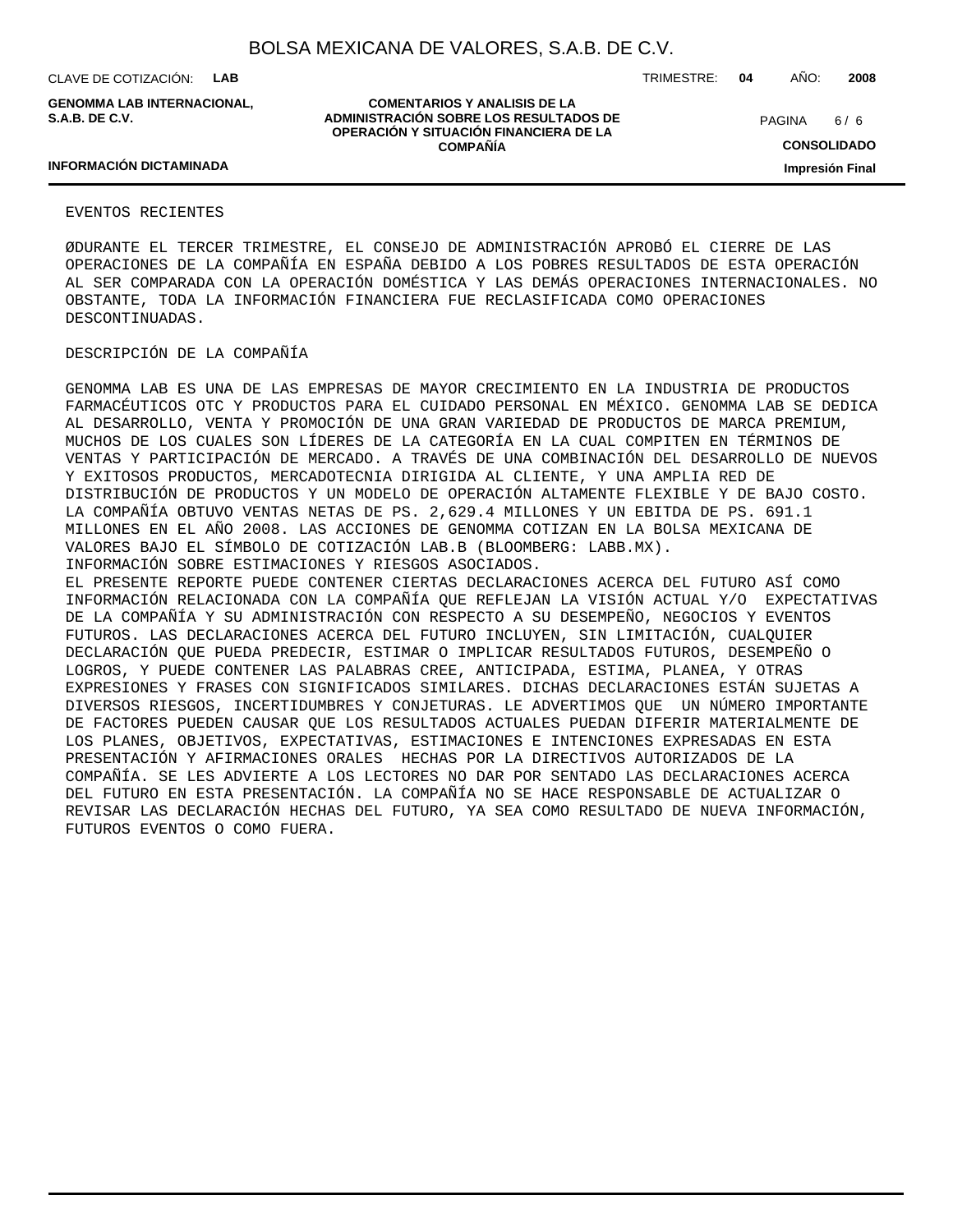CLAVE DE COTIZACIÓN: TRIMESTRE: **04** AÑO: **2008 LAB**

**GENOMMA LAB INTERNACIONAL, S.A.B. DE C.V.**

**NOTAS COMPLEMENTARIAS A LA INFORMACIÓN FINANCIERA**

PAGINA 1/16

### **INFORMACIÓN DICTAMINADA**

**CONSOLIDADO Impresión Final**

NOTAS A LOS ESTADOS FINANCIEROS CONSOLIDADOS POR LOS AÑOS QUE TERMINARON EL 31 DE DICIEMBRE DE 2008, 2007 Y 2006 (EN MILES DE PESOS)

1. ACTIVIDADES Y EVENTOS IMPORTANTES

GENOMMA LAB INTERNACIONAL, S. A. B. DE C. V. Y SUBSIDIARIAS (LA "COMPAÑÍA") SE DEDICA A LA VENTA DE PRODUCTOS OTC FARMACÉUTICOS QUE NO REQUIEREN PRESCRIPCIÓN MÉDICA (EN ADELANTE PRODUCTOS OTC FARMACÉUTICOS) Y PRODUCTOS DE CUIDADO PERSONAL EN MÉXICO CON UNA CRECIENTE PRESENCIA INTERNACIONAL.

LA COMPAÑÍA DESARROLLA, VENDE Y COMERCIALIZA UNA AMPLIA GAMA DE PRODUCTOS DE PRIMERA CLASE CON 37 MARCAS PROPIAS, OFRECIENDO MÁS DE 120 PRODUCTOS EN VARIAS CATEGORÍAS, ENTRE LOS QUE SE ENCUENTRAN ANTIACNÉ, PROTECCIÓN Y MEJORA SEXUAL, ANTIARRUGAS, CREMAS PARA MEJORAR LA TEXTURA DE PIEL CON CICATRICES, TRATAMIENTO DE HEMORROIDES, ANTIÁCIDOS, TRATAMIENTO CONTRA VARICES, OSTEOARTRITIS Y TRATAMIENTOS REMOVEDORES DE VERRUGAS. LA COMPAÑÍA ESTÁ ENFOCADA EN INCREMENTAR EL VALOR DE LAS MARCAS DE SUS PRODUCTOS POR MEDIO DE CAMPAÑAS PUBLICITARIAS, PRINCIPALMENTE A TRAVÉS DE CAMPAÑAS TELEVISIVAS. LAS VENTAS DE LAS COMPAÑÍAS EN EL EXTRANJERO REPRESENTAN APROXIMADAMENTE EL 9%, 4% Y 4% DE LAS VENTAS NETAS CONSOLIDADAS EN 2008, 2007 Y 2006, RESPECTIVAMENTE.

OFERTA PÚBLICA Y PRIVADA DE ACCIONES – EL 18 DE JUNIO DE 2008, LA COMPAÑÍA REALIZÓ UNA OFERTA PÚBLICA INICIAL MIXTA DE ACCIONES EN LA BOLSA MEXICANA DE VALORES Y UNA OFERTA PRIVADA EN EL EXTRANJERO DE CONFORMIDAD CON LA REGLA 144A Y LA REGULACIÓN S DE LA LEY DE VALORES DE 1933 DE LOS ESTADOS UNIDOS DE AMÉRICA. LA CLAVE DE COTIZACIÓN ES "LAB" (VER NOTA 12 G).

INVERSIÓN EN COMPAÑÍAS SUBSIDIARIAS – DURANTE 2006, LA COMPAÑÍA ADQUIRIÓ LAS ACCIONES DE GENOMMA LAB CHILE, S. A. (ANTES INFOVISIÓN CHILE, S. A.) E INFOVISIÓN DE GUATEMALA, S. A. Y CONSTITUYÓ LAS SIGUIENTES SOCIEDADES: PRODUCCIONES TELEVISIVAS INFOVISIÓN DE COSTA RICA, S. A., GENOMMA LAB ECUADOR, S. A. Y GENOMMA LAB COLOMBIA, LTDA, LO ANTERIOR CON EL PROPÓSITO DE AMPLIAR LA RED DE DISTRIBUCIÓN DE SUS PRODUCTOS EN CENTRO Y SUDAMÉRICA. DURANTE 2007, LA COMPAÑÍA ADQUIRIÓ LA MAYORÍA DE LAS ACCIONES DE GENOMMA LABORATORIES ARGENTINA, S. A. Y GENOMMA LAB NICARAGUA, S. A. CON EL MISMO PROPÓSITO.

VENTA DE INVERSIÓN EN ACCIONES – DURANTE SEPTIEMBRE DE 2007, LA COMPAÑÍA ADQUIRIÓ EL 60% DE LAS ACCIONES DE GLOBAL ADMINISTRATOR, S. A. DE C. V. ("GLOBAL"), LA CUÁL A TRAVÉS DE UNA COMPAÑÍA SUBSIDIARIA, ADQUIRIÓ LOS ACTIVOS NETOS DE UN GRUPO DE COMPAÑÍAS OPERANDO BAJO LA MARCA DE DEPILITÉ. ASIMISMO DURANTE 2007, LA ADMINISTRACIÓN DE LA COMPAÑÍA ENTRÓ EN UN PLAN PARA VENDER SU INVERSIÓN EN GLOBAL. COMO PARTE DE DICHO PLAN, EL 27 DE MARZO DE 2008, LA COMPAÑÍA INTERCAMBIÓ LA PARTICIPACIÓN QUE TENÍA EN LAS OPERACIONES EN EL EXTRANJERO DE LAS COMPAÑÍAS OPERANDO BAJO LA MARCA DEPILITÉ A SU ACCIONISTA MINORITARIO, OBTENIENDO EL 40% RESTANTE DE LAS ACCIONES DE GLOBAL. ASIMISMO, LA INVERSIÓN EN GLOBAL SE VENDIÓ A TECNOLOGÍAS DE PRIMER NIVEL, S. A. DE C. V. ("TECNOLOGÍAS"), COMPAÑÍA AFILIADA, MEDIANTE EL INTERCAMBIO DE CUENTAS POR COBRAR. FINALMENTE, EL 20 DE MARZO DE 2008, SE DECRETÓ UN DIVIDENDO EN ESPECIE, QUE SE PAGÓ EL 27 DE MARZO DE 2008 CONSIDERANDO LAS CUENTAS POR COBRAR A GLOBAL Y SUS SUBSIDIARIAS QUE SE TENÍAN A LA FECHA Y LAS CUENTAS POR COBRAR GENERADAS EN LA VENTA DE ACCIONES A TECNOLOGÍAS.

CIERRE DE OPERACIONES EN EL EXTRANJERO – DURANTE 2007, LA COMPAÑÍA CERRÓ SUS OPERACIONES EN NICARAGUA Y COLOMBIA COMO PARTE DE UNA ESTRATEGIA PARA CONCENTRAR SUS OPERACIONES DE CENTROAMÉRICA Y SUDAMÉRICA EN COSTA RICA Y PERÚ, RESPECTIVAMENTE.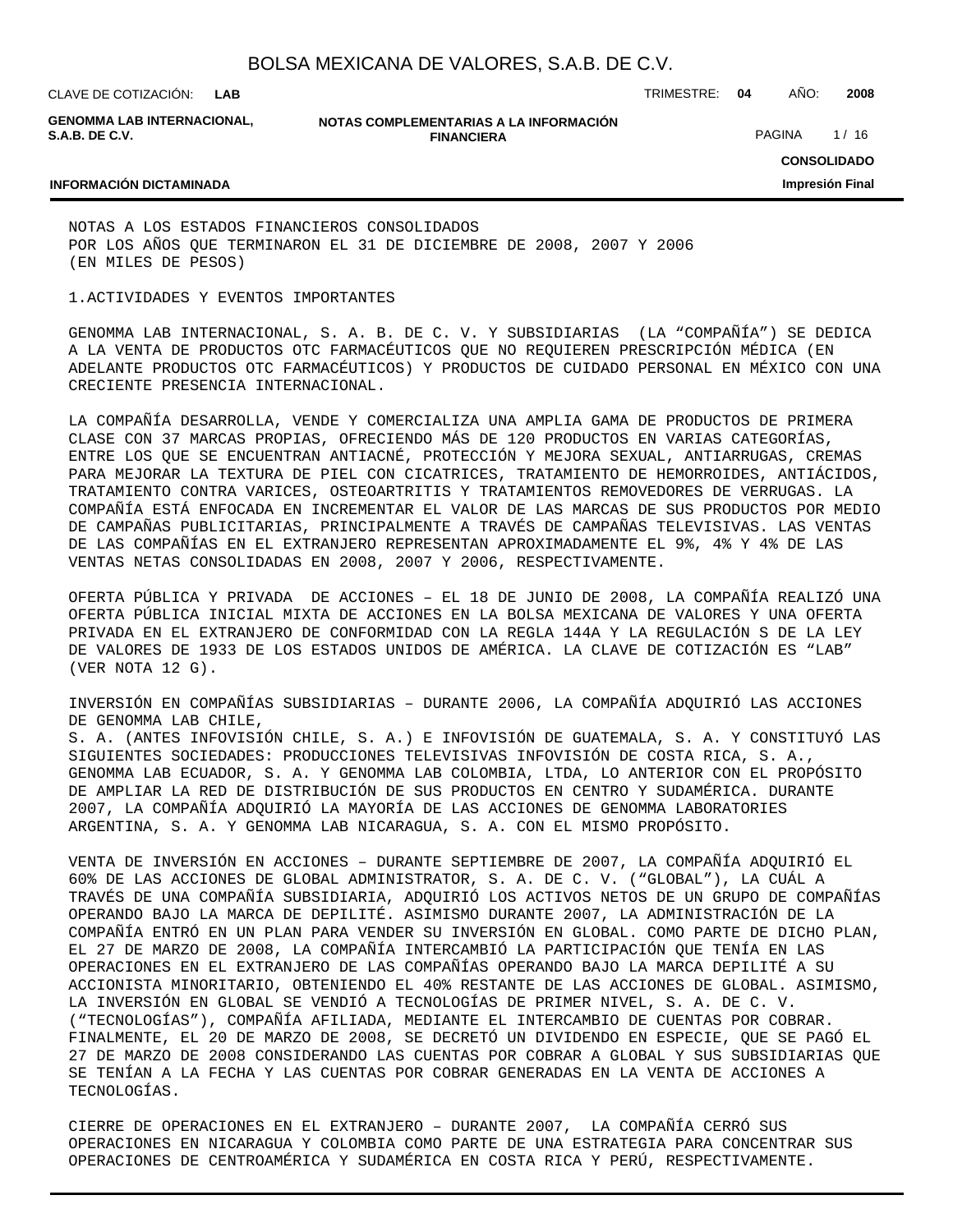| BOLSA MEXICANA DE VALORES, S.A.B. DE C.V. |  |  |  |
|-------------------------------------------|--|--|--|
|-------------------------------------------|--|--|--|

| CLAVE DE COTIZACION: | LAB |
|----------------------|-----|
|----------------------|-----|

**GENOMMA LAB INTERNACIONAL, S.A.B. DE C.V.**

**NOTAS COMPLEMENTARIAS A LA INFORMACIÓN FINANCIERA**

PAGINA 2/16

CLAVE DE COTIZACIÓN: TRIMESTRE: **04** AÑO: **2008**

**CONSOLIDADO Impresión Final**

#### **INFORMACIÓN DICTAMINADA**

DURANTE 2008, LA COMPAÑÍA REINICIÓ OPERACIONES EN COLOMBIA. POR OTRO LADO, LA COMPAÑÍA CERRÓ SU OPERACIÓN EN GUATEMALA COMO ESTRATEGIA PARA TENER UNA MAYOR EFICIENCIA OPERATIVA Y MEJORA DE GESTIÓN COMERCIAL.

OPERACIÓN DISCONTINUADA – DURANTE 2008, LA COMPAÑÍA DECIDIÓ INICIAR EL PROCESO DE CIERRE DE SU SUBSIDIARIA EN ESPAÑA COMO PARTE DE UNA ESTRATEGIA PARA ENFOCAR SU FUERZA DE VENTAS EN CENTROAMÉRICA Y SUDAMÉRICA. LA TRANSACCIÓN SE RECONOCIÓ COMO UNA OPERACIÓN DISCONTINUADA, DANDO EFECTO RETROACTIVO A LOS ESTADOS FINANCIEROS CONSOLIDADOS PARA FINES DE COMPARABILIDAD.

CAMBIO DE RAZÓN SOCIAL – EN ASAMBLEA GENERAL EXTRAORDINARIA DE ACCIONISTAS CELEBRADA EL 31 DE MARZO DE 2008, SE APROBÓ EL CAMBIO DE LA RAZÓN SOCIAL DE PRODUCCIONES INFOVISIÓN, S. A. DE C. V. A GENOMMA LAB INTERNACIONAL, S. A. DE C. V. EN ASAMBLEA GENERAL ORDINARIA Y EXTRAORDINARIA DE ACCIONISTAS CELEBRADA EL 21 DE MAYO DE 2008, SE ADOPTÓ EL RÉGIMEN DE SOCIEDAD ANÓNIMA BURSÁTIL, POR LO QUE SE REALIZÓ EL CAMBIO DE RAZÓN SOCIAL A GENOMMA LAB INTERNACIONAL, S. A. B. DE C. V.

COMPRA DE MARCAS – DURANTE 2007, LA COMPAÑÍA ADQUIRIÓ LAS MARCAS DE DERMOPRADA, HERPRADA, MA. EVANS, JABÓN DEL TÍO NACHO, BENGUE Y SKIN SPA. DURANTE 2008, LA COMPAÑÍA ADQUIRIÓ LA MARCA UNIGASTROZOL. DURANTE 2006, LA COMPAÑÍA NO ADQUIRIÓ MARCAS.

FUSIÓN – EL 15 DE DICIEMBRE DE 2006, DISTRIBUIDORA YBARRA, S. A. DE C. V. ("DYSA") SE FUSIONÓ CON PRODUCCIONES INFOVISIÓN, S. A. DE C. V., SUBSISTIENDO ESTA ÚLTIMA COMO COMPAÑÍA FUSIONANTE. POR TRATARSE DE COMPAÑÍAS BAJO CONTROL COMÚN, LA FUSIÓN SE CONTABILIZÓ CON BASE EN LOS VALORES EN LIBROS DE LA COMPAÑÍA FUSIONADA CON BASE EN EL BOLETÍN B-7 "ADQUISICIONES DE NEGOCIOS" DE LAS NORMA DE INFORMACIÓN FINANCIERA ("NIF"). PARA EFECTOS DE PRESENTAR INFORMACIÓN COMPARABLE, LOS ESTADOS FINANCIEROS CONSOLIDADOS ADJUNTOS INCLUYEN LOS DE LA COMPAÑÍA FUSIONADA COMO SI LA FUSIÓN SE HUBIERA EFECTUADO DESDE EL INICIO DEL EJERCICIO MÁS ANTIGUO PRESENTADO.

#### 2. BASES DE PRESENTACIÓN

A. UNIDAD MONETARIA DE LOS ESTADOS FINANCIEROS – LOS ESTADOS FINANCIEROS Y NOTAS AL 31 DE DICIEMBRE DE 2008 Y POR EL AÑO QUE TERMINÓ EN ESA FECHA INCLUYEN SALDOS Y TRANSACCIONES DE PESOS DE DIFERENTE PODER ADQUISITIVO. LOS ESTADOS FINANCIEROS Y NOTAS AL 31 DE DICIEMBRE DE 2007 Y 2006 Y POR LOS AÑOS QUE TERMINARON EN ESAS FECHAS ESTÁN PRESENTADOS EN PESOS DE PODER ADQUISITIVO DEL 31 DE DICIEMBRE DE 2007; EN CONSECUENCIA, NO SON COMPARABLES.

B. CONSOLIDACIÓN DE ESTADOS FINANCIEROS - LOS ESTADOS FINANCIEROS CONSOLIDADOS INCLUYEN LOS DE GENOMMA LAB INTERNACIONAL, S. A. B. DE C. V. Y LOS DE SUS SUBSIDIARIAS, CUYA PARTICIPACIÓN ACCIONARIA EN SU CAPITAL SOCIAL SE MUESTRA A CONTINUACIÓN:

#### COMPAÑÍA/PARTICIPACIÓN 2008/PARTICIPACIÓN 2007/PARTICIPACIÓN 2006/ACTIVIDAD

-GENOMMA LABORATORIES MÉXICO, S. A. DE C. V. (COMPAÑÍA CONSTITUIDA EN MÉXICO)/99%/99%/99%/INVESTIGACIÓN Y DESARROLLO DE PRODUCTOS OTC FARMACÉUTICOS Y DE CUIDADO PERSONAL. -TELEVISION PRODUCTS RETAIL,S. A. DE C. V. (COMPAÑÍA CONSTITUIDA EN MÉXICO)/99%/99%/99%/PRESTACIÓN DE SERVICIOS PROFESIONALES. -GENOMMA LABORATORIOS MÉDICOS, S. L. (COMPAÑÍA CONSTITUIDA EN ESPAÑA)/85%/85%/85%/VENTA DE PRODUCTOS OTC FARMACÉUTICOS Y DE CUIDADO PERSONAL. -GENOMMA LAB PERÚ, S. A.(COMPAÑÍA CONSTITUIDA EN PERÚ)/99%/99%/99%/VENTA DE PRODUCTOS OTC FARMACÉUTICOS Y DE CUIDADO PERSONAL. -PRODUCCIONES TELEVISIVAS INFOVISIÓN DE COSTA RICA,S. A. (COMPAÑÍA CONSTITUIDA EN COSTA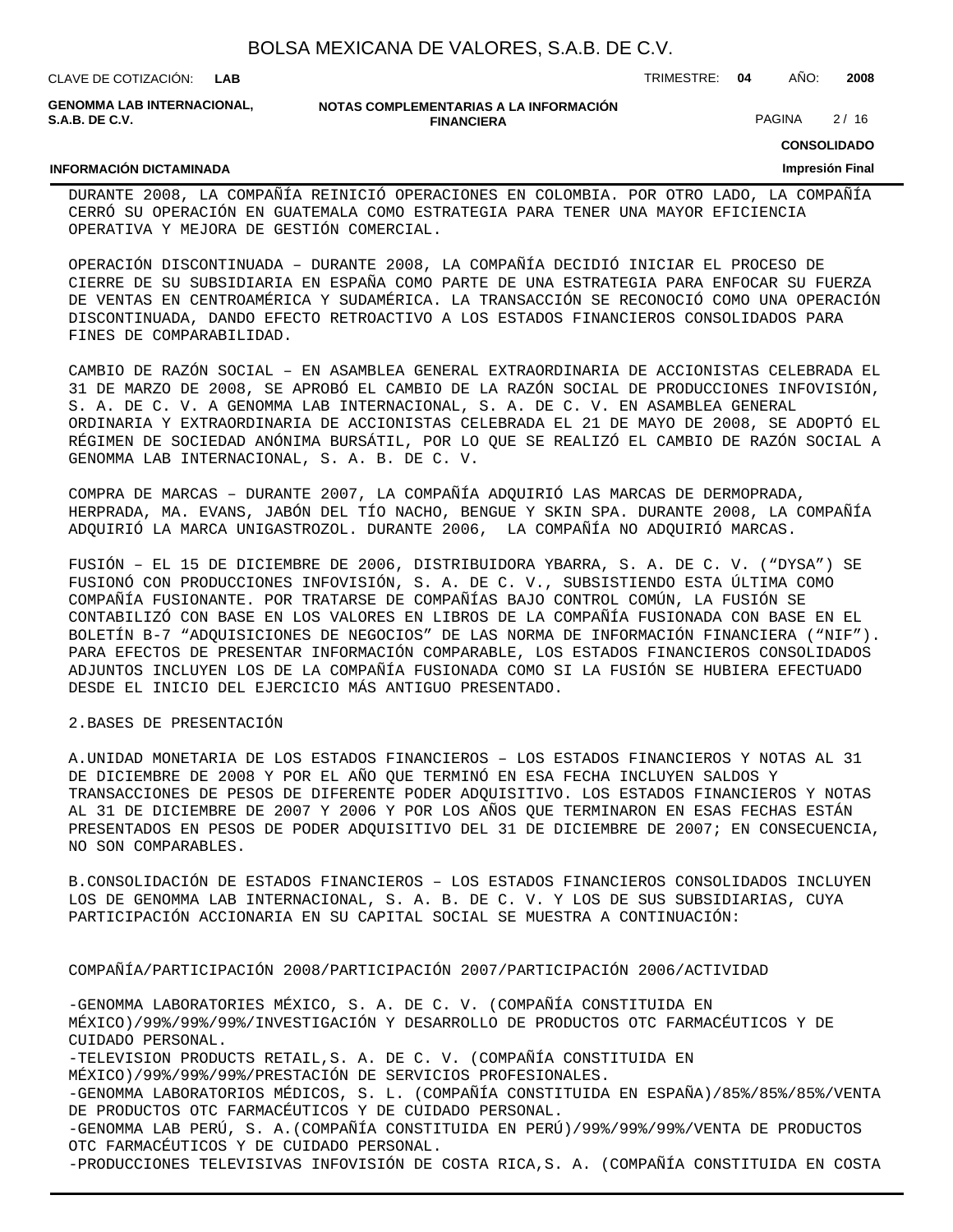**LAB**

CLAVE DE COTIZACIÓN: TRIMESTRE: **04** AÑO: **2008**

**GENOMMA LAB INTERNACIONAL, S.A.B. DE C.V.**

**INFORMACIÓN DICTAMINADA**

**NOTAS COMPLEMENTARIAS A LA INFORMACIÓN FINANCIERA**

PAGINA 3/16

**CONSOLIDADO**

#### **Impresión Final**

-GENOMMA LAB CHILE, S.A. (ANTES INFOVISIÓN CHILE, S. A.) (COMPAÑÍA CONSTITUIDA EN CHILE)/100%/99%/99%/VENTA DE PRODUCTOS OTC FARMACÉUTICOS Y DE CUIDADO PERSONAL. -GENOMMA LAB ECUADOR,S.A.(COMPAÑÍA CONSTITUIDA EN ECUADOR)/99%/99%/99%/VENTA DE PRODUCTOS OTC FARMACÉUTICOS Y DE CUIDADO PERSONAL. -GENOMMA LABORATORIES ARGENTINA,S.A.(COMPAÑÍA CONSTITUIDA EN ARGENTINA)/85%/85%/VENTA DE PRODUCTOS OTC FARMACÉUTICOS Y DE CUIDADO PERSONAL. -GENOMMA LAB COLOMBIA, LTDA (COMPAÑÍA CONSTITUIDA EN COLOMBIA) /-/100%/99%/VENTA DE PRODUCTOS OTC FARMACÉUTICOS Y DE CUIDADO PERSONAL. -INFOVISIÓN DE GUATEMALA, S. A. (COMPAÑIA CONSTITUIDA EN GUATEMALA)/-/98%/98%/VENTA DE PRODUCTOS OTC FARMACÉUTICOS Y DE CUIDADO PERSONAL.

LOS SALDOS Y OPERACIONES INTERCOMPAÑÍAS IMPORTANTES, HAN SIDO ELIMINADOS EN ESTOS ESTADOS FINANCIEROS CONSOLIDADOS.

C. CONVERSIÓN DE ESTADOS FINANCIEROS DE SUBSIDIARIAS EN MONEDA EXTRANJERA – PARA CONSOLIDAR LOS ESTADOS FINANCIEROS DE SUBSIDIARIAS EXTRANJERAS, ÉSTOS SE MODIFICAN EN LA MONEDA DE REGISTRO PARA PRESENTARSE BAJO NIF MEXICANAS, EXCEPTO POR LA APLICACIÓN DE LA NIF B-10 EFECTOS DE LA INFLACIÓN CUANDO LA ENTIDAD EXTRANJERA OPERA EN UN ENTORNO INFLACIONARIO, YA QUE LAS NORMAS DE ESTA NIF SE APLICAN A LOS ESTADOS FINANCIEROS CONVERTIDOS A MONEDA FUNCIONAL. LOS ESTADOS FINANCIEROS SE CONVIERTEN A PESOS MEXICANOS, CONSIDERANDO LAS SIGUIENTES METODOLOGÍAS:

- A PARTIR DE 2008, LAS OPERACIONES EXTRANJERAS CUYA MONEDA DE REGISTRO Y FUNCIONAL ES LA MISMA, CONVIERTEN SUS ESTADOS FINANCIEROS UTILIZANDO LOS SIGUIENTES TIPOS DE CAMBIO:1) DE CIERRE PARA LOS ACTIVOS Y PASIVOS Y 2) HISTÓRICO PARA EL CAPITAL CONTABLE Y PARA LOS INGRESOS, COSTOS Y GASTOS. HASTA 2007, LOS ESTADOS FINANCIEROS DE SUBSIDIARIAS EXTRANJERAS QUE SE CONSIDERABAN INDEPENDIENTES A LA COMPAÑÍA, PRIMERO RECONOCÍAN LOS EFECTOS DE LA INFLACIÓN DEL PAÍS EN EL QUE OPERA Y DESPUÉS LOS CONVERTÍAN UTILIZANDO EL TIPO DE CAMBIO DE CIERRE. EN 2008, 2007 Y 2006, LOS EFECTOS DE CONVERSIÓN SE REGISTRAN EN EL CAPITAL CONTABLE.

- A PARTIR DE 2008, LAS OPERACIONES EXTRANJERAS CUYA MONEDA DE REGISTRO Y FUNCIONAL ES DIFERENTE, CONVIERTEN SUS ESTADOS FINANCIEROS DE LA MONEDA DE REGISTRO A LA MONEDA FUNCIONAL, UTILIZANDO LOS SIGUIENTES TIPOS DE CAMBIO: 1) DE CIERRE PARA LOS ACTIVOS Y PASIVOS MONETARIOS Y 2) HISTÓRICO PARA ACTIVOS NO MONETARIOS, PASIVOS NO MONETARIOS, CAPITAL CONTABLE, INGRESOS, COSTOS Y GASTOS, EXCEPTO LOS QUE PROVIENEN DE PARTIDAS NO MONETARIAS QUE SE CONVIERTEN AL TIPO DE CAMBIO HISTÓRICO DE LA PARTIDA NO MONETARIA; LOS EFECTOS DE CONVERSIÓN, SE REGISTRAN EN EL RESULTADO INTEGRAL DE FINANCIAMIENTO. POSTERIORMENTE, PARA CONVERTIR LOS ESTADOS FINANCIEROS DE LA MONEDA FUNCIONAL AL PESO MEXICANO, SE UTILIZAN LOS SIGUIENTES TIPOS DE CAMBIO:1) DE CIERRE PARA LOS ACTIVOS Y PASIVOS Y 2) HISTÓRICO PARA EL CAPITAL CONTABLE Y PARA LOS INGRESOS, COSTOS Y GASTOS. LOS EFECTOS DE CONVERSIÓN SE REGISTRAN EN EL CAPITAL CONTABLE. EN EL CASO DE OPERACIONES EXTRANJERAS QUE OPERAN EN UN ENTORNO ECONÓMICO INFLACIONARIO, PRIMERO REEXPRESAN SUS ESTADOS FINANCIEROS EN MONEDA DE PODER ADQUISITIVO AL CIERRE DEL EJERCICIO, UTILIZANDO EL ÍNDICE DE PRECIOS DEL PAÍS DE ORIGEN, Y POSTERIORMENTE LOS CONVIERTEN UTILIZANDO EL TIPO DE CAMBIO DE CIERRE PARA TODAS LAS PARTIDAS; LOS EFECTOS DE CONVERSIÓN, SE REGISTRAN EN EL CAPITAL CONTABLE. HASTA 2007, LOS ESTADOS FINANCIEROS DE SUBSIDIARIAS EXTRANJERAS QUE SE CONSIDERABAN INDEPENDIENTES A LA COMPAÑÍA, PRIMERO RECONOCÍAN LOS EFECTOS DE LA INFLACIÓN DEL PAÍS EN EL QUE OPERA Y DESPUÉS LOS CONVERTÍAN UTILIZANDO EL TIPO DE CAMBIO DE CIERRE Y LOS EFECTOS DE CONVERSIÓN SE REGISTRABAN EN EL CAPITAL CONTABLE.

LOS ESTADOS FINANCIEROS DE LAS SUBSIDIARIAS EXTRANJERAS INCLUIDOS EN LOS ESTADOS FINANCIEROS CONSOLIDADOS DE 2006, SE ACTUALIZARON AL 31 DE DICIEMBRE DE 2007 UTILIZANDO UN FACTOR COMÚN APLICABLE A LAS CIFRAS CONSOLIDADAS, EL CUAL CONSIDERABA LA PONDERACIÓN DE LAS VENTAS DE LAS SUBSIDIARIAS DEL EXTRANJERO, PARA LAS MONEDAS EXTRANJERAS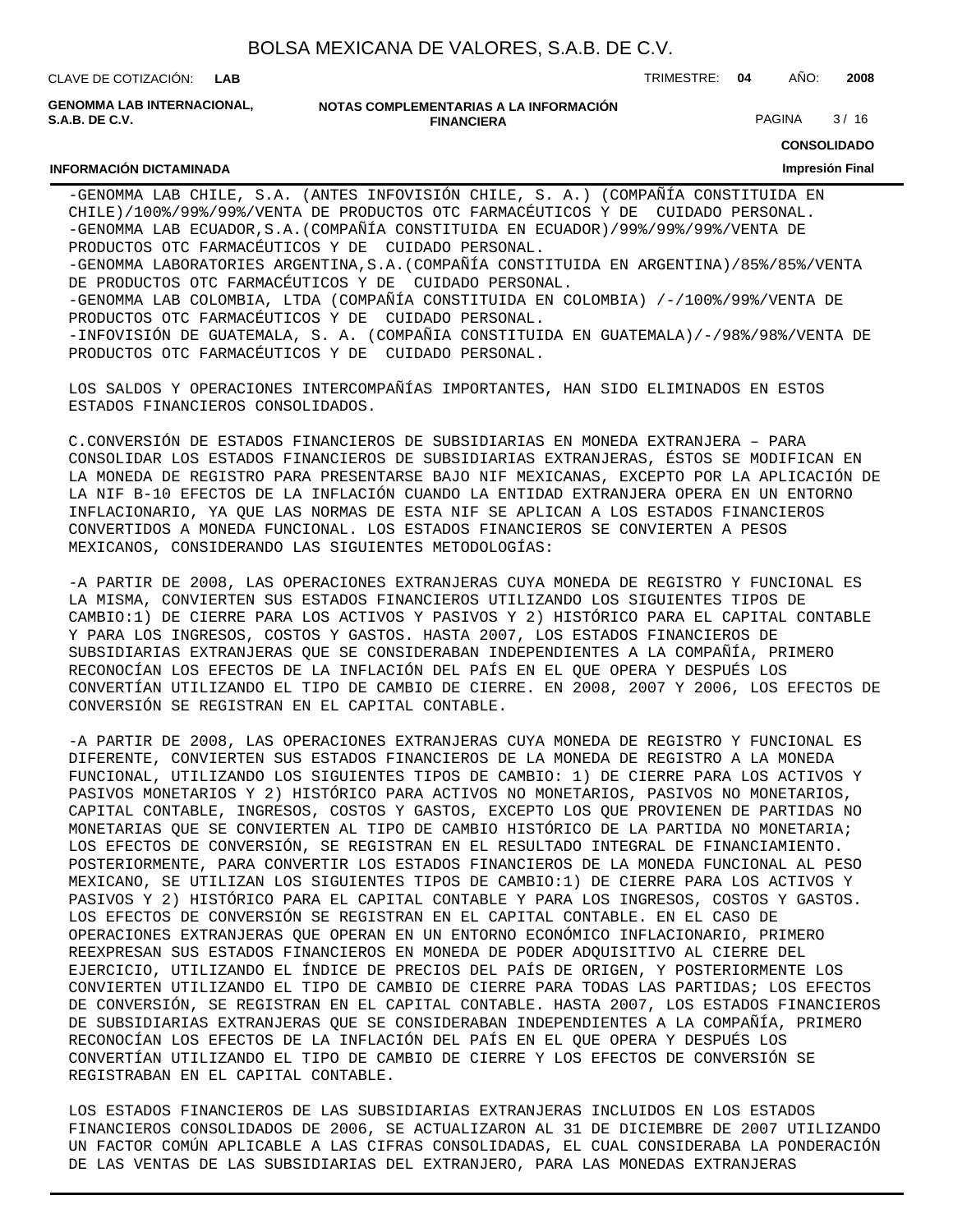| CLAVE DE COTIZACIÓN: LAB                                   |                                                             | TRIMESTRE: 04 | ANO:   | 2008   |
|------------------------------------------------------------|-------------------------------------------------------------|---------------|--------|--------|
| <b>GENOMMA LAB INTERNACIONAL.</b><br><b>S.A.B. DE C.V.</b> | NOTAS COMPLEMENTARIAS A LA INFORMACIÓN<br><b>FINANCIERA</b> |               | PAGINA | 4 / 16 |

#### **INFORMACIÓN DICTAMINADA**

**CONSOLIDADO**

#### **Impresión Final**

INCLUIDAS EN LOS ESTADOS FINANCIEROS CONSOLIDADOS. EL FACTOR UTILIZADO PARA ACTUALIZAR LAS CIFRAS DE LOS ESTADOS FINANCIEROS DE 2006 FUE 4.97%.

D. UTILIDAD INTEGRAL – ES LA MODIFICACIÓN DEL CAPITAL CONTABLE DURANTE EL EJERCICIO POR CONCEPTOS QUE NO SON DISTRIBUCIONES Y MOVIMIENTOS DEL CAPITAL CONTRIBUIDO; SE INTEGRA POR LA UTILIDAD NETA DEL EJERCICIO MÁS OTRAS PARTIDAS QUE REPRESENTAN UNA GANANCIA O PÉRDIDA DEL MISMO PERIODO, LAS CUALES SE PRESENTAN DIRECTAMENTE EN EL CAPITAL CONTABLE SIN AFECTAR EL ESTADO DE RESULTADOS. EN 2008, 2007 Y 2006, LAS OTRAS PARTIDAS DE UTILIDAD INTEGRAL ESTÁN REPRESENTADAS POR LOS EFECTOS DE CONVERSIÓN DE ENTIDADES EXTRANJERAS, Y EN 2008 Y 2007 ADICIONALMENTE POR LA VALUACIÓN DE INVERSIÓN EN ACCIONES DISPONIBLES PARA SU VENTA Y POR EL AJUSTE POR PAGOS BASADOS EN ACCIONES.

E. CLASIFICACIÓN DE COSTOS Y GASTOS – LOS COSTOS Y GASTOS PRESENTADOS EN EL ESTADO DE RESULTADOS FUERON CLASIFICADOS ATENDIENDO A SU FUNCIÓN DEBIDO A QUE PERMITE CALCULAR EL MARGEN DE UTILIDAD BRUTA, POR LO QUE SE SEPARÓ EL COSTO DE VENTAS DE LOS DEMÁS COSTOS Y GASTOS.

F. UTILIDAD DE OPERACIÓN – LA UTILIDAD DE OPERACIÓN SE OBTIENE DE DISMINUIR A LAS VENTAS NETAS EL COSTO DE VENTAS Y LOS GASTOS DE VENTA, GENERALES Y DE ADMINISTRACIÓN. AÚN CUANDO LA NIF B-3 NO LO REQUIERE, SE INCLUYE ESTE RENGLÓN EN LOS ESTADOS DE RESULTADOS CONSOLIDADOS QUE SE PRESENTAN YA QUE CONTRIBUYE A UN MEJOR ENTENDIMIENTO DEL DESEMPEÑO ECONÓMICO Y FINANCIERO DE LA COMPAÑÍA.

### 3. RESUMEN DE LAS PRINCIPALES POLÍTICAS CONTABLES

LOS ESTADOS FINANCIEROS CONSOLIDADOS ADJUNTOS CUMPLEN CON LAS NIF.

A. CAMBIOS CONTABLES :

A PARTIR DEL 1 DE ENERO DE 2008, LA COMPAÑÍA ADOPTÓ LAS SIGUIENTES NUEVAS NIF; EN CONSECUENCIA, LOS ESTADOS FINANCIEROS DE 2008, 2007 Y 2006 NO SON COMPARABLES, POR LO QUE SE MENCIONA A CONTINUACIÓN:

NIF B-2, ESTADO DE FLUJOS DE EFECTIVO (NIF B-2) – SUSTITUYE AL BOLETÍN B-12, ESTADO DE CAMBIOS EN LA SITUACIÓN FINANCIERA. LA NIF B-2, ESTABLECE LA POSIBILIDAD DE DETERMINAR Y PRESENTAR LOS FLUJOS DE EFECTIVO DE LAS ACTIVIDADES DE OPERACIÓN USANDO EL MÉTODO DIRECTO O EL MÉTODO INDIRECTO. LA COMPAÑÍA DECIDIÓ UTILIZAR EL MÉTODO INDIRECTO. EL ESTADO DE FLUJOS DE EFECTIVO SE PRESENTA EN PESOS NOMINALES. LA NIF B-2 ESTABLECE QUE ESTE CAMBIO CONTABLE DEBE RECONOCERSE MEDIANTE LA APLICACIÓN PROSPECTIVA, EN CONSECUENCIA, LA COMPAÑÍA PRESENTA EL ESTADO DE FLUJOS DE EFECTIVO POR EL AÑO QUE TERMINÓ EL 31 DE DICIEMBRE DE 2008, Y EL ESTADO DE CAMBIOS EN LA SITUACIÓN FINANCIERA POR LOS AÑOS QUE TERMINARON EL 31 DE DICIEMBRE DE 2007 Y 2006.

NIF B-10, EFECTOS DE LA INFLACIÓN (NIF B-10) – CONSIDERA DOS ENTORNOS ECONÓMICOS: A) INFLACIONARIO, CUANDO LA INFLACIÓN ACUMULADA DE LOS TRES EJERCICIOS ANUALES ANTERIORES ES IGUAL O SUPERIOR A 26%, CASO EN EL CUAL REQUIERE EL RECONOCIMIENTO DE LOS EFECTOS DE LA INFLACIÓN, Y B) NO INFLACIONARIO, CUANDO EN EL MISMO PERÍODO LA INFLACIÓN ES MENOR A 26%; EN ESTE ÚLTIMO CASO, NO SE DEBEN RECONOCER LOS EFECTOS DE LA INFLACIÓN EN LOS ESTADOS FINANCIEROS Y REQUIERE QUE EL RESULTADO POR TENENCIA DE ACTIVOS NO MONETARIOS (RETANM) ACUMULADOS SE RECLASIFIQUEN A RESULTADOS ACUMULADOS, EXCEPTO EL RETANM QUE SE IDENTIFIQUE CON LOS INVENTARIOS O ACTIVOS FIJOS NO REALIZADOS A LA FECHA DE ENTRADA EN VIGOR DE ESTA NORMA, EL CUAL SE CONSERVA EN EL CAPITAL CONTABLE PARA APLICARLO A LOS RESULTADOS DEL PERÍODO EN EL QUE SE REALICEN DICHOS ACTIVOS. LA COMPAÑÍA DETERMINÓ QUE FUE IMPRÁCTICO IDENTIFICAR EL RETANM ACUMULADO CORRESPONDIENTE A LOS ACTIVOS NO REALIZADOS AL 1 DE ENERO DE 2008, POR LO TANTO, RECLASIFICÓ EN ESA FECHA LA TOTALIDAD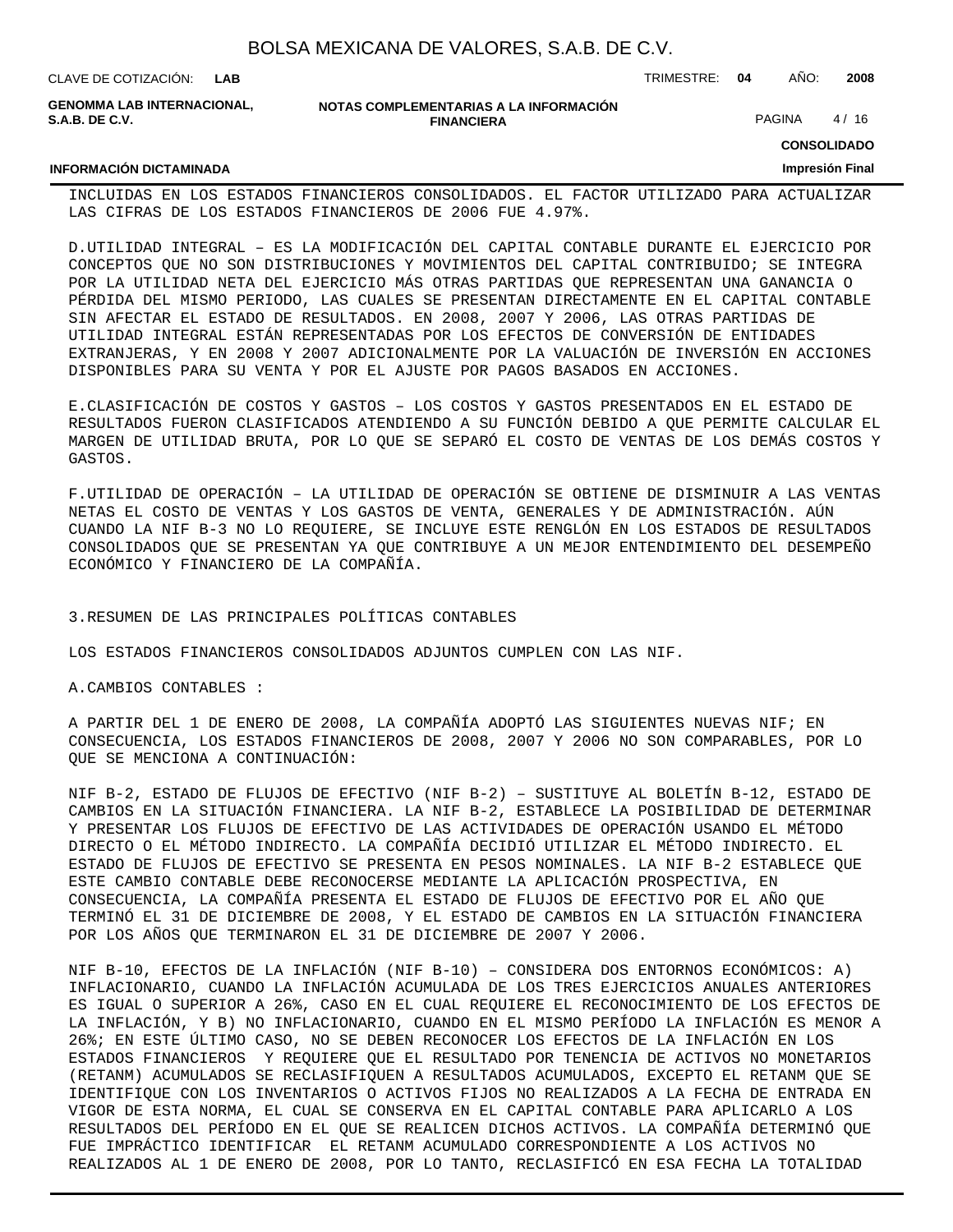| CLAVE DE COTIZACION: | <b>LAB</b> |  |
|----------------------|------------|--|
|----------------------|------------|--|

**GENOMMA LAB INTERNACIONAL, S.A.B. DE C.V.**

**INFORMACIÓN DICTAMINADA**

**NOTAS COMPLEMENTARIAS A LA INFORMACIÓN FINANCIERA**

PAGINA 5/16

CLAVE DE COTIZACIÓN: TRIMESTRE: **04** AÑO: **2008**

**CONSOLIDADO**

#### **Impresión Final**

DEL SALDO DEL EXCESO EN LA ACTUALIZACIÓN DEL CAPITAL CONTABLE. LA NIF B-10 ESTABLECE QUE ESTE CAMBIO CONTABLE DEBE RECONOCERSE MEDIANTE LA APLICACIÓN PROSPECTIVA.

LA INFLACIÓN ACUMULADA EN MÉXICO DE LOS TRES EJERCICIOS ANUALES ANTERIORES ES 11.56%, POR LO TANTO, DADO QUE EL ENTORNO ECONÓMICO CALIFICA COMO NO INFLACIONARIO, A PARTIR DEL 1 DE ENERO DE 2008 LA COMPAÑÍA SUSPENDIÓ EL RECONOCIMIENTO DE LOS EFECTOS DE LA INFLACIÓN EN LOS ESTADOS FINANCIEROS; SIN EMBARGO, LOS ACTIVOS, PASIVOS Y CAPITAL CONTABLE AL 31 DE DICIEMBRE DE 2008 Y 2007 INCLUYEN LOS EFECTOS DE REEXPRESIÓN RECONOCIDOS HASTA EL 31 DE DICIEMBRE DE 2007. LA COMPAÑÍA AÚN RECONOCE LOS EFECTOS DE INFLACIÓN EN LOS ESTADOS FINANCIEROS POR AQUELLAS SUBSIDIARIAS EN EL EXTRANJERO QUE SE ENCUENTRAN EN UN ENTORNO ECONÓMICO QUE CALIFICA COMO INFLACIONARIO.

NIF B-15, CONVERSIÓN DE MONEDA EXTRANJERA (NIF B-15) – DESAPARECE LAS CLASIFICACIONES DE OPERACIÓN EXTRANJERA INTEGRADA Y DE ENTIDAD EXTRANJERA EN VIRTUD DE QUE INCORPORA LOS CONCEPTOS DE MONEDA DE REGISTRO, MONEDA FUNCIONAL Y MONEDA DE INFORME; ESTABLECE LOS PROCEDIMIENTOS PARA CONVERTIR LA INFORMACIÓN FINANCIERA DE UNA OPERACIÓN EXTRANJERA: I) DE LA MONEDA DE REGISTRO A LA FUNCIONAL; Y, II) DE LA MONEDA FUNCIONAL A LA DE INFORME Y PERMITE QUE LA ENTIDAD PRESENTE SUS ESTADOS FINANCIEROS EN UNA MONEDA DE INFORME DIFERENTE A SU MONEDA FUNCIONAL.

NIF D-3, BENEFICIOS A LOS EMPLEADOS (NIF D-3) – INCORPORA LA PTU CAUSADA Y DIFERIDA COMO PARTE DE SU NORMATIVIDAD Y ESTABLECE QUE LA DIFERIDA SE DEBERÁ DETERMINAR CON EL MÉTODO DE ACTIVOS Y PASIVOS ESTABLECIDO EN LA NIF D-4 EN LUGAR DE CONSIDERAR SOLAMENTE LAS DIFERENCIAS TEMPORALES QUE SURJAN DE LA CONCILIACIÓN ENTRE LA UTILIDAD CONTABLE Y LA RENTA GRAVABLE PARA PTU.

NIF D-4, IMPUESTOS A LA UTILIDAD (NIF D-4) – ELIMINA EL TÉRMINO DE DIFERENCIA PERMANENTE, PRECISA E INCORPORA ALGUNAS DEFINICIONES Y REQUIERE QUE EL SALDO DEL RUBRO DENOMINADO EFECTO ACUMULADO INICIAL DE IMPUESTO SOBRE LA RENTA DIFERIDO SE RECLASIFIQUE A RESULTADOS ACUMULADOS, A MENOS QUE SE IDENTIFIQUE CON ALGUNA DE LAS PARTIDAS INTEGRALES QUE ESTÉN PENDIENTES DE APLICARSE A RESULTADOS.

B. RECONOCIMIENTO DE LOS EFECTOS DE LA INFLACIÓN – COMO SE MENCIONA EN EL INCISO ANTERIOR, A PARTIR DEL 1 DE ENERO DE 2008, LA COMPAÑÍA SUSPENDIÓ EL RECONOCIMIENTO DE LOS EFECTOS DE LA INFLACIÓN POR LAS ENTIDADES QUE OPERAN EN UN ENTORNO ECONÓMICO NO INFLACIONARIO. HASTA EL 31 DE DICIEMBRE DE 2007, DICHO RECONOCIMIENTO RESULTÓ PRINCIPALMENTE, EN GANANCIAS O PÉRDIDAS POR INFLACIÓN SOBRE PARTIDAS NO MONETARIAS Y MONETARIAS, QUE SE PRESENTAN EN LOS ESTADOS FINANCIEROS BAJO LOS DOS RUBROS SIGUIENTES:

EXCESO EN LA ACTUALIZACIÓN DEL CAPITAL CONTABLE – SE INTEGRA DEL RESULTADO POR POSICIÓN MONETARIA ACUMULADO HASTA LA PRIMERA ACTUALIZACIÓN Y LA GANANCIA POR TENENCIA DE ACTIVOS NO MONETARIOS QUE REPRESENTA EL CAMBIO EN EL NIVEL ESPECÍFICO DE PRECIOS QUE SE INCREMENTÓ POR ENCIMA DE LA INFLACIÓN.

RESULTADO POR POSICIÓN MONETARIA – REPRESENTA LA EROSIÓN DEL PODER ADQUISITIVO DE LAS PARTIDAS MONETARIAS ORIGINADA POR LA INFLACIÓN; SE CALCULA APLICANDO FACTORES DERIVADOS DEL ÍNDICE NACIONAL DE PRECIOS AL CONSUMIDOR ("INPC") A LA POSICIÓN MONETARIA NETA MENSUAL. LA PÉRDIDA SE ORIGINA DE MANTENER UNA POSICIÓN MONETARIA ACTIVA.

LOS PORCENTAJES DE INFLACIÓN POR LOS AÑOS QUE TERMINARON EL 31 DE DICIEMBRE DE 2008, 2007 Y 2006 FUERON DEL 6.52%, DEL 3.75% Y DEL 4.05%, RESPECTIVAMENTE.

C. EFECTIVO Y EQUIVALENTES DE EFECTIVO – CONSISTEN PRINCIPALMENTE EN DEPÓSITOS BANCARIOS EN CUENTAS DE CHEQUES E INVERSIONES EN VALORES A CORTO PLAZO, DE GRAN LIQUIDEZ,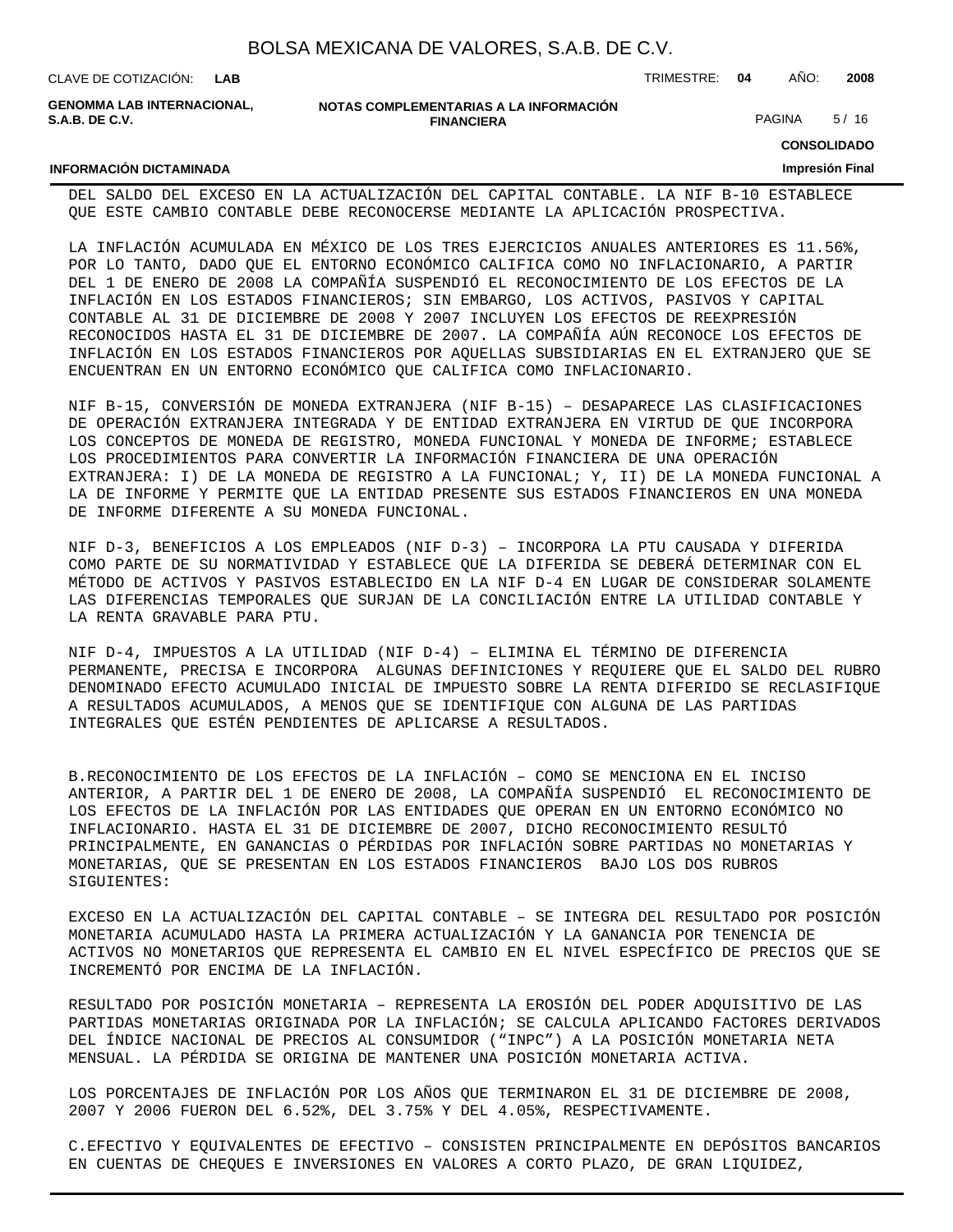CLAVE DE COTIZACIÓN: TRIMESTRE: **04** AÑO: **2008 LAB**

**GENOMMA LAB INTERNACIONAL, S.A.B. DE C.V.**

| NOTAS COMPLEMENTARIAS A LA INFORMACION |
|----------------------------------------|
| <b>FINANCIERA</b>                      |

PAGINA 6/16

**CONSOLIDADO**

#### **INFORMACIÓN DICTAMINADA**

# **Impresión Final**

FÁCILMENTE CONVERTIBLES EN EFECTIVO Y SUJETOS A RIESGOS POCO SIGNIFICATIVOS DE CAMBIOS EN VALOR. EL EFECTIVO SE PRESENTA A VALOR NOMINAL Y LOS EQUIVALENTES SE VALÚAN A SU VALOR RAZONABLE; LAS FLUCTUACIONES EN SU VALOR SE RECONOCEN EN EL RESULTADO INTEGRAL DE FINANCIAMIENTO ("RIF") DEL PERIODO. LOS EQUIVALENTES DE EFECTIVO ESTÁN REPRESENTADOS PRINCIPALMENTE POR INVERSIONES EN MESAS DE DINERO. AL 31 DE DICIEMBRE DE 2008, LA COMPAÑÍA TIENE FONDOS RESTRINGIDOS DESIGNADOS PARA LA RECOMPRA DE ACCIONES PROPIAS DE LA COMPAÑÍA, LOS CUALES SE ENCUENTRAN INVERTIDOS EN MESAS DE DINERO A CORTO PLAZO EN PAPEL GUBERNAMENTAL.

D. INVERSIONES EN VALORES – DESDE SU ADQUISICIÓN LAS INVERSIONES EN VALORES, TANTO DE DEUDA COMO CAPITAL, SE CLASIFICAN DE ACUERDO A LA INTENCIÓN DE LA COMPAÑÍA EN ALGUNA DE LAS SIGUIENTES CATEGORÍAS: (1) CON FINES DE NEGOCIACIÓN, CUANDO SON INSTRUMENTOS DE DEUDA O CAPITAL, Y LA COMPAÑÍA TIENE EL PROPÓSITO DE NEGOCIARLOS A CORTO PLAZO Y ANTES DE SU VENCIMIENTO; ESTAS INVERSIONES SE VALÚAN A VALOR RAZONABLE Y SE RECONOCEN LAS FLUCTUACIONES EN VALUACIÓN EN LOS RESULTADOS DEL PERIODO; (2) CONSERVADAS A VENCIMIENTO, CUANDO LA COMPAÑÍA TIENE LA INTENCIÓN Y LA CAPACIDAD FINANCIERA DE MANTENERLAS DURANTE TODA SU VIGENCIA; SE RECONOCEN Y CONSERVAN AL COSTO AMORTIZADO; Y (3) DISPONIBLES PARA LA VENTA, LAS QUE NO SON CLASIFICADAS EN ALGUNAS DE LAS CATEGORÍAS ANTERIORES; TAMBIÉN SE VALÚAN A VALOR RAZONABLE Y LAS GANANCIAS Y PÉRDIDAS POR REALIZAR QUE SE DERIVAN DE SU VALUACIÓN, NETAS DEL IMPUESTO SOBRE LA RENTA, SE REGISTRAN EN LA UTILIDAD INTEGRAL DENTRO DEL CAPITAL CONTABLE, Y SE APLICAN A LOS RESULTADOS AL MOMENTO DE SU VENTA. EN 2007 EL EFECTO POR POSICIÓN MONETARIA DE ACTIVOS O PASIVOS RECONOCIDOS, SE REGISTRÓ EN LA UTILIDAD INTEGRAL POR \$1,227. EL VALOR RAZONABLE SE DETERMINA CON PRECIOS DE MERCADOS RECONOCIDOS Y CUANDO LOS INSTRUMENTOS NO COTIZAN EN UN MERCADO, SE DETERMINA CON MODELOS TÉCNICOS DE VALUACIÓN RECONOCIDOS EN EL ÁMBITO FINANCIERO.

LAS INVERSIONES EN VALORES CLASIFICADAS COMO CONSERVADAS A VENCIMIENTO Y DISPONIBLES PARA LA VENTA ESTÁN SUJETAS A PRUEBAS DE DETERIORO Y ANTE LA EVIDENCIA DE QUE NO SERÁN RECUPERADOS EN SU TOTALIDAD, EL DETERIORO ESPERADO SE RECONOCE EN RESULTADOS.

COMO SE MENCIONA EN LA NOTA 1, DURANTE SEPTIEMBRE DE 2007, LA COMPAÑÍA ADQUIRIÓ EL 60% DE LAS ACCIONES DE GLOBAL, QUE A SU VEZ, ADQUIRIÓ A TRAVÉS DE UNA SUBSIDIARIA CIERTOS ACTIVOS NETOS DE UN GRUPO DE COMPAÑÍAS QUE OPERABAN BAJO LA MARCA DEPILITÉ. DICHA TRANSACCIÓN SE CONTABILIZÓ EN LOS TÉRMINOS DEL BOLETÍN B-7, NO ORIGINANDO CRÉDITO MERCANTIL NI GANANCIA EXTRAORDINARIA ALGUNA, YA QUE EL VALOR PAGADO EN LA ADQUISICIÓN CORRESPONDÍA AL VALOR DE LOS ACTIVOS NETOS CONFORME AL BOLETÍN B-7. DADO QUE LA INTENCIÓN DE LOS ACCIONISTAS DESDE UN INICIO ERA VENDER GLOBAL EN EL CORTO PLAZO, COMO SE ESTABLECIÓ EN EL MEMORANDO DE ENTENDIMIENTO CON FECHA DEL 27 DE DICIEMBRE DE 2007, LA INVERSIÓN EN LA MISMA SE CLASIFICÓ COMO DISPONIBLE PARA LA VENTA EN LOS ESTADOS CONSOLIDADOS ADJUNTOS AL 31 DE DICIEMBRE DE 2007. EL 27 DE MARZO DE 2008, LA COMPAÑÍA INTERCAMBIÓ LA PARTICIPACIÓN QUE TENÍA EN LAS OPERACIONES EN EL EXTRANJERO DE LAS COMPAÑÍAS OPERANDO BAJO LA MARCA DEPILITÉ A SU ACCIONISTA MINORITARIO OBTENIENDO EL 40% RESTANTE DE LAS ACCIONES DE GLOBAL. ASIMISMO, LA INVERSIÓN EN GLOBAL SE VENDIÓ A TECNOLOGÍAS, MEDIANTE EL INTERCAMBIO DE CUENTAS POR COBRAR. FINALMENTE, EL 20 DE MARZO DE 2008, SE DECRETÓ UN DIVIDENDO EN ESPECIE, QUE SE PAGÓ EL 27 DE MARZO DE 2008 CONSIDERANDO LAS CUENTAS POR COBRAR A GLOBAL Y SUS SUBSIDIARIAS QUE SE TENÍAN A LA FECHA Y LAS CUENTAS POR COBRAR GENERADAS EN LA VENTAS DE ACCIONES A TECNOLOGÍAS POR \$185,290.

E. RESERVA DE DEVOLUCIONES Y BONIFICACIONES – LA COMPAÑÍA CALCULA UNA RESERVA DE DEVOLUCIONES Y BONIFICACIONES CON BASE EN EL HISTORIAL DE DEVOLUCIONES Y DE LAS CONDICIONES COMERCIALES ACORDADAS CON SUS CLIENTES. EL SALDO DE DICHA RESERVA AL 31 DE DICIEMBRE DE 2008, 2007 Y 2006 ES \$184,668, \$31,654 Y \$29,482, RESPECTIVAMENTE.

F. INVENTARIOS Y COSTO DE VENTAS - A PARTIR DE 2008, LOS INVENTARIOS SE VALÚAN AL MENOR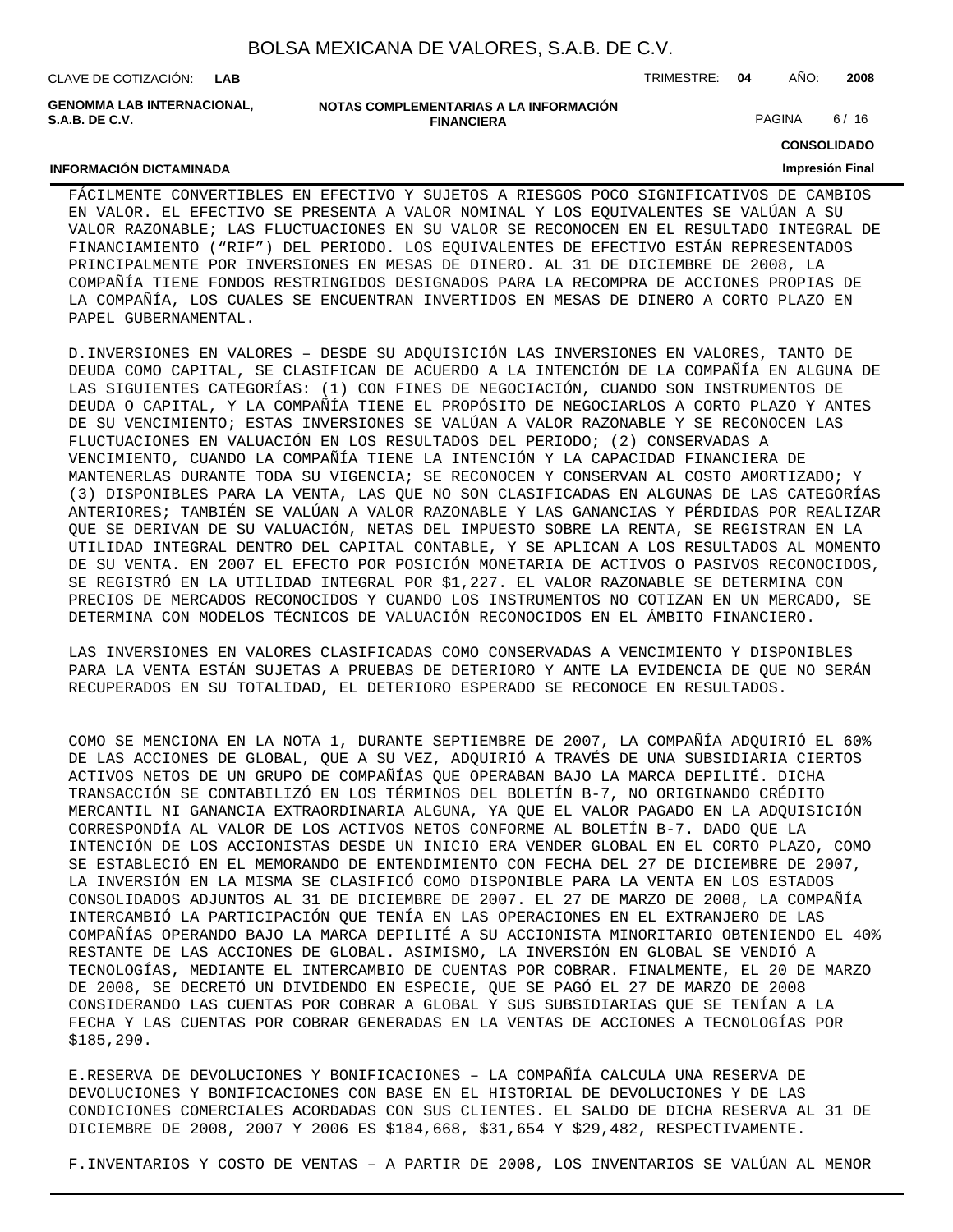| BOLSA MEXICANA DE VALORES, S.A.B. DE C.V. |  |  |  |
|-------------------------------------------|--|--|--|
|-------------------------------------------|--|--|--|

CLAVE DE COTIZACIÓN: TRIMESTRE: **04** AÑO: **2008 LAB**

**GENOMMA LAB INTERNACIONAL, S.A.B. DE C.V.**

**NOTAS COMPLEMENTARIAS A LA INFORMACIÓN FINANCIERA**

PAGINA 7/16

**CONSOLIDADO**

#### **INFORMACIÓN DICTAMINADA**

**Impresión Final**

DE SU COSTO PROMEDIO O VALOR DE REALIZACIÓN. HASTA EL 31 DE DICIEMBRE DE 2007, LOS INVENTARIOS SE VALUARON AL MENOR DE SU VALOR DE REALIZACIÓN O SU COSTO PROMEDIO ACTUALIZADO, APLICANDO EL INPC. EL COSTO DE VENTAS SE ACTUALIZÓ, HASTA 2007, APLICANDO DICHO ÍNDICE.

G. EQUIPO – SE REGISTRAN AL COSTO DE ADQUISICIÓN. LOS SALDOS QUE PROVIENEN DE ADQUISICIONES REALIZADAS HASTA EL 31 DE DICIEMBRE DE 2007 SE ACTUALIZARON APLICANDO FACTORES DERIVADOS DEL INPC HASTA ESA FECHA. LA DEPRECIACIÓN SE CALCULA CONFORME AL MÉTODO DE LÍNEA RECTA CON BASE EN LAS TASAS DE DEPRECIACIÓN SIGUIENTES:

MEJORAS A LOCALES ARRENDADOS 20% EQUIPO DE LABORATORIO Y MOLDES 35% EQUIPO DE TRANSPORTE 25% EQUIPO DE CÓMPUTO 30% EQUIPO DE PRODUCCIÓN Y GRABACIÓN 30% MOBILIARIO Y EQUIPO DE OFICINA Y VENTA 10%

H. DETERIORO DE ACTIVOS DE LARGA DURACIÓN EN USO – LA COMPAÑÍA REVISA EL VALOR EN LIBROS DE LOS ACTIVOS DE LARGA DURACIÓN EN USO, ANTE LA PRESENCIA DE ALGÚN INDICIO DE DETERIORO QUE PUDIERA INDICAR QUE EL VALOR EN LIBROS PUDIERA NO SER RECUPERABLE, CONSIDERANDO EL MAYOR DEL VALOR PRESENTE DE LOS FLUJOS NETOS DE EFECTIVO FUTUROS O EL PRECIO NETO DE VENTA EN EL CASO DE SU EVENTUAL DISPOSICIÓN. EL DETERIORO SE REGISTRA SI EL VALOR EN LIBROS EXCEDE AL MAYOR DE LOS VALORES ANTES MENCIONADOS. LOS INDICIOS DE DETERIORO QUE SE CONSIDERAN PARA ESTOS EFECTOS, SON ENTRE OTROS, LAS PÉRDIDAS DE OPERACIÓN O FLUJOS DE EFECTIVO NEGATIVOS EN EL PERIODO SI ES QUE ESTÁN COMBINADOS CON UN HISTORIAL O PROYECCIÓN DE PÉRDIDAS, DEPRECIACIONES Y AMORTIZACIONES CARGADAS A RESULTADOS QUE EN TÉRMINOS PORCENTUALES, EN RELACIÓN CON LOS INGRESOS, SEAN SUBSTANCIALMENTE SUPERIORES A LAS DE EJERCICIOS ANTERIORES, EFECTOS DE OBSOLESCENCIA, REDUCCIÓN EN LA DEMANDA DE LOS PRODUCTOS QUE SE FABRICAN O LOS SERVICIOS QUE SE PRESTAN, COMPETENCIA Y OTROS FACTORES ECONÓMICOS Y LEGALES. AL 31 DE DICIEMBRE DE 2008 SE REGISTRÓ UN AJUSTE POR DETERIORO POR \$4,053. AL 31 DE DICIEMBRE DE 2007 Y 2006 NO FUE NECESARIO REGISTRAR NINGÚN AJUSTE POR DETERIORO.

I. BENEFICIOS DIRECTOS A LOS EMPLEADOS - SE VALÚAN EN PROPORCIÓN A LOS SERVICIOS PRESTADOS, CONSIDERANDO LOS SUELDOS ACTUALES Y SE RECONOCE EL PASIVO CONFORME SE DEVENGAN. INCLUYE PRINCIPALMENTE PTU POR PAGAR, AUSENCIAS COMPENSADAS, COMO VACACIONES Y PRIMA VACACIONAL, E INCENTIVOS.

J. BENEFICIOS A LOS EMPLEADOS POR TERMINACIÓN, AL RETIRO Y OTRAS – EL PASIVO POR PRIMAS DE ANTIGÜEDAD, BENEFICIOS AL RETIRO E INDEMNIZACIONES POR TERMINACIÓN DE LA RELACIÓN LABORAL SE REGISTRA CONFORME SE DEVENGA, EL CUAL SE CALCULA POR ACTUARIOS INDEPENDIENTES CON BASE EN EL MÉTODO DE CRÉDITO UNITARIO PROYECTADO UTILIZANDO TASAS DE INTERÉS NOMINALES EN 2008 Y TASAS DE INTERÉS REALES EN 2007 Y 2006. POR LO TANTO, SE ESTÁ RECONOCIENDO EL PASIVO QUE A VALOR PRESENTE, SE ESTIMA CUBRIRÁ LA OBLIGACIÓN POR ESTOS BENEFICIOS A LA FECHA ESTIMADA DE RETIRO DEL CONJUNTO DE EMPLEADOS QUE LABORA EN LA COMPAÑÍA.

K. OTROS ACTIVOS – ESTOS ACTIVOS REPRESENTAN EROGACIONES CUYOS BENEFICIOS SERÁN RECIBIDOS EN EL FUTURO. LA COMPAÑÍA CLASIFICA SUS ACTIVOS INTANGIBLES EN ACTIVOS CON VIDA ÚTIL INDEFINIDA Y ACTIVOS CON VIDA ÚTIL DEFINIDA, DE ACUERDO CON EL PERIODO EN EL CUAL LA COMPAÑÍA ESPERA RECIBIR LOS BENEFICIOS.

ACTIVOS DE VIDA ÚTIL INDEFINIDA: CORRESPONDEN A MARCAS, POR LAS QUE LA COMPAÑÍA ESPERA GENERAR INGRESOS DE MANERA INDEFINIDA, POR LO QUE NO SE AMORTIZAN, PERO SU VALOR SE SUJETA A PRUEBAS DE DETERIORO, USANDO LA METODOLOGÍA DESCRITA ANTERIORMENTE EN EL SUBINCISO G.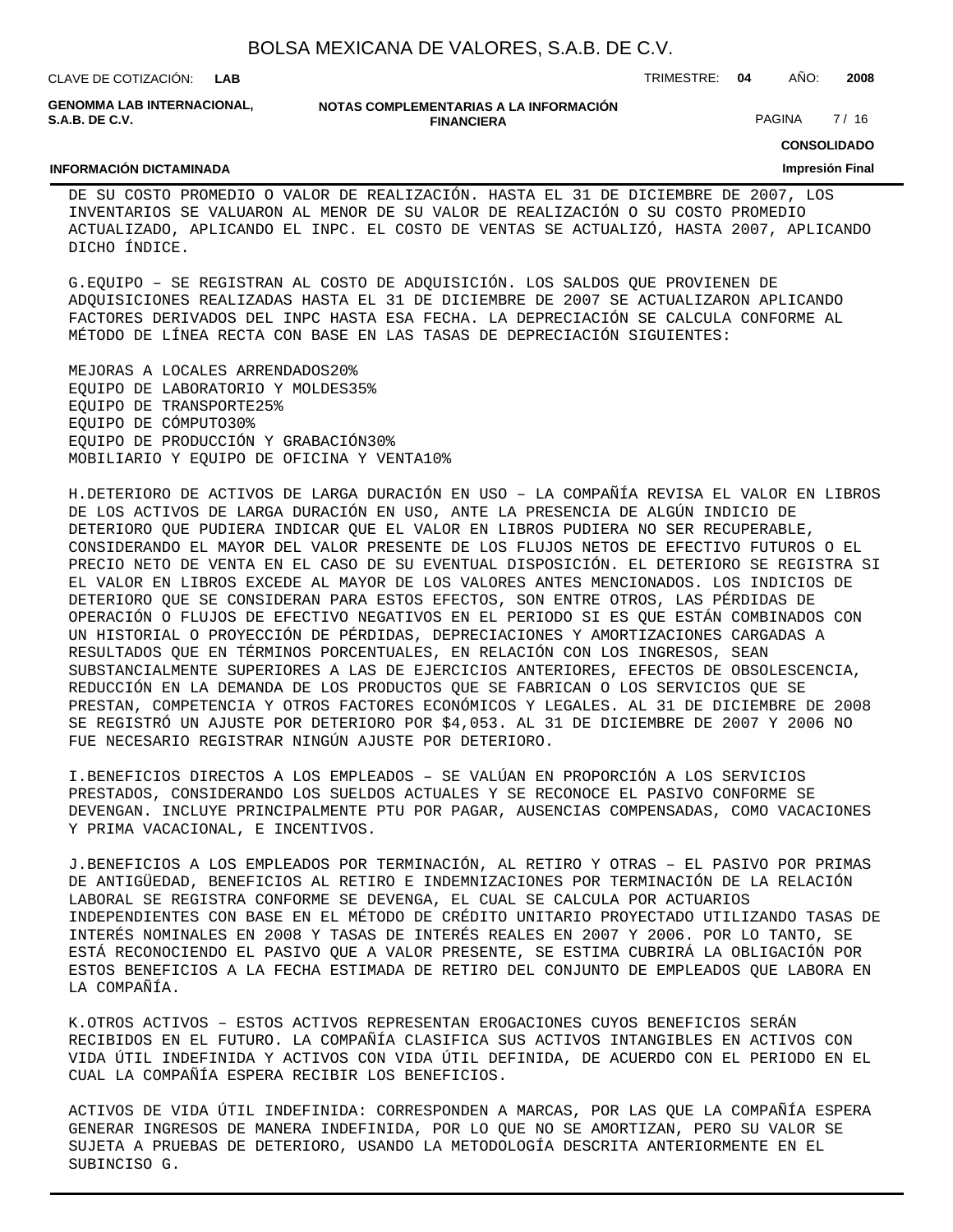**LAB**

CLAVE DE COTIZACIÓN: TRIMESTRE: **04** AÑO: **2008**

**GENOMMA LAB INTERNACIONAL, S.A.B. DE C.V.**

**INFORMACIÓN DICTAMINADA**

**NOTAS COMPLEMENTARIAS A LA INFORMACIÓN FINANCIERA**

PAGINA 8/16

**CONSOLIDADO**

**Impresión Final**

ACTIVOS DE VIDA ÚTIL DEFINIDA: CORRESPONDEN PRINCIPALMENTE A COSTOS EROGADOS EN LA FASE DE DESARROLLO DE SISTEMAS DE INFORMACIÓN INTEGRAL Y QUE DAN ORIGEN A BENEFICIOS ECONÓMICOS FUTUROS PORQUE CUMPLEN CON CIERTOS REQUISITOS PARA SU RECONOCIMIENTO COMO ACTIVOS Y SE AMORTIZARÁN, UNA VEZ QUE EMPIECE SU USO, CON BASE EN EL MÉTODO DE LÍNEA RECTA EN 5 AÑOS. LAS EROGACIONES QUE NO CUMPLEN CON DICHOS REQUISITOS, ASÍ COMO LOS COSTOS DE INVESTIGACIÓN, SE REGISTRAN EN RESULTADOS EN EL EJERCICIO EN QUE SE INCURREN. ASIMISMO, SE INCLUYEN DEPÓSITOS EN GARANTÍA PAGADOS POR RENTA DE INMUEBLES, QUE SE REGISTRAN AL VALOR DEL EFECTIVO DADO EN GARANTÍA Y QUE SE ESTIMA RECUPERAR AL FINAL DEL CONTRATO DE ARRENDAMIENTO. DURANTE 2007 Y 2006 TAMBIÉN SE INCLUÍA EL ACTIVO INTANGIBLE DE OBLIGACIONES LABORALES.

L. PROVISIONES - SE RECONOCEN CUANDO SE TIENE UNA OBLIGACIÓN PRESENTE COMO RESULTADO DE UN EVENTO PASADO, QUE PROBABLEMENTE RESULTE EN LA SALIDA DE RECURSOS ECONÓMICOS Y QUE PUEDA SER ESTIMADA RAZONABLEMENTE.

M. PARTICIPACIÓN DE LOS TRABAJADORES EN LAS UTILIDADES – LA PARTICIPACIÓN DE LOS TRABAJADORES EN LAS UTILIDADES ("PTU") DIFERIDA SE DETERMINA POR LAS DIFERENCIAS TEMPORALES QUE RESULTAN EN 2008 DE LA COMPARACIÓN DE LOS VALORES CONTABLES Y FISCALES DE LOS ACTIVOS Y PASIVOS Y, EN 2007 DE LA COMPARACIÓN ENTRE EL RESULTADO CONTABLE Y LA RENTA GRAVABLE Y SE RECONOCE SÓLO CUANDO SEA PROBABLE LA LIQUIDACIÓN DE UN PASIVO O GENERACIÓN DE UN BENEFICIO, Y NO EXISTA ALGÚN INDICIO DE QUE VAYA A CAMBIAR ESA SITUACIÓN, DE TAL MANERA QUE DICHO PASIVO O BENEFICIO NO SE REALICE.

N. IMPUESTOS A LA UTILIDAD – EL IMPUESTO SOBRE LA RENTA (ISR) Y EL IMPUESTO EMPRESARIAL A TASA ÚNICA (IETU) SE REGISTRAN EN LOS RESULTADOS DEL AÑO EN QUE SE CAUSAN. PARA RECONOCER EL IMPUESTO DIFERIDO SE DETERMINA SI, CON BASE EN PROYECCIONES FINANCIERAS, LA COMPAÑÍA CAUSARÁ ISR O IETU Y RECONOCE EL IMPUESTO DIFERIDO QUE CORRESPONDA AL IMPUESTO QUE ESENCIALMENTE PAGARÁ. EL DIFERIDO SE RECONOCE APLICANDO LA TASA CORRESPONDIENTE A LAS DIFERENCIAS TEMPORALES QUE RESULTAN DE LA COMPARACIÓN DE LOS VALORES CONTABLES Y FISCALES DE LOS ACTIVOS Y PASIVOS, Y EN SU CASO, SE INCLUYEN LOS BENEFICIOS DE LAS PÉRDIDAS FISCALES POR AMORTIZAR Y DE ALGUNOS CRÉDITOS FISCALES. EL IMPUESTO DIFERIDO ACTIVO SE REGISTRA SÓLO CUANDO EXISTE ALTA PROBABILIDAD DE QUE PUEDA RECUPERARSE.

LAS PROVISIONES DEL ISR DE LAS SUBSIDIARIAS EN EL EXTRANJERO SE DETERMINAN CON BASE EN LA UTILIDAD GRAVABLE DE CADA COMPAÑÍA EN LO INDIVIDUAL.

O. OPERACIONES EN MONEDA EXTRANJERA - LAS OPERACIONES EN MONEDA EXTRANJERA SE REGISTRAN AL TIPO DE CAMBIO VIGENTE A LA FECHA DE SU CELEBRACIÓN. LOS ACTIVOS Y PASIVOS MONETARIOS EN MONEDA EXTRANJERA SE VALÚAN EN MONEDA NACIONAL AL TIPO DE CAMBIO VIGENTE A LA FECHA DE LOS ESTADOS FINANCIEROS. LAS FLUCTUACIONES CAMBIARIAS SE REGISTRAN EN LOS RESULTADOS.

P. RECONOCIMIENTO DE INGRESOS - LOS INGRESOS SE RECONOCEN EN EL PERIODO EN EL QUE SE TRANSFIEREN LOS RIESGOS Y BENEFICIOS DE LOS INVENTARIOS A LOS CLIENTES, LO CUAL GENERALMENTE OCURRE CUANDO SE ENTREGAN DICHOS INVENTARIOS Y ÉL ASUME LA RESPONSABILIDAD SOBRE LOS MISMOS.

Q. UTILIDAD POR ACCIÓN – LA UTILIDAD BÁSICA POR ACCIÓN ORDINARIA SE CALCULA DIVIDIENDO LA UTILIDAD NETA MAYORITARIA ENTRE EL PROMEDIO PONDERADO DE ACCIONES ORDINARIAS EN CIRCULACIÓN DURANTE EL EJERCICIO.

4. EFECTIVO Y EQUIVALENTES DE EFECTIVO 5. CUENTAS POR COBRAR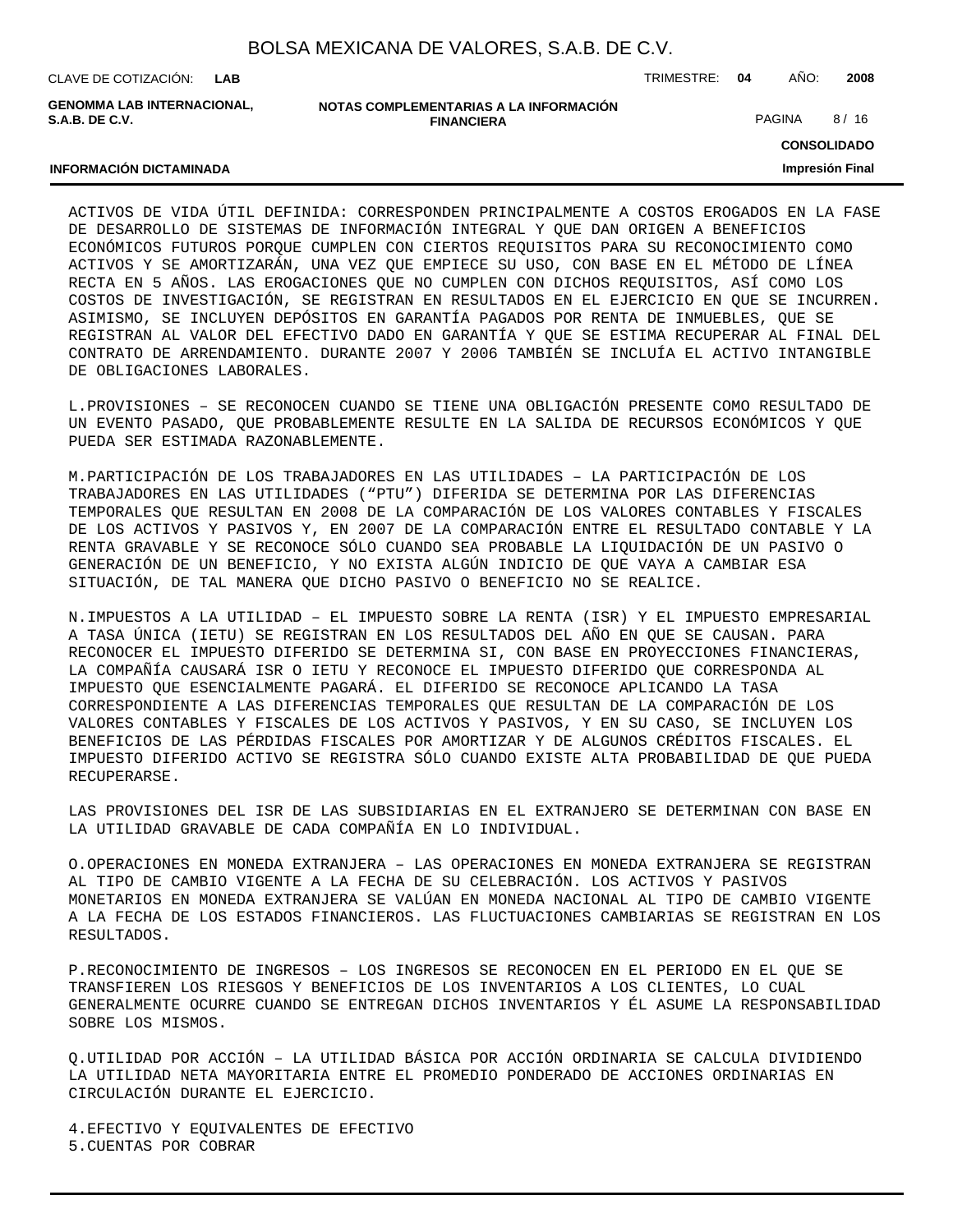CLAVE DE COTIZACIÓN: TRIMESTRE: **04** AÑO: **2008 LAB**

**GENOMMA LAB INTERNACIONAL, S.A.B. DE C.V.**

**INFORMACIÓN DICTAMINADA**

| NOTAS COMPLEMENTARIAS A LA INFORMACION |  |
|----------------------------------------|--|
| <b>FINANCIERA</b>                      |  |

PAGINA 9/16

**CONSOLIDADO**

#### **Impresión Final**

LA COMPAÑÍA VENDE SUS PRODUCTOS PRINCIPALMENTE A CINCO CLIENTES, DE LOS CUALES DOS SON MAYORISTAS QUE DISTRIBUYEN LOS PRODUCTOS DE LA COMPAÑÍA A NIVEL NACIONAL. LAS VENTAS A ESTOS CINCO CLIENTES REPRESENTAN EL 57.4%, 58.0%, Y 57.1% DE LAS VENTAS NETAS CONSOLIDADAS Y EL 53.0%, 66.4% Y 56.7% DEL SALDO DE CUENTAS POR COBRAR EN 2008, 2007 Y 2006, RESPECTIVAMENTE. PARA REDUCIR EL RIESGO DEL CRÉDITO, LA COMPAÑÍA REALIZA EVALUACIONES EN FORMA PERIÓDICA RESPECTO A LA SITUACIÓN FINANCIERA DE DICHOS CLIENTES, AUNQUE NO LES REQUIERE DE GARANTÍAS ESPECÍFICAS. ADICIONALMENTE, LA COMPAÑÍA CONSIDERA QUE SU RIESGO DE CRÉDITO POTENCIAL ESTÁ ADECUADAMENTE CUBIERTO CON LA ESTIMACIÓN PARA CUENTAS INCOBRABLES QUE TIENE CREADA.

6. INVENTARIOS

PRODUCTOS TERMINADOS \$ 277,759 MATERIA PRIMA 130,175 ESTIMACIÓN PARA INVENTARIOS OBSOLETOS (21,250) ANTICIPO A PROVEEDORES 16,046 MERCANCÍAS EN TRÁNSITO 4,980

7. EQUIPO

MEJORAS A LOCALES ARRENDADOS 37,178 EQUIPO DE LABORATORIO Y MOLDES 13,632 EQUIPO DE TRANSPORTE 22,372 EQUIPO DE CÓMPUTO 24,283 EQUIPO DE PRODUCCIÓN Y GRABACIÓN 20,089 MOBILIARIO Y EQUIPO DE OFICINA Y VENTA 39,000 DEPRECIACIÓN Y AMORTIZACIÓN ACUMULADA (48,836) ANTICIPOS PARA COMPRA DE TERRENOS 4,735

8. OTROS ACTIVOS

ACTIVOS DE VIDA INDEFINIDA: MARCAS \$ 80,523

ACTIVOS DE VIDA DEFINIDA: COSTOS DE DESARROLLO 126 AMORTIZACIÓN ACUMULADA (23) COSTOS DE DESARROLLO EN PROCESO 25,335

9. PRÉSTAMOS CON INSTITUCIONES FINANCIERAS

DURANTE 2008 LOS PRÉSTAMOS CONTRATADOS POR LA COMPAÑÍA FUERON LIQUIDADOS, POR LO QUE AL 31 DE DICIEMBRE DE 2008, LA COMPAÑÍA NO CUENTA CON PRÉSTAMOS CON INSTITUCIONES FINANCIERAS.

#### 10. OBLIGACIONES LABORALES AL RETIRO

EL COSTO NETO DEL PERIODO POR LAS OBLIGACIONES DERIVADAS POR INDEMNIZACIONES AL PERSONAL POR TERMINACIÓN DE LA RELACIÓN LABORAL, BENEFICIOS POR RETIRO Y PRIMAS DE ANTIGÜEDAD, ASCENDIÓ A \$6,942, \$1,258 Y \$1,368 EN 2008, 2007 Y 2006, RESPECTIVAMENTE. ASIMISMO, AL 31 DE DICIEMBRE DE 2007 Y 2006 SE REGISTRÓ UN PASIVO ADICIONAL POR \$3,227, Y \$2,247, RESPECTIVAMENTE, Y COMO CONTRA CUENTA UN ACTIVO INTANGIBLE POR LA MISMA CANTIDAD QUE SE MUESTRA EN EL RUBRO DE OTROS ACTIVOS EN LOS BALANCES GENERALES CONSOLIDADOS ADJUNTOS. DURANTE 2008, DADO LA ENTRADA EN VIGOR DE LA NUEVA NIF D-3 QUE SE MENCIONA EN LA NOTA 3, EL PASIVO ADICIONAL FUE CANCELADO. OTRAS REVELACIONES QUE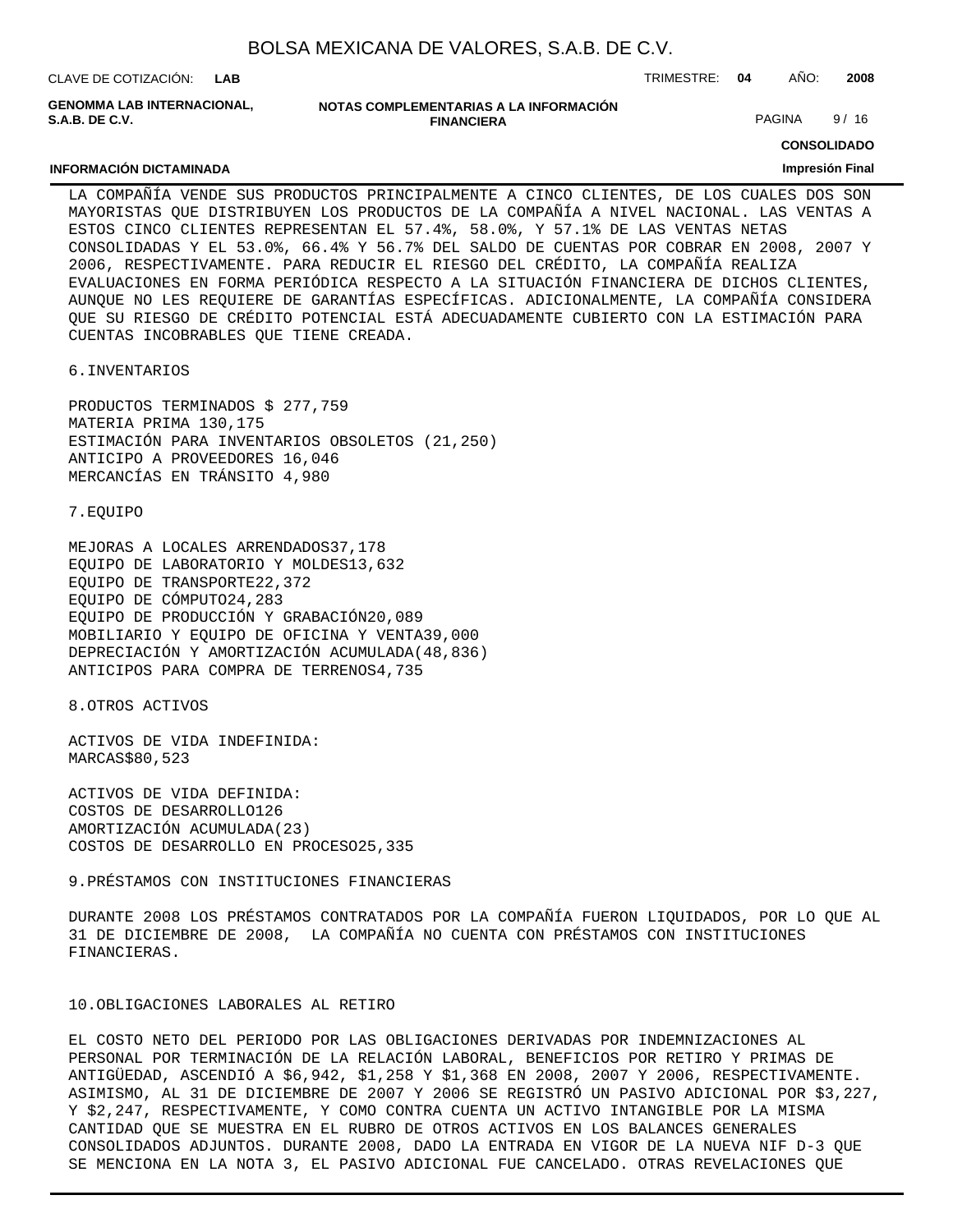| CLAVE DE COTIZACIÓN:                                | I AR                                                        | TRIMESTRE: | 04            | ANO: | 2008    |
|-----------------------------------------------------|-------------------------------------------------------------|------------|---------------|------|---------|
| <b>GENOMMA LAB INTERNACIONAL.</b><br>S.A.B. DE C.V. | NOTAS COMPLEMENTARIAS A LA INFORMACIÓN<br><b>FINANCIERA</b> |            | <b>PAGINA</b> |      | 10 / 16 |

GINA 10 / 16

## **CONSOLIDADO**

**Impresión Final**

REQUIEREN LAS DISPOSICIONES CONTABLES SE CONSIDERAN POCO IMPORTANTES.

#### 11. PAGOS BASADOS EN ACCIONES

**INFORMACIÓN DICTAMINADA**

DURANTE 2008, LA COMPAÑÍA OTORGÓ UN PLAN DE PAGOS BASADOS EN ACCIONES A ALGUNOS DE SUS EJECUTIVOS. LAS CARACTERÍSTICAS DE ESTE PLAN ESTABLECEN QUE SE OTORGARAN ACCIONES DE LA COMPAÑÍA A LOS EJECUTIVOS QUE CUMPLAN CON EL CRITERIO DE ADJUDICACIÓN DE PERMANECER EN FORMA ININTERRUMPIDA EMPLEADOS EN LA COMPAÑÍA DURANTE LAS FECHAS DE ADJUDICACIÓN DEL PLAN. LAS FECHAS DE ADJUDICACIÓN ESTABLECIDAS SON: 18 DE JUNIO DE 2009, 2010, 2011 Y 2012. DICHO PLAN SE REGISTRÓ DE ACUERDO A LA NORMA INTERNACIONAL DE INFORMACIÓN FINANCIERA 2 "PAGOS BASADOS EN ACCIONES", DE CONFORMIDAD CON LA NIF A-8 "SUPLETORIEDAD", VALUANDO LAS ACCIONES SUJETAS AL PLAN POR CADA UNO DE LOS EJECUTIVOS, AL VALOR DE MERCADO A LA FECHA DE OTORGAMIENTO, Y RECONOCIENDO EN RESULTADOS LOS SERVICIOS QUE PRESTAN LOS EJECUTIVOS CONFORME SE DEVENGAN. AL 31 DE DICIEMBRE DE 2008, EL GASTO RECONOCIDO EN EL ESTADO DE RESULTADOS CONSOLIDADO ADJUNTO ES \$10,124.

#### 12. CAPITAL CONTABLE

A. COMO SE MENCIONA EN LA NOTA 1, EN ASAMBLEA GENERAL EXTRAORDINARIA DE ACCIONISTAS CELEBRADA EL 15 DE DICIEMBRE DE 2006, LA COMPAÑÍA SE FUSIONÓ CON DYSA, ACTUANDO LA COMPAÑÍA COMO COMPAÑÍA FUSIONANTE. DERIVADO DE DICHA FUSIÓN EL CAPITAL SOCIAL DE LA COMPAÑÍA SE INCREMENTÓ EN \$52 (\$50 A VALOR NOMINAL) EN SU PARTE FIJA, EMITIÉNDOSE 6 ACCIONES DE LA SERIE "A" Y 2 ACCIONES DE LA SERIE "B" Y \$35,628 (\$34,340 A VALOR NOMINAL) EN SU PARTE VARIABLE, EMITIÉNDOSE 3,921 ACCIONES DE LA SERIE "A" Y 1,681 ACCIONES DE LA SERIE "B". LA FUSIÓN SE CONTABILIZÓ COMO SI HUBIERA TENIDO LUGAR EL 1 DE ENERO DE 2006. EN ASAMBLEA GENERAL ORDINARIA Y EXTRAORDINARIA DE ACCIONISTAS CELEBRADA EL 21 DE MAYO DE 2008, SE RESOLVIÓ RECLASIFICAR LAS ACCIONES SERIE "A" REPRESENTATIVAS DEL CAPITAL SOCIAL FIJO Y VARIABLE A ACCIONES SERIE "B".

B. EN ASAMBLEA GENERAL ORDINARIA DE ACCIONISTAS CELEBRADA EL 20 DE MARZO DE 2008, SE DECRETÓ EL PAGO DE UN DIVIDENDO DE HASTA \$363,577, DE LOS CUALES, HASTA \$100,000 SERIAN PAGADOS EN EFECTIVO Y EL SALDO REMANENTE EN ESPECIE. ASIMISMO, SE DELEGÓ AL CONSEJO DE ADMINISTRACIÓN DE LA COMPAÑÍA LA FACULTAD DE DETERMINAR LAS FECHAS, TÉRMINOS Y FORMA DE DICHOS DIVIDENDOS. EN SESIÓN DEL CONSEJO DE ADMINISTRACIÓN CELEBRADA EL 27 DE MARZO DE 2008, SE RESOLVIÓ QUE EL DIVIDENDO EN EFECTIVO SERIA POR LA CANTIDAD DE \$95,796 Y EL DIVIDENDO EN ESPECIE POR \$267,780, MEDIANTE LA CESIÓN DE LOS DERECHOS DE COBRO DERIVADOS DE LAS CUENTAS POR COBRAR QUE SE DESCRIBEN EN LA NOTA 1. DADO QUE LA SUMA DE LOS DIVIDENDOS DECRETADOS ES MAYOR POR \$45,315 AL CAPITAL GANADO A ESA FECHA, DICHA CANTIDAD SE REGISTRÓ PARA EFECTOS CONTABLES COMO UNA REDUCCIÓN DEL CAPITAL SOCIAL.

C. EN ASAMBLEA GENERAL ORDINARIA Y EXTRAORDINARIA DE ACCIONISTAS CELEBRADA EL 21 DE MAYO DE 2008, SE TOMARON LAS SIGUIENTES RESOLUCIONES:

- SE APROBÓ LA DIVISIÓN DE TODAS Y CADA UNA DE LAS ACCIONES REPRESENTATIVAS DEL CAPITAL SOCIAL DE LA COMPAÑÍA, A EFECTO DE QUE POR CADA ACCIÓN REPRESENTATIVA DEL CAPITAL SOCIAL, EXISTAN 3,000 ACCIONES. DESPUÉS DE DICHA DIVISIÓN EL CAPITAL SOCIAL DE LA SOCIEDAD QUEDÓ INTEGRADO POR 421,698,000 ACCIONES.

- AUMENTAR LA PARTE VARIABLE DEL CAPITAL SOCIAL DE LA SOCIEDAD EN LA CANTIDAD DE \$1,767,263, MEDIANTE LA EMISIÓN DE 110,453,913 ACCIONES ORDINARIAS, NOMINATIVAS, SIN EXPRESIÓN DE VALOR NOMINAL, SERIE "B", PARA EFECTO DE LLEVAR A CABO LA OFERTA GLOBAL DE ACCIONES QUE SE DESCRIBE EN EL INCISO F.

- SE ACORDÓ LA RECOMPRA DE ACCIONES PROPIAS DE LA COMPAÑÍA HASTA POR UN MONTO MÁXIMO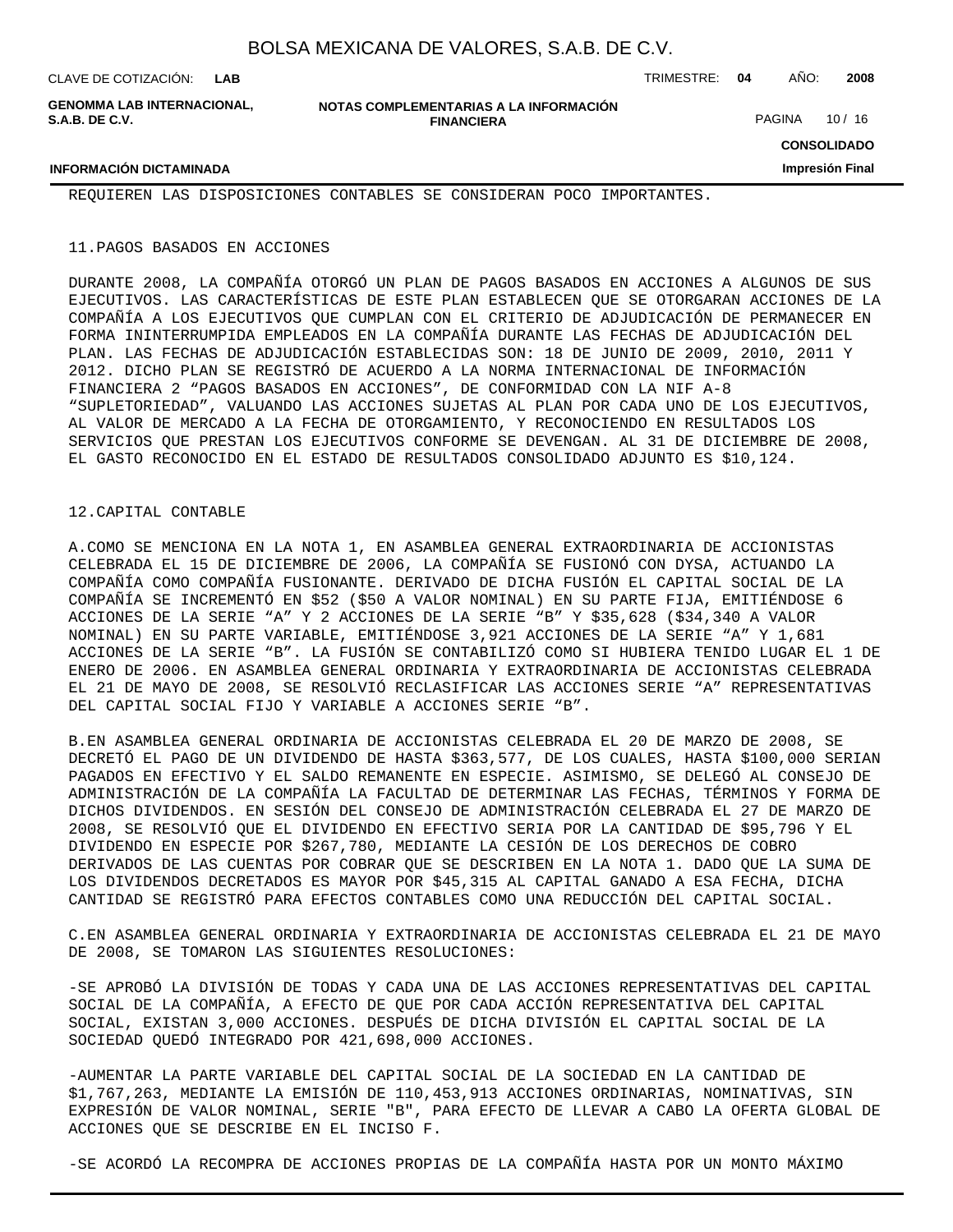| BOLSA MEXICANA DE VALORES, S.A.B. DE C.V. |  |  |
|-------------------------------------------|--|--|
|-------------------------------------------|--|--|

CLAVE DE COTIZACIÓN: TRIMESTRE: **04** AÑO: **2008 LAB GENOMMA LAB INTERNACIONAL,**

**NOTAS COMPLEMENTARIAS A LA INFORMACIÓN FINANCIERA**

PAGINA 11 / 16

**CONSOLIDADO**

#### **INFORMACIÓN DICTAMINADA**

**S.A.B. DE C.V.**

## **Impresión Final**

EQUIVALENTE AL VALOR DE LAS UTILIDADES RETENIDAS AL 31 DE DICIEMBRE DE 2007. EL TOTAL DE ACCIONES RECOMPRADAS AL 31 DE DICIEMBRE DE 2008 ES DE 3,463,100 ACCIONES Y EQUIVALE AL 0.6% DEL TOTAL DE ACCIONES EN CAPITAL SOCIAL DE LA COMPAÑÍA. EL VALOR DE MERCADO DE LAS ACCIONES AL 31 DE DICIEMBRE DE 2008 ES DE 9.69 PESOS POR ACCIÓN Y EL PLAZO MÁXIMO PARA RECOLOCAR DICHAS ACCIONES EN EL MERCADO ES DE UN AÑO A PARTIR DE LA FECHA DE RECOMPRA. A LA FECHA NO SE HA REGISTRADO NINGUNA REDUCCIÓN DE CAPITAL DERIVADO DE LA NO RECOLOCACIÓN DE LAS ACCIONES RECOMPRADAS.

D. EL CAPITAL SOCIAL A VALOR NOMINAL AL 31 DE DICIEMBRE DE 2008, 2007 Y 2006, SE INTEGRA COMO SIGUE:

EL CAPITAL SOCIAL ESTÁ INTEGRADO POR ACCIONES COMUNES NOMINATIVAS SIN VALOR NOMINAL. EL CAPITAL VARIABLE ES ILIMITADO.

E. EN ASAMBLEA GENERAL EXTRAORDINARIA DE ACCIONISTAS CELEBRADA EL 3 DE MAYO DE 2007, SE DECRETÓ EL PAGO DE UN DIVIDENDO EN EFECTIVO POR \$61,660 (\$60,000 A VALOR NOMINAL).

F. DE ACUERDO A LA NIF B-10 Y D-4 SE RECLASIFICARON LAS CUENTAS DEL EXCESO EN LA ACTUALIZACIÓN DEL CAPITAL CONTABLE Y DEL EFECTO ACUMULADO INICIAL DE IMPUESTO SOBRE LA RENTA DIFERIDO POR \$6,274 Y \$(80,506), RESPECTIVAMENTE A LA CUENTA DE UTILIDADES ACUMULADAS.

G. EL 18 DE JUNIO DE 2008, LA COMPAÑÍA REALIZÓ UNA OFERTA PÚBLICA MIXTA DE ACCIONES EN MÉXICO, CONSISTENTE EN UNA OFERTA PÚBLICA PRIMARIA DE SUSCRIPCIÓN Y UNA OFERTA PÚBLICA SECUNDARIA DE VENTA DE ACCIONES. ASIMISMO, EN LA MISMA FECHA LA COMPAÑÍA REALIZÓ UNA COLOCACIÓN PRIVADA PRIMARIA Y SECUNDARIA DE ACCIONES REPRESENTATIVAS DEL CAPITAL SOCIAL DE LA EMISORA EN LOS ESTADOS UNIDOS DE AMÉRICA Y OTROS MERCADOS DE CONFORMIDAD CON LA REGLA 144A Y LA REGULACIÓN "S" DE LA LEY DE VALORES DE 1933 DE LOS ESTADOS UNIDOS DE AMÉRICA. DERIVADO DE DICHA OFERTA GLOBAL, LA COMPAÑÍA RECLASIFICÓ \$1,713,341 A LA CUENTA DE PRIMA EN SUSCRIPCIÓN DEL AUMENTO DE CAPITAL SOCIAL QUE SE DESCRIBE EN EL INCISO E. YA QUE ESTE MONTO REPRESENTA LA DIFERENCIA ENTRE EL VALOR TEÓRICO Y EL VALOR PAGADO EN LA OFERTA GLOBAL POR CADA ACCIÓN. UN TOTAL DE 2,911,200 ACCIONES SUSCRITAS EN EL AUMENTO DE CAPITAL SOCIAL NO FUERON EXHIBIDAS POR \$46,579, DICHAS ACCIONES FUERON CANCELADAS. LOS GASTOS DE REGISTRO Y COLOCACIÓN DE LAS ACCIONES POR \$112,824 (NETOS DE IMPUESTO SOBRE LA RENTA) SE REGISTRARON EN LA CUENTA DE LA PRIMA EN SUSCRIPCIÓN EN ACCIONES.

H. LAS UTILIDADES RETENIDAS INCLUYEN LA RESERVA LEGAL. DE ACUERDO CON LA LEY GENERAL DE SOCIEDADES MERCANTILES, DE LAS UTILIDADES NETAS DEL EJERCICIO DEBE SEPARARSE UN 5% COMO MÍNIMO PARA FORMAR LA RESERVA LEGAL, HASTA QUE SU IMPORTE ASCIENDA AL 20% DEL CAPITAL SOCIAL A VALOR NOMINAL. LA RESERVA LEGAL PUEDE CAPITALIZARSE, PERO NO DEBE REPARTIRSE A MENOS QUE SE DISUELVA LA SOCIEDAD, Y DEBE SER RECONSTITUIDA CUANDO DISMINUYA POR CUALQUIER MOTIVO.

I. LA DISTRIBUCIÓN DEL CAPITAL CONTABLE, EXCEPTO POR LOS IMPORTES ACTUALIZADOS DEL CAPITAL SOCIAL APORTADO Y DE LAS UTILIDADES RETENIDAS FISCALES, CAUSARÁ EL IMPUESTO SOBRE LA RENTA A CARGO DE LA COMPAÑÍA A LA TASA VIGENTE AL MOMENTO DE LA DISTRIBUCIÓN. EL IMPUESTO QUE SE PAGUE POR DICHA DISTRIBUCIÓN, SE PODRÁ ACREDITAR CONTRA EL IMPUESTO SOBRE LA RENTA DEL EJERCICIO EN EL QUE SE PAGUE EL IMPUESTO SOBRE DIVIDENDOS Y EN LOS DOS EJERCICIOS INMEDIATOS SIGUIENTES, CONTRA EL IMPUESTO DEL EJERCICIO Y LOS PAGOS PROVISIONALES DE LOS MISMOS.

J. LOS SALDOS DE LAS CUENTAS FISCALES DEL CAPITAL CONTABLE DE GENOMMA LAB INTERNACIONAL, S. A. B. DE C. V. COMO ENTIDAD LEGAL AL 31 DE DICIEMBRE SON:

CUENTA DE CAPITAL DE APORTACIÓN \$ 2,051,772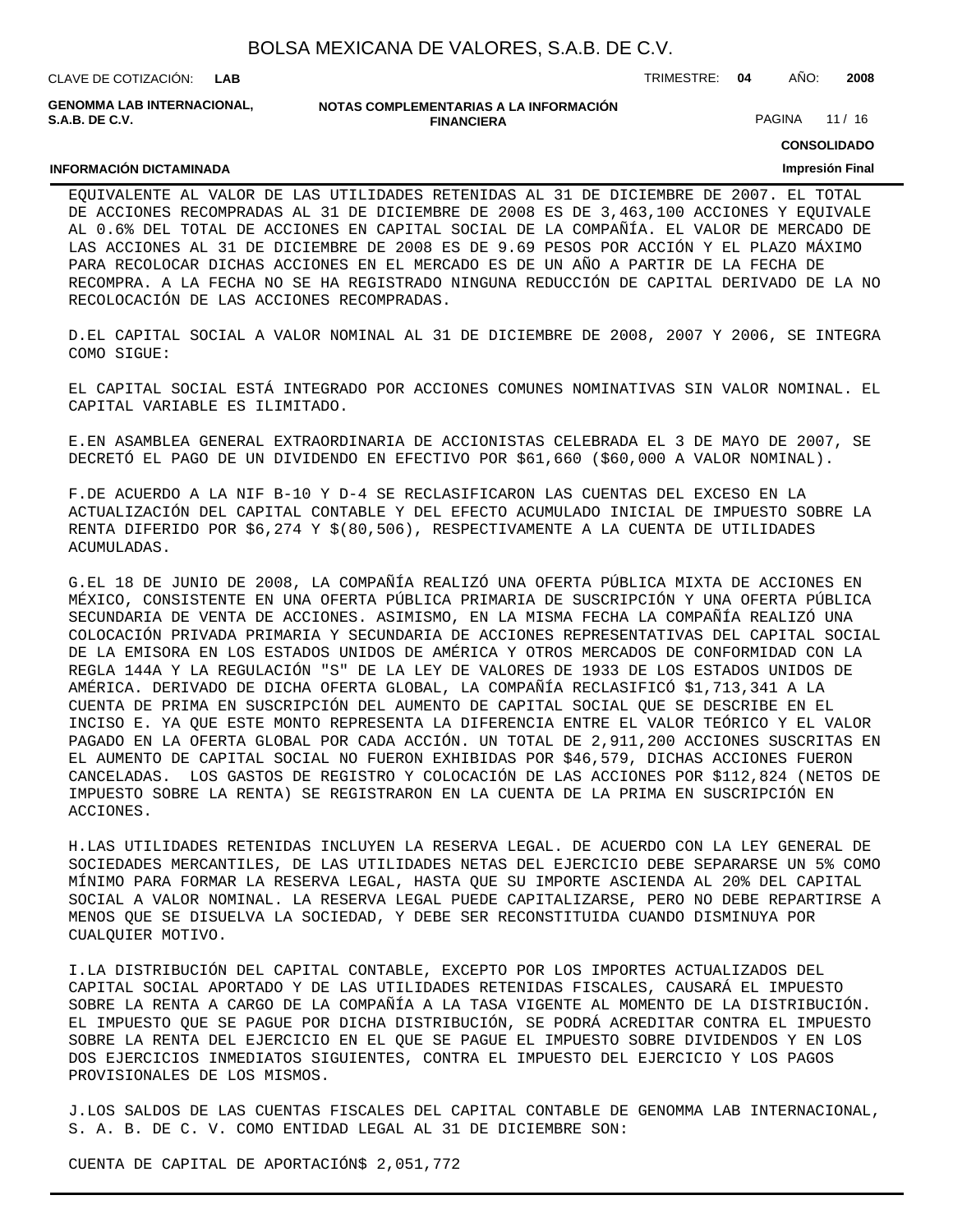**LAB**

CLAVE DE COTIZACIÓN: TRIMESTRE: **04** AÑO: **2008**

**GENOMMA LAB INTERNACIONAL, S.A.B. DE C.V.**

**NOTAS COMPLEMENTARIAS A LA INFORMACIÓN FINANCIERA**

PAGINA 12/16

**CONSOLIDADO**

**Impresión Final**

#### **INFORMACIÓN DICTAMINADA**

CUENTA DE UTILIDAD FISCAL NETA 396,415

16. IMPUESTOS A LA UTILIDAD

LA COMPAÑÍA EN MÉXICO ESTÁ SUJETA EN 2008 AL ISR Y AL IETU Y EN 2007 Y 2006 AL ISR Y AL IMPAC.

EL ISR SE CALCULA CONSIDERANDO COMO GRAVABLES O DEDUCIBLES CIERTOS EFECTOS DE LA INFLACIÓN. LA TASA ES EL 28%.

EL IETU GRAVA LAS ENAJENACIONES DE BIENES, LAS PRESTACIONES DE SERVICIOS INDEPENDIENTES Y EL OTORGAMIENTO DEL USO O GOCE TEMPORAL DE BIENES, EN LOS TÉRMINOS DEFINIDOS EN DICHA LEY, MENOS CIERTAS DEDUCCIONES AUTORIZADAS. EL IMPUESTO POR PAGAR SE CALCULA RESTANDO AL IMPUESTO DETERMINADO CIERTOS CRÉDITOS FISCALES. TANTO LOS INGRESOS COMO LAS DEDUCCIONES Y CIERTOS CRÉDITOS FISCALES SE DETERMINAN CON BASE EN FLUJOS DE EFECTIVO QUE SE GENERARON A PARTIR DEL 1 DE ENERO DE 2008. LA TASA ES DEL 16.5% PARA 2008, 17.0% PARA 2009 Y 17.5% A PARTIR DE 2010. ASIMISMO, AL ENTRAR EN VIGOR ESTA LEY SE ABROGÓ LA LEY DEL IMPAC.

EL IMPAC SE CAUSÓ EN 2007 A RAZÓN DEL 1.25% SOBRE EL VALOR DEL PROMEDIO NETO DE LA MAYORÍA DE LOS ACTIVOS (A VALORES ACTUALIZADOS), SIN DISMINUIR DEL MISMO EL IMPORTE DE LAS DEUDAS Y SE PAGÓ ÚNICAMENTE POR EL MONTO EN QUE EXCEDIÓ AL ISR DEL AÑO.

CON BASE EN PROYECCIONES FINANCIERAS, DE ACUERDO CON LO QUE SE MENCIONA EN LA INIF 8, EFECTOS DEL IMPUESTO EMPRESARIAL A TASA ÚNICA, LA COMPAÑÍA IDENTIFICÓ QUE ESENCIALMENTE PAGARÁ ISR, POR LO TANTO, RECONOCE ÚNICAMENTE ISR DIFERIDO.

LA COMPAÑÍA CAUSA EL ISR Y EL IETU Y HASTA 2007 EL IMPAC EN FORMA INDIVIDUAL Y EN LA CONSOLIDACIÓN CONTABLE, SE SUMAN LOS RESULTADOS FISCALES CORRESPONDIENTES.

LAS TASAS DE ISR EN ESPAÑA Y EN LOS PAÍSES DE CENTRO Y SUDAMÉRICA EN DONDE LA COMPAÑÍA OPERA VAN DE UN RANGO ENTRE EL 15% AL 38%. ADICIONALMENTE, LOS PERIODOS EN LOS QUE PUEDEN SER APLICADAS LAS PÉRDIDAS FISCALES EN DICHOS PAÍSES VAN DE TRES A OCHO AÑOS.

LAS OPERACIONES EN COLOMBIA Y ARGENTINA ESTÁN SUJETAS AL IMPUESTO AL ACTIVO.

EN COLOMBIA EL IMPUESTO AL ACTIVO RESULTA DE APLICAR LA TASA DEL 6% AL NETO DE LOS ACTIVOS FISCALES AL INICIO DEL AÑO. EL IMPUESTO AL ACTIVO ÚNICAMENTE ES PAGADO CUANDO EXCEDE EL ISR DEL EJERCICIO. SI EL PAGO DEL IMPUESTO AL ACTIVO FUE EFECTUADO DESPUÉS DEL EJERCICIO 2002, EL MONTO PAGADO PUEDE SER ACREDITADO EN LOS PRÓXIMOS CINCO AÑOS.

EN ARGENTINA EXISTE UN IMPUESTO A LAS GANANCIAS MÍNIMAS PRESUNTAS ("IGMP") QUE RESULTA DE APLICAR LA TASA DEL 1% SOBRE CIERTOS ACTIVOS PRODUCTIVOS, Y SE PAGA ÚNICAMENTE POR EL MONTO EN QUE EXCEDA AL ISR DEL EJERCICIO. SI EN ALGÚN AÑO SE EFECTUARA UN PAGO, ESTE IMPUESTO ES ACREDITADO CONTRA EL EXCESO DEL IMPUESTO SOBRE LA RENTA SOBRE EL IGMP EN LOS PRÓXIMOS DIEZ AÑOS.

A. LOS IMPUESTOS A LA UTILIDAD SE INTEGRAN COMO SIGUE:

 2008 2007 2006 ISR: CAUSADO \$ 172,369 \$ 116,575 \$ 62,029 DIFERIDO 20,050 4,037 8,034

 $$192,419$   $$120,612$   $$70,063$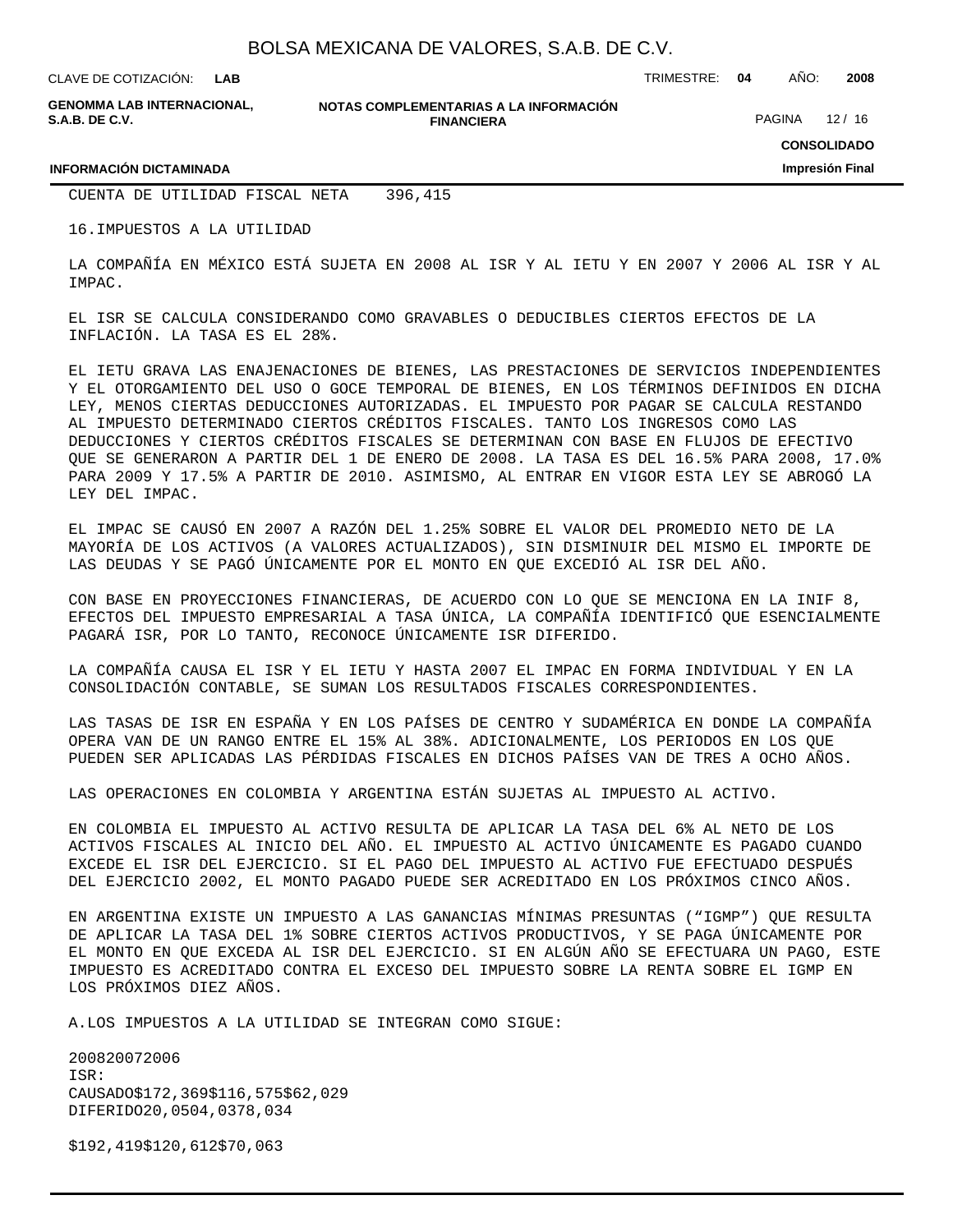| BOLSA MEXICANA DE VALORES, S.A.B. DE C.V. |  |  |  |
|-------------------------------------------|--|--|--|
|-------------------------------------------|--|--|--|

**NOTAS COMPLEMENTARIAS A LA INFORMACIÓN FINANCIERA** CLAVE DE COTIZACIÓN: TRIMESTRE: **04** AÑO: **2008 CONSOLIDADO Impresión Final LAB GENOMMA LAB INTERNACIONAL, S.A.B. DE C.V. INFORMACIÓN DICTAMINADA** PAGINA 13/16 B. LA CONCILIACIÓN DE LA TASA LEGAL DEL ISR Y LA TASA EFECTIVA EXPRESADAS COMO UN PORCENTAJE DE LA UTILIDAD ANTES DE IMPUESTOS A LA UTILIDAD ES: 2008 2007 2006 TASA LEGAL 28% 28% 29% MÁS (MENOS) EFECTO DE DIFERENCIAS PERMANENTES, PRINCIPALMENTE GASTOS NO DEDUCIBLES Y DIFERENCIAS EN TASAS LEGALES EN OPERACIONES DEL EXTRANJERO TASA EFECTIVA 26% C. LOS PRINCIPALES CONCEPTOS QUE ORIGINAN EL SALDO DEL PASIVO POR ISR DIFERIDOS SON: 2008 2007 2006 ISR DIFERIDO ACTIVO: ESTIMACIÓN PARA CUENTAS DE COBRO DUDOSO Y DEVOLUCIONES \$61,396 ANTICIPOS DE CLIENTES -PASIVOS ACUMULADOS 7,105 OTROS, NETO 3,439 ISR DIFERIDO ACTIVO 71,940 ISR DIFERIDO (PASIVO): INVENTARIO FISCAL ACTUALIZADO DE 2004 PENDIENTE POR ACUMULAR (24,070) PAGOS ANTICIPADOS (46,762) **OTROS** ISR DIFERIDO PASIVO (70,832) TOTAL ACTIVO (PASIVO) NETO

TOTAL ACTIVO \$ 1,108 TOTAL (PASIVO) \$

17. OPERACIÓN DISCONTINUADA

COMO SE MENCIONA EN LA NOTA 1, DURANTE 2008, LA COMPAÑÍA DECIDIÓ INICIAR EL PROCESO DE CIERRE DE SU SUBSIDIARIA EN ESPAÑA COMO PARTE DE UNA ESTRATEGIA PARA ENFOCAR SU FUERZA DE VENTAS EN CENTROAMÉRICA Y SUDAMÉRICA. SE ESPERA QUE EL PROCESO DE CIERRE DE LA SUBSIDIARIA EN ESPAÑA CONCLUYA DURANTE 2009. DERIVADO DE ESTA DECISIÓN SE REGISTRÓ UN CASTIGO AL VALOR DE LOS ACTIVOS POR \$16,040.

LA TRANSACCIÓN MENCIONADA ANTERIORMENTE, SE RECONOCIÓ COMO OPERACIÓN DISCONTINUADA Y SE DA EFECTO RETROACTIVO EN LOS ESTADOS FINANCIEROS CONSOLIDADOS PARA FINES DE COMPARABILIDAD. UN RESUMEN DEL ESTADO DE RESULTADOS DE LAS OPERACIONES POR LOS AÑOS QUE TERMINARON EL 31 DE DICIEMBRE DE 2008, 2007 Y 2006 SE MUESTRA A CONTINUACIÓN:

#### 18. CONTINGENCIAS

LA COMPAÑÍA AL IGUAL QUE SUS ACTIVOS NO ESTÁN SUJETOS A ACCIÓN ALGUNA DE TIPO LEGAL QUE NO SEAN LOS DE RUTINA Y PROPIOS DE SU ACTIVIDAD.

#### 19. COMPROMISOS

A. LA COMPAÑÍA ARRIENDA DIVERSOS INMUEBLES EN DONDE ESTÁN UBICADAS SUS OFICINAS Y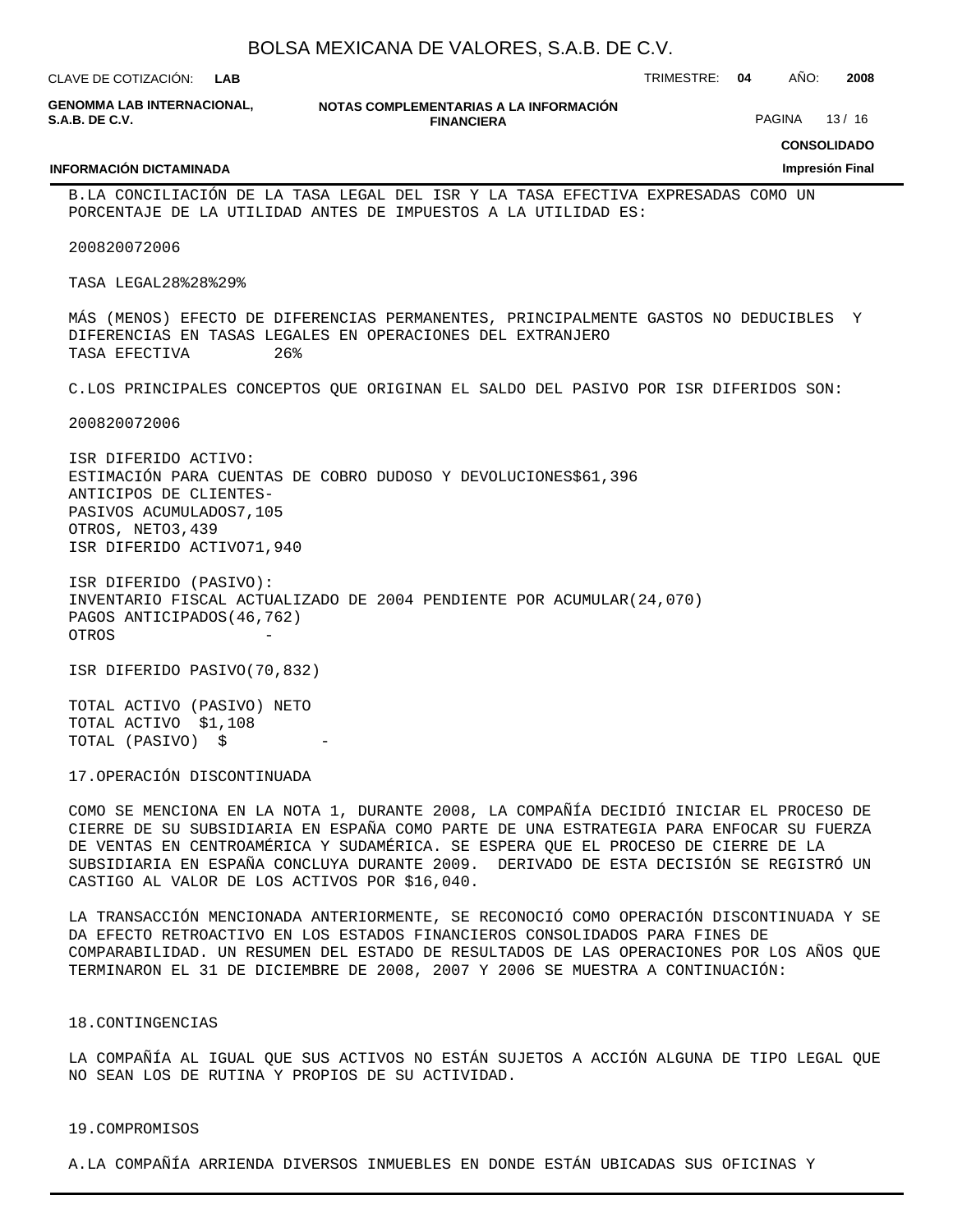| BOLSA MEXICANA DE VALORES, S.A.B. DE C.V. |  |  |  |  |  |
|-------------------------------------------|--|--|--|--|--|
|-------------------------------------------|--|--|--|--|--|

| CLAVE DE COTIZACIÓN.                                       | <b>IAR</b> |                                                             | TRIMESTRE: 04 | AÑO:   | 2008  |
|------------------------------------------------------------|------------|-------------------------------------------------------------|---------------|--------|-------|
| <b>GENOMMA LAB INTERNACIONAL,</b><br><b>S.A.B. DE C.V.</b> |            | NOTAS COMPLEMENTARIAS A LA INFORMACIÓN<br><b>FINANCIERA</b> |               | PAGINA | 14/16 |

# **CONSOLIDADO**

**Impresión Final**

#### **INFORMACIÓN DICTAMINADA**

ALMACENES; LOS GASTOS POR RENTA ASCENDIERON A \$23,720 EN 2008, \$11,624 EN 2007 Y \$8,863 EN 2006; LOS CONTRATOS DE ARRENDAMIENTO SON POR UN PLAZO FORZOSO DE QUE VAN DE 2 A 5

AÑOS IMPORTE

2009 30,724 2010 21,050 2011 12,373 2012 12,373 2013 4,124

 80,643

20. NUEVOS PRONUNCIAMIENTOS CONTABLES

AÑOS Y REQUIEREN LOS SIGUIENTES PAGOS MÍNIMOS:

CON EL OBJETIVO DE CONVERGER LA NORMATIVIDAD MEXICANA CON LA NORMATIVIDAD INTERNACIONAL, DURANTE 2008 EL CONSEJO MEXICANO PARA LA INVESTIGACIÓN Y DESARROLLO DE NORMAS DE INFORMACIÓN FINANCIERA PROMULGÓ LAS SIGUIENTES NIF E INTERPRETACIONES A LAS NORMAS DE INFORMACIÓN FINANCIERA ("INIF"), QUE ENTRAN EN VIGOR, COMO SIGUE:

A) PARA EJERCICIOS QUE INICIEN A PARTIR DEL 1 DE ENERO DE 2009:

NIF B-7, ADQUISICIONES DE NEGOCIOS NIF B-8, ESTADOS FINANCIEROS CONSOLIDADOS O COMBINADOS NIF C-7, INVERSIONES EN ASOCIADAS Y OTRAS INVERSIONES PERMANENTES NIF C-8, ACTIVOS INTANGIBLES NIF D-8, PAGOS BASADOS EN ACCIONES INIF 16, TRANSFERENCIA DE CATEGORÍA DE INSTRUMENTOS FINANCIEROS PRIMARIOS CON FINES DE NEGOCIACIÓN (SE PERMITE SU APLICACIÓN ANTICIPADA AL 1 DE OCTUBRE DE 2008)

ALGUNOS DE LOS PRINCIPALES CAMBIOS QUE ESTABLECEN ESTAS NORMAS, SON:

LA NIF B-7, ADQUISICIONES DE NEGOCIOS, INCLUYE EL CAMBIO DEL TÉRMINO INTERÉS MINORITARIO POR EL DE PARTICIPACIÓN NO CONTROLADORA, REQUIERE VALUAR LA PARTICIPACIÓN NO CONTROLADORA A SU VALOR RAZONABLE A LA FECHA DE ADQUISICIÓN; CONSECUENTEMENTE, EL RECONOCIMIENTO DE LA TOTALIDAD DEL CRÉDITO MERCANTIL CON BASE EN EL VALOR RAZONABLE. ESTABLECE QUE LOS GASTOS DE COMPRA Y DE REESTRUCTURA NO DEBEN FORMAR PARTE DE LA CONTRAPRESTACIÓN NI RECONOCERSE COMO UN PASIVO ASUMIDO POR LA ADQUISICIÓN, RESPECTIVAMENTE.

LA NIF B-8, ESTADOS FINANCIEROS CONSOLIDADOS O COMBINADOS, ADEMÁS DEL CAMBIO DEL TÉRMINO MENCIONADO EN EL PÁRRAFO ANTERIOR, ESTA NORMA MODIFICA EL TÉRMINO DE INTERÉS MAYORITARIO POR EL DE PARTICIPACIÓN CONTROLADORA; ESTABLECE QUE AQUELLAS ENTIDADES CON PROPÓSITO ESPECÍFICO, SOBRE LAS QUE SE TENGA CONTROL, DEBEN CONSOLIDARSE; DA LA OPCIÓN, CUMPLIENDO CON CIERTOS REQUISITOS, DE PRESENTAR ESTADOS FINANCIEROS NO CONSOLIDADOS PARA LAS CONTROLADORAS INTERMEDIAS Y REQUIERE CONSIDERAR LOS DERECHOS DE VOTO POTENCIALES PARA EL ANÁLISIS DE LA EXISTENCIA DE CONTROL.

LA NIF C-7, INVERSIONES EN ASOCIADAS Y OTRAS INVERSIONES PERMANENTES, REQUIERE LA VALUACIÓN, A TRAVÉS DEL MÉTODO DE PARTICIPACIÓN, DE LA INVERSIÓN EN ENTIDADES CON PROPÓSITO ESPECÍFICO SOBRE LAS QUE SE TENGA INFLUENCIA SIGNIFICATIVA, REQUIERE QUE SE CONSIDEREN LOS DERECHOS DE VOTO POTENCIALES PARA EL ANÁLISIS DE LA EXISTENCIA DE INFLUENCIA SIGNIFICATIVA, ESTABLECE UN PROCEDIMIENTO ESPECIFICO Y UN LÍMITE PARA EL RECONOCIMIENTO DE PÉRDIDAS EN ASOCIADAS Y REQUIERE QUE EL RUBRO DE INVERSIONES EN ASOCIADAS SE PRESENTE INCLUYENDO EL CRÉDITO MERCANTIL RELATIVO.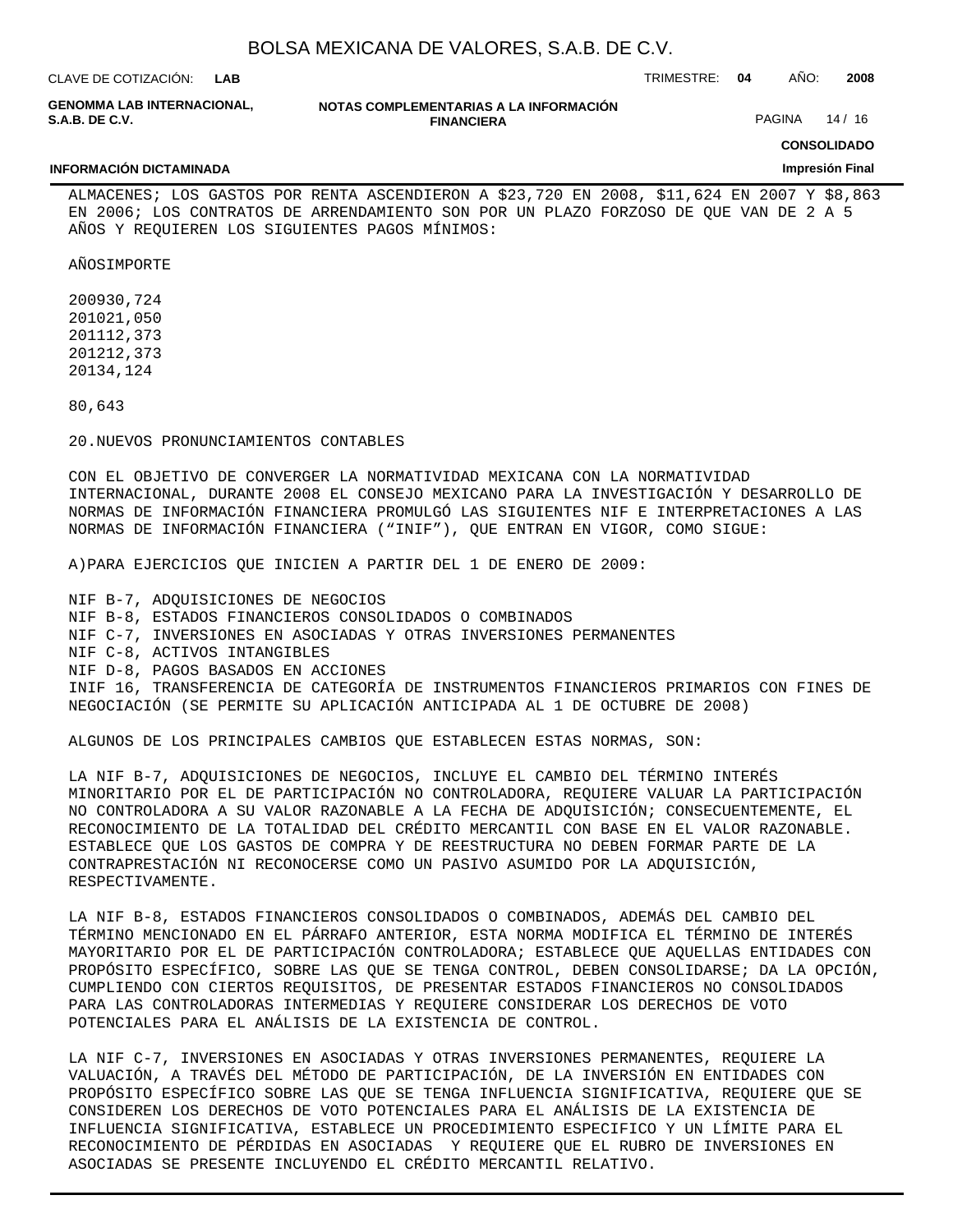**LAB**

CLAVE DE COTIZACIÓN: TRIMESTRE: **04** AÑO: **2008**

**GENOMMA LAB INTERNACIONAL, S.A.B. DE C.V.**

**INFORMACIÓN DICTAMINADA**

**NOTAS COMPLEMENTARIAS A LA INFORMACIÓN FINANCIERA**

PAGINA 15 / 16

**CONSOLIDADO**

**Impresión Final**

LA NIF C-8, ACTIVOS INTANGIBLES, ESTABLECE QUE LA CONDICIÓN DE SEPARABILIDAD DE UN ACTIVO INTANGIBLE NO ES LA ÚNICA NECESARIA PARA QUE SEA IDENTIFICABLE, ADICIONANDO LA CONDICIÓN DE QUE EL ACTIVO SURJA DE DERECHOS CONTRACTUALES O LEGALES, ELIMINA LA PRESUNCIÓN DE QUE LOS ACTIVOS INTANGIBLES SE AMORTIZAN EN UN PERIODO NO MAYOR A VEINTE AÑOS, REQUIERE QUE EL SALDO DE COSTOS PREOPERATIVOS, QUE SE ORIGINARON HASTA EL 31 DE DICIEMBRE DE 2002, Y QUE SE CONTINUABAN AMORTIZANDO, SE CANCELEN AFECTANDO UTILIDADES RETENIDAS Y SEPARA LAS REVELACIONES EXCLUSIVAS PARA ENTIDADES PÚBLICAS.

NIF D-8, PAGOS BASADOS EN ACCIONES, ESTABLECE LAS REGLAS PARA EL RECONOCIMIENTO DE LAS TRANSACCIONES CON PAGOS BASADOS EN ACCIONES; INCLUYENDO EL OTORGAMIENTO DE OPCIONES DE COMPRA DE ACCIONES A LOS EMPLEADOS; POR LO TANTO, SE ELIMINA LA APLICACIÓN SUPLETORIA DE LA NORMA INTERNACIONAL DE INFORMACIÓN FINANCIERA 2, PAGOS BASADOS EN ACCIONES.

INIF 16, TRANSFERENCIA DE CATEGORÍA DE INSTRUMENTOS FINANCIEROS PRIMARIOS CON FINES DE NEGOCIACIÓN, MODIFICA EL PÁRRAFO 20 DEL DOCUMENTO DE ADECUACIONES DEL BOLETÍN C-2, PARA CONSIDERAR QUE EN EL CASO DE QUE UN INSTRUMENTO FINANCIERO PRIMARIO SE ENCUENTRE EN UN MERCADO QUE POR CIRCUNSTANCIAS INUSUALES FUERA DEL CONTROL DE LA ENTIDAD DEJA DE SER ACTIVO, Y PIERDE LA CARACTERÍSTICA DE LIQUIDEZ, DICHO INSTRUMENTO PUEDE SER TRANSFERIDO A LA CATEGORÍA DE INSTRUMENTOS FINANCIEROS DISPONIBLES PARA SU VENTA O BIEN, A LA CATEGORÍA DE CONSERVADO A VENCIMIENTO, SI TIENE UNA FECHA DEFINIDA DE VENCIMIENTO Y SI LA ENTIDAD TIENE TANTO LA INTENCIÓN COMO LA CAPACIDAD DE CONSERVARLO A VENCIMIENTO. ASIMISMO INCLUYE REVELACIONES ADICIONALES RELATIVAS A DICHA TRANSFERENCIA.

B) PARA EJERCICIOS QUE INICIEN A PARTIR DEL 1 DE ENERO DE 2010, PERMITIENDO SU APLICACIÓN ANTICIPADA:

INIF 14, CONTRATOS DE CONSTRUCCIÓN, VENTA Y PRESTACIÓN DE SERVICIOS RELACIONADOS CON BIENES INMUEBLES COMPLEMENTA LA NORMATIVIDAD CONTENIDA EN EL BOLETÍN D-7, CONTRATOS DE CONSTRUCCIÓN Y DE FABRICACIÓN DE CIERTOS BIENES DE CAPITAL, REQUIERE LA SEPARACIÓN DE LOS DIVERSOS COMPONENTES EN LOS CONTRATOS CON LA FINALIDAD DE DEFINIR SI EL CONTRATO SE REFIERE A LA CONSTRUCCIÓN DE BIENES INMUEBLES, VENTA Ó A LA PRESTACIÓN DE SERVICIOS, ESTABLECIENDO LAS REGLAS APLICABLES PARA EL RECONOCIMIENTO DE INGRESOS, COSTOS Y GASTOS ASOCIADOS DE CONFORMIDAD CON LA IDENTIFICACIÓN DE LOS DIFERENTES ELEMENTOS DE LOS CONTRATOS. PRECISA CUANDO ES APROPIADO APLICAR EL MÉTODO DE AVANCE DE OBRA, PARA EL RECONOCIMIENTO DE LOS INGRESOS.

A LA FECHA DE EMISIÓN DE ESTOS ESTADOS FINANCIEROS CONSOLIDADOS, LA COMPAÑÍA ESTÁ EN PROCESO DE DETERMINAR LOS EFECTOS DE ESTAS NUEVAS NORMAS EN SU INFORMACIÓN FINANCIERA.

#### 21. EVENTO SUBSECUENTE

CON LA FINALIDAD DE PROPORCIONAR MAYOR LIQUIDEZ A SUS ACCIONES, A PRINCIPIOS DE 2009 LA COMPAÑÍA INICIÓ LA OPERACIÓN DE UN FONDO DE RECOMPRA HASTA POR UN MONTO AUTORIZADO DE \$100,000. ASIMISMO SE FIRMÓ UN CONTRATO DE PRESTACIÓN DE SERVICIOS DE FORMACIÓN DE MERCADO CON IXE CASA DE BOLSA, S. A. DE C. V. DICHO CONTRATO FUE APROBADO EL 19 DE ENERO POR LA BOLSA MEXICANA DE VALORES Y TENDRÁ VIGENCIA POR UN PERÍODO MÍNIMO DE 12 MESES A PARTIR DE LA FECHA DE LA FIRMA.

#### 22. AUTORIZACIÓN DE LA EMISIÓN DE LOS ESTADOS FINANCIEROS

LOS ESTADOS FINANCIEROS CONSOLIDADOS FUERON AUTORIZADOS PARA SU EMISIÓN EL 20 DE FEBRERO DE 2009, POR EL LIC. OSCAR VILLALOBOS TORRES, DIRECTOR DE FINANZAS DE LA COMPAÑÍA Y EL C.P. MARCO ANTONIO GONZÁLEZ ALBA, CONTRALOR Y ESTÁN SUJETOS A LA APROBACIÓN DE LA ASAMBLEA ORDINARIA DE ACCIONISTAS DE LA COMPAÑÍA, QUIEN PUEDE DECIDIR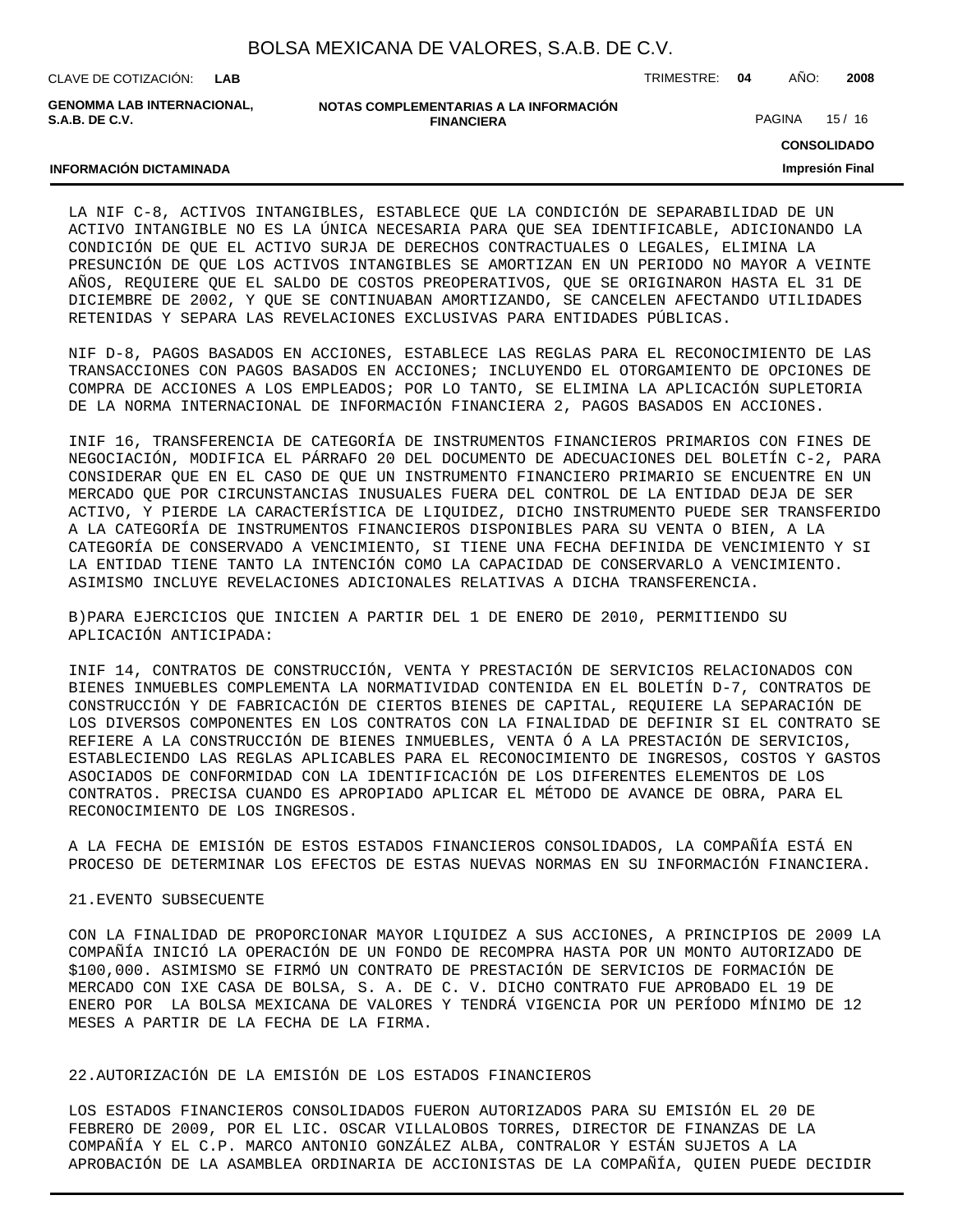| CLAVE DE COTIZACIÓN:                         | LAB |                                                             | TRIMESTRE: 04 | AÑO:   | 2008               |
|----------------------------------------------|-----|-------------------------------------------------------------|---------------|--------|--------------------|
| GENOMMA LAB INTERNACIONAL.<br>S.A.B. DE C.V. |     | NOTAS COMPLEMENTARIAS A LA INFORMACIÓN<br><b>FINANCIERA</b> |               | PAGINA | 16/16              |
|                                              |     |                                                             |               |        | <b>CONSOLIDADO</b> |

**Impresión Final**

### **INFORMACIÓN DICTAMINADA**

SU MODIFICACIÓN DE ACUERDO CON LO DISPUESTO EN LA LEY GENERAL DE SOCIEDADES MERCANTILES.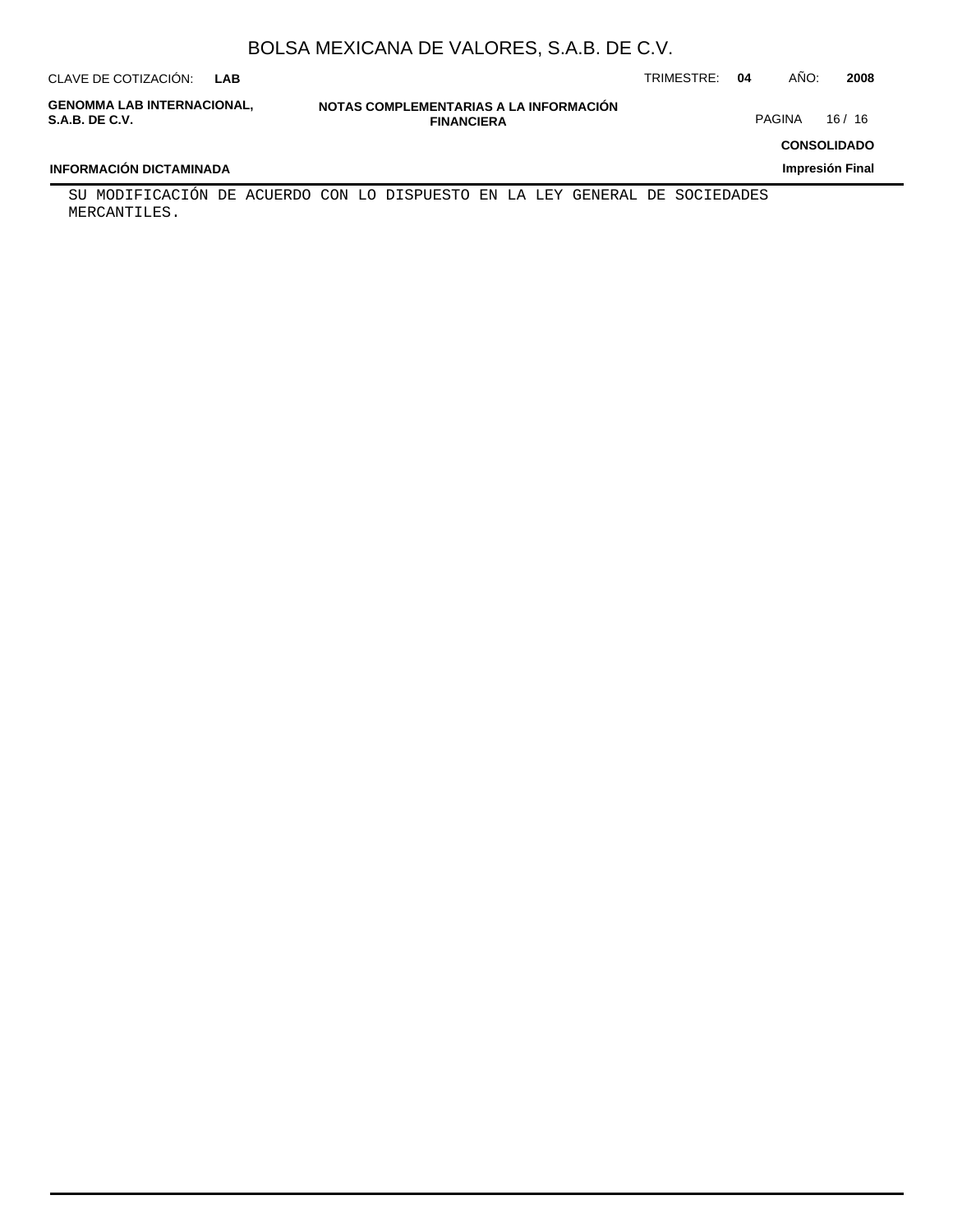CLAVE DE COTIZACIÓN TRIMESTRE **04** AÑO **2008 LAB**

**GENOMMA LAB INTERNACIONAL, S.A.B. DE C.V.**

**RELACIÓN DE INVERSIÓN EN ACCIONES**

### **CONSOLIDADO**

### **INFORMACIÓN DICTAMINADA**

### SUBSIDIARIAS

| NOMBRE DE LA EMPRESA | <b>ACTIVIDAD PRINCIPAL</b> | <b>NO. DE ACCIONES</b> | % DE TEN |
|----------------------|----------------------------|------------------------|----------|
|----------------------|----------------------------|------------------------|----------|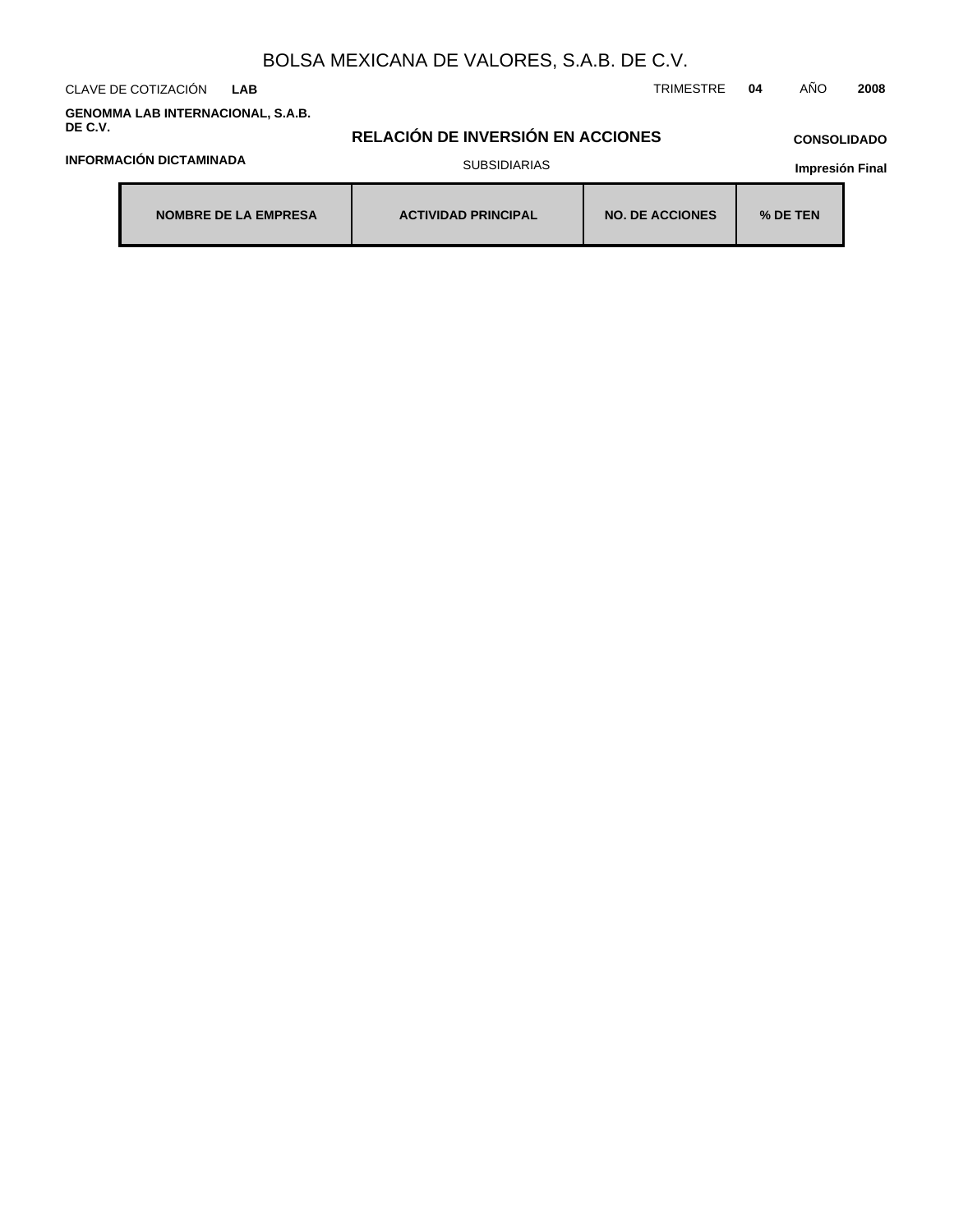#### CLAVE DE COTIZACIÓN **LAB**

**GENOMMA LAB INTERNACIONAL, S.A.B. DE C.V.**

# **DESGLOSE DE CRÉDITOS**

**CONSOLIDADO**

TRIMESTRE **04** AÑO **2008**

### **INFORMACIÓN DICTAMINADA**

### (MILES DE PESOS)

| <b>CON</b><br><b>FECHA DE FIRMA /</b><br>TIPO DE CRÉDITO / INSTITUCIÓN<br><b>INSTITUCIÓN</b><br><b>CONTRATO</b><br><b>EXTRANJERA</b> |                                       |                                            |                            | <b>VENCTOS, O AMORT, DENOMINADOS EN MONEDA NACIONAL</b> |            |                    |                     | <b>VENCTOS, O AMORT, DENOMINADOS EN MONEDA EXTRANJERA</b> |  |                              |            |                    |                     |              |                     |                              |
|--------------------------------------------------------------------------------------------------------------------------------------|---------------------------------------|--------------------------------------------|----------------------------|---------------------------------------------------------|------------|--------------------|---------------------|-----------------------------------------------------------|--|------------------------------|------------|--------------------|---------------------|--------------|---------------------|------------------------------|
|                                                                                                                                      | <b>FECHA DE</b><br><b>VENCIMIENTO</b> | TASA DE<br>INTERÉS Y/O<br><b>SOBRETASA</b> | <b>INTERVALO DE TIEMPO</b> |                                                         |            |                    |                     |                                                           |  | <b>INTERVALO DE TIEMPO</b>   |            |                    |                     |              |                     |                              |
|                                                                                                                                      |                                       |                                            |                            |                                                         | AÑO ACTUAL | <b>HASTA 1 AÑO</b> | <b>HASTA 2 AÑOS</b> | HASTA 3 AÑOS HASTA 4 AÑOS                                 |  | <b>HASTA 5 AÑOS O</b><br>MÁS | AÑO ACTUAL | <b>HASTA 1 AÑO</b> | <b>HASTA 2 AÑOS</b> | HASTA 3 AÑOS | <b>HASTA 4 AÑOS</b> | <b>HASTA 5 AÑOS O</b><br>MÁS |
| <b>BANCARIOS</b>                                                                                                                     |                                       |                                            |                            |                                                         |            |                    |                     |                                                           |  |                              |            |                    |                     |              |                     |                              |
| <b>COMERCIO EXTERIOR</b>                                                                                                             |                                       |                                            |                            |                                                         |            |                    |                     |                                                           |  |                              |            |                    |                     |              |                     |                              |
| <b>CON GARANTÍA</b>                                                                                                                  |                                       |                                            |                            |                                                         |            |                    |                     |                                                           |  |                              |            |                    |                     |              |                     |                              |
| <b>BANCA COMERCIAL</b>                                                                                                               |                                       |                                            |                            |                                                         |            |                    |                     |                                                           |  |                              |            |                    |                     |              |                     |                              |
| <b>OTROS</b>                                                                                                                         |                                       |                                            |                            |                                                         |            |                    |                     |                                                           |  |                              |            |                    |                     |              |                     |                              |
|                                                                                                                                      | <b>NO</b>                             |                                            |                            |                                                         |            |                    |                     |                                                           |  |                              |            |                    |                     |              |                     |                              |
| <b>TOTAL BANCARIOS</b>                                                                                                               |                                       |                                            |                            |                                                         |            |                    |                     |                                                           |  |                              |            |                    |                     |              |                     |                              |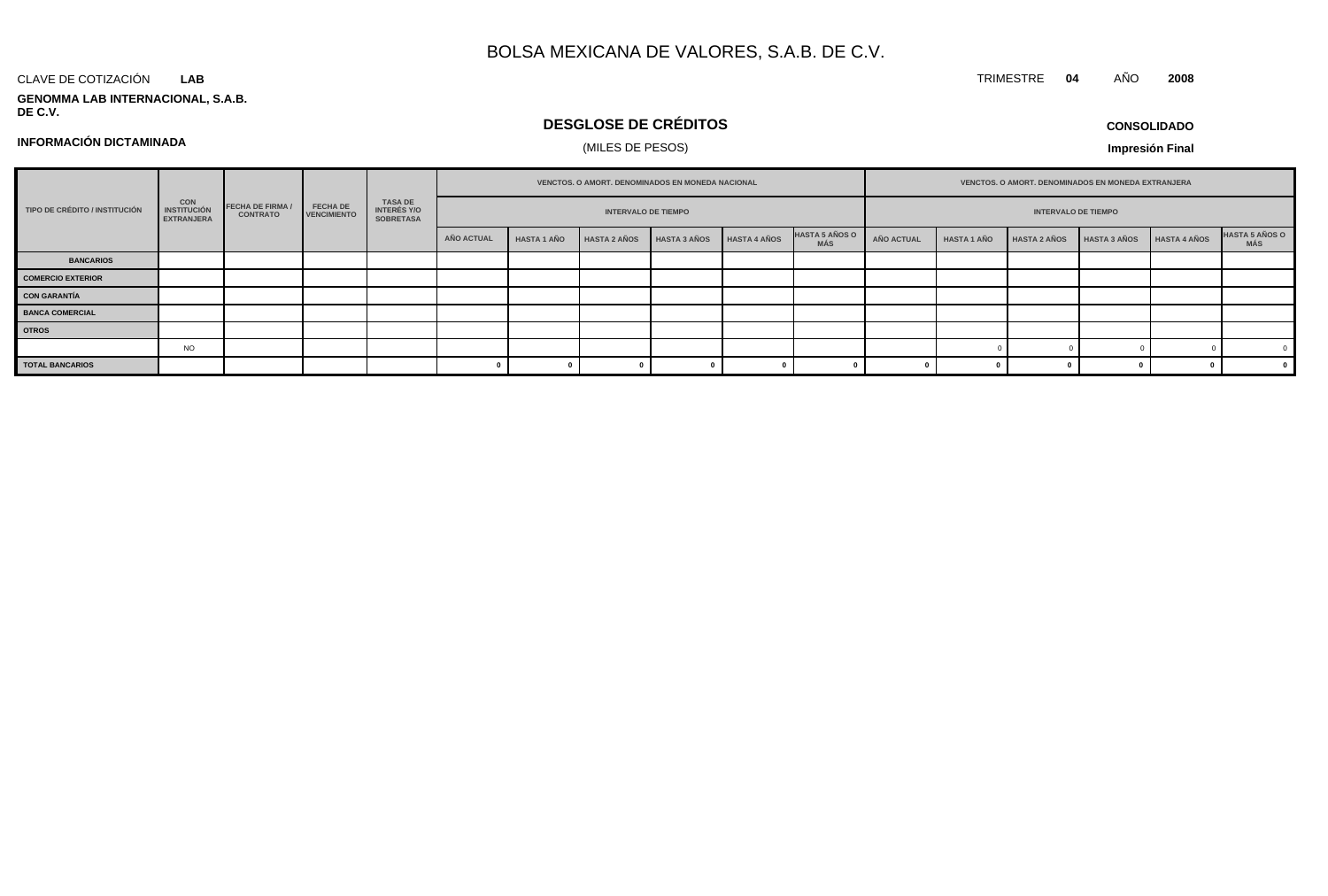#### CLAVE DE COTIZACIÓN TRIMESTRE **04** AÑO **2008 LAB**

# **GENOMMA LAB INTERNACIONAL, S.A.B.**

# **DESGLOSE DE CRÉDITOS**

# (MILES DE PESOS) **INFORMACIÓN DICTAMINADA**

## **CONSOLIDADO**

**Impresión Final**

|                                                     |                                                 |                                            |                                       |                                            | VENCTOS. O AMORT. DENOMINADOS EN MONEDA NACIONAL |                    |                     |                            | VENCTOS. O AMORT. DENOMINADOS EN MONEDA EXTRANJERA |                              |                   |                    |                     |                            |                     |                              |
|-----------------------------------------------------|-------------------------------------------------|--------------------------------------------|---------------------------------------|--------------------------------------------|--------------------------------------------------|--------------------|---------------------|----------------------------|----------------------------------------------------|------------------------------|-------------------|--------------------|---------------------|----------------------------|---------------------|------------------------------|
| TIPO DE CRÉDITO / INSTITUCIÓN                       | <b>CON<br/>INSTITUCIÓN</b><br><b>EXTRANJERA</b> | <b>FECHA DE FIRMA /</b><br><b>CONTRATO</b> | <b>FECHA DE</b><br><b>VENCIMIENTO</b> | TASA DE<br>INTERÉS Y/O<br><b>SOBRETASA</b> |                                                  |                    |                     | <b>INTERVALO DE TIEMPO</b> |                                                    |                              |                   |                    |                     | <b>INTERVALO DE TIEMPO</b> |                     |                              |
|                                                     |                                                 |                                            |                                       |                                            | <b>AÑO ACTUAL</b>                                | <b>HASTA 1 AÑO</b> | <b>HASTA 2 AÑOS</b> | <b>HASTA 3 AÑOS</b>        | <b>HASTA 4 AÑOS</b>                                | <b>HASTA 5 AÑOS O</b><br>MÁS | <b>AÑO ACTUAL</b> | <b>HASTA 1 AÑO</b> | <b>HASTA 2 AÑOS</b> | <b>HASTA 3 AÑOS</b>        | <b>HASTA 4 AÑOS</b> | <b>HASTA 5 AÑOS O</b><br>MÁS |
| <b>BURSÁTILES</b>                                   |                                                 |                                            |                                       |                                            |                                                  |                    |                     |                            |                                                    |                              |                   |                    |                     |                            |                     |                              |
| <b>LISTADAS EN BOLSA (MÉXICO Y/O</b><br>EXTRANJERO) |                                                 |                                            |                                       |                                            |                                                  |                    |                     |                            |                                                    |                              |                   |                    |                     |                            |                     |                              |
| <b>QUIROGRAFARIOS</b>                               |                                                 |                                            |                                       |                                            |                                                  |                    |                     |                            |                                                    |                              |                   |                    |                     |                            |                     |                              |
| CON GARANTÍA                                        |                                                 |                                            |                                       |                                            |                                                  |                    |                     |                            |                                                    |                              |                   |                    |                     |                            |                     |                              |
| <b>COLOCACIONES PRIVADAS</b>                        |                                                 |                                            |                                       |                                            |                                                  |                    |                     |                            |                                                    |                              |                   |                    |                     |                            |                     |                              |
| <b>QUIROGRAFARIOS</b>                               |                                                 |                                            |                                       |                                            |                                                  |                    |                     |                            |                                                    |                              |                   |                    |                     |                            |                     |                              |
| <b>CON GARANTÍA</b>                                 |                                                 |                                            |                                       |                                            |                                                  |                    |                     |                            |                                                    |                              |                   |                    |                     |                            |                     |                              |
| TOTAL BURSÁTILES Y<br><b>COLOCACIONES PRIVADAS</b>  |                                                 |                                            |                                       |                                            |                                                  |                    |                     |                            |                                                    |                              |                   |                    |                     |                            |                     |                              |

# **DE C.V.**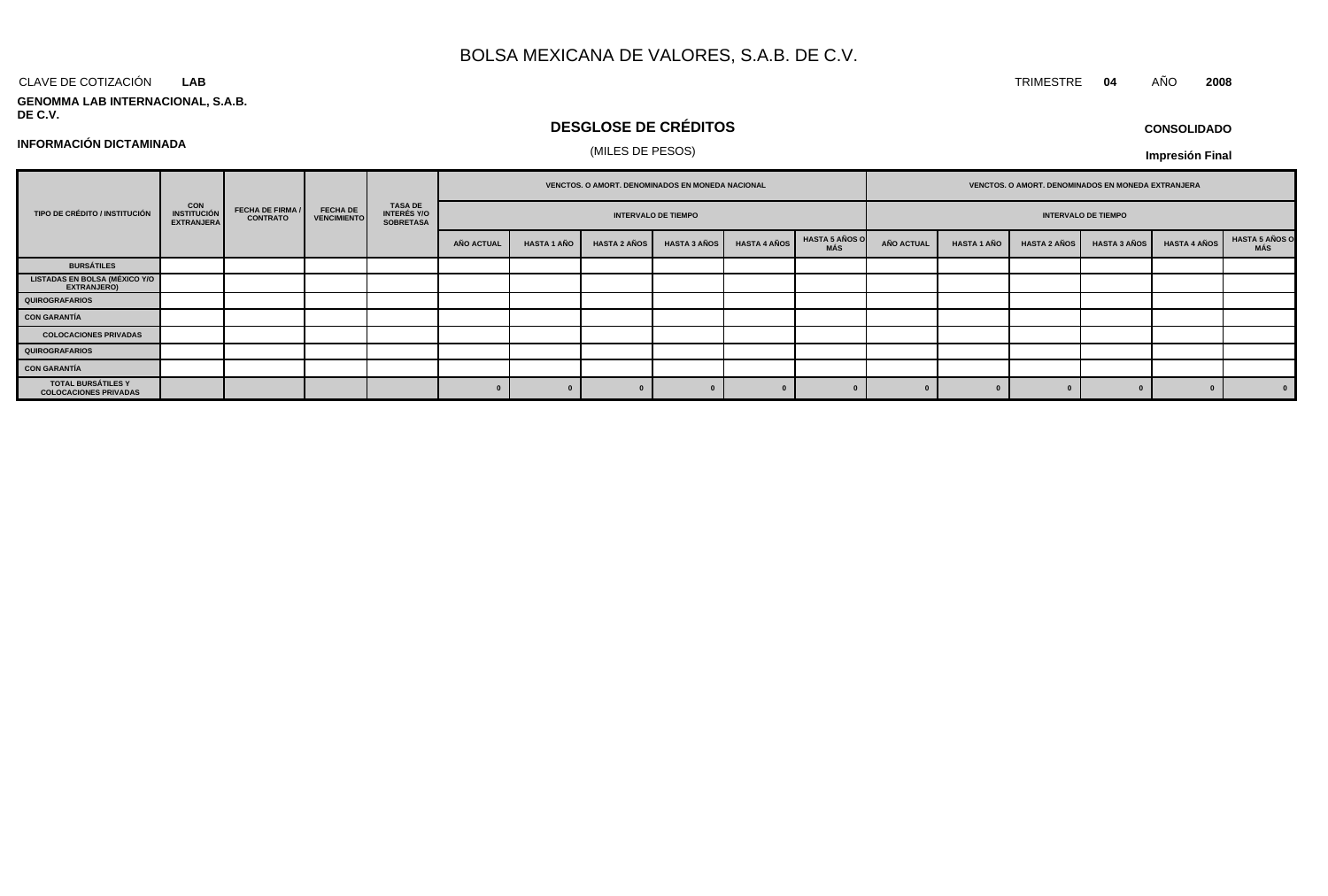#### CLAVE DE COTIZACIÓN TRIMESTRE **04** AÑO **2008 LAB**

**INFORMACIÓN DICTAMINADA**

#### **GENOMMA LAB INTERNACIONAL, S.A.B. DE C.V.**

## **DESGLOSE DE CRÉDITOS**

### (MILES DE PESOS)

**Impresión Final**

|                                                                |                                                       |                                        |                                       |                |                    | VENCTOS. O AMORT. DENOMINADOS EN MONEDA NACIONAL |                     |                     |                              | VENCTOS. O AMORT. DENOMINADOS EN MONEDA EXTRANJERA |                    |                            |                     |                     |                              |
|----------------------------------------------------------------|-------------------------------------------------------|----------------------------------------|---------------------------------------|----------------|--------------------|--------------------------------------------------|---------------------|---------------------|------------------------------|----------------------------------------------------|--------------------|----------------------------|---------------------|---------------------|------------------------------|
| TIPO DE CRÉDITO / INSTITUCIÓN                                  | <b>CON</b><br><b>INSTITUCIÓN</b><br><b>EXTRANJERA</b> | <b>FECHA DE</b><br><b>CONCERTACIÓN</b> | <b>FECHA DE</b><br><b>VENCIMIENTO</b> |                |                    | <b>INTERVALO DE TIEMPO</b>                       |                     |                     |                              |                                                    |                    | <b>INTERVALO DE TIEMPO</b> |                     |                     |                              |
|                                                                |                                                       |                                        |                                       | AÑO ACTUAL     | <b>HASTA 1 AÑO</b> | <b>HASTA 2 AÑOS</b>                              | <b>HASTA 3 AÑOS</b> | <b>HASTA 4 AÑOS</b> | <b>HASTA 5 AÑOS O</b><br>MÁS | <b>AÑO ACTUAL</b>                                  | <b>HASTA 1 AÑO</b> | <b>HASTA 2 AÑOS</b>        | <b>HASTA 3 AÑOS</b> | <b>HASTA 4 AÑOS</b> | <b>HASTA 5 AÑOS O</b><br>MÁS |
| <b>PROVEEDORES</b>                                             |                                                       |                                        |                                       |                |                    |                                                  |                     |                     |                              |                                                    |                    |                            |                     |                     |                              |
| PROVEEDORES CONCERT AGOSTO                                     | NA                                                    | 31/08/2008                             | 31/01/2009                            |                | 3,166              | $\overline{0}$                                   | $\Omega$            |                     |                              |                                                    |                    |                            |                     |                     |                              |
| PROVEED.CONCER EN SEPT 08                                      | <b>NA</b>                                             | 01/09/2008                             | 31/01/2009                            |                | 25,104             |                                                  |                     |                     |                              |                                                    |                    |                            |                     |                     |                              |
| PROVEED CONCER EN OCT 08                                       | <b>NA</b>                                             | 01/10/2008                             | 28/02/2009                            |                | 76,645             | $\Omega$                                         | - 0                 |                     |                              |                                                    |                    |                            |                     |                     |                              |
| PROVEED CONCER EN NOV 08                                       | <b>NA</b>                                             | 01/11/2008                             | 30/04/2009                            |                | 95,980             |                                                  |                     |                     |                              |                                                    |                    |                            |                     |                     |                              |
| PROVEED CONCER EN DIC 08                                       | <b>NA</b>                                             | 01/12/2008                             | 31/05/2009                            |                | 164,985            | $\Omega$                                         |                     |                     |                              |                                                    |                    |                            |                     |                     |                              |
| PROVEEDORES DEL EXTRANJERO                                     | SI                                                    | 01/11/2008                             | 31/01/2009                            |                |                    |                                                  |                     |                     |                              |                                                    | 5,824              | $\Omega$                   | $\Omega$            | $\Omega$            |                              |
| PROVEEDORES NACIONALES EN ME                                   | <b>NO</b>                                             | 01/12/2008                             | 01/04/2009                            |                |                    |                                                  |                     |                     |                              |                                                    | 5,475              | $\Omega$                   | $\Omega$            | $\Omega$            | $\Omega$                     |
| <b>TOTAL PROVEEDORES</b>                                       |                                                       |                                        |                                       | $\overline{0}$ | 365,880            | $\mathbf 0$                                      | $\Omega$            | $\Omega$            | $\overline{0}$               | $\Omega$                                           | 11,299             | $\Omega$                   | $\Omega$            | $\overline{0}$      | $\overline{0}$               |
|                                                                |                                                       |                                        |                                       |                |                    |                                                  |                     |                     |                              |                                                    |                    |                            |                     |                     |                              |
| OTROS CRÉDITOS CON COSTO A<br>CORTO Y LARGO PLAZO(S103 Y S30)  |                                                       |                                        |                                       |                |                    |                                                  |                     |                     |                              |                                                    |                    |                            |                     |                     |                              |
|                                                                | <b>NA</b>                                             |                                        |                                       |                | $\mathbf{0}$       | $\overline{0}$                                   | $\Omega$            |                     | $\Omega$                     |                                                    |                    |                            |                     |                     |                              |
|                                                                | <b>NO</b>                                             |                                        |                                       |                |                    |                                                  |                     |                     |                              |                                                    | $\Omega$           | $\Omega$                   | $\overline{0}$      | $\Omega$            | $\Omega$                     |
| TOTAL OTROS CRÉDITOS CON<br><b>COSTO A CORTO Y LARGO PLAZO</b> |                                                       |                                        |                                       | $\Omega$       | $\Omega$           | $\overline{0}$                                   | $\mathbf{0}$        | $\Omega$            | $\overline{0}$               | $\Omega$                                           | $\mathbf{0}$       | $\Omega$                   | $\mathbf 0$         | $\overline{0}$      | $\Omega$                     |
|                                                                |                                                       |                                        |                                       |                |                    |                                                  |                     |                     |                              |                                                    |                    |                            |                     |                     |                              |
| OTROS PASIVOS CIRCULANTES SIN<br>COSTO (S26)                   |                                                       |                                        |                                       |                |                    |                                                  |                     |                     |                              |                                                    |                    |                            |                     |                     |                              |
| IMPTOS POR PAGAR, PROVISIONE                                   | <b>NA</b>                                             |                                        |                                       |                | 71,295             |                                                  |                     |                     |                              |                                                    |                    |                            |                     |                     |                              |
| IMPTOS X PAG, PROVISIONES, GT                                  |                                                       |                                        |                                       |                |                    |                                                  |                     |                     |                              |                                                    | 54,671             |                            |                     |                     |                              |
| <b>TOTAL OTROS PASIVOS</b><br><b>CIRCULANTES SIN COSTO</b>     |                                                       |                                        |                                       | $\Omega$       | 71,295             | $\mathbf 0$                                      | $\Omega$            | $\Omega$            | $\Omega$                     | $\Omega$                                           | 54,671             | $\Omega$                   | $\mathbf 0$         | $\overline{0}$      | $\Omega$                     |
|                                                                |                                                       |                                        |                                       |                |                    |                                                  |                     |                     |                              |                                                    |                    |                            |                     |                     |                              |
| <b>TOTAL GENERAL</b>                                           |                                                       |                                        |                                       | $\mathbf{0}$   | 437,175            | $\mathbf 0$                                      | $\mathbf{0}$        | $\mathbf{0}$        | $\Omega$                     | $\mathbf{a}$                                       | 65,970             | $\mathbf 0$                | $\mathbf{0}$        | $\mathbf{0}$        | $\mathbf{0}$                 |

### **CONSOLIDADO**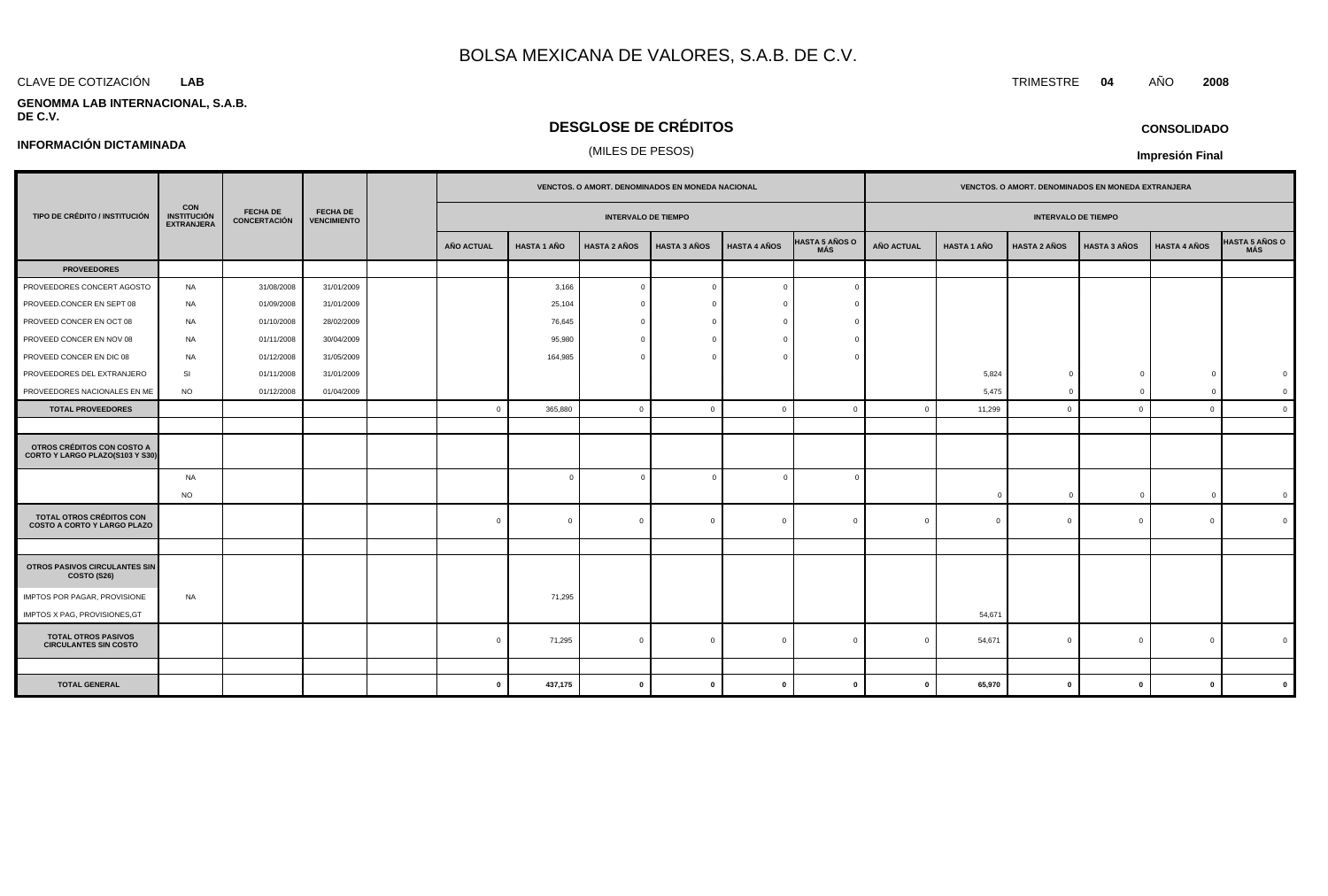### CLAVE DE COTIZACIÓN: **LAB GENOMMA LAB INTERNACIONAL, S.A.B. DE C.V.**

#### **POSICIÓN MONETARIA EN MONEDA EXTRANJERA**

## TRIMESTRE: **04** AÑO: **2008**

### **INFORMACIÓN DICTAMINADA**

(MILES DE PESOS)

### **CONSOLIDADO**

**Impresión Final**

|                               | <b>DÓLARES</b> |              | <b>OTRAS MONEDAS</b> | <b>TOTAL MILES DE</b> |              |
|-------------------------------|----------------|--------------|----------------------|-----------------------|--------------|
| POSICIÓN EN MONEDA EXTRANJERA | <b>DÓLARES</b> | <b>PESOS</b> | <b>DÓLARES</b>       | <b>PESOS</b>          | <b>PESOS</b> |
| <b>ACTIVO MONETARIO</b>       | 12,359         | 170,231      | 6,894                | 94,950                | 265,181      |
| <b>PASIVO</b>                 | 1,335          | 18,383       | 2,963                | 40,814                | 59,197       |
| <b>CORTO PLAZO</b>            | 1,335          | 18,383       | 2,963                | 40,814                | 59,197       |
| LARGO PLAZO                   | $\Omega$       | 0            | 0                    | 0                     | $\mathbf 0$  |
| <b>SALDO NETO</b>             | 11,024         | 151,848      | 3,931                | 54,136                | 205,984      |

### **OBSERVACIONES**

Las monedas utilizadas para la conversión de estados financieros de subsidiarias extranjeras y los tipos de cambio utilizados son los siguientes:

Balance General: Moneda Registro Tipo de Cambio de Moneda Registro a Moneda Funcional Tipo de Cambio de Moneda Funcional a Moneda de Informe Argentina Pesos Argentinos **1.2902 1.2902 1.2902 1.2902** 1.3 Chile Pesos Chilenos **12.8 and 13.7738** 0.0016 **13.7738** Colombia Pesos Colombianos 0.0005 13.7738 Costa Rica Colones 0.0019 13.7738 Ecuador Dólar estadounidense 1.0000 13.7738 Perú Soles **0.3226** 13.7738

Estado de Resultados: Moneda Registro Tipo de Cambio de Moneda Registro a Moneda Funcional Tipo de Cambio de Moneda Funcional a Moneda de Informe Argentina Pesos Argentinos 0.317747814 13.7738 Chile Pesos Chilenos 0.001952298 11.1628 Colombia Pesos Colombianos 0.000521437 11.1628 Costa Rica Colones 0.001943642 11.1628 Ecuador Dólar estadounidense 1 11.1628 Perú Soles 0.347910929 11.1628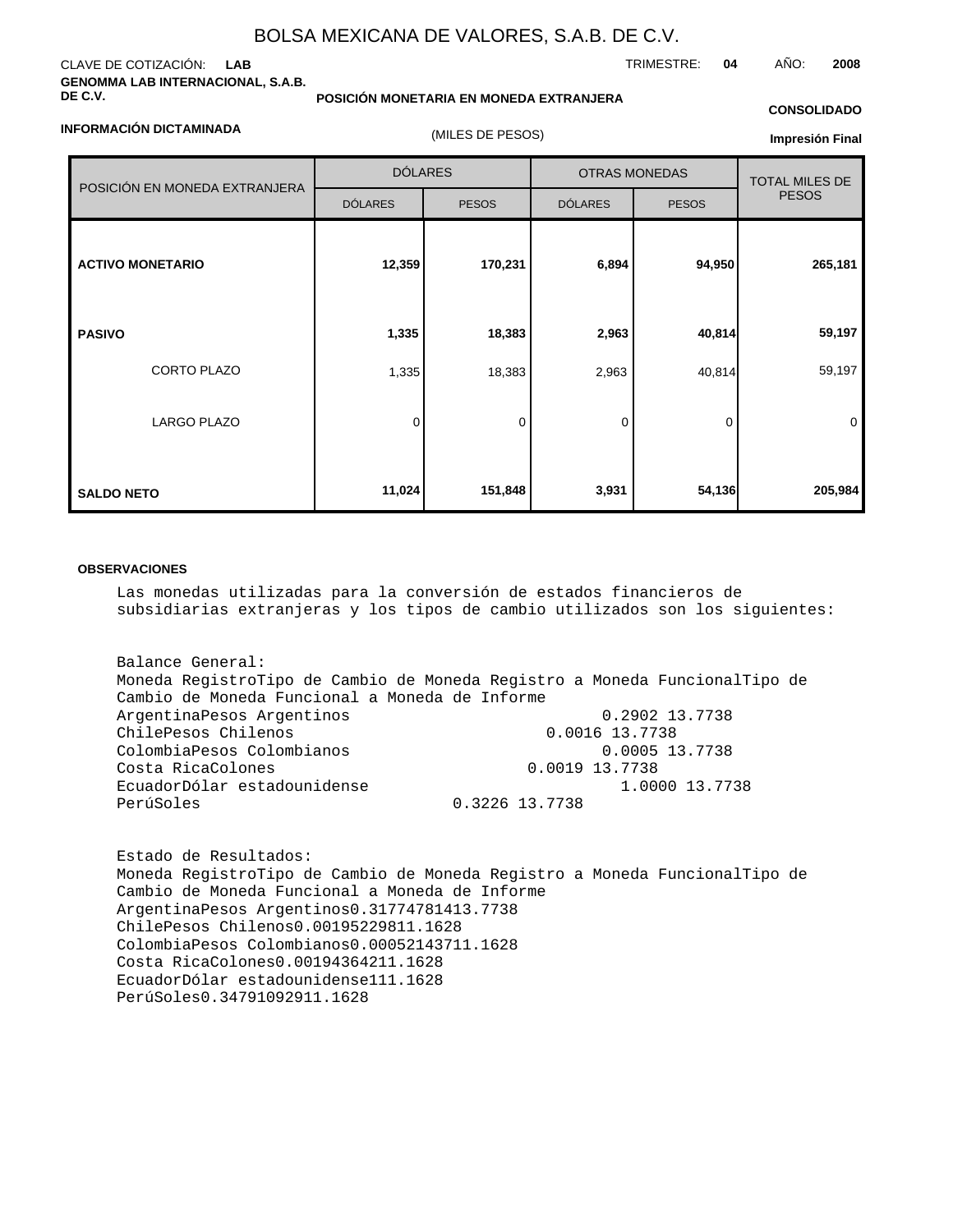CLAVE DE COTIZACIÓN: **LAB GENOMMA LAB INTERNACIONAL, S.A.B. DE C.V.**

#### **CEDULA DE INTEGRACIÓN Y CÁLCULO DE RESULTADO POR POSICIÓN MONETARIA** (MILES DE PESOS)

TRIMESTRE: **04** AÑO: **2008**

**CONSOLIDADO**

**Impresión Final**

| <b>MES</b>            | <b>ACTIVOS</b><br><b>MONETARIOS</b> | <b>PASIVOS</b><br><b>MONETARIOS</b> | <b>POSICIÓN</b><br><b>MONETARIA</b><br>(ACTIVA) PASIVA | <b>INFLACIÓN</b><br><b>MENSUAL</b> | <b>EFECTO MENSUAL</b><br>(ACTIVO) PASIVO |
|-----------------------|-------------------------------------|-------------------------------------|--------------------------------------------------------|------------------------------------|------------------------------------------|
| <b>ENERO</b>          | 0                                   | 0                                   | 0                                                      | 0                                  | 0                                        |
| <b>FEBRERO</b>        | 0                                   | $\mathbf 0$                         | 0                                                      | 0                                  | 0                                        |
| <b>MARZO</b>          | 0                                   | $\mathbf 0$                         | 0                                                      | 0                                  | 0                                        |
| <b>ABRIL</b>          | 0                                   | $\Omega$                            | 0                                                      | 0                                  | 0                                        |
| <b>MAYO</b>           | 0                                   | $\mathbf 0$                         | 0                                                      | 0                                  | 0                                        |
| <b>JUNIO</b>          | 0                                   | $\mathbf 0$                         | 0                                                      | 0                                  | 0                                        |
| <b>JULIO</b>          | 0                                   | $\mathbf 0$                         | 0                                                      | 0                                  | 0                                        |
| <b>AGOSTO</b>         | 0                                   | $\Omega$                            | $\Omega$                                               | $\Omega$                           | 0                                        |
| <b>SEPTIEMBRE</b>     | 0                                   | $\Omega$                            | 0                                                      | 0                                  | 0                                        |
| <b>OCTUBRE</b>        | 0                                   | $\Omega$                            | 0                                                      | 0                                  | 0                                        |
| <b>NOVIEMBRE</b>      | 0                                   | 0                                   | 0                                                      | 0                                  | 0                                        |
| <b>DICIEMBRE</b>      | 0                                   | 0                                   | 0                                                      | 0                                  | 0                                        |
| ACTUALIZACIÓN         |                                     |                                     |                                                        |                                    | 0                                        |
| <b>CAPITALIZACIÓN</b> |                                     |                                     |                                                        |                                    | $\Omega$                                 |
| EMP. EXTRANJERAS      |                                     |                                     |                                                        |                                    | $-3,311$                                 |
| <b>OTROS</b>          |                                     |                                     |                                                        |                                    | 0                                        |
| <b>TOTAL</b>          |                                     |                                     |                                                        |                                    | $-3,311$                                 |

| <b>DATOS INFORMATIVOS</b>  |  |
|----------------------------|--|
| <b>REPOMO CAPITALIZADO</b> |  |

**OBSERVACIONES**

### **INFORMACIÓN DICTAMINADA**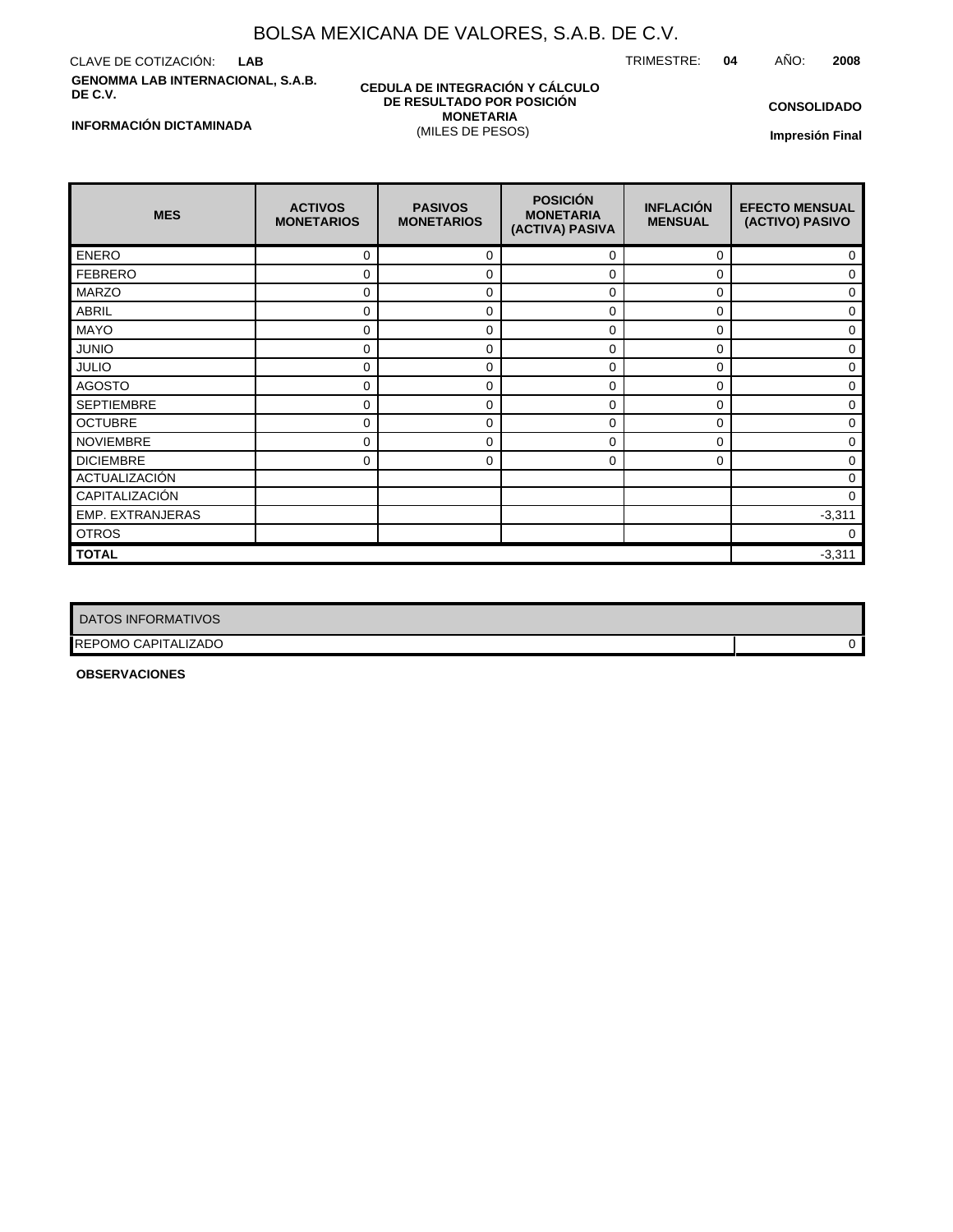| CLAVE DE COTIZACIÓN:<br>LAB                         |                              | TRIMESTRE: | 04     | AÑO: | 2008               |
|-----------------------------------------------------|------------------------------|------------|--------|------|--------------------|
| <b>GENOMMA LAB INTERNACIONAL, S.A.B.</b><br>DE C.V. | <b>INSTRUMENTOS DE DEUDA</b> |            | PAGINA |      | 1/2                |
| <b>INFORMACIÓN DICTAMINADA</b>                      |                              |            |        |      | <b>CONSOLIDADO</b> |
|                                                     |                              |            |        |      | Impresión Final    |

LIMITACIONES FINANCIERAS SEGÚN ESCRITURAS DE LA EMISIÓN Y/O TITULO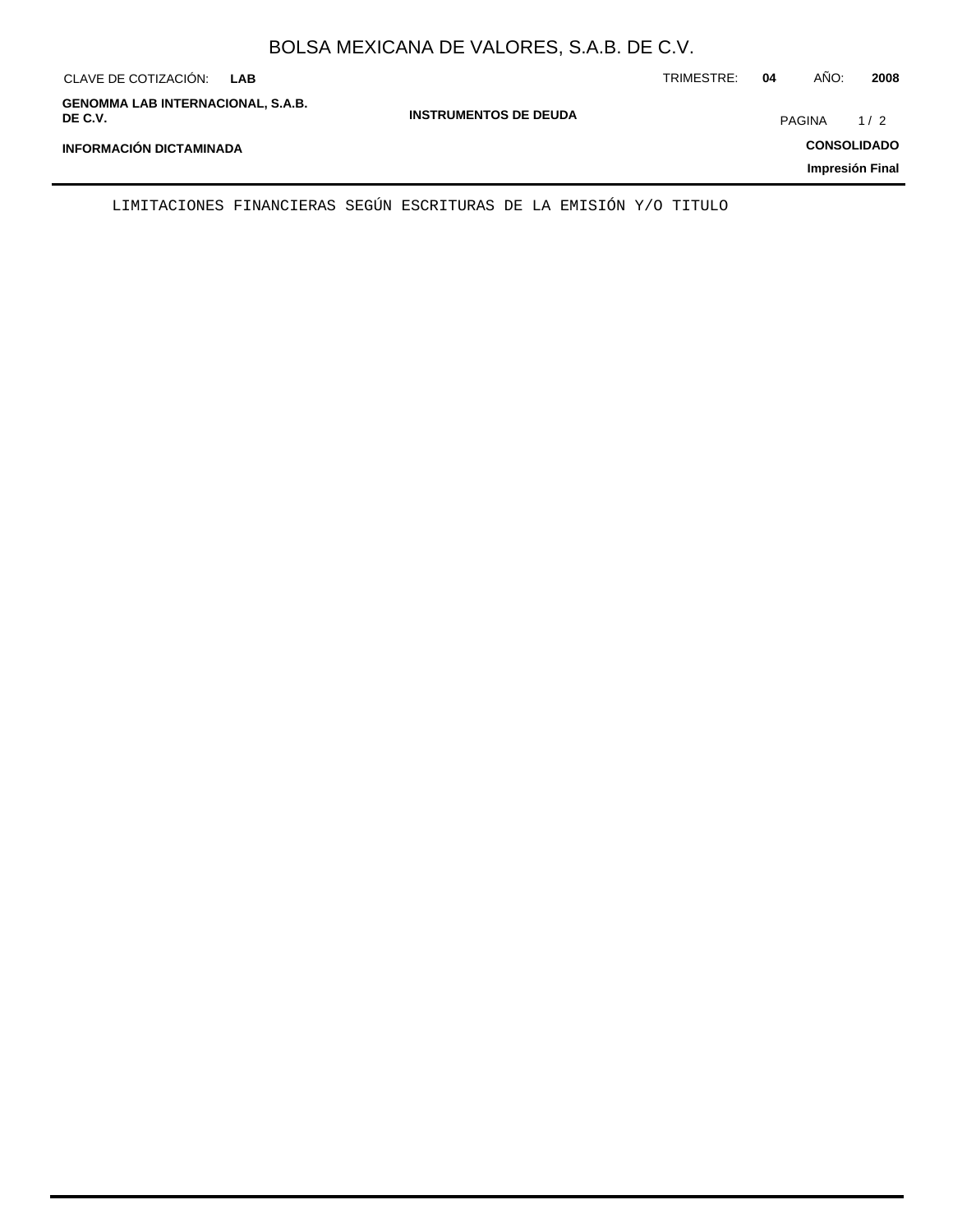| CLAVE DE COTIZACIÓN:<br><b>LAB</b>                  |                              | TRIMESTRE: | 04     | AÑO:<br>2008       |
|-----------------------------------------------------|------------------------------|------------|--------|--------------------|
| <b>GENOMMA LAB INTERNACIONAL, S.A.B.</b><br>DE C.V. | <b>INSTRUMENTOS DE DEUDA</b> |            | PAGINA | 2/2                |
| <b>INFORMACIÓN DICTAMINADA</b>                      |                              |            |        | <b>CONSOLIDADO</b> |
|                                                     |                              |            |        | Impresión Final    |
|                                                     |                              |            |        |                    |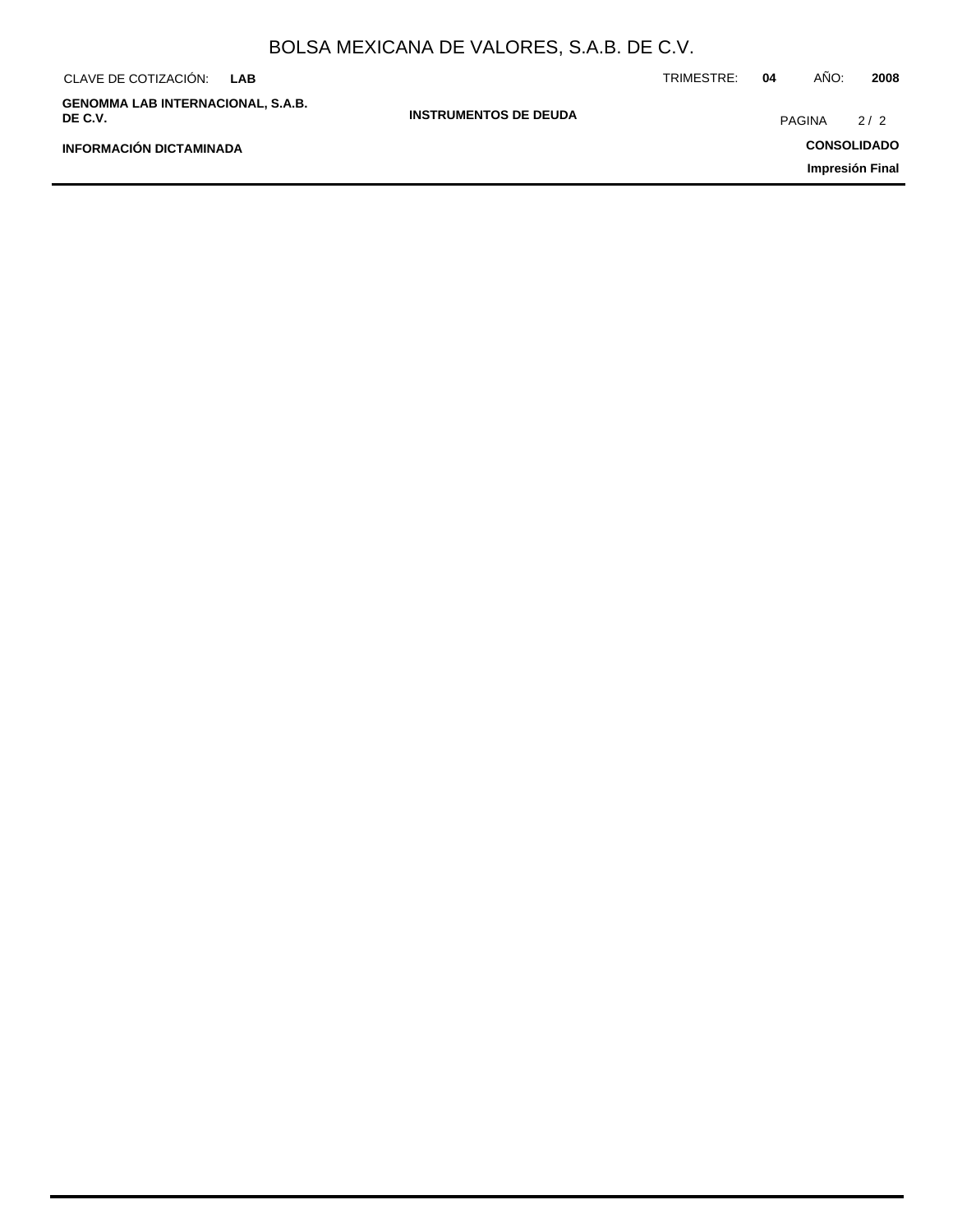CLAVE DE COTIZACIÓN: TRIMESTRE: **04** AÑO: **2008 LAB**

#### **GENOMMA LAB INTERNACIONAL, S.A.B. DE C.V.**

#### **PLANTAS, CENTROS COMERCIALES, DE DISTRIBUCIÓN Y/O SERVICIO**

**CONSOLIDADO**

**Impresión Final**

| <b>PLANTA O CENTRO</b>        | <b>ACTIVIDAD ECONOMICA</b> | <b>CAPACIDAD INSTALADAL</b> | % DE UTIL. |
|-------------------------------|----------------------------|-----------------------------|------------|
| CENTRO DE DISTRIBUCION TOLUCA | ACOPIO Y DISTRIBUCION DE   | 21,570                      | 81.30      |

**OBSERVACIONES**

### **INFORMACIÓN DICTAMINADA**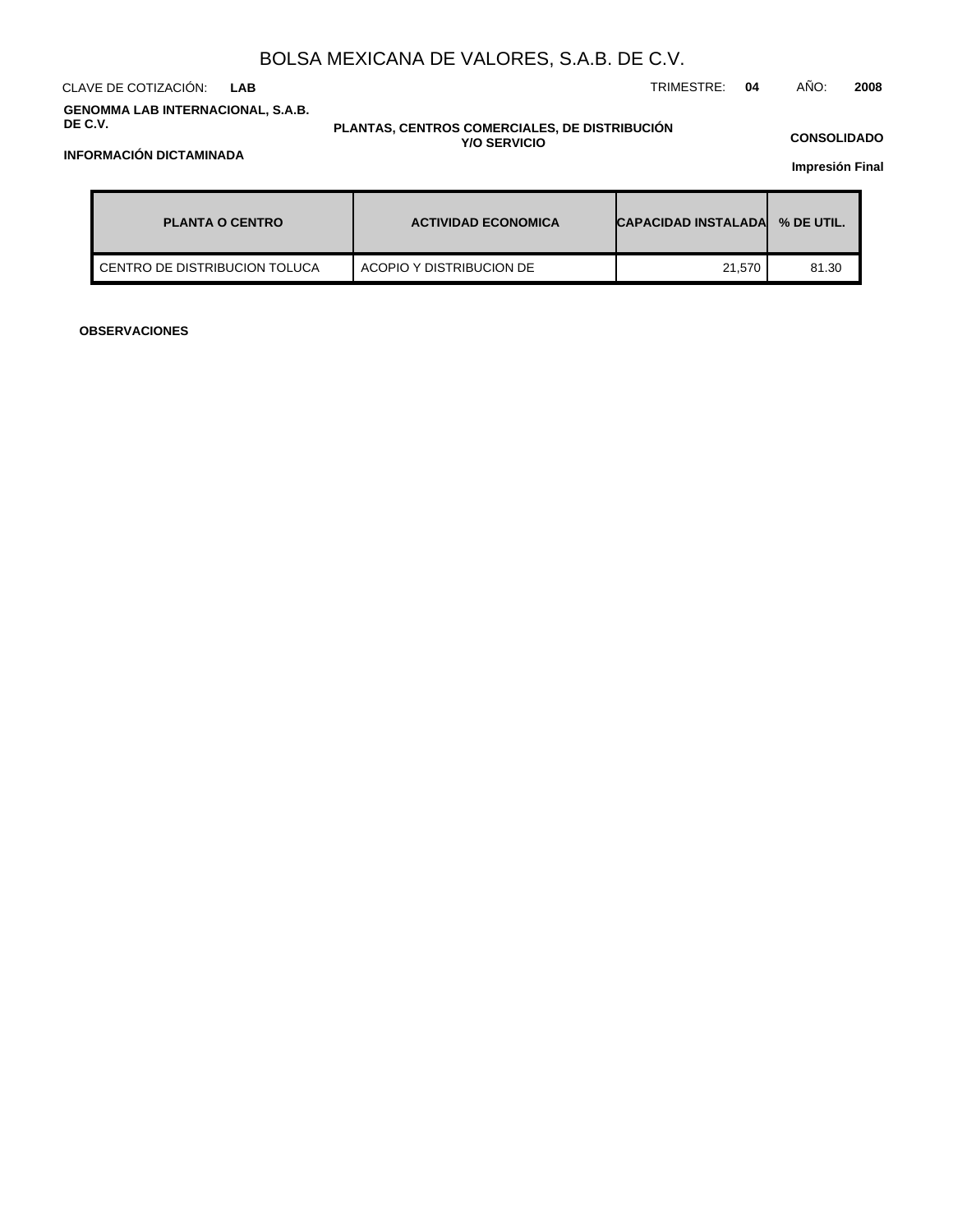#### CLAVE DE COTIZACIÓN **LAB GENOMMA LAB INTERNACIONAL, S.A.B. DE C.V.**

### **MATERIAS PRIMAS DIRECTAS**

## **CONSOLIDADO**

**Impresión Final**

| <b>MATERIAS PRIMAS</b> | <b>PRINCIPALES</b><br><b>PROVEEDORES</b> | <b>ORIGEN</b> | SUST.<br>NAL. | % COSTO<br><b>PRODUCCION</b><br><b>TOTAL</b> |
|------------------------|------------------------------------------|---------------|---------------|----------------------------------------------|

**OBSERVACIONES**

**INFORMACIÓN DICTAMINADA**

TRIMESTRE **04** AÑO **2008**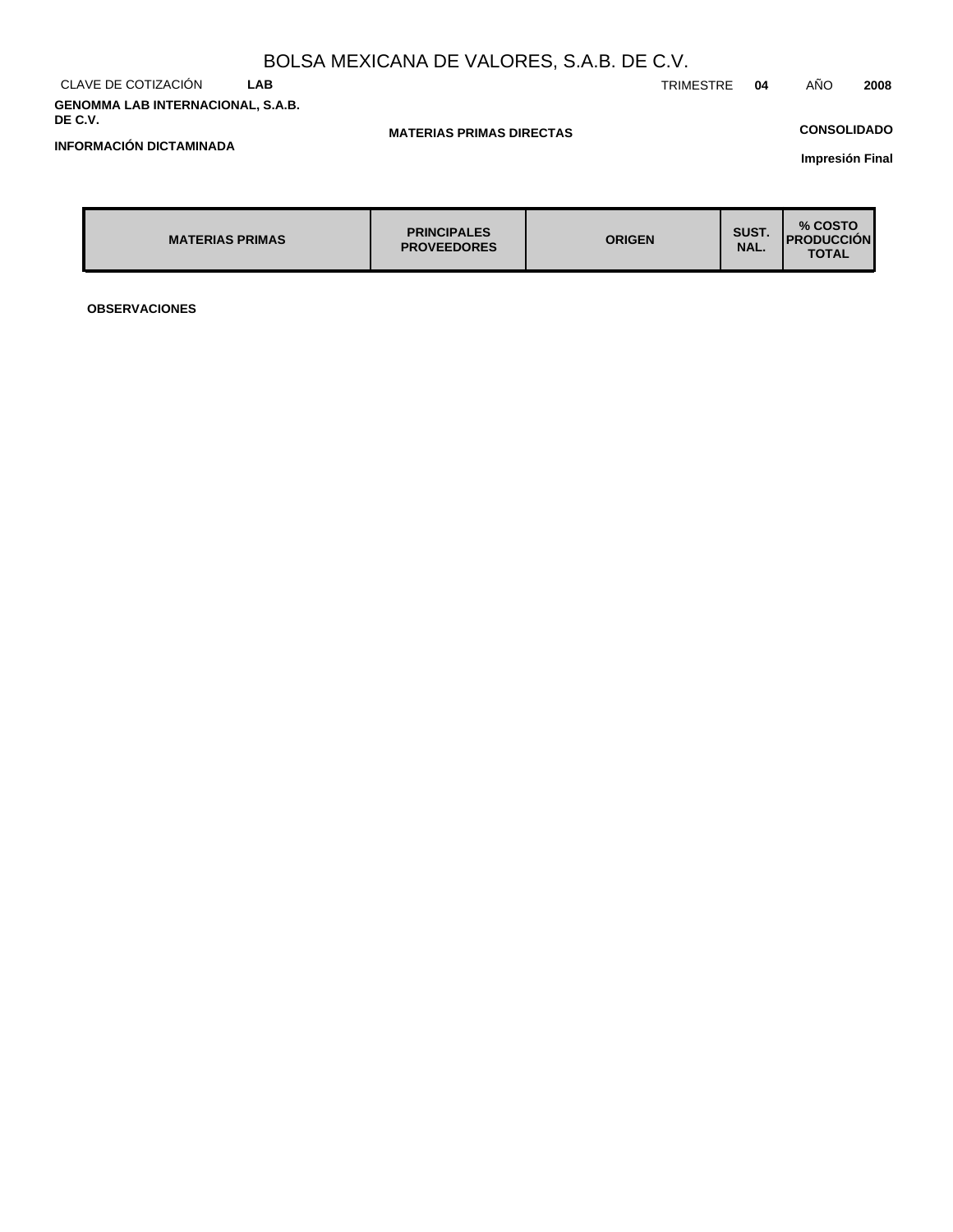CLAVE DE COTIZACIÓN TRIMESTRE **04** AÑO **2008 LAB**

**GENOMMA LAB INTERNACIONAL, S.A.B. DE C.V.**

## **DISTRIBUCIÓN DE VENTAS POR PRODUCTO** VENTAS TOTALES

# **CONSOLIDADO**

**Impresión Final**

| <b>PRINCIPALES</b> | <b>VENTAS</b>  |                | % DE PART. | <b>PRINCIPALES</b> |                  |  |  |  |
|--------------------|----------------|----------------|------------|--------------------|------------------|--|--|--|
|                    | <b>VOLUMEN</b> | <b>IMPORTE</b> | MDO.       | <b>MARCAS</b>      | <b>CLIENTES</b>  |  |  |  |
| <b>NACIONALES</b>  |                |                |            |                    |                  |  |  |  |
| <b>OTC</b>         | 27,717,011     | 1,472,906      | 62.00      | <b>VARIAS</b>      | AUT/MAY/FARM     |  |  |  |
| PC                 | 34,413,961     | 921,427        | 38.00      | <b>VARIAS</b>      | AUT/MAY/FARM     |  |  |  |
| <b>EXTRANJERAS</b> |                |                |            |                    |                  |  |  |  |
| <b>EXPORTACION</b> | $\Omega$       | 235,097        | $\Omega$   | <b>SERV</b>        | <b>SERVICIOS</b> |  |  |  |
| <b>TOTAL</b>       |                | 2,629,430      |            |                    |                  |  |  |  |

**INFORMACIÓN DICTAMINADA**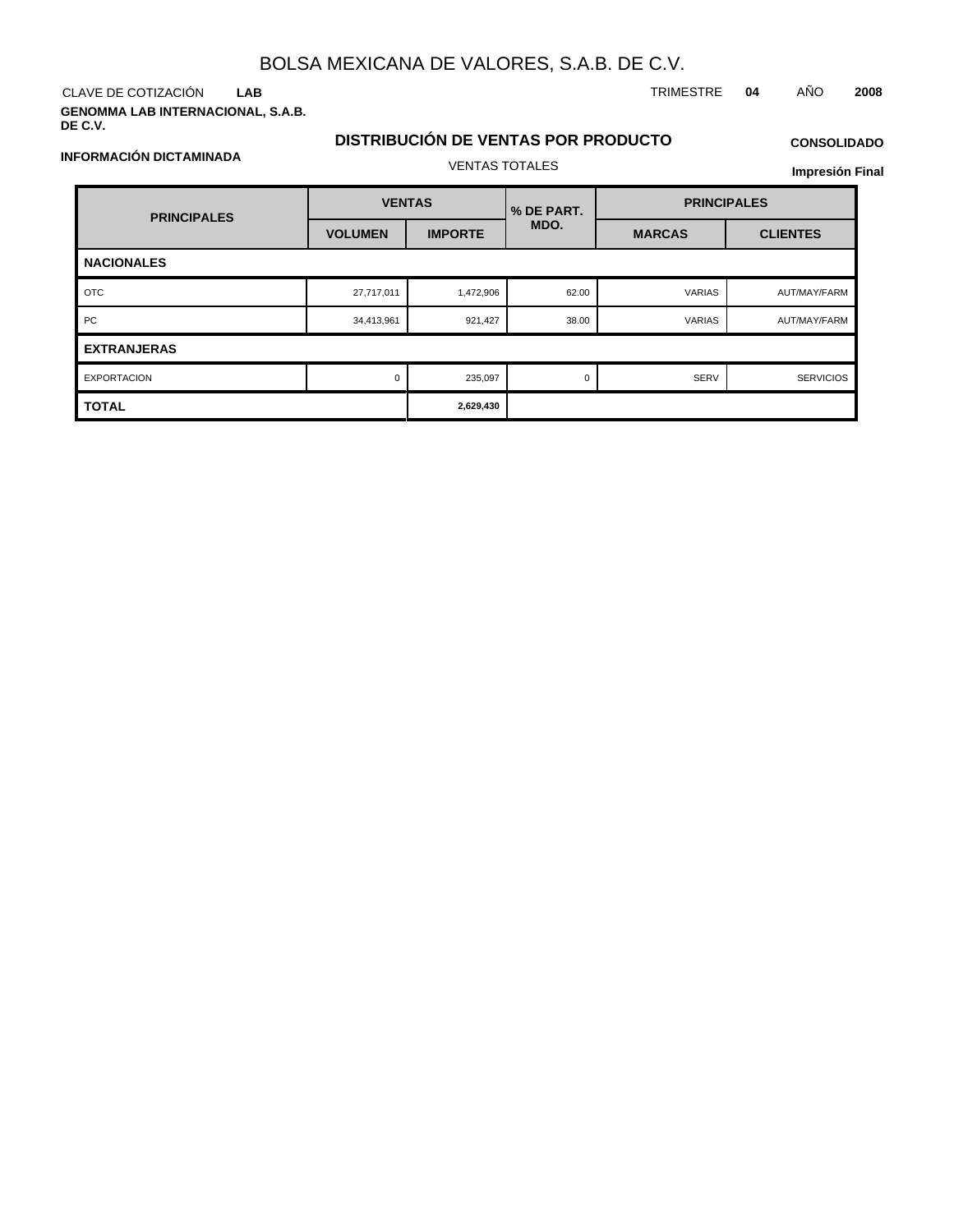**LAB**

**GENOMMA LAB INTERNACIONAL, S.A.B. DE C.V.**

# **DISTRIBUCIÓN DE VENTAS POR PRODUCTO**

**CONSOLIDADO**

| INFORMACION DICTAMINADA |  |
|-------------------------|--|
|-------------------------|--|

# VENTAS EXTRANJERAS

### **Impresión Final**

| <b>PRINCIPALES</b> | <b>VENTAS</b>  |                | <b>DESTINO</b> | <b>PRINCIPALES</b> |                 |  |  |  |
|--------------------|----------------|----------------|----------------|--------------------|-----------------|--|--|--|
|                    | <b>VOLUMEN</b> | <b>IMPORTE</b> |                | <b>MARCAS</b>      | <b>CLIENTES</b> |  |  |  |
| <b>EXPORTACIÓN</b> |                |                |                |                    |                 |  |  |  |
|                    |                | 0              |                |                    |                 |  |  |  |

| <b>SUBSIDIARIAS EN EL EXTRANJERO</b> |   |         |           |               |          |  |  |  |  |
|--------------------------------------|---|---------|-----------|---------------|----------|--|--|--|--|
| <b>GENOMMA LAB ARG</b>               | 0 | 73,698  | ARGENTINA | <b>VARIAS</b> | FARM/AUT |  |  |  |  |
| <b>GENOMMA LAB PERU</b>              | 0 | 92,663  | LATAM     | <b>VARIAS</b> | FARM/AUT |  |  |  |  |
| <b>GENOMMA LAB ECUADOR</b>           | 0 | 39,664  | LATAM     | <b>VARIAS</b> | FARM/AUT |  |  |  |  |
| PT COSTA RICA                        | 0 | 18,988  | LATAM     | <b>VARIAS</b> | FARM/AUT |  |  |  |  |
| <b>CHILE</b>                         | 0 | 8,308   | LATAM     | <b>VARIAS</b> | FARM/AUT |  |  |  |  |
| <b>COLOMBIA</b>                      | 0 | 1,776   | LATAM     | <b>VARIAS</b> | FARM/AUT |  |  |  |  |
| <b>TOTAL</b>                         |   | 235,097 |           |               |          |  |  |  |  |

**OBSERVACIONES**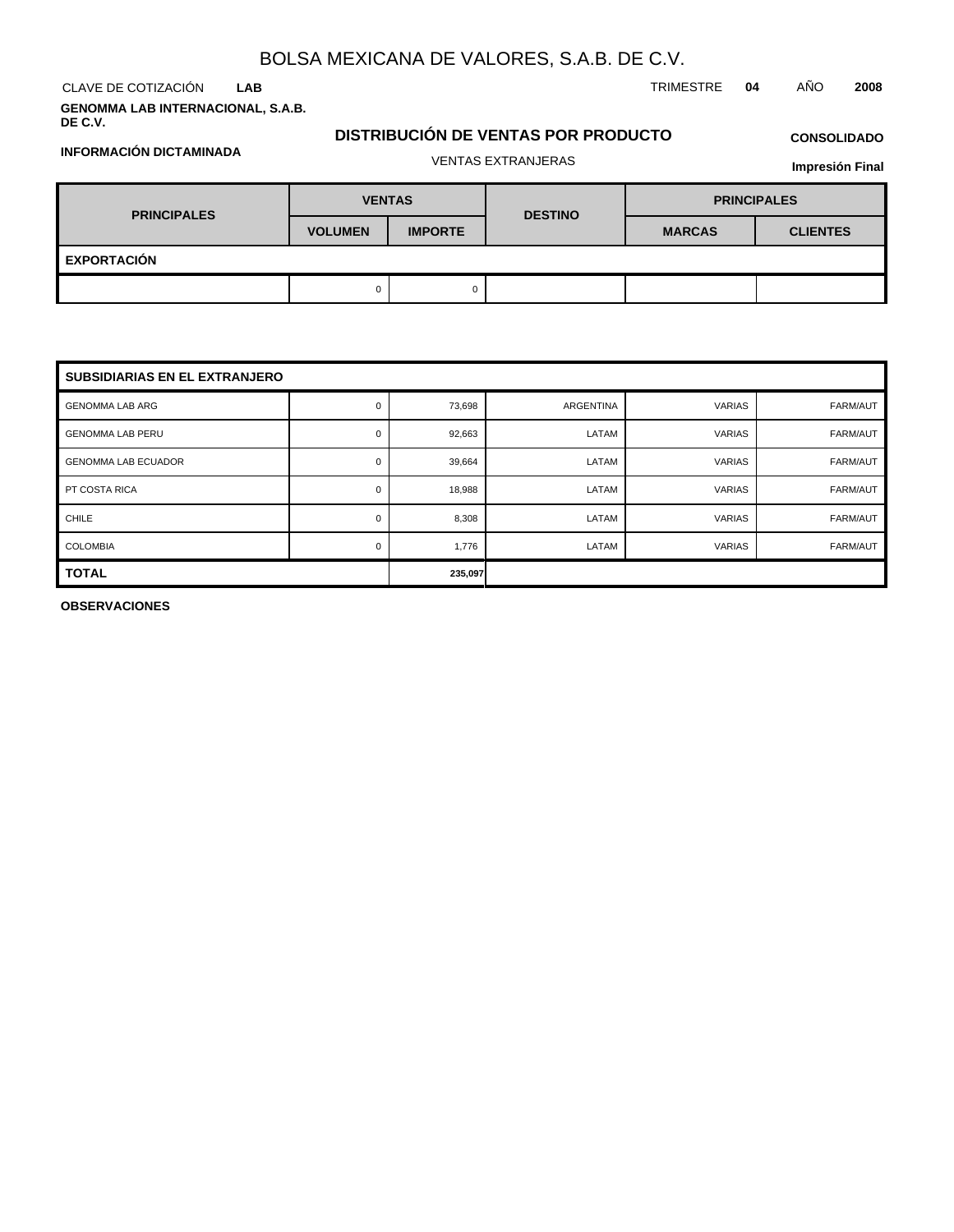|                                                     |            | BOLSA MEXICANA DE VALORES, S.A.B. DE C.V.                                            |            |    |               |                    |
|-----------------------------------------------------|------------|--------------------------------------------------------------------------------------|------------|----|---------------|--------------------|
| CLAVE DE COTIZACIÓN:                                | <b>LAB</b> |                                                                                      | TRIMESTRE: | 04 | AÑO:          | 2008               |
| <b>GENOMMA LAB INTERNACIONAL, S.A.B.</b><br>DE C.V. |            | <b>INFORMACIÓN DE PROYECTOS (Proyecto, Monto</b><br>Ejercido y Porcentaje de Avance) |            |    | <b>PAGINA</b> | 1/1                |
| <b>INFORMACIÓN DICTAMINADA</b>                      |            |                                                                                      |            |    |               | <b>CONSOLIDADO</b> |
|                                                     |            |                                                                                      |            |    |               | Impresión Final    |
|                                                     |            |                                                                                      |            |    |               |                    |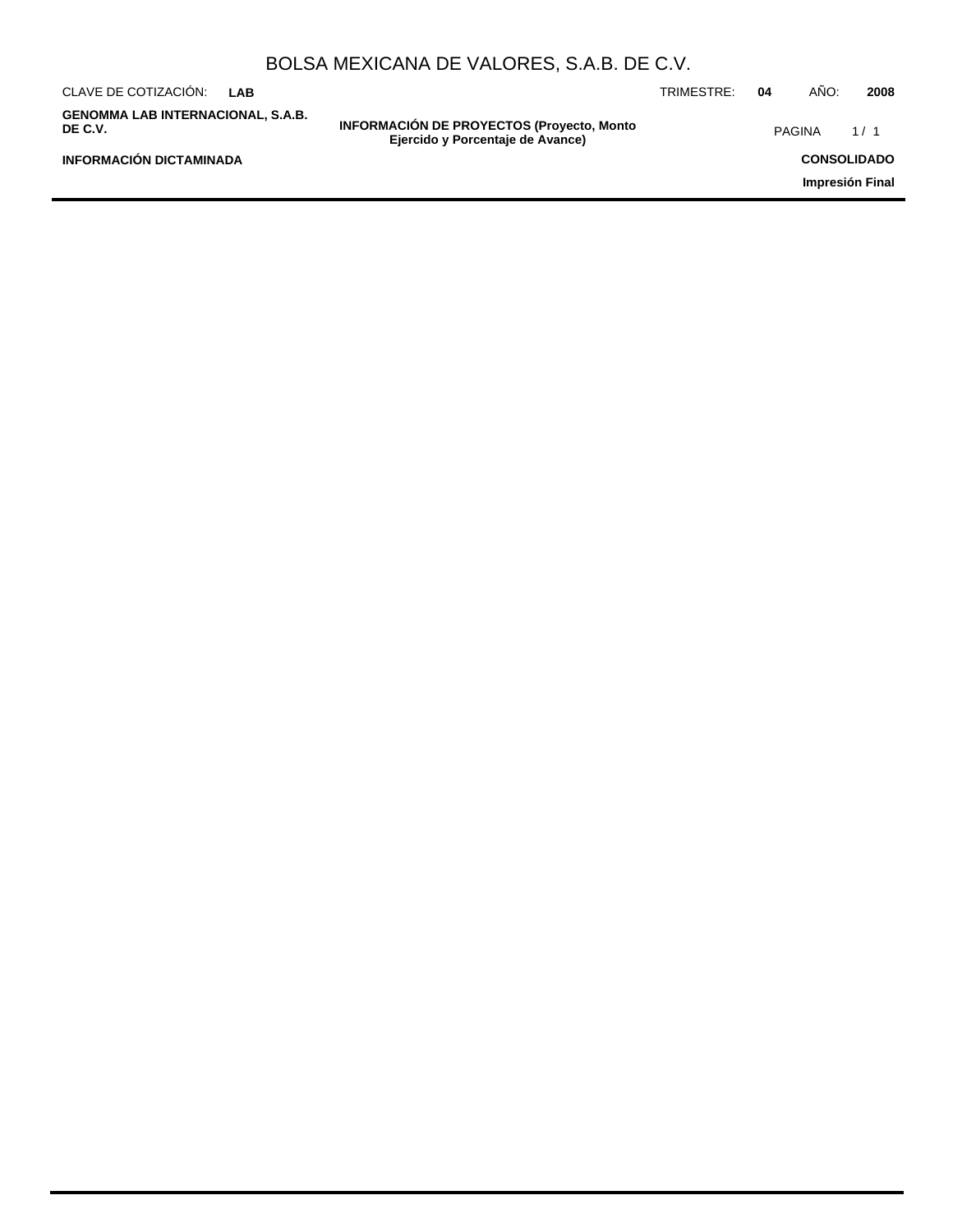CLAVE DE COTIZACIÓN: TRIMESTRE: **04** AÑO: **2008 LAB**

**INFORMACIÓN DICTAMINADA**

**GENOMMA LAB INTERNACIONAL, S.A.B. DE C.V.**

**TRANSACCIONES EN MONEDA EXTRANJERA Y CONVERSIÓN DE ESTADOS FINANCIEROS DE OPERACIONES EXTRANJERAS (Información relacionada al Boletín B-15)**

PAGINA 1/1

**CONSOLIDADO**

**Impresión Final**

- A PARTIR DE 2008, LAS OPERACIONES EXTRANJERAS CUYA MONEDA DE REGISTRO Y FUNCIONAL ES LA MISMA, CONVIERTEN SUS ESTADOS FINANCIEROS UTILIZANDO LOS SIGUIENTES TIPOS DE CAMBIO:1) DE CIERRE PARA LOS ACTIVOS Y PASIVOS Y 2) HISTÓRICO PARA EL CAPITAL CONTABLE Y PARA LOS INGRESOS, COSTOS Y GASTOS. HASTA 2007, LOS ESTADOS FINANCIEROS DE SUBSIDIARIAS EXTRANJERAS QUE SE CONSIDERABAN INDEPENDIENTES A LA COMPAÑÍA, PRIMERO RECONOCÍAN LOS EFECTOS DE LA INFLACIÓN DEL PAÍS EN EL QUE OPERA Y DESPUÉS LOS CONVERTÍAN UTILIZANDO EL TIPO DE CAMBIO DE CIERRE. EN 2008, 2007 Y 2006, LOS EFECTOS DE CONVERSIÓN SE REGISTRAN EN EL CAPITAL CONTABLE.

- A PARTIR DE 2008, LAS OPERACIONES EXTRANJERAS CUYA MONEDA DE REGISTRO Y FUNCIONAL ES DIFERENTE, CONVIERTEN SUS ESTADOS FINANCIEROS DE LA MONEDA DE REGISTRO A LA MONEDA FUNCIONAL, UTILIZANDO LOS SIGUIENTES TIPOS DE CAMBIO: 1) DE CIERRE PARA LOS ACTIVOS Y PASIVOS MONETARIOS Y 2) HISTÓRICO PARA ACTIVOS NO MONETARIOS, PASIVOS NO MONETARIOS, CAPITAL CONTABLE, INGRESOS, COSTOS Y GASTOS, EXCEPTO LOS QUE PROVIENEN DE PARTIDAS NO MONETARIAS QUE SE CONVIERTEN AL TIPO DE CAMBIO HISTÓRICO DE LA PARTIDA NO MONETARIA; LOS EFECTOS DE CONVERSIÓN, SE REGISTRAN EN EL RESULTADO INTEGRAL DE FINANCIAMIENTO. POSTERIORMENTE, PARA CONVERTIR LOS ESTADOS FINANCIEROS DE LA MONEDA FUNCIONAL AL PESO MEXICANO, SE UTILIZAN LOS SIGUIENTES TIPOS DE CAMBIO:1) DE CIERRE PARA LOS ACTIVOS Y PASIVOS Y 2) HISTÓRICO PARA EL CAPITAL CONTABLE Y PARA LOS INGRESOS, COSTOS Y GASTOS. LOS EFECTOS DE CONVERSIÓN SE REGISTRAN EN EL CAPITAL CONTABLE. EN EL CASO DE OPERACIONES EXTRANJERAS QUE OPERAN EN UN ENTORNO ECONÓMICO INFLACIONARIO, PRIMERO REEXPRESAN SUS ESTADOS FINANCIEROS EN MONEDA DE PODER ADQUISITIVO AL CIERRE DEL EJERCICIO, UTILIZANDO EL ÍNDICE DE PRECIOS DEL PAÍS DE ORIGEN, Y POSTERIORMENTE LOS CONVIERTEN UTILIZANDO EL TIPO DE CAMBIO DE CIERRE PARA TODAS LAS PARTIDAS; LOS EFECTOS DE CONVERSIÓN, SE REGISTRAN EN EL CAPITAL CONTABLE. HASTA 2007, LOS ESTADOS FINANCIEROS DE SUBSIDIARIAS EXTRANJERAS QUE SE CONSIDERABAN INDEPENDIENTES A LA COMPAÑÍA, PRIMERO RECONOCÍAN LOS EFECTOS DE LA INFLACIÓN DEL PAÍS EN EL QUE OPERA Y DESPUÉS LOS CONVERTÍAN UTILIZANDO EL TIPO DE CAMBIO DE CIERRE Y LOS EFECTOS DE CONVERSIÓN SE REGISTRABAN EN EL CAPITAL CONTABLE.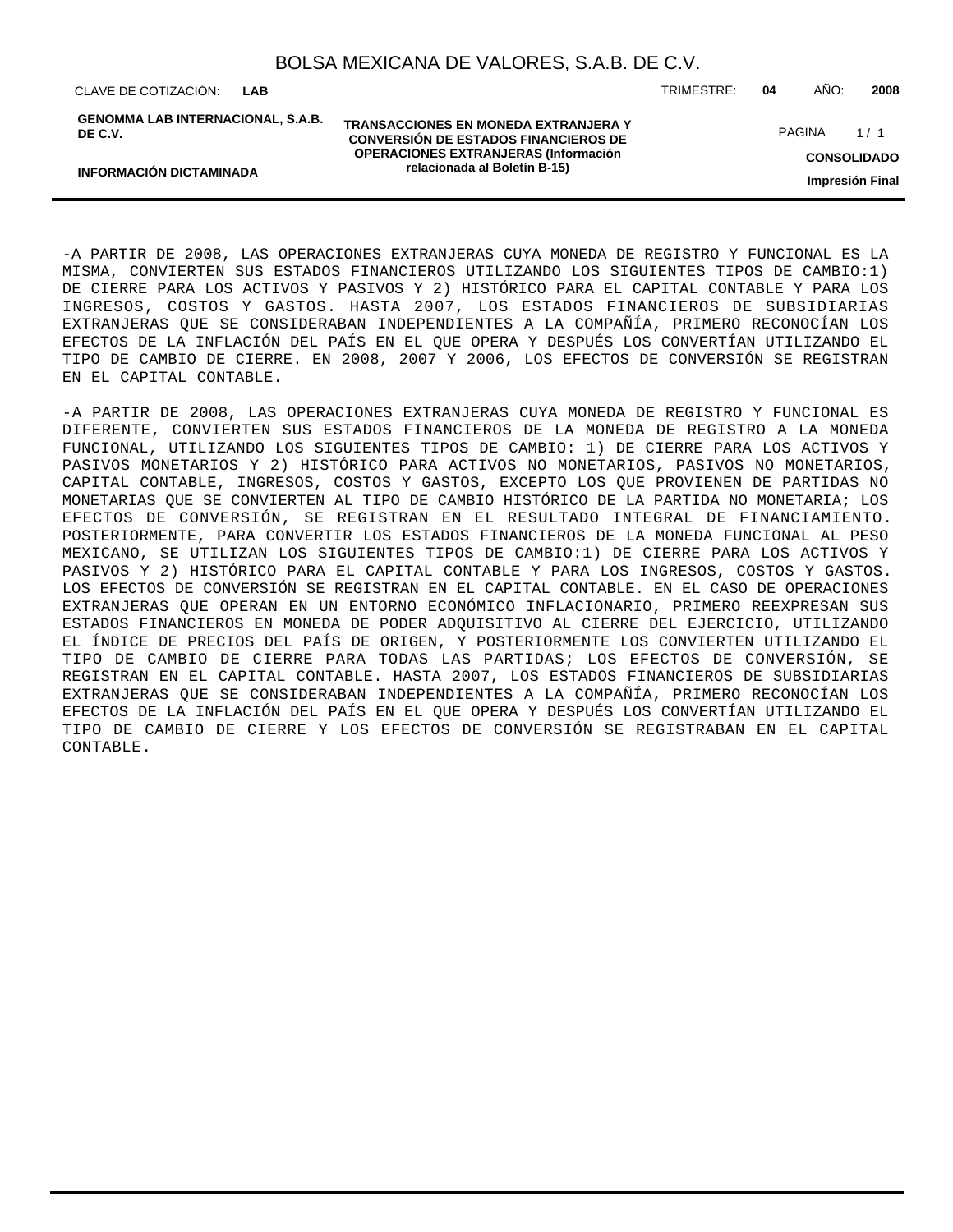**GENOMMA LAB INTERNACIONAL, S.A.B. DE C.V.** CLAVE DE COTIZACIÓN **LAB**

### **INTEGRACIÓN DEL CAPITAL SOCIAL PAGADO**

TRIMESTRE **04** AÑO **2008**

**CONSOLIDADO**

**Impresión Final**

**INFORMACIÓN DICTAMINADA**

| JUALOR NOMINAL(\$) VIGENTE<br><b>SERIES</b> |  | <b>CUPÓN</b>        |                           | <b>NUMERO DE ACCIONES</b> |                          |             | <b>CAPITAL SOCIAL</b> |         |
|---------------------------------------------|--|---------------------|---------------------------|---------------------------|--------------------------|-------------|-----------------------|---------|
|                                             |  | <b>PORCION FIJA</b> | <b>IPORCIÓN VARIABLEI</b> | <b>MEXICANOS</b>          | <b>LIBRE SUSCRIPCION</b> | <b>FIJO</b> | <b>VARIABLE</b>       |         |
| IΒ                                          |  | 0                   | 624.000                   | 528,616,713               | 274,026,391              | 255,214,322 | 150                   | 265.211 |
| <b>TOTAL</b>                                |  |                     | 624,000                   | 528,616,713               | 274,026,391              | 255,214,322 | 150                   | 265,211 |

**TOTAL DE ACCIONES QUE REPRESENTAN EL CAPITAL SOCIAL PAGADO A LA FECHA DE ENVIO DE LA INFORMACIÓN:** 529,240,713

**OBSERVACIONES**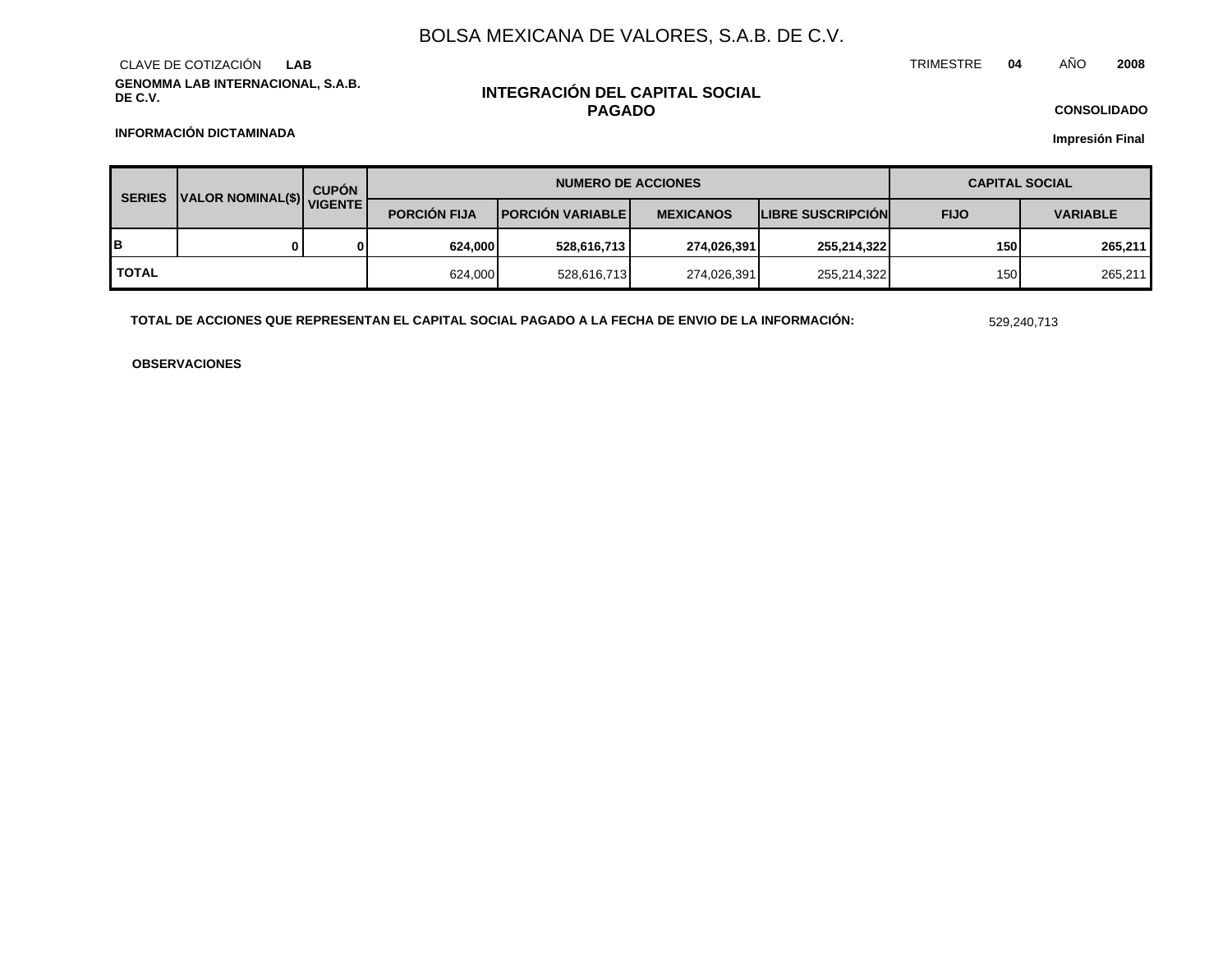CLAVE DE COTIZACIÓN: **LAB**

**GENOMMA LAB INTERNACIONAL, S.A.B. DE C.V.**

**INSTRUMENTOS FINANCIEROS DERIVADOS**

TRIMESTRE: **04** AÑO: **2008**

 $1/2$ PAGINA

#### **INFORMACIÓN DICTAMINADA**

**CONSOLIDADO**

**Impresión Final**

GENOMMA LAB INTERNACIONAL, S. A. B. DE C. V. PASEO DE LA REFORMA NO. 122 3-A, COLONIA JUÁREZ, C. P. 06600, MÉXICO, D. F. R.F.C.: GLI-961030-TU5

MÉXICO, D. F. A 4 DE MAYO DE 2009

ASUNTO: SE PRESENTA ESCRITO EN ATENCIÓN AL REQUERIMIENTO SEGÚN OFICIO NO. 151- 2/76211/2009 DE FECHA 20 DE ENERO DE 2009, MEDIANTE EL CUAL SE SOLICITA DE DIVERSA INFORMACIÓN Y DOCUMENTACIÓN RESPECTO A LAS OPERACIONES CON INSTRUMENTOS FINANCIEROS DERIVADOS EN LAS QUE PUDO HABER PARTICIPADO EN SU CASO LA EMPRESA: GENOMMA LAB INTERNACIONAL, S. A. B. DE C. V. R.F.C.: GLI-961030-TU5

VICEPRESIDENCIA DE SUPERVISIÓN BURSATIL. VICEPRESIDENCIA DE NORMATIVIDAD. DIRECCIÓN GENERAL DE SUEPRVISIÓN DE MERCADOS. DIRECCIÓN GENERAL DE AUTORIZACIONES.

#### PRESENTE

JOSÉ MANUEL CRUZ GARCÍA (R.F.C.: CUGM-670219-J94), EN REPRESENTACIÓN DE GENOMMA LAB INTERNACIONAL, S. A. B. DE C.V. (R.F.C.: GLI-961030-TU5), PERSONALIDAD QUE ACREDITO CON COPIA DEL INSTRUMENTO NOTARIAL QUE SE ACOMPAÑA AL PRESENTE COMO ANEXO 1 (SE INCLUYE ORIGINAL PARA COTEJO), CON DOMICILIO FISCAL EN PASEO DE LA REFORMA NO. 122-3-A, COLONIA JUÁREZ, C. P. 06600, MÉXICO, D. F., TEL.:5081-0000, Y SEÑALANDO EL MISMO DOMICILIO PARA OÍR Y RECIBIR TODA CLASE DE NOTIFICACIONES QUE A ESTE ASUNTO SE REFIERAN, ATENTAMENTE COMPAREZCO Y EXPONGO QUE:

1. MEDIANTE OFICIO NO. 151-2/76211/2009 DE FECHA 20 DE ENERO DE 2009, ASÍ COMO DEL ANEXO 1 QUE FORMA PARTE INTEGRANTE DE DICHO OFICIO, LA DIRECCIÓN GENERAL DE SUPERVISIÓN DE MERCADOS DE LA COMISIÓN NACIONAL BANCARIA Y DE VALORES, A EFECTO DE CONOCER LA PARTICIPACIÓN DE LAS EMPRESAS PÚBLICAS EN OPERACIONES CON INSTRUMENTOS FINANCIEROS DERIVADOS YA SEA PARA INCREMENTAR SU RENTABILIDAD O CONTAR CON DETERMINADA COBERTURA RESPECTO A ALGÚN RIESGO, REQUIERE QUE GENOMMA LAB INTERNACIONAL, S.A. B. DE C.V. (EN ADELANTE MI REPRESENTADA), DIVULGUE DE CONFORMIDAD CON EL CITADO OFICIO Y COMO COMPLEMENTO A SU REPORTE TRIMESTRAL, INFORMACIÓN CUALITATIVA Y CUANTITATIVA SOBRE LAS POSICIONES QUE EN SU CASO TUVO EN INSTRUMENTOS FINANCIEROS DERIVADOS, RECONOCIDOS O NO COMO ACTIVOS O PASIVOS EN EL ESTADO DE SITUACIÓN FINANCIERA O BALANCE GENERAL.

2. A FIN DE CUMPLIR CON EL REQUERIMIENTO DE INFORMACIÓN Y DOCUMENTACIÓN QUE SE SOLICITA SEGÚN EL OFICIO NO. 151-2/76211/2009 DE FECHA 20 DE ENERO DE 2009, SE HACE DEL CONOCIMIENTO DE ESA H. DIRECCIÓN GENERAL DE SUPERVISIÓN DE MERCADOS DE LA COMISIÓN NACIONAL BANCARIA Y DE VALORES, QUE MI REPRESENTADA A LA FECHA NO CUENTA CON LA INFORMACIÓN CUALITATIVA Y CUANTITATIVA RESPECTO A CUALQUIERA DE LOS ASPECTOS SOLICITADOS EN EL OFICIO 151-2/76211/2009, YA QUE NO HA CELEBRADO OPERACIONES QUE INVOLUCREN LA CONTRATACIÓN DE INSTRUMENTOS FINANCIEROS DERIVADOS DE ACUERDO A LO ESTABLECIDO EN EL BOLETÍN C-2 "INSTRUMENTOS FINANCIEROS" Y EL BOLETÍN C-10 "INSTRUMENTOS FINANCIEROS DERIVADOS Y OPERACIONES DE COBERTURA", DE LAS NORMAS DE INFORMACIÓN FINANCIERA.

ASIMISMO, SE MENCIONA A ESA H. DIRECCIÓN GENERAL DE SUPERVISIÓN DE MERCADOS DE LA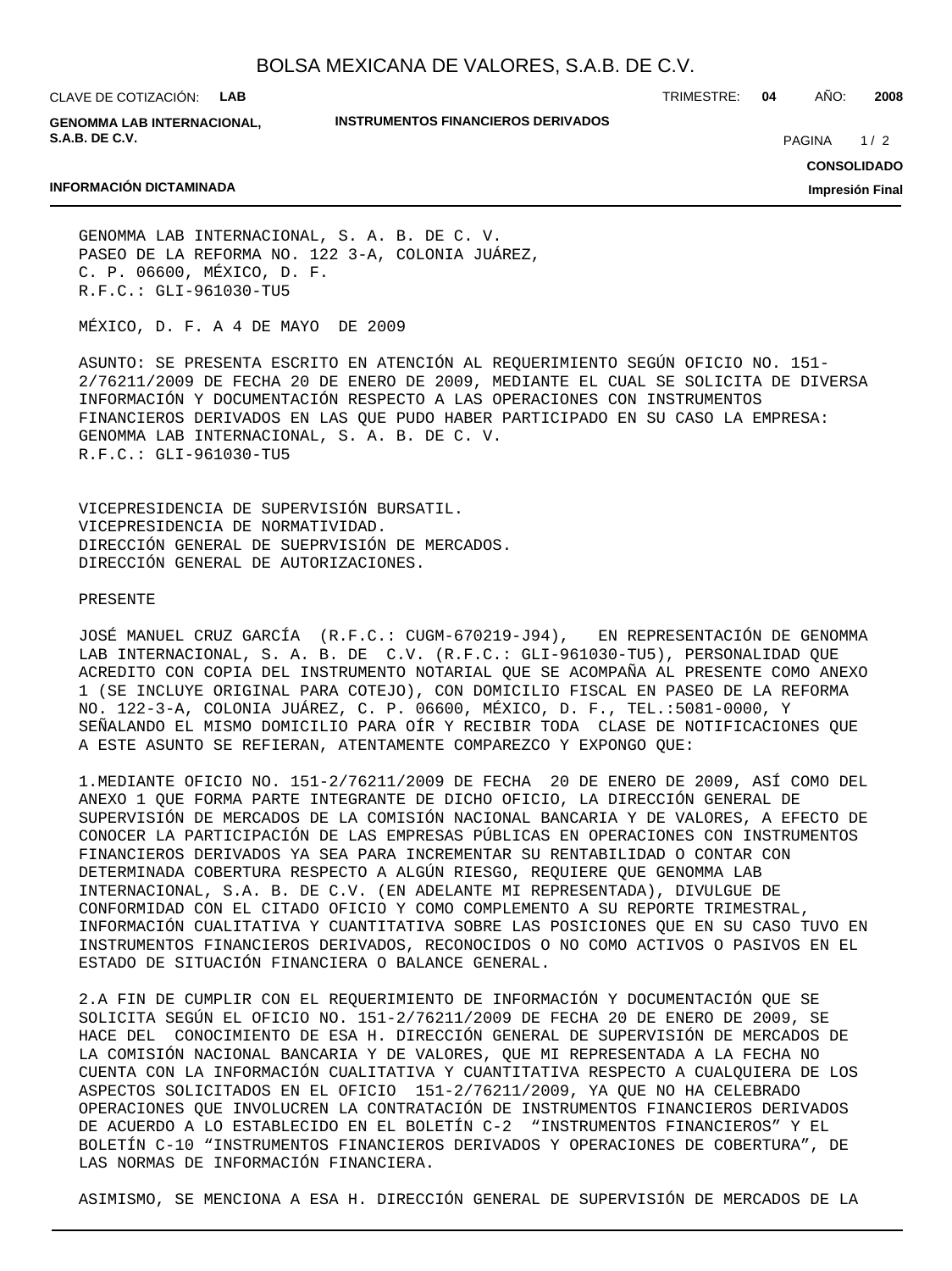| BOLSA MEXICANA DE VALORES, S.A.B. DE C.V. |  |  |  |  |  |
|-------------------------------------------|--|--|--|--|--|
|-------------------------------------------|--|--|--|--|--|

CLAVE DE COTIZACIÓN: **LAB**

**GENOMMA LAB INTERNACIONAL, S.A.B. DE C.V.**

#### **INSTRUMENTOS FINANCIEROS DERIVADOS**

TRIMESTRE: **04** AÑO: **2008**

 $2/2$ **PAGINA** 

#### **CONSOLIDADO**

#### **Impresión Final**

#### **INFORMACIÓN DICTAMINADA**

COMISIÓN NACIONAL BANCARIA Y DE VALORES, QUE EN CASO DE QUE MI REPRESENTADA CELEBRE CUALQUIER OPERACIÓN QUE INVOLUCRE LA CONTRATACIÓN DE INSTRUMENTOS FINANCIEROS DERIVADOS DE LOS QUE SE MENCIONAN EN EL PÁRRAFO QUE ANTECEDE, ESTO SE HARÁ DE SU CONOCIMIENTO.

3. A FIN DE EVALUAR LA IMPORTANCIA QUE REPRESENTAN LOS INSTRUMENTOS FINANCIEROS DERIVADOS PARA LA POSICIÓN FINANCIERA Y RESULTADOS DE MI REPRESENTADA, INDEPENDIENTEMENTE QUE A LA FECHA NO SE TENGA CELEBRADA NINGUNA DE ESTAS OPERACIONES, LA ADMINISTRACIÓN DE GENOMMA LAB INTERNACIONAL, S. A. B. DE C. V., ESTÁ EN PROCESO DE DISCUSIÓN SOBRE LA IMPLEMENTACIÓN DE POLÍTICAS DE USO DE INSTRUMENTOS FINANCIEROS DERIVADOS, DESCRIBIENDO DE MANERA GENERAL LOS OBJETIVOS PARA CELEBRAR OPERACIONES CON DERIVADOS; INSTRUMENTOS UTILIZADOS; ESTRATEGIAS DE COBERTURA O NEGOCIACIÓN IMPLEMENTADAS; MERCADO DE NEGOCIACIÓN; CONTRAPARTES ELEGIBLES; POLÍTICAS DE MÁRGENES, COLATERALES Y LÍNEAS DE CRÉDITO; PROCESOS Y NIVELES DE AUTORIZACIÓN REQUERIDOS POR TIPO DE OPERACIÓN; PROCESOS DE CONTROL INTERNO PARA ADMINISTRAR LA EXPOSICIÓN A LOS RIESGOS DE MERCADO Y DE LIQUIDEZ EN LAS POSICIONES EN INSTRUMENTOS FINANCIEROS; LA EXISTENCIA DE UN TERCERO INDEPENDIENTE QUE REVISE DICHOS PROCEDIMIENTOS; ENTRE OTRAS COSAS.

POR TODO LO ANTERIOR EXPUESTO, SOLICITÓ A ESA H. DIRECCIÓN GENERAL DE SUPERVISIÓN DE MERCADOS, LO SIGUIENTE:

PRIMERO. SE TENGA POR RECONOCIDA MI PERSONALIDAD, ACREDITADA MEDIANTE EL PODER NOTARIAL SEÑALADO EN EL CUERPO DEL PRESENTE ESCRITO.

SEGUNDO. SE TENGA POR CUMPLIDO EN TIEMPO Y FORMA LEGALES EL REQUERIMIENTO DE INFORMACIÓN Y DOCUMENTACIÓN SOLICITADO A GENOMMA LAB INTERNACIONAL, S. A. B. DE C. V., POR ESA H. DIRECCIÓN GENERAL DE SUPERVISIÓN DE MERCADOS, SEGÚN LO QUE INDICA EL OFICIO NO. 151-2/76211/2009 DE FECHA 20 DE ENERO DE 2009.

TERCERO. QUE GENOMMA LAB INTERNACIONAL, S. A. B. DE C. V., TANTO AL 20 DE ENERO DE 2009, COMO A LA FECHA DEL PRESENTE ESCRITO, NO HA CELEBRA OPERACIONES QUE INVOLUCREN LA CONTRATACIÓN DE INSTRUMENTOS FINANCIEROS DERIVADOS, DE ACUERDO A LAS DEFINICIONES PREVISTAS EN EL BOLETÍN C-2 "INSTRUMENTOS FINANCIEROS" Y EL BOLETÍN C-10 "INSTRUMENTOS FINANCIEROS DERIVADOS Y OPERACIONES DE COBERTURA", DE LAS NORMAS DE INFORMACIÓN FINANCIERA.

ATENTAMENTE.

JOSÉ MANUEL CRUZ GARCÍA R.F.C.: CUGM-670219-J94